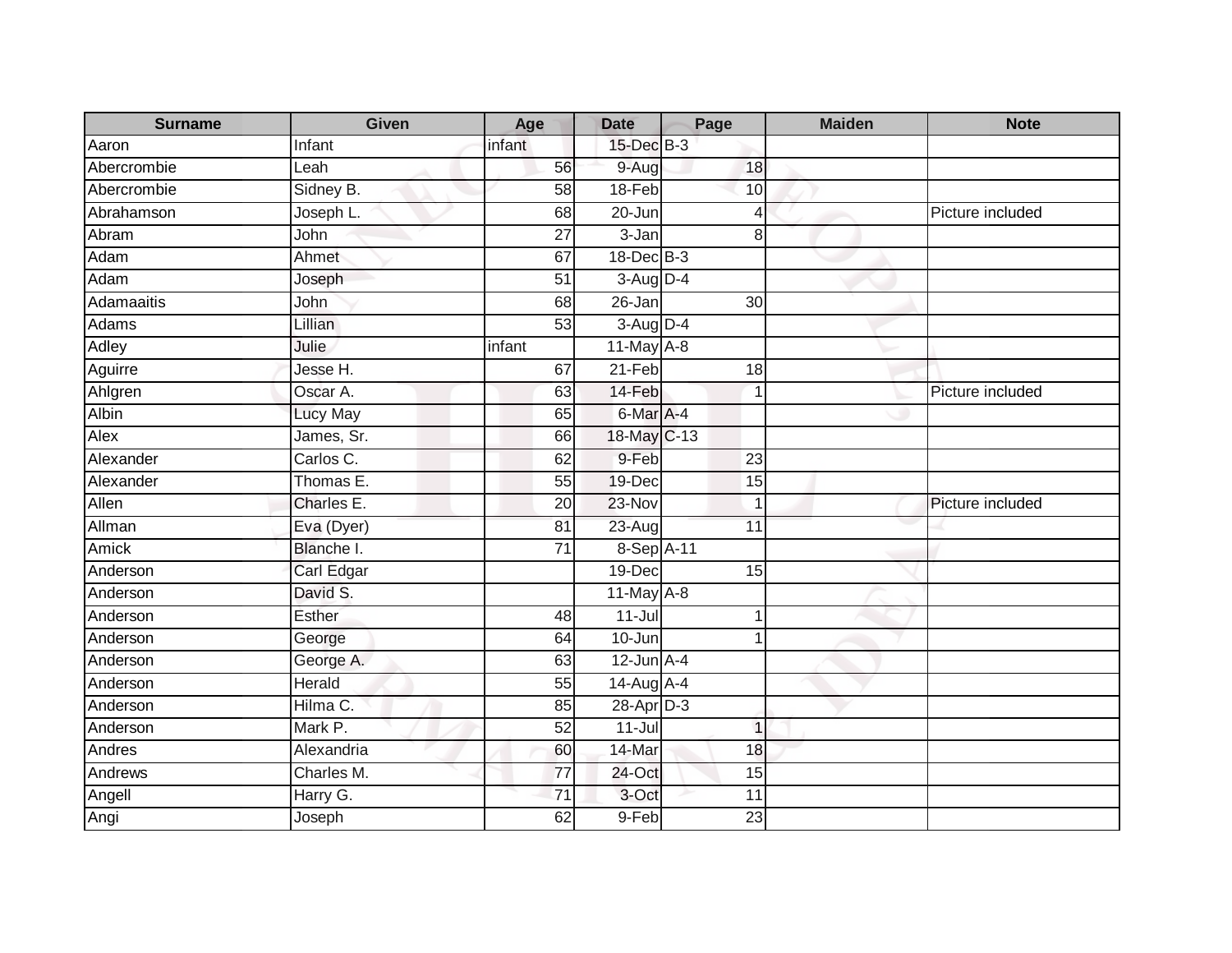| Angyus       | Michael              | 62              | 10-Nov A-2       |                 |  |
|--------------|----------------------|-----------------|------------------|-----------------|--|
| Anker        | <b>Tessie</b>        | 50              | 23-Mar D-4       |                 |  |
| Annunziato   | Maria Carmela        | $\overline{74}$ | 5-Jun A-6        |                 |  |
| Anthony      | <b>Sister Mary</b>   | 80              | 26-Sep           | 11              |  |
| Apon         | Nelis D.             | 60              | 31-May           | 3               |  |
| Apple        | Homer                | 63              | 29-Mar           | $\overline{20}$ |  |
| Appleford    | Robert               | 42              | 28-Feb           | 14              |  |
| Appleman     | <b>Bertha</b>        | 75              | $21-Nov$ B-3     |                 |  |
| Arens        | Anthony J.           | 56              | $28$ -Dec $B-3$  |                 |  |
| Arges        | James                | 55              | $22-Aug$         | 11              |  |
| Argus        | Julia                | 74              | 14-Mar           | $\overline{18}$ |  |
| Arnett       | <b>Cecil Harold</b>  | 59              | 18-Sep B-9       |                 |  |
| Arrendondo   | Miguel               | 55              | 19-Jan           | 1               |  |
|              | iguel                |                 |                  |                 |  |
| Arrendondo   | Mrs Elijia B.        | $\overline{51}$ | $20 - Jun$       | $\overline{4}$  |  |
| Arsneau      | Clara                | 63              | 8-Nov            | 11              |  |
| Artman       | <b>Beliar</b>        | 58              | 30-Jun B-7       |                 |  |
| Ashby        | Truman W.            | 58              | 4-May D-8        |                 |  |
| Asplund      | Anna C.              | 81              | 31-Aug C-9       |                 |  |
| Asztalos     | Julia Elizabeth      | 55              | 30-Nov B-3       |                 |  |
| Athens       | Louise               | 59              | $22$ -Dec $B-3$  |                 |  |
| <b>Atkin</b> | Jennie M.            | 80              | $20$ -Jan $D-4$  |                 |  |
| Augustyn     | Ann                  |                 | 1-Nov            | 11              |  |
| Autolovich   | Anna                 | 60              | $13$ -Feb $A$ -6 |                 |  |
| Avery        | <b>Mildred Zweig</b> | 42              | 29-Apr           | $6\phantom{1}6$ |  |
| <b>Babic</b> | Katherine (Gallas)   | $\overline{75}$ | 29-Nov           | 15              |  |
| Babinski     | Anna                 | 67              | 1-Aug            | $\overline{c}$  |  |
| Bachusz      | <b>Stella</b>        | 45              | 6-Sep            | 15              |  |
| Bagaloff     | Numo T.              | 67              | 2-Aug            | 18              |  |
| Bagan        | John Peter           | $\overline{71}$ | $5$ -May $D-3$   |                 |  |
| Baginski     | Katherine            | 57              | 26-Jan           | 30              |  |
| <b>Bahel</b> | Gizella              | 84              | 27-Jul           | $\overline{2}$  |  |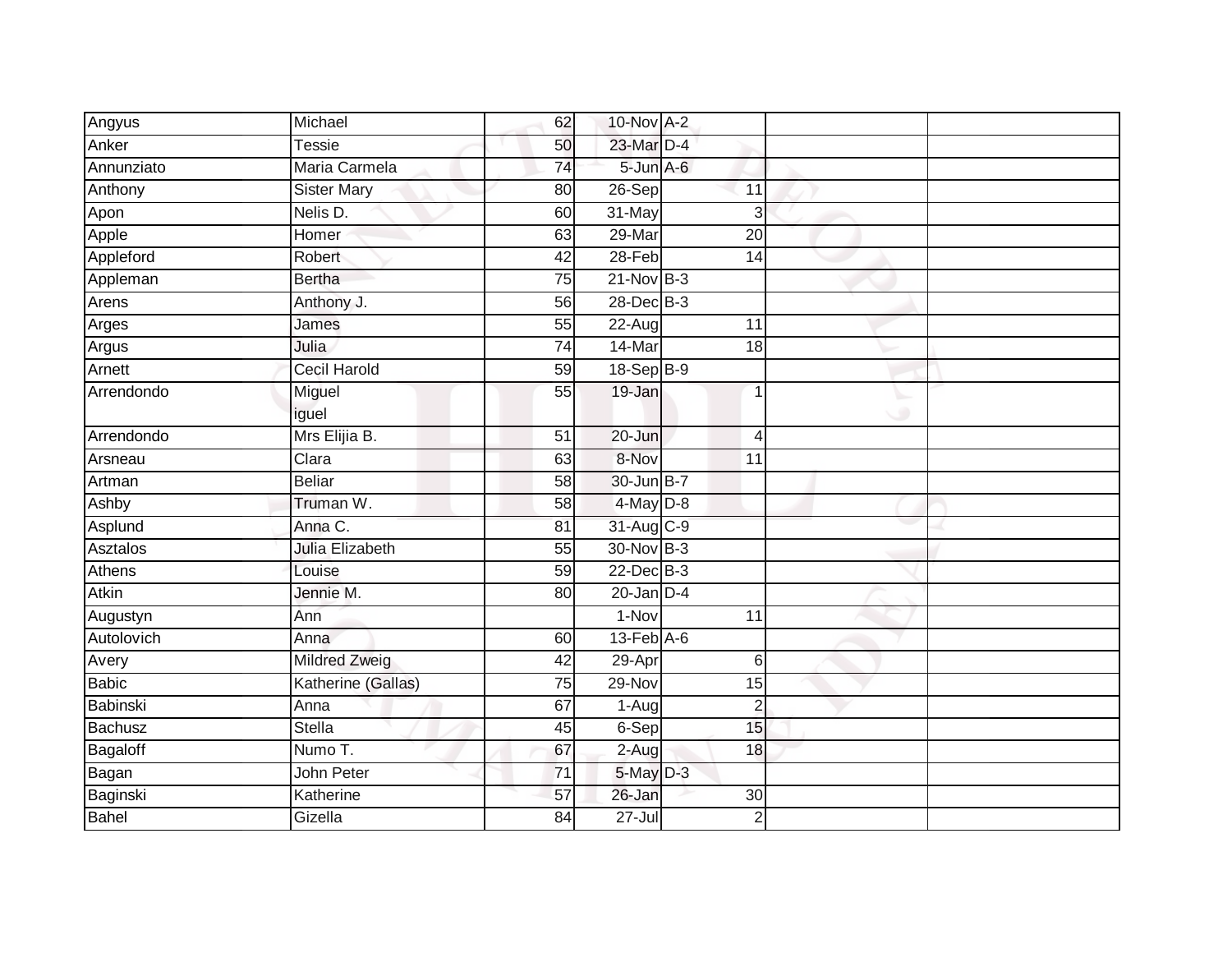| Baier          | Mary                  | 86                   | 3-Jan           |            | 8              |  |
|----------------|-----------------------|----------------------|-----------------|------------|----------------|--|
| Baigent        | <b>Ernest Richard</b> | 55                   | 6-Nov B-3       |            |                |  |
| Bailey         | Edith A.              | 64                   | 18-Apr          |            | 12             |  |
| Bailey         | Elizabeth             | 64                   | 19-Aug B-3      |            |                |  |
| <b>Baily</b>   | Fred A.               | $\overline{72}$      | $14$ -Dec $B-3$ |            |                |  |
| Bain           | Arthur                | 44                   | 18-Jul          |            | $\overline{2}$ |  |
| Baker          | Bruce <sub>F.</sub>   | $\frac{1}{4}$ months |                 | 8-Jul C-10 |                |  |
| <b>Baker</b>   | Harry E.              | 47                   | $23$ -Jun $A-4$ |            |                |  |
| <b>Baker</b>   | Jennie                | 79                   | $9-Nov$ B-3     |            |                |  |
| Balash         | <b>Barbara</b>        | $\overline{70}$      | 26-May D-7      |            |                |  |
| <b>Bales</b>   | Camcy                 | $\overline{82}$      | $3-Feb$ D-4     |            |                |  |
| <b>Bales</b>   | Clifford O.           |                      | 21-Jun          |            | $\bf 8$        |  |
| Balio          | <b>Mark</b>           | 2 months             | $22-Feb$        |            | $\overline{7}$ |  |
| Ball           | Gertrude A.           | 66                   | 11-Sep C-5      |            |                |  |
| Balog          | Elizabeth             | 76                   | 14-Mar          |            | 18             |  |
| Balogh         | Zsuzsanna             | $\overline{78}$      | 17-Jan          |            | 13             |  |
| Baltes         | Achim                 | 54                   | $1-Mar$         |            | 18             |  |
| Baltruszajtis  | Amelia (Baltis)       |                      | 14-Dec B-3      |            |                |  |
| Bantrell       | Wayne                 | 35                   | 27-Dec          |            | $\overline{2}$ |  |
| <b>Baran</b>   | Andrew L., Sr.        | $\overline{57}$      | 13-Oct A-11     |            |                |  |
| Baran          | Anthony               | 62                   | 23-Aug          |            | 11             |  |
| Baran          | Nicholas, Jr.         | 33                   | 16-May          |            | 19             |  |
| Barbati        | Lorenso               | 52                   | 9-Aug           |            | 18             |  |
| Barbati        | Lorenzo               | 53                   | $7-Aug$ $A-6$   |            |                |  |
| Barbush        | Andrew J.             |                      | $7-Aug$ A-6     |            |                |  |
| Bardens        | Cora Belle            | 88                   | 20-Jun          |            | 4              |  |
| Bargiel        | Felix                 | 67                   | $1-Dec$ A-9     |            |                |  |
| Barker         | Belle R.              | 79                   | 15-Mar          |            | 18             |  |
| <b>Barker</b>  | Thomas L.             | 11                   | 21-Aug A-19     |            |                |  |
| Barkey         | Daniel G.             | 86                   | 20-Apr A-2      |            |                |  |
| <b>Barley</b>  | Julia                 | 64                   | 17-Jan          |            | 13             |  |
| <b>Barnack</b> | Mary E.               | 58                   | 3-Mar A-2       |            |                |  |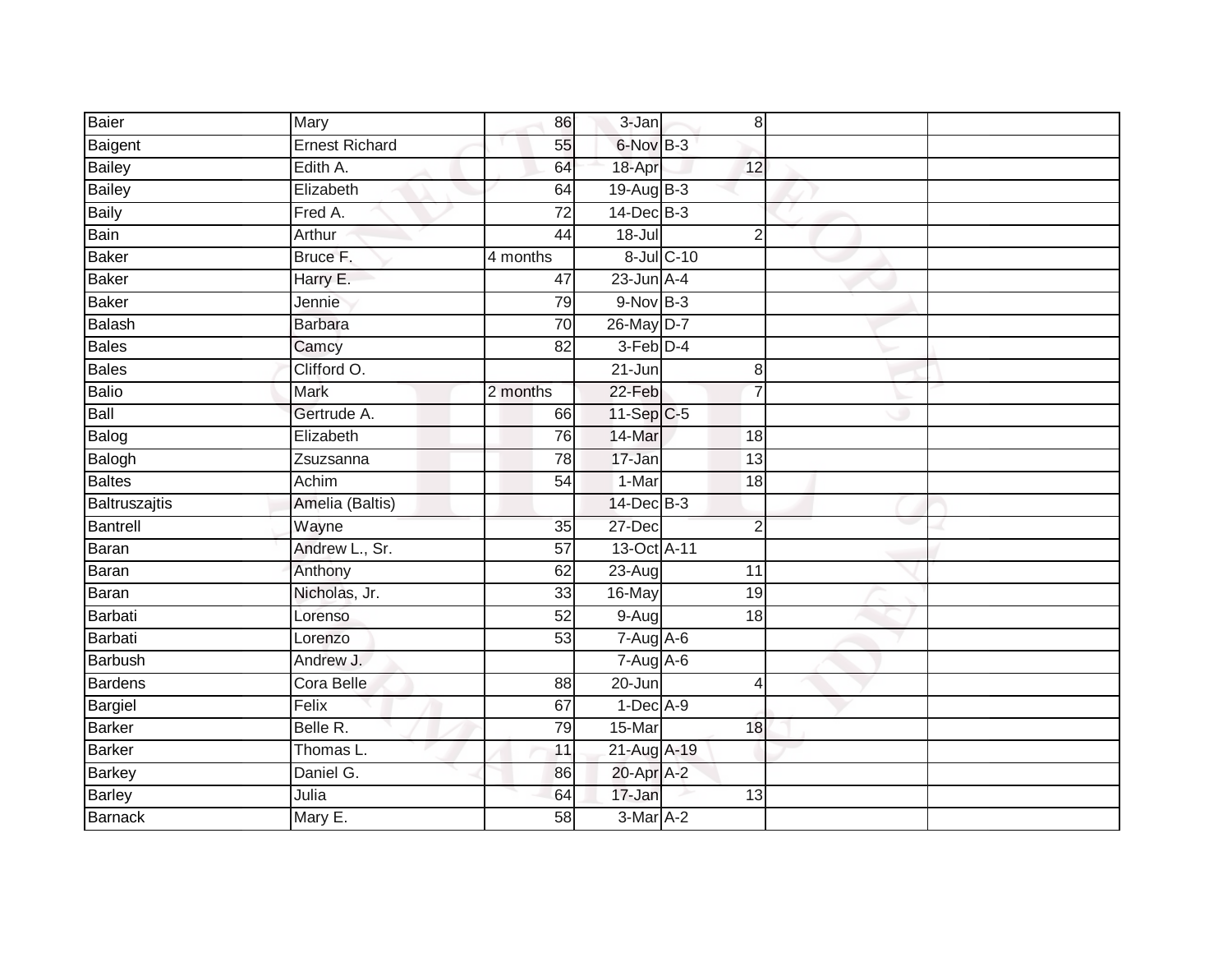| Barnes        | <b>Mary</b>           | 85              | 29-Dec A-7      |              |                                  |
|---------------|-----------------------|-----------------|-----------------|--------------|----------------------------------|
| Barnett       | Carl                  | 34              | 24-Jun          |              | Also see: June 25, page A-<br>16 |
| Barnett       | Claude A.             | 80              | 27-Oct B-3      |              |                                  |
| Barnett       | Clyde L.              | 69              | 8-Augl          | 16           |                                  |
| Barnett       | Darlene               |                 | 24-Jun          |              |                                  |
| Barnett       | Larry                 | 5               | 24-Jun          | $\mathbf 1$  |                                  |
| Barney        | Forest H. (Frank)     | 64              | $7$ -Oct B-3    |              |                                  |
| Barnhart      | <b>Miles</b>          | $\overline{70}$ | $22$ -Jun $A-6$ |              |                                  |
| Barrett       | Howard E.             | 43              | 31-May          | 3            |                                  |
| Barrickman    | <b>Nellie May</b>     | 46              | 4-Mar           | 6            |                                  |
| Barron        | Harry (Pat)           |                 | 22-Mar          | 30           |                                  |
| Barscz        | Michael (Boris)       | 70              | 4-Apr           | 8            |                                  |
| Bartels       | William E.            | 74              | $3-AprA-9$      |              |                                  |
| Basich        | Cartherine            | 70              | 24-Aug B-3      |              |                                  |
| Bastin        | <b>Mary Okie</b>      |                 | 24-Feb D-7      |              |                                  |
| Bates         | Eldon B.              | 67              | $1$ -Jun $D-7$  |              |                                  |
| Battle        | James                 | 4               | 28-Mar          | 1            |                                  |
| <b>Battle</b> | <b>Shirley Ann</b>    |                 | 28-Mar          | 1            |                                  |
| Battle        | <b>Susie</b>          | 20              | 28-Mar          |              |                                  |
| <b>Battle</b> | Sylvester             | 3               | $28 - Mar$      |              |                                  |
| Bauer         | George W.             | 60              | $11-Aug$ C-6    |              |                                  |
| Baum          | Amelia                |                 | $23-Nov$ B-3    |              |                                  |
| Baumgartner   | Elizabeth             | $\overline{54}$ | 16-Oct B-3      |              |                                  |
| <b>Bayley</b> | <b>Mary Kathleen</b>  | 13              | 6-Jun           | $\mathbf{3}$ |                                  |
| Bazadona      | Tony                  | 61              | 5-Aug A-6       |              |                                  |
| Beale         | Infant                | infant          | 5-Oct B-3       |              |                                  |
| Beaman        | Grover                | 69              | 6-Dec           | 15           |                                  |
| Beaudreau     | <b>Hazel Kondrath</b> | 52              | $23$ -Jan $A-8$ |              |                                  |
| Beaver        | Francis (Red)         | 41              | 20-Nov B-3      |              |                                  |
| Beckwith      | Robert E.             | 51              | 10-Oct          | 11           |                                  |
| Bedonkop      | Dorothy C.            | 58              | 8-Nov           | 11           |                                  |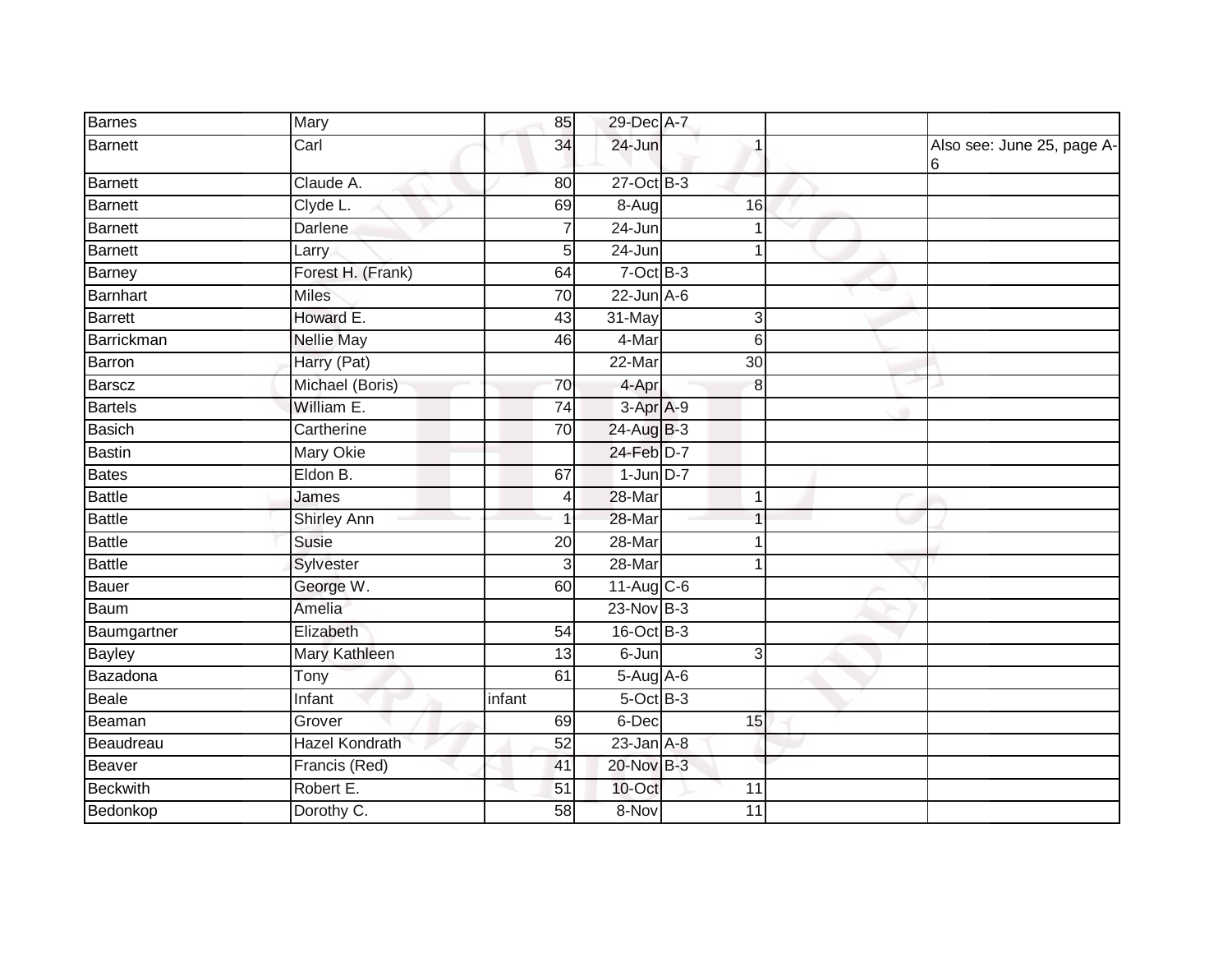| Bedrosian           | Mrs. Araxy             | 66              | 6-Apr C-8        |            |                |                     |
|---------------------|------------------------|-----------------|------------------|------------|----------------|---------------------|
| Behary              | <b>Steve</b>           | 47              | $2$ -Oct $B-3$   |            |                |                     |
| <b>Beilfuss</b>     | <b>Minnie</b>          | $\overline{75}$ | 20-Nov B-3       |            |                |                     |
| <b>Beke</b>         | Katherine              | 59              | 25-Dec B-3       |            |                |                     |
| <b>Bel Poggetto</b> | Julia                  | 61              | $7-Mar$          |            | $\overline{2}$ |                     |
| Bell                | Lena L.                | 54              | 17-Mar B-2       |            |                |                     |
| Bell                | Marvin P.              | 44              | 9-Feb            |            | 23             |                     |
| <b>Bellany</b>      | Bruce E.               | 68              | 8-Jun D-7        |            |                |                     |
| Belovich            | Joseph                 | 71              | $27$ -Feb $A$ -6 |            |                |                     |
| <b>Belstra</b>      | Joel                   |                 |                  | 8-Jul C-12 |                |                     |
| <b>Bembow</b>       | Emerson                | 18              | $7-Sep$ B-5      |            |                |                     |
| <b>Bemish</b>       | Fred                   | $\overline{72}$ | 28-Aug D-5       |            |                |                     |
| Benante             | Sam                    | 75              | 5-Jul            |            | 8              |                     |
| Benford             | <b>Beatrice Vernal</b> |                 | $24$ -Jun $A-6$  |            |                |                     |
| <b>Bennett</b>      | Martha                 | 49              | 14-Apr D-3       |            |                |                     |
| Benson              | Carl August            | 78              | 7-Apr A-6        |            |                |                     |
| Benson              | Esther L.              | 62              | 14-Oct B-3       |            |                |                     |
| <b>Berdine</b>      | Ralph                  | 80              | 8-Jun D-7        |            |                |                     |
| Berg                | Bernard                | 87              | 31-Oct           |            | 11             |                     |
| Berg                | Rev. Axel E.           | 59              | 29-Sep A-7       |            |                |                     |
| Bermingham          | <b>Mrs Frances</b>     | 86              | 26-Sep           |            | 11             |                     |
| <b>Berrones</b>     | Efigenio               | $\overline{24}$ | 30-Oct B-3       |            |                |                     |
| Berry               | Diane Edna             | 8               | 13-Mar A-6       |            |                |                     |
| Berthold            | Martin                 | 63              | 28-Aug D-5       |            |                |                     |
| Berwanger           | Fred W.                | 95              | $24$ -Feb $D-7$  |            |                |                     |
| Berzinski           | Mary                   | 63              | 8-Feb            |            | $\overline{4}$ |                     |
| <b>Betye</b>        | Elia                   | 70              | $24$ -Aug B-3    |            |                |                     |
| <b>Bewley</b>       | James                  | 95              | $19$ -Jan $D-4$  |            |                |                     |
| <b>Bialka</b>       | Valentine              | 82              | 22-Nov           |            | 15             |                     |
| Bicanic             | Janko                  | 78              | 24-Jul A-4       |            |                |                     |
| Bice                | Dorothy                | 14              | 28-Jul A-4       |            |                | See July 25, page 1 |
| <b>Biedron</b>      | Louis W.               | 60              | $6$ -Apr $C$ -8  |            |                |                     |
|                     |                        |                 |                  |            |                |                     |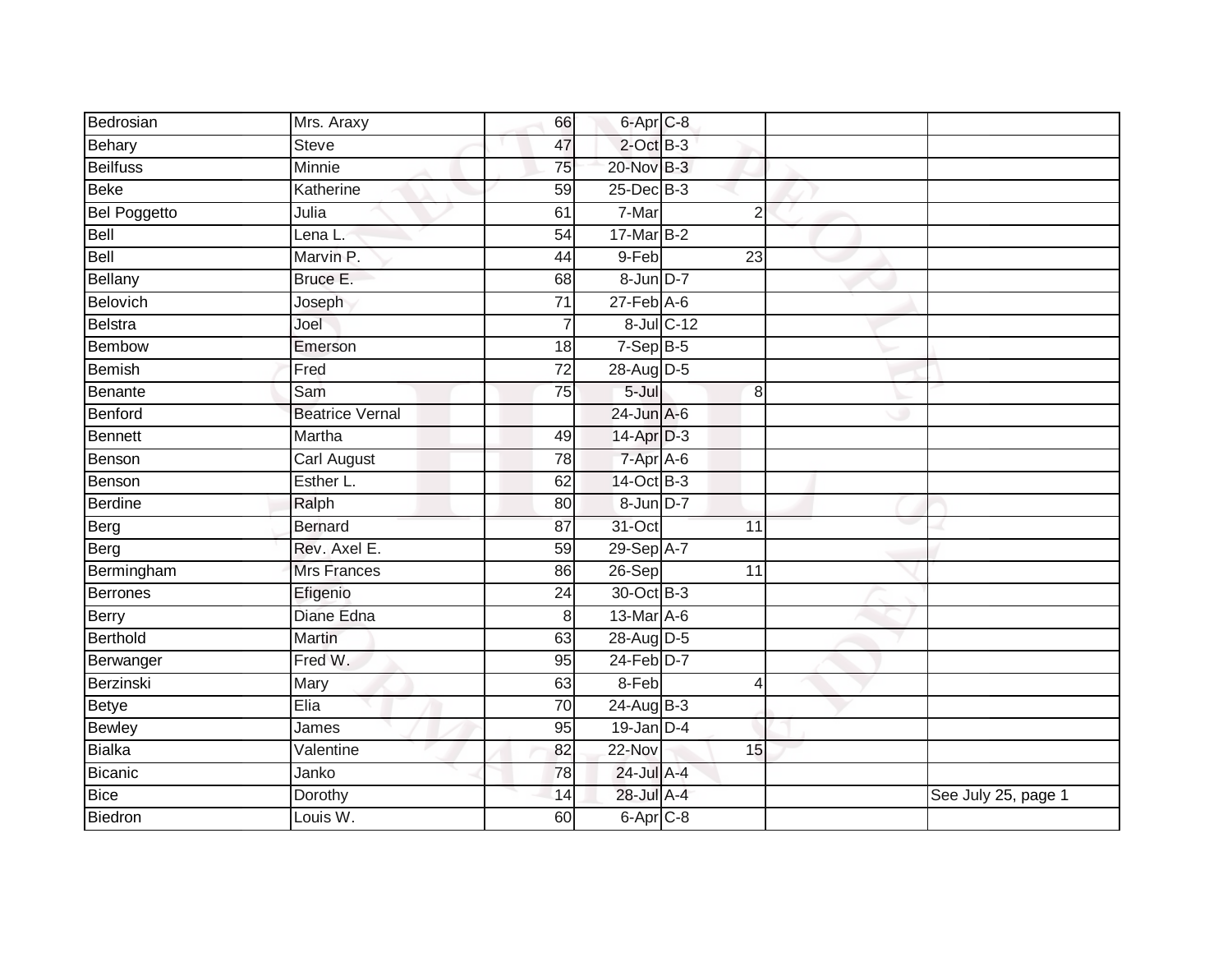| Biegel         | Lena          | 78              | 11-Apr           | 12              |  |
|----------------|---------------|-----------------|------------------|-----------------|--|
| Bielauskas     | Ona           | 82              | $29 -$ Jul       | $\overline{28}$ |  |
| <b>Bielih</b>  | Joseph        | 70              | $2$ -Oct B-3     |                 |  |
| Biernacki      | Mary          |                 | $21$ -Dec $B-3$  |                 |  |
| Biernat        | Agnes         | 83              | $10$ -Jun $A-6$  |                 |  |
|                |               |                 | $10 - Jun$       |                 |  |
| Bigg           | Louis L.      | 56              | $20$ -Jul $C-12$ |                 |  |
| <b>Bikos</b>   | James A.      | 61              | $4-Sep$ B-7      |                 |  |
| <b>Bilen</b>   | Rose          | 63              | $4-Sep$ B-7      |                 |  |
| <b>Bishop</b>  | Mary          | 76              | 28-Sep B-3       |                 |  |
| <b>Bizik</b>   | Joseph        | 46              | $21-Feb$         | 18              |  |
| <b>Black</b>   | Content       | 53              | 27-May           | 10              |  |
| <b>Black</b>   | <b>Dollie</b> | $\overline{74}$ | 18-Feb           | 10              |  |
| <b>Black</b>   | James S.      | 75              | $5$ -Jan $D-4$   |                 |  |
| <b>Black</b>   | Rena          | $\overline{77}$ | $15 -$ Jul       | $6\phantom{1}6$ |  |
| <b>Blahut</b>  | Anton         | $\overline{76}$ | 5-Dec            | $\overline{11}$ |  |
| Blanchard      | Sydney        | 61              | 3-Aug D-4        |                 |  |
| Blandford      | Freeman W.    | 79              | 6-Jan            | 4               |  |
| Blasczyk       | John          | 80              | $15 -$ Jul       | 6               |  |
| <b>Blink</b>   | Charlotte     | $\overline{41}$ | $6$ -Oct $B$ -3  |                 |  |
| <b>Block</b>   | Evelyn        | 60              | 24-Oct 1, 15     |                 |  |
| <b>Bloski</b>  | Tom (Lt.)     | $\overline{34}$ | $31-Oct$         | $\overline{11}$ |  |
| Blumenfeld     | Rebecca       | 69              | 27-Apr D-7       |                 |  |
| Blumenthal     | Gilbert       | $\overline{42}$ | $21 - Jun$       | 8               |  |
| Bober          | Angeline      | 89              | $9 - Jan A - 4$  |                 |  |
| <b>Bobin</b>   | Joseph, Sr.   | 60              | 6-Jun            | 3               |  |
| <b>Bochmer</b> | Ernestine W.  | $\overline{81}$ | 16-Nov B-3       |                 |  |
| Bocken         | Frank N.      | 79              | 19-Sep           | 11              |  |
| Bocskay        | Joseph        | $\overline{74}$ | 7-Dec B-3        |                 |  |
| Bodnar         | Anna          |                 | 31-Jan           | 5               |  |
| <b>Boese</b>   | Margaret      | 67              | 29-Sep A-7       |                 |  |
| Bogren         | <b>Bertha</b> | 78              | $15-Mar$         | 18              |  |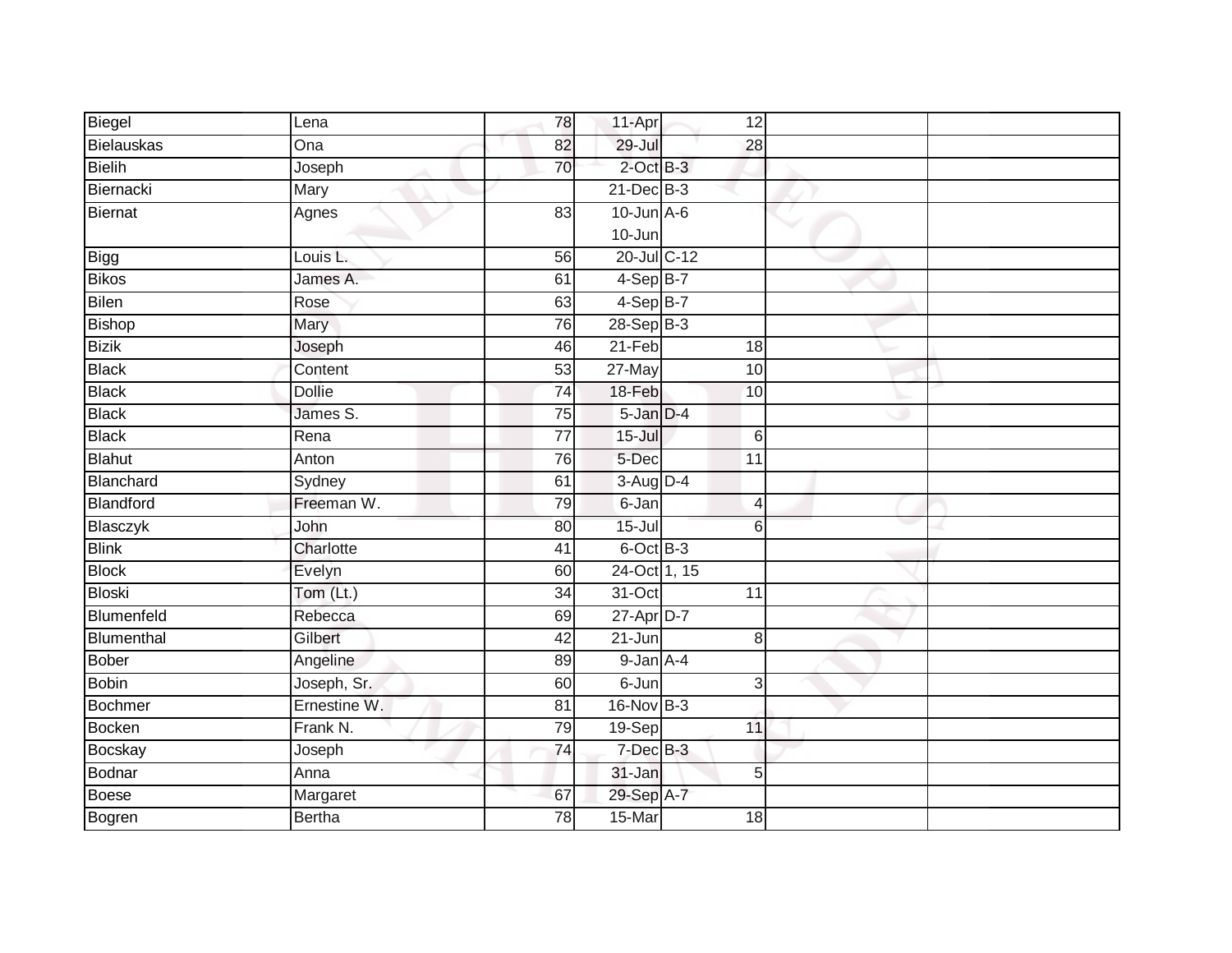| <b>Bohling</b>  | George N.          | 64              | 31-Oct           | 11              |                |                  |
|-----------------|--------------------|-----------------|------------------|-----------------|----------------|------------------|
| <b>Bolack</b>   | George (Balalka)   | 74              | 27-Dec           | 11              |                |                  |
| <b>Bolch</b>    | Helen S.           | 65              | $12$ -Jun $A-4$  |                 |                |                  |
| Bonchik         | Frank R.           | 83              | $24$ -Aug B-3    |                 |                |                  |
| Boney           | Barbara A.         | 33              | $3$ -Jul $A-4$   |                 |                |                  |
| Bonham          | Lillian E.         | 85              | $19$ -Jan $D-4$  |                 |                |                  |
| Bonjernoor      | Isabel             | 79              | 16-Dec B-3       |                 |                |                  |
| Bonneau         | Urban J. (Capt.)   | 36              | 3-Mar A-2        |                 |                |                  |
| Boog            | Elise Kellner      |                 | $26$ -Jun $A$ -6 |                 |                |                  |
| Boomsma         | Susie Hoekstra     | 52              | $1$ -Jun $D-7$   |                 |                |                  |
|                 |                    |                 | June             |                 |                |                  |
| <b>Bork</b>     | <b>Edwad Frank</b> | 56              | 28-Apr D-3       |                 |                |                  |
| Born            | William E., Sr.    | 62              | 7-Feb            | $\overline{12}$ |                |                  |
| <b>Botcho</b>   | Anna               | 62              | $2$ -Oct $B-3$   |                 |                |                  |
| Bowen           | Gregory            | 2 months        | $23$ -Jun $A-4$  |                 |                |                  |
| Boyd<br>Boyd    | George L.          | 77              | 7-Oct B-3        |                 |                |                  |
|                 | William F., Sr.    | 60              |                  | $1$ -Jul $A-10$ |                |                  |
| <b>Boyles</b>   | Elizabeth          | 7 months        | 13-Jan           |                 |                |                  |
| Boyll           | Harold J.          | 26              | 5-Dec            | 11              |                |                  |
| Bradley         | Laurence J.        | 56              | $21 - Nov$ B-3   |                 |                |                  |
| <b>Bradlo</b>   | George             | 90              | 11-Apr           | 12              |                |                  |
| Brajkovich      | Joseph             | 59              | $21$ -Mar        |                 | 5 <sup>5</sup> |                  |
| <b>Brandman</b> | Rose               | 82              | $23$ -Jun $A-4$  |                 |                |                  |
| <b>Brant</b>    | George E.          | $\overline{73}$ | $2$ -Dec $B-3$   |                 |                | Picture included |
| Bratton         | <b>Morris</b>      | 41              | $1-Dec$ A-9      |                 |                |                  |
| <b>Braun</b>    | Carrie             | $\overline{71}$ | 13-Dec           |                 | 15             |                  |
| Brennan         | Glenn A.           | 56              | 5-Aug A-6        |                 |                |                  |
| <b>Brenner</b>  | Charles M.         | 68              | 29-May A-4       |                 |                |                  |
| Breski          | Anna               | 60              | 26-Apr           |                 | $\overline{4}$ |                  |
| Brewer          | George S.          | 69              | 8-Nov            | 11              |                |                  |
| <b>Brice</b>    | John A.            | 62              | 8-Feb            |                 | 4              |                  |
| <b>Brick</b>    | <b>Mathias</b>     | 65              | 2-May            | $\overline{17}$ |                |                  |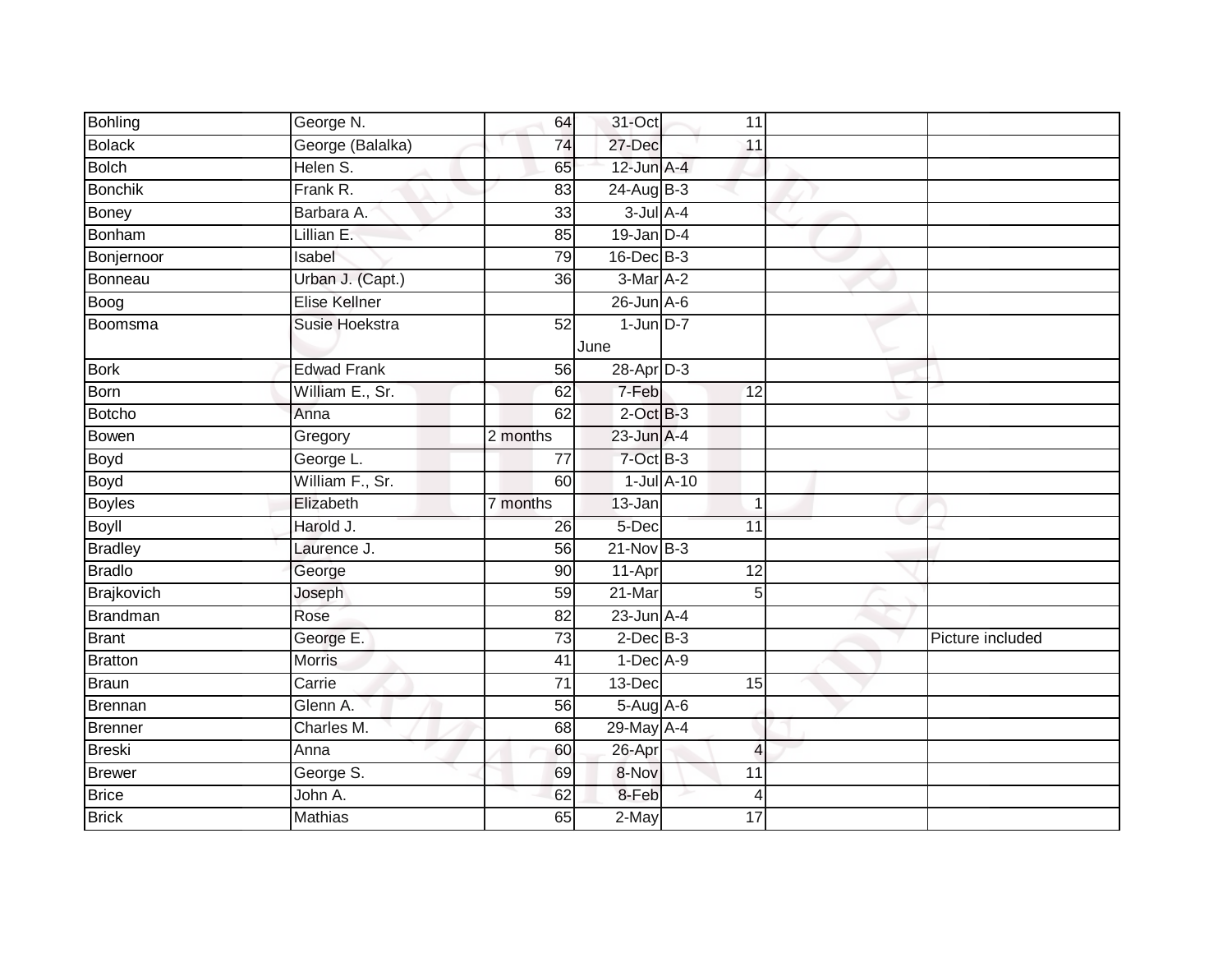| <b>Brimmer</b>  | Donald                  | 22              | $5 -$ Jul        | $\mathbf 1$              |  |
|-----------------|-------------------------|-----------------|------------------|--------------------------|--|
| <b>Brindley</b> | <b>Margaret Lawless</b> | 86              | 28-Feb           | 14                       |  |
| <b>Brink</b>    | Floyd                   | 63              | 27-Mar A-4       |                          |  |
| <b>Brochman</b> | Minnie                  | 64              | $17$ -Jun $A$ -6 |                          |  |
| <b>Brockett</b> | Eudocia C.              | $\overline{80}$ | 30-Jun B-7       |                          |  |
| <b>Broh</b>     | Fruma                   | $\overline{77}$ | 8-Apr            | 30                       |  |
| <b>Browall</b>  | Harold W.               | 54              | 13-Mar A-6       |                          |  |
| <b>Brown</b>    | Clarence E.             | 65              | 6-Sep            | 15                       |  |
| <b>Brown</b>    | <b>Harold Victor</b>    | 60              | 7-Nov            | $\overline{11}$          |  |
| <b>Brown</b>    | <b>Harry</b>            | 53              | $11$ -Aug C-6    |                          |  |
| Brown           | Pamela T.               | $6\phantom{1}$  | 20-Sep           | 11                       |  |
| <b>Brown</b>    | Willard A.              | 68              | $9$ -Jun $C-7$   |                          |  |
| <b>Bruner</b>   | Oscar E.                | 73              | 25-Aug A-7       |                          |  |
| <b>Brunner</b>  | Mary P. Miller          | 89              | 29-May A-4       |                          |  |
| Bryan           | Mrs. W.B.               |                 | 28-Apr D-3       |                          |  |
| <b>Bryant</b>   | Richard D.              | 10              | 22-Apr           | 11                       |  |
| <b>Bryk</b>     | Frank                   | 64              | 7-Feb            | $\overline{12}$          |  |
| Buchanan        | Daisy Inez              | 67              | 28-Dec B-3       |                          |  |
| <b>Buche</b>    | Nancy                   | 15              | 24-Feb D-7       |                          |  |
| <b>Buckley</b>  | Catherine               |                 | 16-Nov B-3       |                          |  |
| <b>Buckley</b>  | Violette                | 79              | $27-Sep$         | 11                       |  |
| <b>Budny</b>    | Walter T., Sr.          | $\overline{74}$ | $22 -$ Jul       | 6                        |  |
| Budzowski       | Katherine               | 63              | 9-Mar D-4        |                          |  |
| <b>Buechler</b> | Louise                  | 68              | 9-Mar D-4        |                          |  |
| <b>Bukstra</b>  | Menno                   | 89              | $13$ -Jul $A-2$  |                          |  |
| <b>Bulsa</b>    | Peter, Sr.              | 75              | $15-Apr$ A-8     |                          |  |
| <b>Bunchek</b>  | William F.              | $\overline{73}$ | $27$ -Feb $A$ -6 |                          |  |
| <b>Bunde</b>    | Norman                  | 60              | 8-Mar            | 18                       |  |
| <b>Buras</b>    | Steve C.                | 66              | 8-Feb            | $\overline{\mathcal{L}}$ |  |
| <b>Burbich</b>  | William                 | 68              | 31-May           | 3                        |  |
| <b>Burch</b>    | Steven H.               | 3               | 13-Sep           | 15                       |  |
| <b>Burke</b>    | Evelyn                  |                 | $5 -$ Jul        | 8                        |  |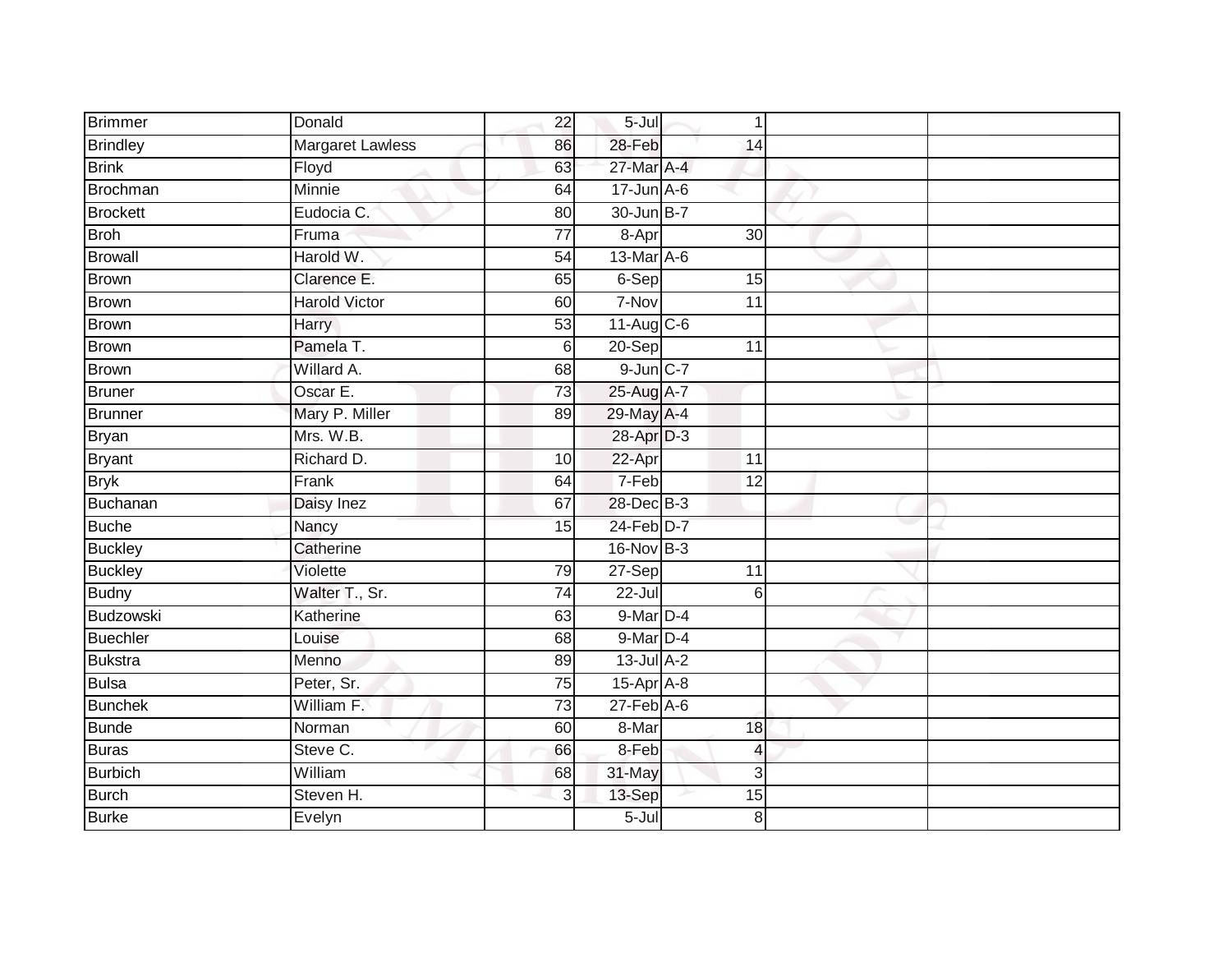| Mildred Ida             | 50              |           |                                                                                                                                                                                                                                                                                                                                                |  |
|-------------------------|-----------------|-----------|------------------------------------------------------------------------------------------------------------------------------------------------------------------------------------------------------------------------------------------------------------------------------------------------------------------------------------------------|--|
| Ocie                    | 82              |           | 11                                                                                                                                                                                                                                                                                                                                             |  |
|                         | 62              |           |                                                                                                                                                                                                                                                                                                                                                |  |
| John G.                 | 84              |           | 11                                                                                                                                                                                                                                                                                                                                             |  |
| John G.                 |                 |           |                                                                                                                                                                                                                                                                                                                                                |  |
| <b>Carol Catherine</b>  | 33              |           |                                                                                                                                                                                                                                                                                                                                                |  |
| Donald E.               | 34              |           |                                                                                                                                                                                                                                                                                                                                                |  |
| <b>Millie</b>           | 54              |           |                                                                                                                                                                                                                                                                                                                                                |  |
| Elizabeth               | 59              |           |                                                                                                                                                                                                                                                                                                                                                |  |
| Verna M.                | 67              |           |                                                                                                                                                                                                                                                                                                                                                |  |
| Martin                  | 48              |           |                                                                                                                                                                                                                                                                                                                                                |  |
| Ellen                   | 89              | 4-Jan     | 14                                                                                                                                                                                                                                                                                                                                             |  |
| Harry H.                | 62              |           | 17                                                                                                                                                                                                                                                                                                                                             |  |
| Antoinette              |                 | $5 -$ Jul | 8                                                                                                                                                                                                                                                                                                                                              |  |
| Michael A.              | 47              |           |                                                                                                                                                                                                                                                                                                                                                |  |
| Richard                 | 80              |           |                                                                                                                                                                                                                                                                                                                                                |  |
| Edward J.               | $\overline{75}$ |           |                                                                                                                                                                                                                                                                                                                                                |  |
| <b>Ethel Lorene</b>     | 51              |           |                                                                                                                                                                                                                                                                                                                                                |  |
| Edith                   | 50              |           |                                                                                                                                                                                                                                                                                                                                                |  |
| Lula A.                 | 70              | $1-Nov$   | $\overline{11}$                                                                                                                                                                                                                                                                                                                                |  |
| <b>Jessie DeJarnett</b> |                 |           |                                                                                                                                                                                                                                                                                                                                                |  |
| Ormond A.               | 75              |           |                                                                                                                                                                                                                                                                                                                                                |  |
| Dr. J.C.                | 72              |           |                                                                                                                                                                                                                                                                                                                                                |  |
| Anna M.                 | 81              |           |                                                                                                                                                                                                                                                                                                                                                |  |
| <b>Charles</b>          | 82              | 17-Oct    | 11                                                                                                                                                                                                                                                                                                                                             |  |
| Andrew S.               | 69              | 7-Jun     | 22                                                                                                                                                                                                                                                                                                                                             |  |
| Cora Alma               | 84              | $5 -$ Jul | 8 <sup>1</sup>                                                                                                                                                                                                                                                                                                                                 |  |
| Andrew S.               | 69              |           | 3                                                                                                                                                                                                                                                                                                                                              |  |
| Albert W.               | 44              | 22-Jul    | 1                                                                                                                                                                                                                                                                                                                                              |  |
| Charles M.              | 74              |           |                                                                                                                                                                                                                                                                                                                                                |  |
| Emelia                  | 76              |           |                                                                                                                                                                                                                                                                                                                                                |  |
| Esther C.               | 67              | $29-Nov$  | 15                                                                                                                                                                                                                                                                                                                                             |  |
|                         | Edna May        |           | 6-Feb A-6<br>22-Aug<br>23-Nov B-3<br>17-Oct<br>$10$ -Jul $A-6$<br>$30$ -Jun $B-7$<br>13-Mar A-6<br>14-Oct B-3<br>$9$ -Dec $A$ -2<br>$9$ -Dec $A-2$<br>2-May<br>9-Mar D-4<br>$5$ -May $D-3$<br>$5$ -Jan $D-4$<br>18-Sep B-9<br>31-Aug C-9<br>14-Apr D-3<br>16-Nov B-3<br>$10$ -Feb $A-3$<br>$14-Sep$ B-3<br>$6$ -Jun<br>4-Dec B-3<br>13-Apr A-6 |  |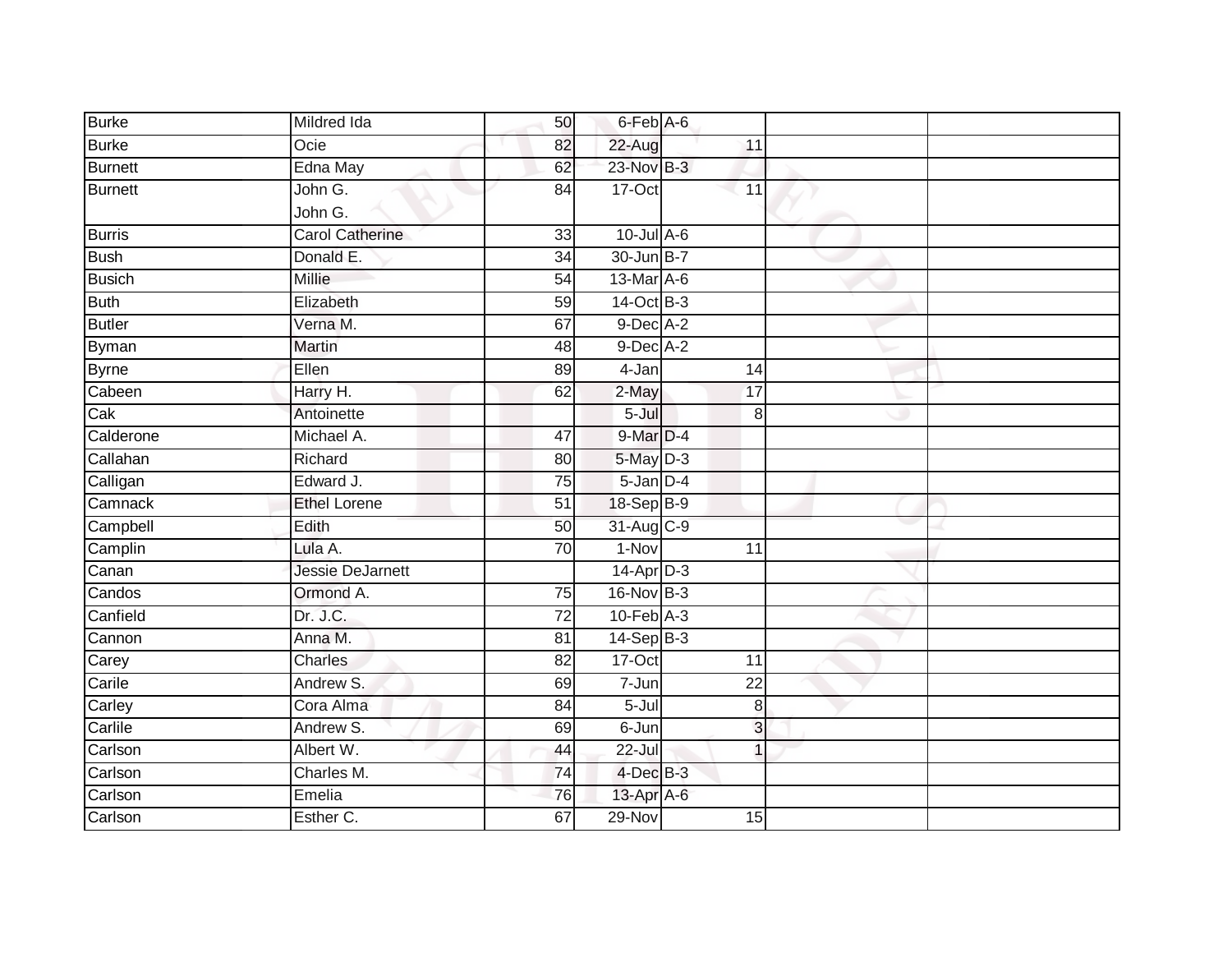| Carlson        | Gottfrid              | 53              | 25-Nov B-3              |                 |      |                  |
|----------------|-----------------------|-----------------|-------------------------|-----------------|------|------------------|
| Carlson        | Ragnar E.             | 56              | 27-Apr D-7              |                 |      |                  |
| Carlson        | Walter C., Sr.        | 65              | 5-Apr                   | 17              |      |                  |
| Carlyle        | Pennsylvania          | 38              | 14-Nov                  |                 |      |                  |
| Carner         | Joseph, Sr.           | $\overline{73}$ | 22-Apr                  | 11              |      |                  |
| Carnich        | Margaret              | $\overline{72}$ | $23$ -Oct B-3           |                 |      |                  |
| Carrol         | <b>Robert Merrill</b> | 25              | $14$ -Jul D-3           |                 |      |                  |
| Carroll        | Charles J.            | 70              | $21-Feb$                | 18              |      |                  |
| Carter         | Elsie Wilhelmina      |                 | $2$ -Dec $B-3$          |                 |      |                  |
| Cartwright     | <b>Mabel Sherby</b>   | 70              | 29-Dec A-7              |                 |      |                  |
| Cassaday       | Pearl G.              | 58              | 2-May                   | 17              |      |                  |
| Cechovic       | Gloria Jean           | 13              | 9-Feb                   | 23              |      |                  |
| Cernansky      | Marie                 | 82              |                         | $1$ -Jul $A-10$ |      |                  |
| Chandik        | Alexander             | 52              | 6-Jun                   | 3               |      |                  |
| Chandos        | Ormand, Jr.           | infant          | 11-Mar                  | $\overline{20}$ |      |                  |
| Chapman        | Mabel E.              | 79              | 2-Feb                   | 30              |      |                  |
| Chec           | Michael               | 80              | $24$ -Feb $D-7$         |                 |      |                  |
| Chira          | John                  | 72              | 19-Sep                  | 11              |      |                  |
| Chizmar        | Norman A. (Lt.)       | 26              | $15-Aug$                |                 |      | Picture included |
| Cholkosz       | Josephine             |                 | $1-May$ A-9             |                 | Lech |                  |
| Chris          | <b>Helen Dorin</b>    | 51              | 3-Jan                   | 8               |      |                  |
| Christianson   | Norman C.             | $\overline{56}$ | $21-Apr$ <sub>C-1</sub> |                 |      |                  |
| Christman      | Harry F.              | 48              | $12$ -Jun $A-4$         |                 |      |                  |
| Christmas      | Mary                  | 60              | $13$ -Apr $A$ -6        |                 |      |                  |
| Christoff      |                       |                 |                         |                 |      |                  |
|                | George                | 73              | $4$ -Dec $B$ -3         |                 |      |                  |
| Chruby         | Eileen                | 3               | $1-Feb$                 | 14              |      |                  |
| Churilla       | Joseph Louis, Sr.     | 69              | 29-Dec A-7              |                 |      |                  |
| Cieslak        | Mary                  | 66              | 30-Dec                  | $\bf{8}$        |      |                  |
| Clabaugh       | Arthur L. (Sam)       | 39              | 6-Nov B-3               |                 |      |                  |
| Clapp          | Raymond J.            | 60              | $2$ -Dec $B-3$          |                 |      |                  |
| Clare<br>Clark | Ray<br>Ann            | 61              | 7-Feb<br>25-Apr         | 12              |      |                  |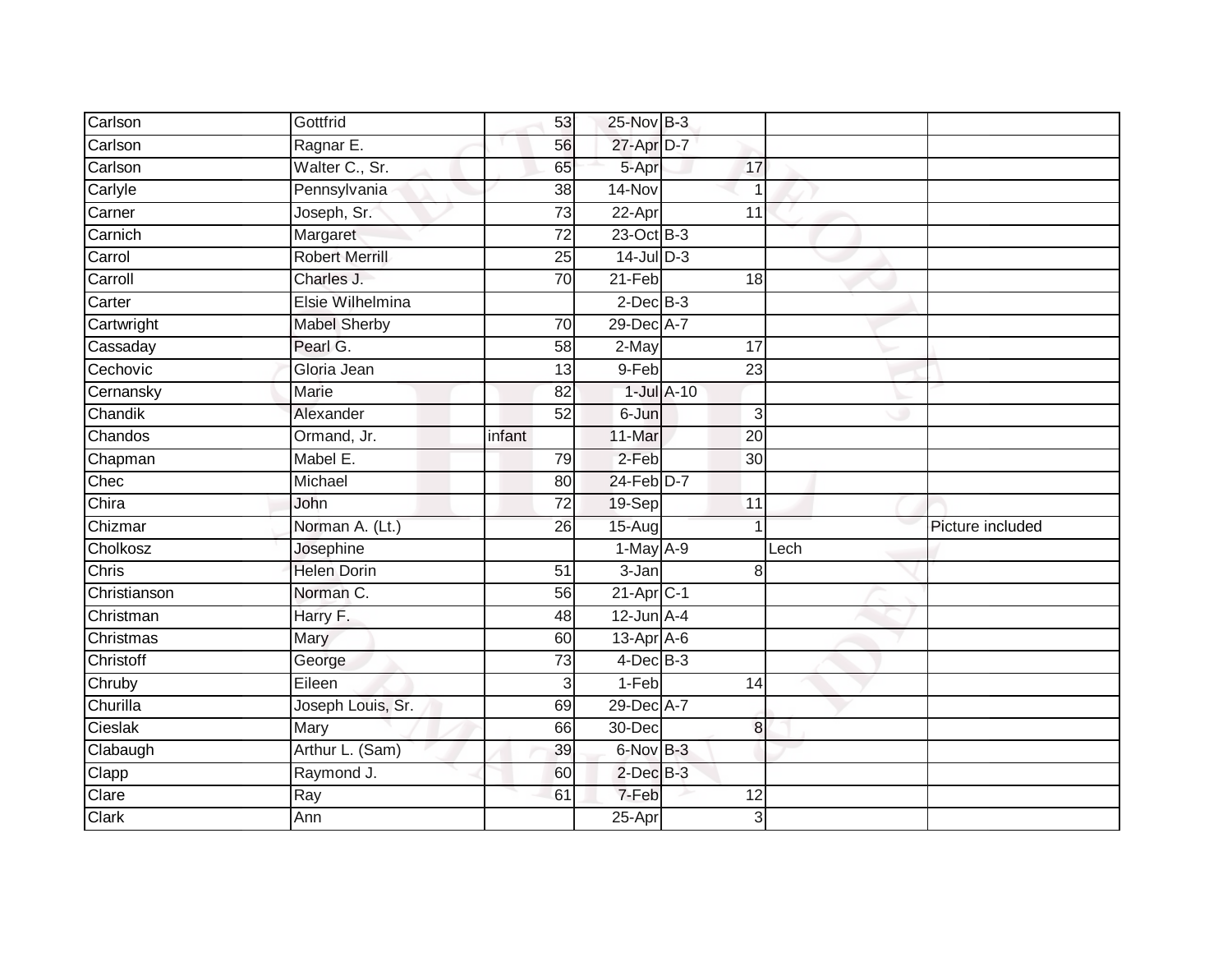| Clark     | Darwin              | 21              | 8-Nov 1, 11         |                 |                  |
|-----------|---------------------|-----------------|---------------------|-----------------|------------------|
| Clark     | Elizabeth           |                 | 23-Nov B-3          |                 |                  |
| Clark     | Sylvia              | 61              | 5-Dec               | 11              |                  |
| Claus     | Rev. Herbert C.     | 61              | $13$ -Feb $A$ -6    |                 |                  |
| Claussen  | Arthur R.           | 55              | $12-Apr$            | 20              |                  |
| Clay      | William O.          | 66              | $17$ -Feb $A-3$     |                 |                  |
| Clement   | Jean                | 26              | $25 -$ Jul          |                 |                  |
| Clipka    | Alex, Sr.           | $\overline{73}$ | 15-Mar              | 18              |                  |
| Clyne     | Mabel H.            | 53              | $3$ -Jun $C$ -6     |                 |                  |
| Coar      | Anna Brandes        |                 | 3-Oct               | 11              |                  |
| Coburn    | Benjamin P.         | 57              | $4-SepB-7$          |                 |                  |
| Cochran   | Katherine E.        | 74              | $5 -$ Jul           | 8               |                  |
| Cockerell | Cora (White)        | 72              | 17-Mar B-2          |                 |                  |
| Coffman   | Armel               | $\overline{51}$ | 24-Oct 1, 15        |                 |                  |
| Cohen     | Charles N.          | 45              | $2$ -Nov $B-3$      |                 |                  |
| Cohen     | Grace               | 39              | 29-Jun A-4          |                 |                  |
| Cokenour  | Janet Sue           | infant          | 16-Nov B-3          |                 |                  |
| Colby     | Donald A.           | 22              | 30-Jan A-4          |                 |                  |
| Cole      | Dr. Arthur V.       | 57              | $2$ -Nov $B-3$      |                 | Picture included |
| Cole      | Inez B.             | 69              | $10$ -Oct           | $\overline{11}$ |                  |
| Cole      | <b>James Edward</b> | 18              | 27-Dec              |                 |                  |
| Cole      | James Hugh          | 66              | $24$ -May           | $\overline{21}$ | Picture included |
| Cole      | William             | 73              | 29-Sep A-7          |                 |                  |
| Coleman   | Ollie Mae           | $\overline{70}$ | $5 -$ Jul           | 8               |                  |
| Comerford | Frieda              | 58              | $21 - Jan$          | 12              |                  |
| Comforti  | Sam Salvatore       | 76              | $1$ -Jun $D-7$      |                 |                  |
| Conboy    | Frank J.            | 80              | 6-Mar A-4           |                 |                  |
| Conder    | Charles I.          | 72              | $5$ -Oct $B$ -3     |                 |                  |
| Connelly  | Frank H.            | 60              | $2$ -Nov $B-3$      |                 |                  |
| Conner    | William L.          | 39              | 17-Nov B-3          |                 |                  |
| Connor    | Patrick             | 28              | 21-Mar              |                 | Picture included |
| Conrath   | Margaret M.         | 43              | $\overline{4}$ -Jan | 14              |                  |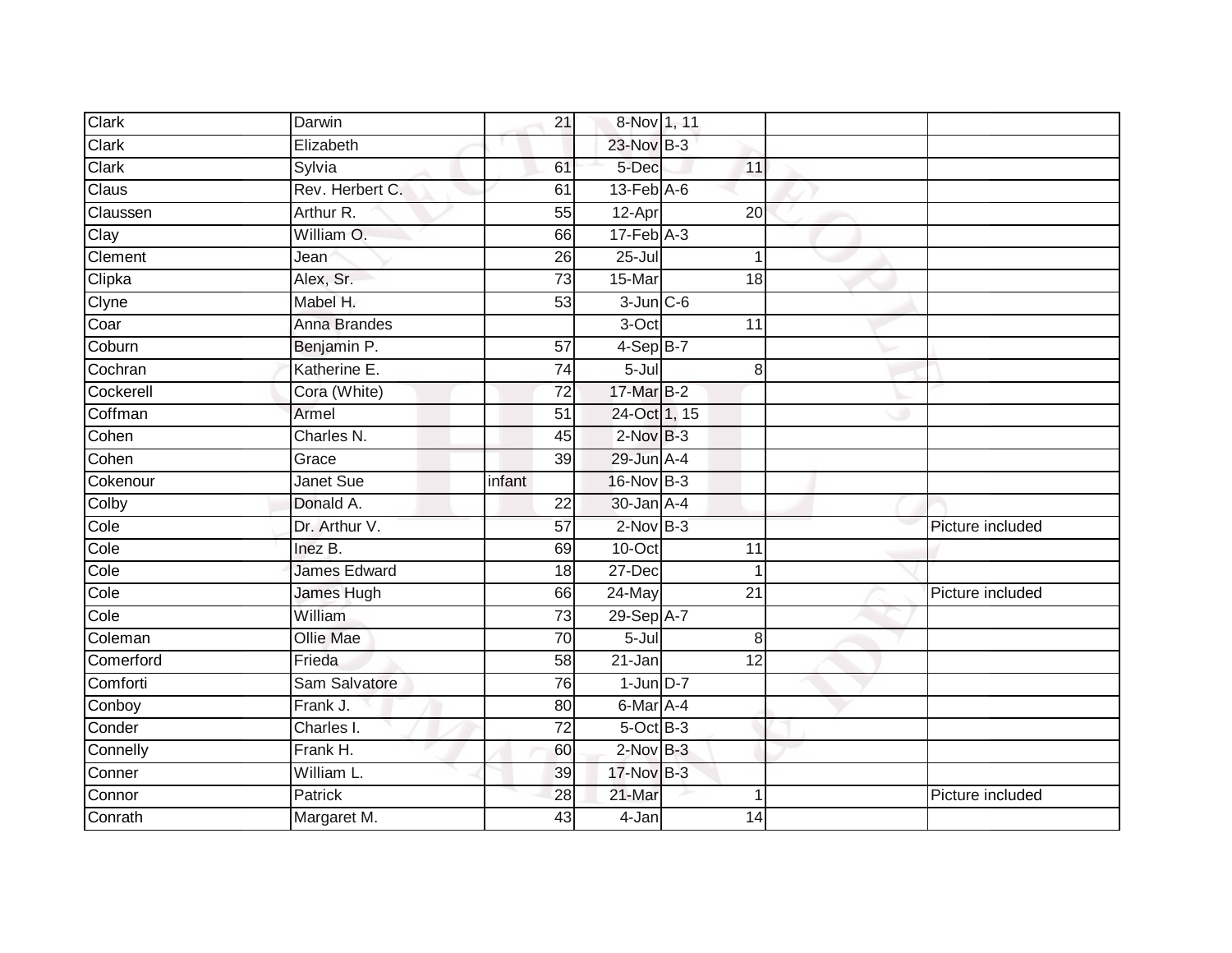| Cook        | Albert                | 79              | 30-Sep B-3       |                 |  |
|-------------|-----------------------|-----------------|------------------|-----------------|--|
| Cook        | <b>Infant Girl</b>    | infant          | 18-Mar           | 4               |  |
| Cooley      | Michael               | 7 months        | $27$ -Feb $A$ -6 |                 |  |
| Cooper      | Major                 | 64              | $21-Sep$ B-3     |                 |  |
| Copak       | John, Jr.             | $\overline{38}$ | 22-Nov 1, 15     |                 |  |
| Corbertt    | <b>Mary Ellen</b>     | $\overline{71}$ | 21-Jul C-7       |                 |  |
| Corbet      | Mary                  | $\overline{74}$ | $19-Sep$         | 11              |  |
| Corbett     | Oscar E.              | 58              | 26-Aug B-3       |                 |  |
| Cormican    | Mollie                | 82              | $7-Sep$ B-5      |                 |  |
| Corpus      | Candelario            | 100             | 27-May           | 10              |  |
| Corrie      | William L.            | 89              | $10$ -Jun $A-6$  |                 |  |
|             |                       |                 | $10 - Jun$       |                 |  |
| Cotter      | Sara Louise           | 78              | $15$ -Jun $A-3$  |                 |  |
| Cottrell    | Emma                  | 81              | 11-Aug C-6       |                 |  |
| Couvenhoven | George                | 53              | 30-Nov B-3       |                 |  |
| Cowling     | Jay (Mac)             | 70              | 29-May A-4       |                 |  |
| Cox         | Mabel C.              | $\overline{57}$ | $9$ -Dec $A-2$   |                 |  |
| Coyle       | <b>Charles Harold</b> | 61              | 31-May           | 3               |  |
| Cramer      | Dorothy Ann           | 47              | $4$ -Dec $B$ -3  |                 |  |
| Cramer      | Joseph                | 66              | $19$ -Dec        | $\overline{15}$ |  |
| Cresit      | Jacob                 | $\overline{78}$ | $7-Sep B-5$      |                 |  |
| Crhan       | <b>Dilaver</b>        | 55              | 22-May A-4       |                 |  |
| Crider      | Laura Belle           |                 | 11-Aug C-6       |                 |  |
| Crilley     | Patrick J.            | 56              | $21-Oct$ B-3     |                 |  |
| Croner      | <b>Thomas Dale</b>    | $\overline{2}$  | 19-Dec           | 15              |  |
| Cronin      | Mary                  | 86              | $5$ -Oct $B$ -3  |                 |  |
| Crooks      | Glenn N., Sr.         | 53              | $18-Oct$         | 15              |  |
| Crowe       | Charles L.            | 54              | 31-Jan           | 5               |  |
| Crum        | Eldo E.               | 59              | $14-Sep$ B-3     |                 |  |
| Csonka      | Julia (Chonka)        | 69              | 27-Dec           | 11              |  |
| Cummings    | Elsie                 | 75              | 11-Sep C-5       |                 |  |
| Cummings    | Milton B.             | 65              | $4$ -Nov $B-3$   |                 |  |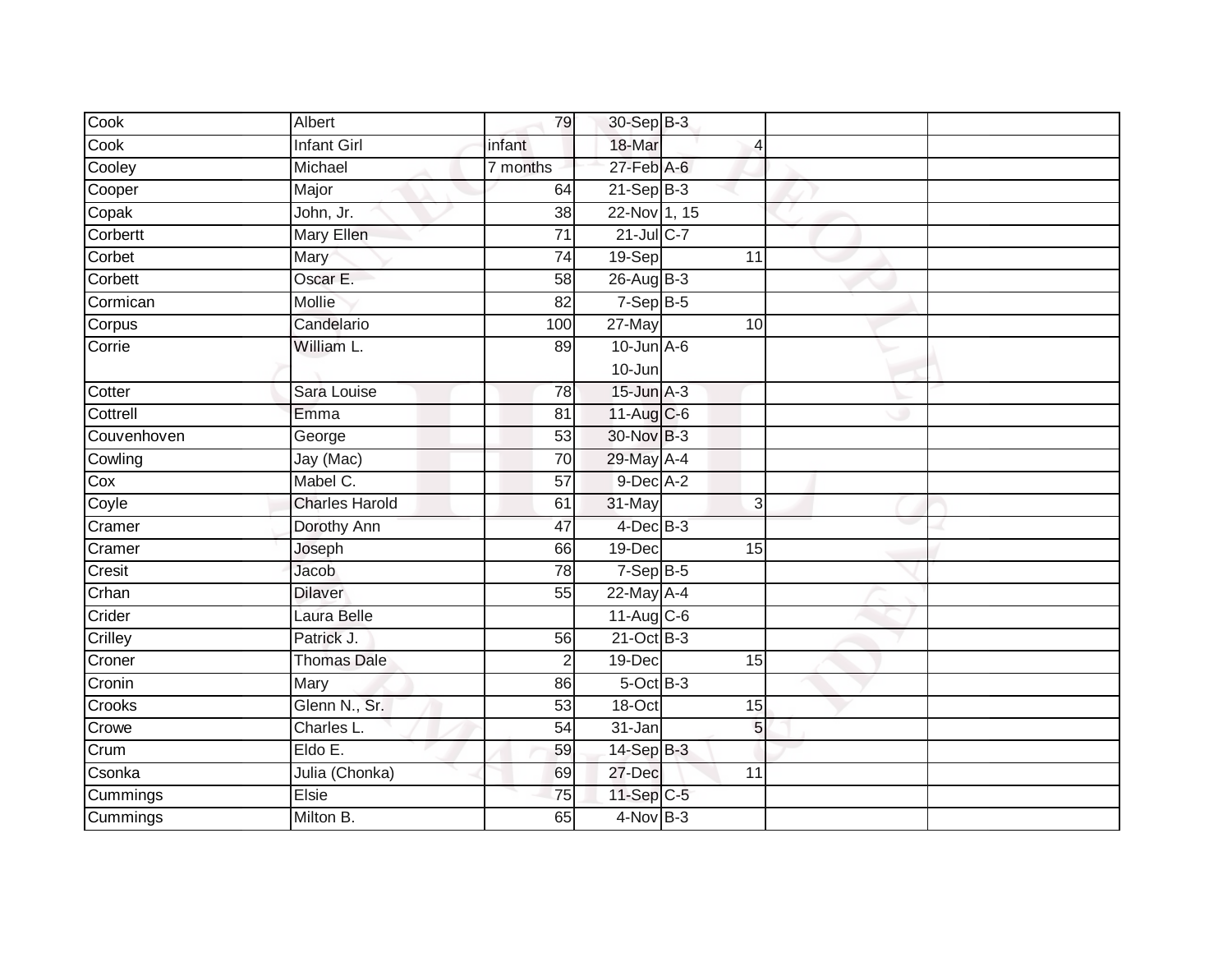| Cunningham | Hope              | 47              | 28-Mar                  | 18              |  |
|------------|-------------------|-----------------|-------------------------|-----------------|--|
| Cunningham | <b>Mary Edith</b> |                 | 14-Apr D-3              |                 |  |
| Cunningham | Maude             | 75              | 18-Nov B-3              |                 |  |
| Cuppy      | Jesse             | $\overline{74}$ | 11-Apr                  | $\overline{12}$ |  |
| Curtis     | Robert            | 16              | 9-Nov B-3               |                 |  |
| Cvitkovich | Marko             | 74              | $21-Feb$                | 18              |  |
| Cyphers    | Ida               | 92              | 21-Aug A-19             |                 |  |
| Czerkas    | Cyprian           | 64              | 18-Nov B-3              |                 |  |
| Dailey     | Anna              | $\overline{76}$ | $10$ -Aug $A$ -2        |                 |  |
| Dailey     | Mrs Charles F.    | $\overline{78}$ | 8-Aug                   | 16              |  |
| Daisy      | Margaret M.       | 66              | $21-Apr$ <sub>C-1</sub> |                 |  |
| Dancey     | Wesley F.         | $\overline{21}$ | 4-May                   |                 |  |
| Danciu     | Anna              | 64              | $11$ -Dec $B-3$         |                 |  |
| Daniel     | Harold            | 29              | 26-Oct B-3              |                 |  |
| Daniels    | Oakley R.         | 53              | 22-May A-4              |                 |  |
| Darrall    | Harry             | 64              | 27-Dec                  | 11              |  |
| Daughterty | George P.         | $\overline{55}$ | $5$ -May $D-3$          |                 |  |
| Daum       | Roy               | 77              | 4-Jan                   | 14              |  |
| Davenport  | Alfred W.         |                 | 4-Nov B-3               |                 |  |
| Davey      | James             | 62              | $1-Mar$                 | $\overline{18}$ |  |
| Davidson   | Harrison (Harry)  | $\overline{72}$ | $20$ -Jan $D-4$         |                 |  |
| Davidson   | Hugo              | 78              | $29-Aug$                | $\overline{11}$ |  |
| Davis      | Boyd              | 60              | $16-Sep$ B-3            |                 |  |
| Davis      | Emma C.           | $\overline{76}$ | $12$ -Dec               | $\overline{11}$ |  |
| Davis      | Ethel             | 78              | $15$ -Dec $B-3$         |                 |  |
| Davis      | Herbert L.        | 51              | $25$ -Dec $B-3$         |                 |  |
| Davis      | Jennie            | 66              | $13$ -Jul $A-2$         |                 |  |
| Davis      | Keith E.          |                 | 11-Aug C-6              |                 |  |
| Davis      | Mary M.           | 63              | 1-Dec A9                |                 |  |
| Davis      | Vasil             | 78              | 3-Nov A-11              |                 |  |
| Dawson     | Luke H.           | 86              | 10-Jul A-6              |                 |  |
| Day        | Canon Marshal M.  | $\overline{71}$ | 18-Nov B-3              |                 |  |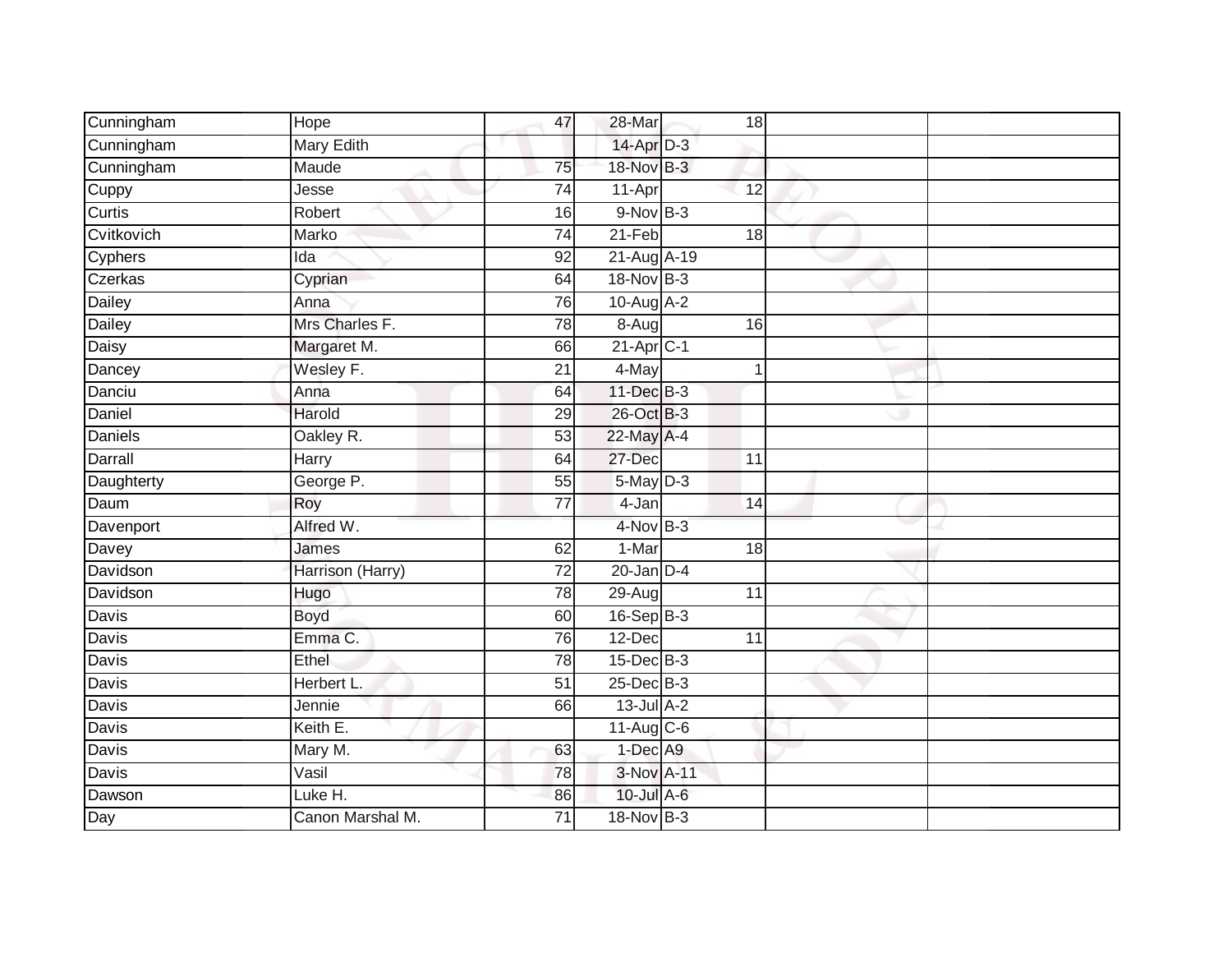| Day            | Ellis W.                     | 49              | 9-Feb           | 23              |                  |
|----------------|------------------------------|-----------------|-----------------|-----------------|------------------|
| De Lor         | Nelson                       | 50              | $25 -$ Jul      | $\overline{2}$  |                  |
| De Yound       | <b>Nick</b>                  | 68              | 31-Oct          | 11              |                  |
| Deaneau        | Walter                       | $\overline{57}$ | $10 - Jan$      |                 |                  |
| DeCamp         | Eva                          | 76              | $5$ -May $D-3$  |                 |                  |
| DeCamp         | Harvey                       | 85              | 11-Jan          | 4               |                  |
| Deering        | Rose                         |                 | 5-Jul           | 8               |                  |
| Deffendoll     | Charles                      | 6 months        | 14-Mar          | 18              |                  |
| DeGonzalez     | Mrs Resugio Toribio          | 60              | 28-Dec B-3      |                 |                  |
| DeJong         | Alice                        | 69              | 13-May          | $\,$ 6          |                  |
| <b>Dekker</b>  | Lucille                      | 48              | 28-Jan          | $\overline{27}$ |                  |
| Del Poggetto   | Julia                        | 61              | 8-Mar           | 18              |                  |
| Delaney        | Margaret F.                  | 88              | $23$ -Jan $A-8$ |                 |                  |
| Delano         | Kenneth S.                   | 52              | 9-Mar D-4       |                 |                  |
| Delehanty      | Richard W. (2nd Lt.)         | $\overline{23}$ | 9-Jan A-4       |                 | Picture included |
| Dell           | Lena L.                      | 54              | 16-Mar D-8      |                 |                  |
| Denton         | <b>Mollie</b>                | $\overline{81}$ | $13 - Jun$      | $\overline{5}$  |                  |
| DePasqual      | Joseph                       | 59              | 21-Mar          | 5               |                  |
| Depczynski     | Maryanna                     | 74              | $2$ -May        | 17              |                  |
| DePorto        | Corneles, Sr.                | 83              | 20-Mar A-4      |                 |                  |
| Derybowski     | James                        | 67              | 27-Mar A-4      |                 |                  |
| Detvay         | Stephen J.                   | $\overline{38}$ | 8-Jun D-7       |                 |                  |
| Deuke          | Michael                      | 67              | 12-May A-4      |                 |                  |
| Dewes          | Laverne P.                   | 35              | 1-Feb           | 14              |                  |
| Diamantopoulos | <b>Constantin (Demantes)</b> | 60              | $11-Nov$ B-3    |                 |                  |
| <b>Dilts</b>   | <b>Kevin Clay</b>            | 22 months       | $6-Apr$ $C-8$   |                 |                  |
| Dionesopolous  | Georgia                      | 52              | $17$ -Nov $B-3$ |                 |                  |
| Dionne         | James                        | $6\phantom{1}$  | $27 - Jun$      | 5               |                  |
| Divine         | Lorraine                     | 28              | 16-Nov B-3      |                 |                  |
| Dixon          | Floyd K.                     | 57              | 23-May          | 18              |                  |
| Dixon          | Guy R.                       | 45              | 1-Apr           | 8               |                  |
| Dobosz         | Frank                        | 62              | $31$ -Jul A-4   |                 |                  |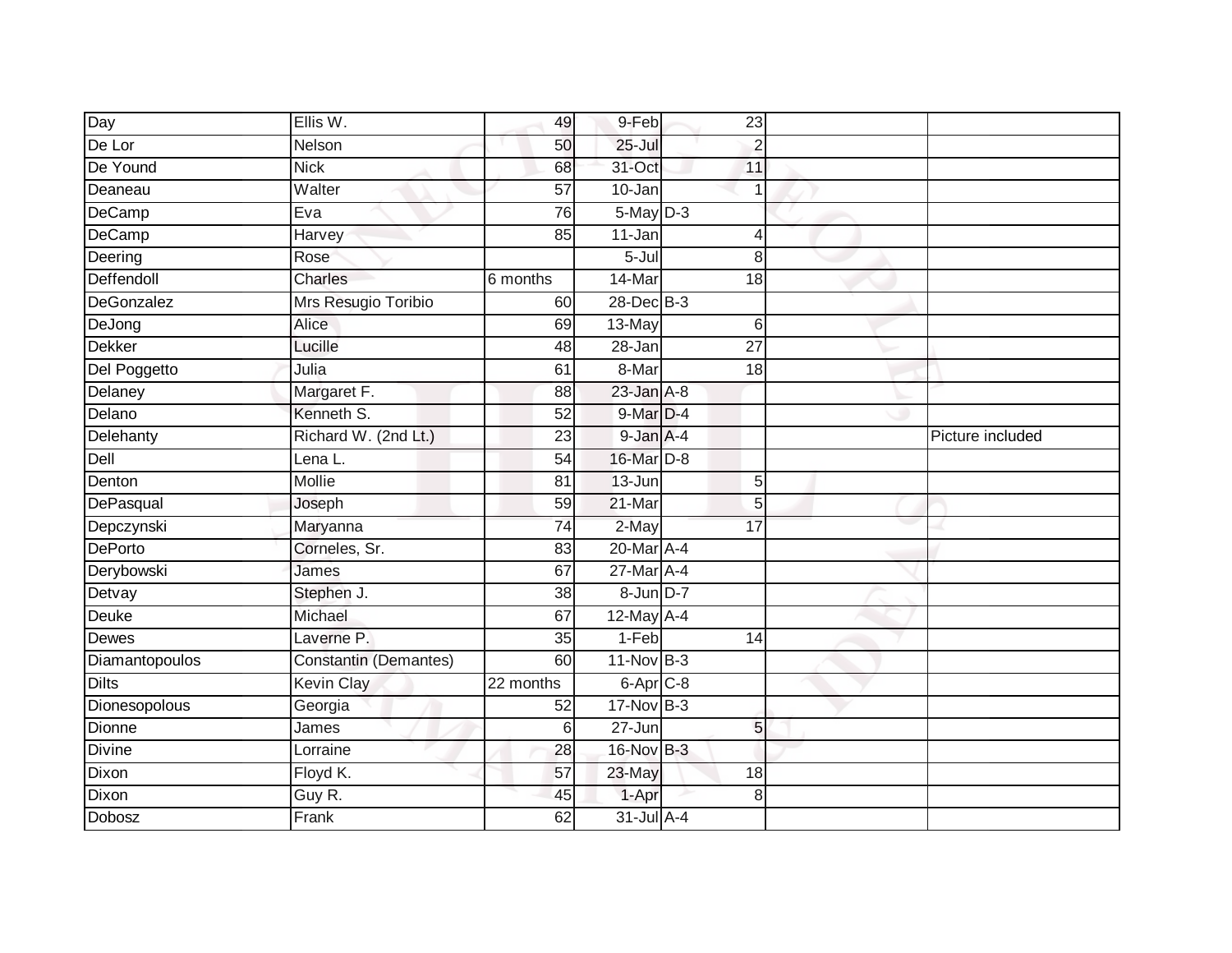| Doctor           | Antoinette A.  | 45              | 4-Nov B-3       |                 |                  |
|------------------|----------------|-----------------|-----------------|-----------------|------------------|
| Dolan            | James A.       | 59              | 7-Feb           | 12              |                  |
| Dolinski         | Michael W.     | $\overline{57}$ | $1-Aug$         | $\overline{2}$  |                  |
| Donahue          | Bertha         | 85              | 11-Mar          | 20              |                  |
| Donham           | Anna L.        | $\overline{88}$ | $28 - Oct$      | 17              |                  |
| Donovan          | Guy H.         | 72              | 6-Feb A-6       |                 |                  |
| Donovan          | William H.     | 60              | 20-Jun          | $\overline{4}$  | Picture included |
| Dore             | Marguerite     |                 | $14-Sep$ B-3    |                 |                  |
| Doring           | Walter H.      | 77              | 6-Dec           | 15              |                  |
| Dorozinski       | Amalia         | $\overline{74}$ | $18$ -Dec $B-3$ |                 |                  |
| Dorris           | Margaret C.    | 50              | 4-Jan           | 14              |                  |
| Dougherty        | Robert A.      | 55              | 7-Nov           | $\overline{11}$ |                  |
| <b>Douthett</b>  | Grace M.       | 82              | 29-Apr          | 1               |                  |
| Downing          | Dr. Richard R. | 31              | 20-Sep          | 11              |                  |
| Downs            | Ida K.         | 88              | 17-Jun A-6      |                 |                  |
| <b>Drabik</b>    | Barbara V.     | 70              | 13-Nov B-3      |                 |                  |
| <b>Drabik</b>    | John           |                 | 16-Feb          | 6               |                  |
| <b>Drake</b>     | Paul, Jr.      | 30              | $10$ -Nov $A-2$ |                 |                  |
| Drott            | Charlotta      | $\overline{74}$ | 21-Jun          | 8               |                  |
| <b>Druga</b>     | Ann            |                 | $7 - Jan$       | $\overline{31}$ |                  |
| Drunecke         | Antonia        | 82              | 10-Aug A-2      |                 |                  |
| <b>Dubiel</b>    | Michael        | 63              | $19 -$ Jul      | 18              |                  |
| <b>Duckworth</b> | Otis D.        | 79              | 15-Nov          | 15              |                  |
| Dudas            | Irene          |                 | 19-Oct B-13     |                 |                  |
| Duffner          | Harry J.       | 66              | 29-Mar          | 20              |                  |
| <b>Duffy</b>     | Ellen          |                 | 27-Jun          | 5               |                  |
| Dugger           | Michael        | 59              | $6 - Jan$       | $\overline{4}$  |                  |
| <b>Dulley</b>    | Ralph          | 38              | 13-Dec          | 15              |                  |
| <b>Dunaluke</b>  | John           | 72              | 10-Oct          | 11              |                  |
| Dunivan          | Bessie L.      | 49              | 27-Oct B-3      |                 |                  |
| Dunlap           | Daisy          | 81              | 29-Mar          | 20              |                  |
| Dunning          | Leehman        | 76              | $21$ -Dec $B-3$ |                 |                  |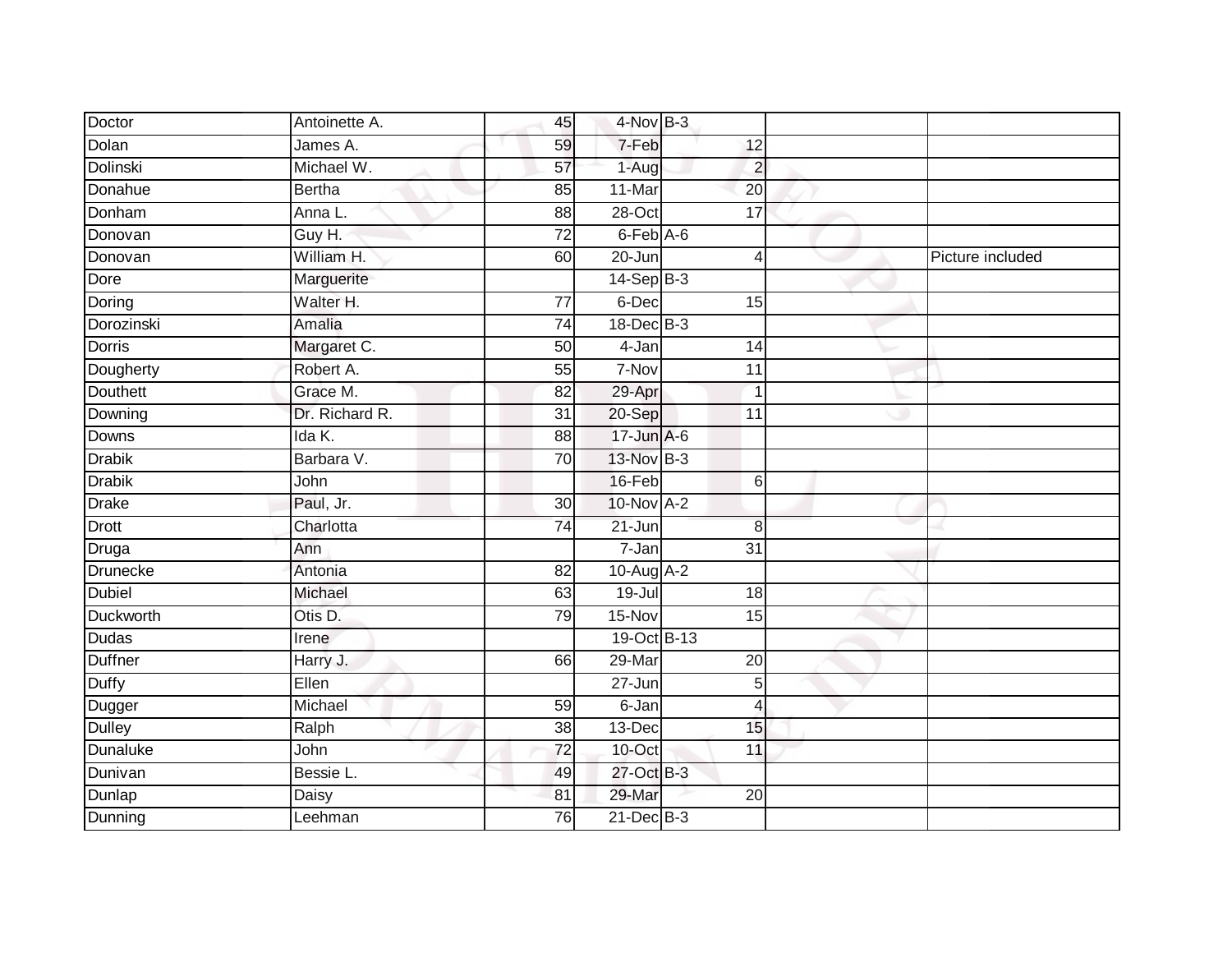| Durand        | Annie             | 84              | 22-Feb                 | $\overline{7}$  |  |
|---------------|-------------------|-----------------|------------------------|-----------------|--|
| Durham        | Henry N.          | 55              | 6-Jan                  | $\overline{4}$  |  |
| Duro          | George            | 62              | 23-Aug                 | 11              |  |
| Durran        | Donald A.         | 66              | $10$ -Jul $A$ -6       |                 |  |
| Dust          | Charles           | 78              | $5 -$ Jul              | $\overline{8}$  |  |
| Dutton        | Elizabeth         | 44              | $4-Aug$ <sub>C-8</sub> |                 |  |
| Dvorscak      | Helen             | 61              | $5$ -May $D-3$         |                 |  |
| Dyer          | Nancy             |                 | 22-May A-4             |                 |  |
| Dykstra       | Menno             | 89              | $14$ -Jul D-3          |                 |  |
| Dzieglowicz   | Caroline          | 63              | $27 - Dec$             | 11              |  |
| Eastman       | William H.        | 48              | 13-Mar A-6             |                 |  |
| Eaton         | Cora M.           | 90              | $15-Aug$               | $\overline{2}$  |  |
| Ebert         | Margaret E.       | 73              | $16$ -Jun $A-3$        |                 |  |
| Eccles        | Lewis             | 63              | 25-Nov B-3             |                 |  |
| Eckman        | Elizabeth         | 68              | 14-Oct B-3             |                 |  |
| Egbert        | Mrs. Charles      |                 | 18-Jan                 | 4               |  |
| Eich          | Gertrude M.       | 74              | $7 - Jan$              | $\overline{31}$ |  |
| Eichman       | Carl, Jr.         | 32              | $3-Aug$ D-4            |                 |  |
| Ein           | Nathan            |                 | $27$ -Jan D-4          |                 |  |
| Ein           | Simon             | 82              | 16-Dec B-3             |                 |  |
| Einsparhr     | Emil E.           | 74              | $17$ -Jul $A-6$        |                 |  |
| Ekstrom       | Hilda             | 79              | $3 - Jan$              | $\,8\,$         |  |
| Eldridge      | Venis A. (Scotty) | 37              | 25-Jan                 | $\overline{18}$ |  |
| Elish         | Nick, Sr.         |                 | 20-Jul C-12            |                 |  |
| Elkings       | Loyd M.           | 61              | 25-Mar A-4             |                 |  |
| <b>Elkins</b> | Wesley            | 70              | 18-Sep B-9             |                 |  |
| <b>Ellis</b>  | Jeanne Stanton    | $\overline{27}$ | $9$ -Jan $A-4$         |                 |  |
| Ellis         | LeRoy             | 48              | $17$ -Jun $A$ -6       |                 |  |
| Elo           | Joseph            | 69              | $4$ -May $D-8$         |                 |  |
| Embor         | Stanley           | 70              | 13-Apr A-6             |                 |  |
| Engel         | Michael           | 41              | 8-Dec B-3              |                 |  |
| Engoian       | James             | 66              | 18-Apr                 | $\overline{12}$ |  |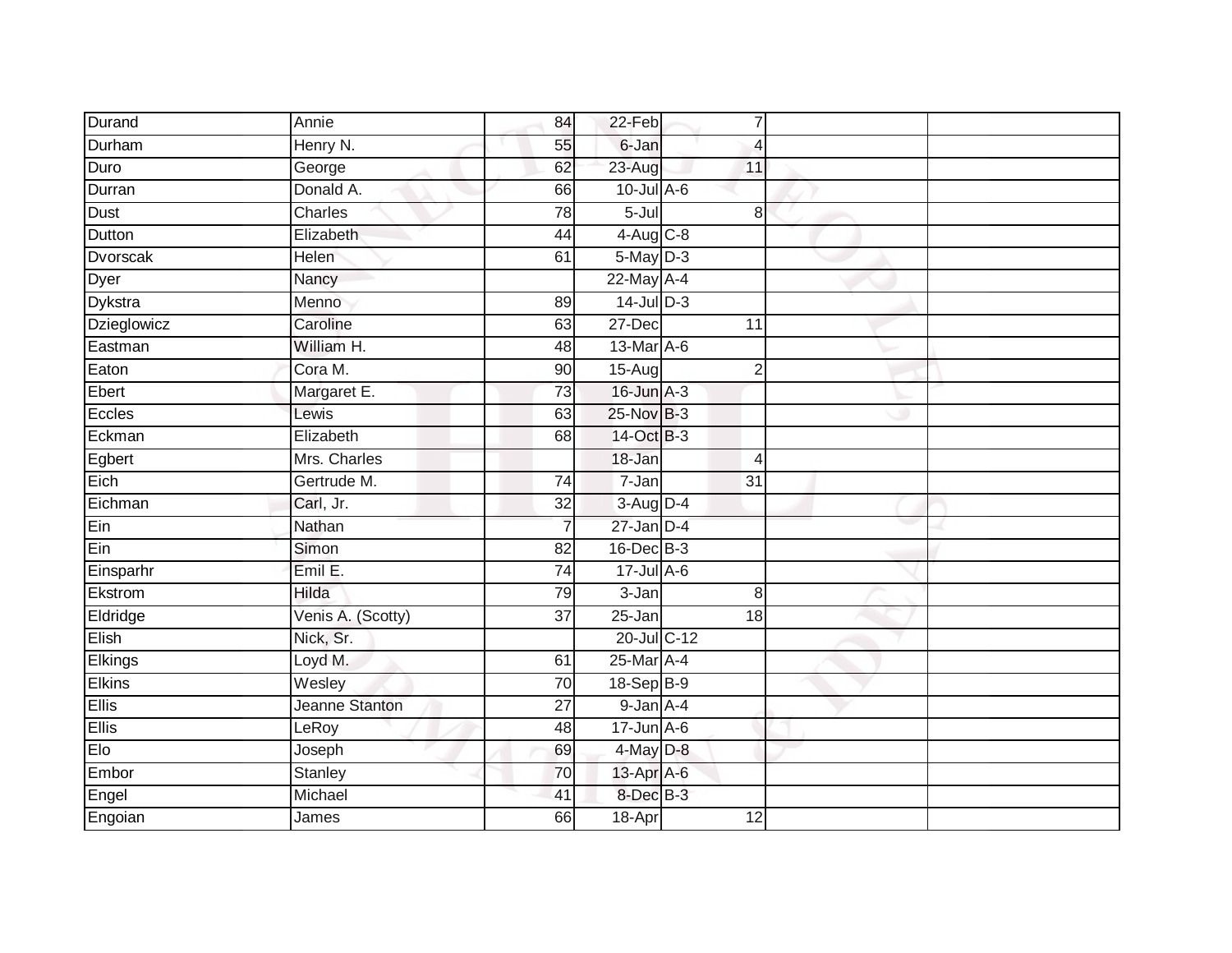| Enright     | Kathryn F.             | 64              | 6-Jul A-8                 |                 |                 |
|-------------|------------------------|-----------------|---------------------------|-----------------|-----------------|
| Epishko     | <b>Max</b>             | 60              | 16-Jun A-3                |                 | aka: Sam Piaska |
| Erb         | Edward J.              | 48              | 25-Apr                    | $\overline{3}$  |                 |
| Erb         | Sylvan L.              | 40              | 3-Nov A-11                |                 |                 |
| Ernst       | <b>Mary Ann</b>        | infant          | 25-Sep A-15               |                 |                 |
| Estep       | Howard L.              | 78              | 24-Feb D-7                |                 |                 |
| Euler       | Lillian                | 80              | $24$ -Jun $A-6$           |                 |                 |
| Evanoff     | James K.               | 65              | $23$ -Feb $A-2$           |                 |                 |
| Evans       | Clara B.               | 80              | 13-Mar A-6                |                 |                 |
| Evans       | Sue Ellen              | 2 months        | $27 -$ Jul                | $\overline{2}$  |                 |
| Facelli     | Carlo                  | 61              | 31-Oct                    | $\overline{11}$ |                 |
| Fagan       | John M.                | 70              | $28 -$ Jul                | 1               |                 |
| Fairchild   | Ida E.                 | 77              | $10$ -Jun $A-6$           |                 |                 |
| Falk        | <b>Adolf Hendrick</b>  | 67              | $17 - Feb \overline{A-3}$ |                 |                 |
| Falta       | Ignatz                 | 82              | 25-Feb                    | 33              |                 |
| Farmer      | <b>Alvis</b>           | 61              | 17-Apr A-4                |                 |                 |
| Fasolo      | Nunzio                 | 45              | $4-Nov$ B-3               |                 |                 |
| Fasolo      | <b>Nuzio</b>           | 46              | 3-Nov A-11                |                 |                 |
| Faure       | Lloyd S.               | 52              | 27-Mar A-4                |                 |                 |
| Fedor       | John                   |                 | $1-Aug$                   | $\overline{2}$  |                 |
| Fedorowicz  | Clifford               | 60              | $3 - Jan$                 | 8               |                 |
| Fedosky     | Christina              | 86              | 10-Mar A-2                |                 |                 |
| Felicichia  | Anthony R.             | 52              | $9$ -Oct $B$ -3           |                 |                 |
| Fenn        | John W.                | 75              | 17-Oct                    | 11              |                 |
| Fennema     | Ellen                  | 64              | 15-Nov                    | 15              |                 |
| Feraru      | Andrew                 | 5               | $23$ -Oct B-3             |                 |                 |
| Ference     | <b>Basil Charles</b>   | 41              | $1-May$ A-9               |                 |                 |
| Ferguson    | <b>William Kenneth</b> | 80              | $7-Sep$ B-5               |                 |                 |
| Ferrazzolo  | <b>Charles</b>         | 67              | 4-Oct                     | 11              |                 |
| Fick        | Alice H.               | 78              | 24-Apr A-10               |                 |                 |
| Fiedler     | Hugh                   | 58              | 7-Sep B-5                 |                 |                 |
| Fiedorowicz | Adam                   | $\overline{81}$ | 12-May A-4                |                 |                 |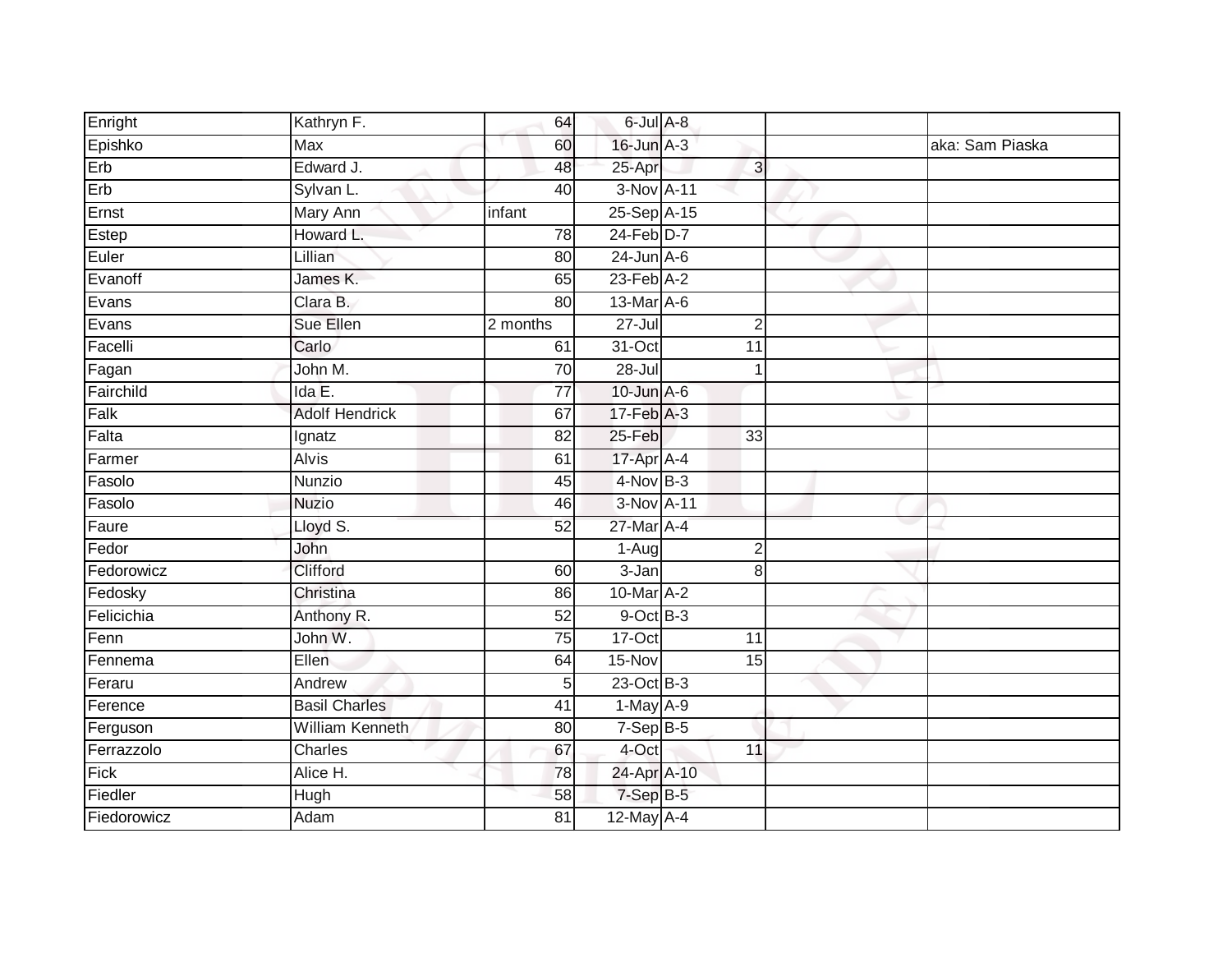| Field       | Edith S. Barr       | 60                    | 11-Dec B-3       |            |                 |                       |
|-------------|---------------------|-----------------------|------------------|------------|-----------------|-----------------------|
| Figuly      | John, Sr.           | 59                    | 19-Jun A-10      |            |                 |                       |
| Finger      | Paul E.             | 61                    | $2$ -Jun $D-3$   |            |                 |                       |
| Finkelstein | Lena                | $\overline{72}$       | $4$ -Aug $C-8$   |            |                 |                       |
| Finnerty    | Marilyn             |                       | 20-Apr           |            |                 |                       |
| Finney      | Eveleyn             | 4                     | $6 - Jan$        |            | Δ               | See Jan 5 p. 1        |
| Fisher      | Howard M.           | 53                    | $9-NovB-3$       |            |                 |                       |
| Fisher      | John Tillotson      | 82                    | 8-Dec B-3        |            |                 |                       |
| Fishman     | <b>Bessie</b>       | 90                    | 21-Aug A-19      |            |                 |                       |
| Fitzgerald  | Cecelia             |                       | $9$ -Mar $D-4$   |            |                 |                       |
| Fitzgerald  | Eugene              |                       | 12-Dec           |            | 11              |                       |
| Fizer       | Charles, Sr.        |                       | 3-Nov A-11       |            |                 |                       |
| Flaherty    | Carmella Savarino   | 32                    | $20$ -Feb $C$ -6 |            |                 |                       |
| Fleming     | Thomas J.           | 78                    | 14-Jun           |            | 10              |                       |
| Fleming     | William G.          | $\overline{71}$       | 6-Sep            |            | 15              |                       |
| Flores      | Jennie McKown       | 81                    | $17$ -Feb $A-3$  |            |                 |                       |
| Floyd       | <b>Mattie</b>       | 63                    | 11-Feb           |            | 29              |                       |
| Fogle       | <b>Nellie</b>       | 64                    | 19-Jun A-10      |            |                 |                       |
| Forrest     | Charlotte           | 56                    | $12$ -Jun $A-4$  |            |                 |                       |
| Forsell     | Lillian             | 39                    | $23$ -Dec        |            | 1               | Also see Dec 27, p 11 |
| Forsell     | Samuel              | 37                    | 27-Dec           |            | $\overline{2}$  | Also see Dec 27, p 11 |
| Foss        | Monton              | 74                    | $28 - Feb$       |            | $\overline{14}$ |                       |
| Foss        | <b>William Fred</b> | 57                    | 28-Jul A-4       |            |                 |                       |
| Fossett     | William             | 63                    | $19$ -Jan D-4    |            |                 |                       |
| Foust       | <b>B.W.</b>         | 68                    | $12 -$ Jul       |            | 20              |                       |
| Fowler      | Cynthia             | $\overline{9}$ months | 27-Dec           |            | $\overline{11}$ |                       |
| Fox         | Raymond M.          | 65                    | 9-May            |            |                 |                       |
| Frain       | Michael J.          | 69                    |                  | 8-Jul C-10 |                 |                       |
| Francis     | John E.             | 80                    | 2-Aug            |            | 18              | Picture included      |
| Francis     | Ruth L. (Hewitt)    | 49                    | $21 - Jun$       |            | 8               |                       |
| Francisco   | Hilda S.            | 74                    | 4-Mar            |            | 6               |                       |
| Frank       | Robert              | 60                    | $12-Sep$         |            | 11              |                       |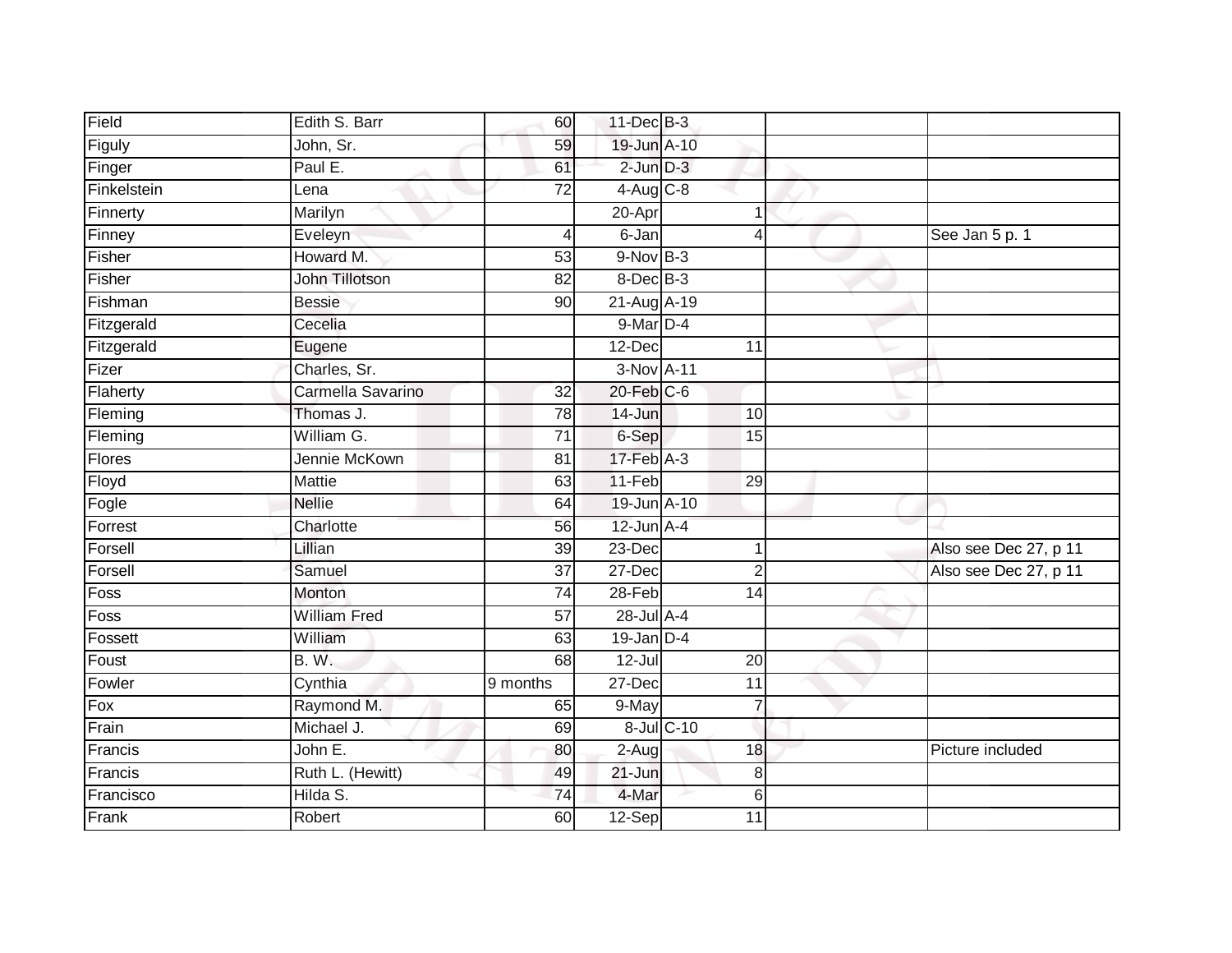| Frankland     | Norman                  | 51              | 8-Sep A-11     |                 |  |
|---------------|-------------------------|-----------------|----------------|-----------------|--|
| Franks        | Henrietta               | 70              | 27-Apr D-7     |                 |  |
| Franson       | Martha M.               | 49              | 19-Aug B-3     |                 |  |
| Fratter       | Rose                    | 69              | 24-Jan         | 5               |  |
| Frazier       | <b>Annie Mae Morris</b> | 52              | 1-Apr          | $\overline{1}$  |  |
| Fredbloom     | Edgar G.                | 65              | 15-Sep         | $\overline{11}$ |  |
| Frederick     | Robert A.               | 68              | 19-Jun A-10    |                 |  |
| Freeburg      | Edith                   | 63              | $27 -$ Jul     | $\overline{2}$  |  |
| Frieberger    | William J., Sr.         | 76              | 20-Dec         | 15              |  |
| Frisby        | Walter                  | 45              | $9$ -Dec $A-2$ |                 |  |
| Fronek        | George                  | 56              | $9$ -Jun $C-7$ |                 |  |
|               |                         |                 | $9 - Jun$      |                 |  |
| Fulka         | Elizabeth               | 63              | 31-Jan         | 5               |  |
| Fuller        | Emma                    | 86              | 7-Apr A-6      |                 |  |
| <b>Fuller</b> | Norma                   | 14 months       | $14-Sep$ B-3   |                 |  |
| Fulton        | Ida A.                  | 66              | 17-Jan         | 13              |  |
| Funchik       | Henry                   | $\overline{53}$ | $21-Feb$       | $\overline{18}$ |  |
| Funcik        | Paul                    | 79              | $5$ -Jan $D-4$ |                 |  |
| Furstenburg   | Herman G.               | 63              | $18 -$ Jul     | $\overline{2}$  |  |
| Gaddis        | <b>Annie Alice</b>      | $\overline{34}$ | 28-Dec 1, B-3  |                 |  |
| Gaedtke       | Pernica Glee            |                 | 12-May A-4     |                 |  |
|               |                         |                 | 12-May         |                 |  |
| Gajdos        | John                    |                 | $5 -$ Jul      | 8               |  |
| Galambus      | Raymond G.              | $\overline{34}$ | $21$ -Oct B-3  |                 |  |
| Gall          | <b>Charles</b>          | 68              | $7 - Aug$ A-6  |                 |  |
| Galloway      | Anna L.                 | 73              | 8-Feb          | 4               |  |
| Galovitch     | Michael                 | 68              | $1-Aug$        | $\overline{2}$  |  |
| Gamalczyk     | Mary                    | 58              | 2-Feb          | 30              |  |
| Gamaleri      | Tom                     | 71              | $5-Aug$ A-6    |                 |  |
| Gambill       | Denver Leo              | 27              | 16-Aug         | $\overline{2}$  |  |
| Gambill       | Virgil                  | 40              | 23-Dec         | 15              |  |
| Gannon        | Leonard W.              | $\overline{74}$ | 30-Jun 1, B-7  |                 |  |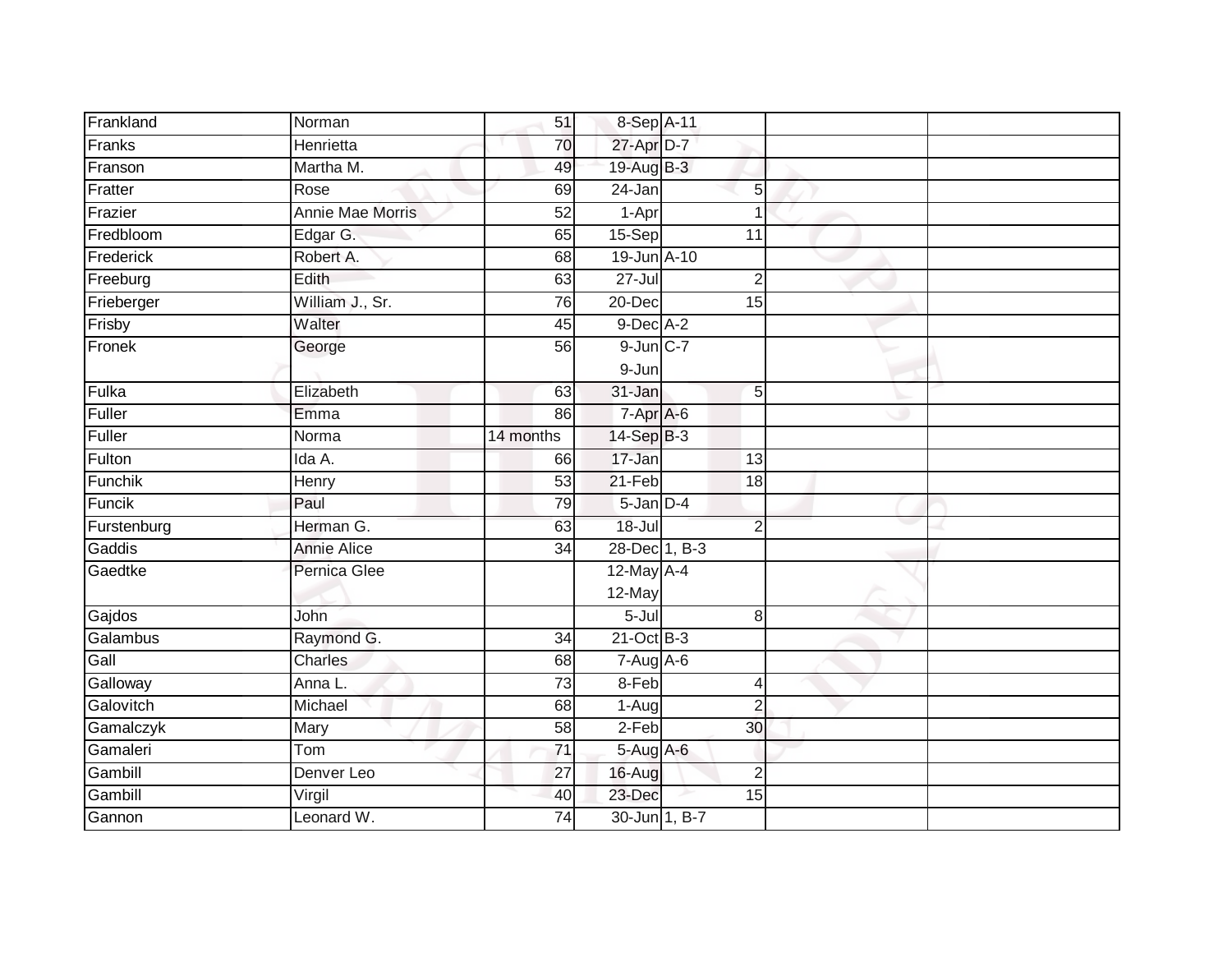| Gansinger  | Margaret              | 72              | 11-Apr                      | 12              |  |
|------------|-----------------------|-----------------|-----------------------------|-----------------|--|
| Garay      | <b>Steve</b>          | 47              | 20-Jul C-12                 |                 |  |
| Garr       | Lorraine V.           | $\overline{36}$ | 4-May D-8                   |                 |  |
| Garzinski  | Anthony               | 66              | $13$ -Feb $A$ -6            |                 |  |
| Gasiecki   | Josephine Hodur       | 60              | $22 -$ Jul                  | 6               |  |
| Gasior     | Caimir                | 49              | $25$ -Oct                   | 11              |  |
| Gassaway   | Richard G.            | 86              | 1-Apr                       | 8               |  |
| Gates      | Eleanor               |                 | 18-Feb                      | 10              |  |
| Gavel      | Anna                  | 61              | 2-Mar                       | 28              |  |
| Gawron     | Michael               | 59              | $11-Sep C-5$                |                 |  |
| Gazdich    | John                  | 74              | $3$ -Jul $A-4$              |                 |  |
| Geib       | Walter E.             | 50              | 17-Mar B-2                  |                 |  |
| Geiser     | Peter                 | 61              | $\overline{7}$ -Jan         | 31              |  |
| Gembala    | Jacob                 | 70              | $11-Feb$                    | 29              |  |
| Geraitis   | John                  | $\overline{70}$ | 12-Dec                      | $\overline{11}$ |  |
| Gerd       | <b>William Clarke</b> | 30              | 15-Mar                      | 18              |  |
| Geyer      | Charles O.            | $\overline{72}$ | 21-Oct B-3                  |                 |  |
| Gibson     | George H.             | 89              | $24$ -Jul A-4               |                 |  |
| Gilboe     | Adeline               |                 | 20-Mar A-4                  |                 |  |
| Gilburg    | John H.               | 64              | $28-Nov$                    | $\overline{11}$ |  |
| Gill       | Anna                  | $\overline{72}$ | 20-May A-11                 |                 |  |
| Gillies    | Mrs. William          | 90              | $28$ -Apr $D-3$             |                 |  |
| Gillis     | Katherine             |                 | $23$ -Jun $A-4$             |                 |  |
| Gima       | George, Sr.           | 86              | 19-May C-2                  |                 |  |
| Girvin     | Elizabeth I.          | 74              | 8-Jun D-7                   |                 |  |
| Glidewell  | Lulu                  | 88              | $10-Feb$ $A-3$              |                 |  |
| Glombicki  | <b>Stanley</b>        | 85              | $12$ -Jun $A-4$             |                 |  |
| Glotzbach  | George W.             | 28              | $10$ -Feb $\overline{A}$ -3 |                 |  |
| Gluth      | August                | 77              | 8-Mar                       | 18              |  |
| Godwin     | <b>Ruth Webster</b>   | 60              | 9-Jan A-4                   |                 |  |
| Goenenwein | David John            | 5               | 13-Jul A-2                  |                 |  |
| Gohman     | Howard T. (Muzzy)     | 47              | $7-Apr$ A-6                 |                 |  |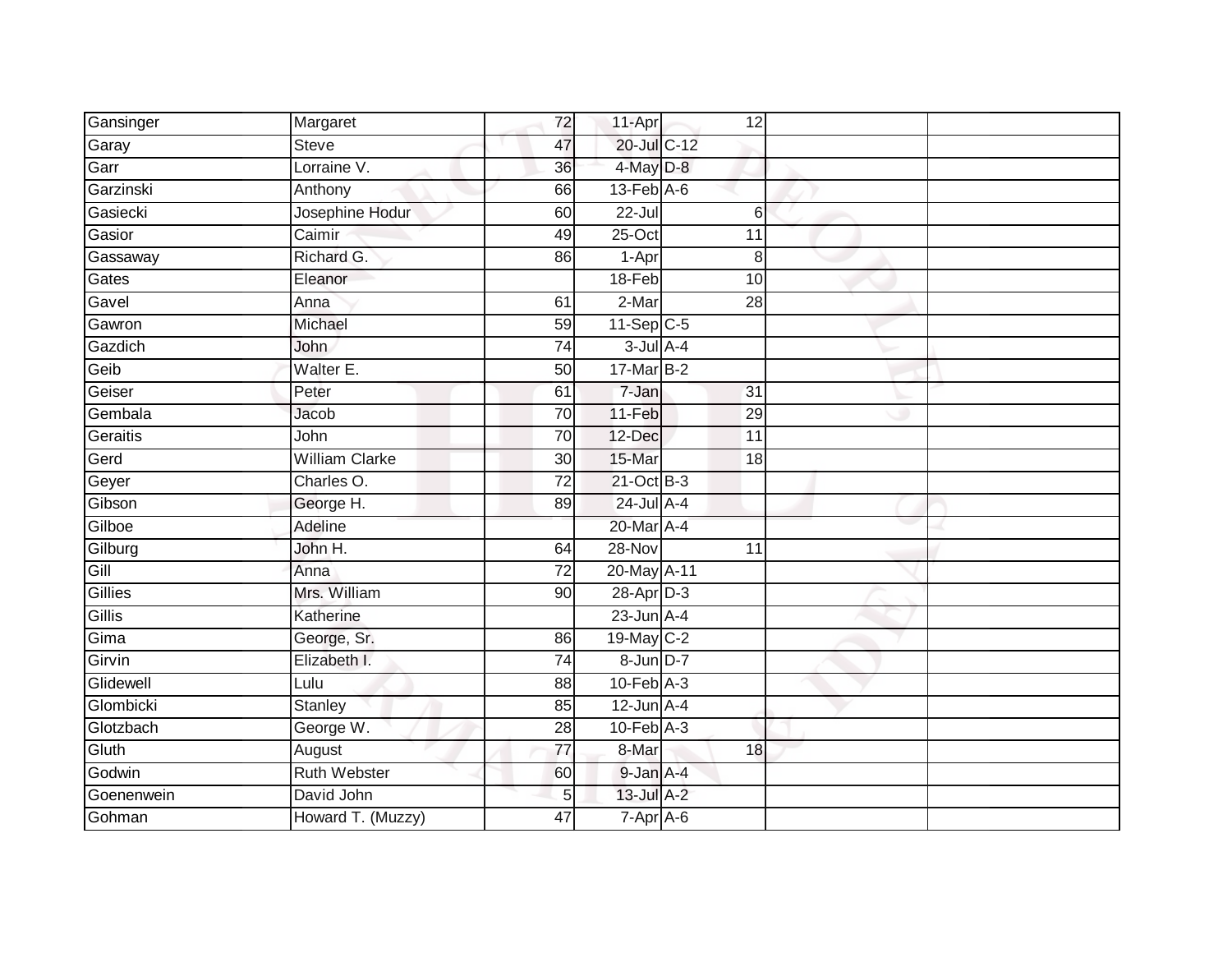| Goldstein     | Joseph                  |                 | 31-May          |                 | 3 |  |
|---------------|-------------------------|-----------------|-----------------|-----------------|---|--|
| Golub         | <b>Blaz</b>             | 62              | 21-Nov B-3      |                 |   |  |
| Gonzales      | Obdulio                 | 47              | $10$ -Feb $A-3$ |                 |   |  |
| Good          | Peter B.                | 49              | 25-Feb          | 33              |   |  |
| Goodwin       | Myrl Eugune             | 61              | $3$ -Jun $C$ -6 |                 |   |  |
| Gorches       | <b>Bessie</b>           | 63              | $25 -$ Jul      | $\overline{2}$  |   |  |
| Gorczyca      | John Stanley            | $\overline{37}$ | 31-May          | 3               |   |  |
| Gordon        | Vern A.                 | 47              | 12-Aug          | $\overline{4}$  |   |  |
| Gorecka       | Magdalene               |                 | 22-Dec B-3      |                 |   |  |
| Gorman        | Donna June              | 4 days          | $22-Feb$        | 7               |   |  |
| Gorman        | William                 | 72              | $15$ -May $A-4$ |                 |   |  |
| Gorney        | Joseph                  | 51              |                 | 8-Jul C-10      |   |  |
| Gos           | Andrew                  | 59              | 21-Jun          | 8               |   |  |
| Gott          | Thad                    | 73              | 13-Sep          | 15              |   |  |
| Gouge         | <b>Bernie</b>           | $\overline{57}$ | 26-Apr          | $\overline{4}$  |   |  |
| Gough         | Helen                   | 82              | 24-Aug B-3      |                 |   |  |
| Gourley       | Jess                    | 60              | $15$ -Jun $A-3$ |                 |   |  |
| Grabara       | Mary                    | 84              | 6-Mar A-4       |                 |   |  |
| Grabarek      | Joseph                  | 82              | $12-Aug$        | $\overline{4}$  |   |  |
| Grable        | Ivan                    | 78              | $28 - Oct$      | $\overline{17}$ |   |  |
| Graczyk       | Lawrence F.             | 87              | $23$ -May       | 18              |   |  |
| Gramm         | <b>Clarabel Barbour</b> | $\overline{77}$ | $17 -$ Jul A-6  |                 |   |  |
| Granger       | William F.              | 87              | 3-Mar A-2       |                 |   |  |
| Grassel       | Anna                    | 68              | $26 -$ Jul      | $\overline{2}$  |   |  |
| Graves        | Mrs Arthur              | 60              | $9$ -Jan $A-4$  |                 |   |  |
| Graw          | Henry C.                | 90              | $24$ -Feb $D-7$ |                 |   |  |
| Gray          | Vera E.                 | $\overline{53}$ | $26$ -Aug B-3   |                 |   |  |
| Gray          | William E.              | 65              | 5-Apr           | 17              |   |  |
| Grazebielucha | Antonette               | 71              | 10-Oct          | 11              |   |  |
| Greenberger   | <b>Max</b>              | 61              | 22-Feb          | $\overline{7}$  |   |  |
| Greenway      | Lillian Simon           | 48              | 21-Mar          | 5 <sup>1</sup>  |   |  |
| Grega         | Andrew                  | 56              | 16-Dec B-3      |                 |   |  |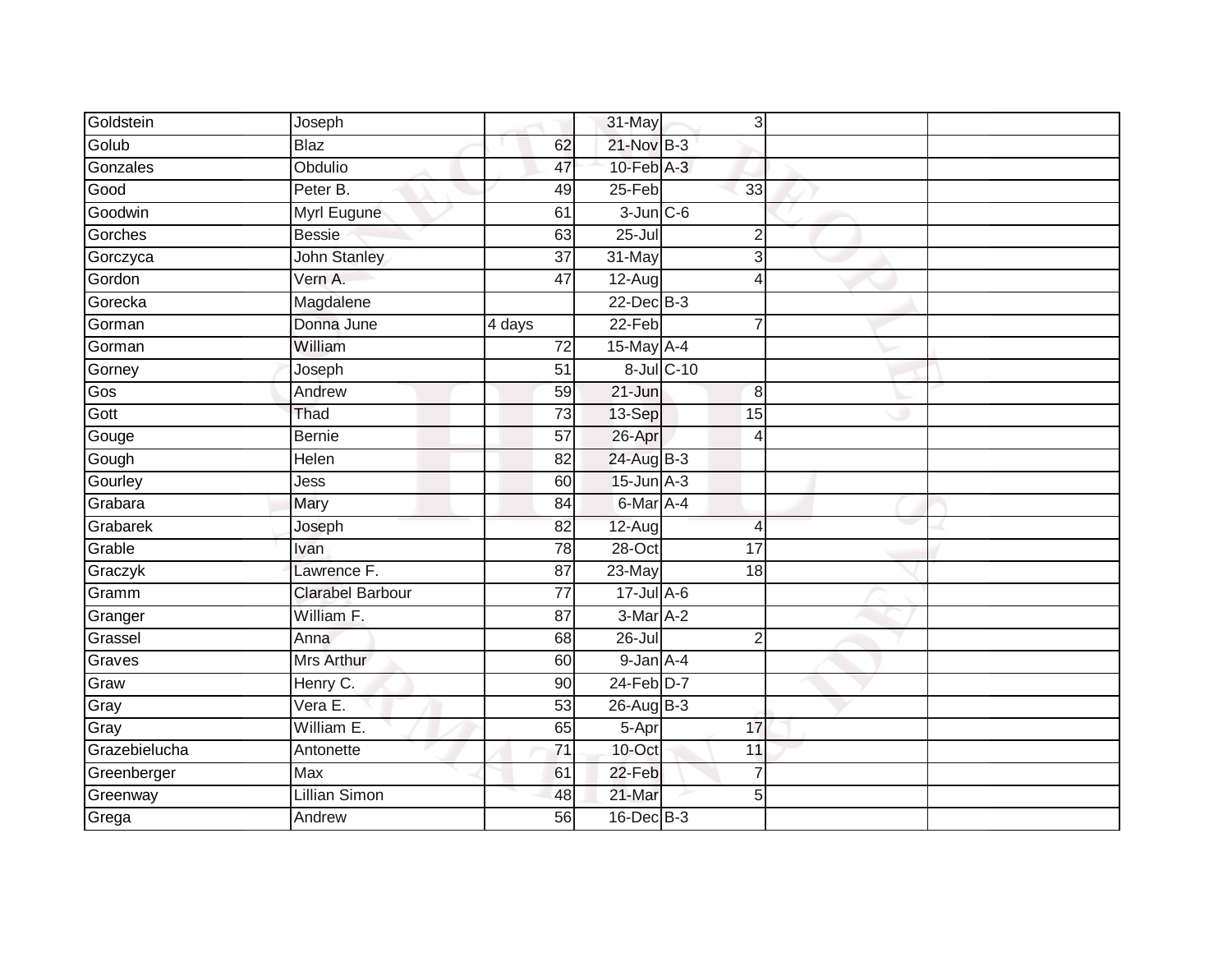| Griesse       | Edith           | 14              | $23$ -Jan $A-8$   |            |                 |               |  |
|---------------|-----------------|-----------------|-------------------|------------|-----------------|---------------|--|
| Griesse       | Rev. George     | 68              | 21-Jan            |            | 1               |               |  |
| Griffin       | Marjorie B.     | 32              | $19 -$ Jul        |            | 18              |               |  |
| Griffith      | Florence A.     | 46              |                   | 7-Jul A-10 |                 |               |  |
| Griffith      | Roy W.          | $\overline{57}$ | $11 - Jan$        |            | $\overline{4}$  |               |  |
| Grismer       | Morton C.       | 64              | $7-SepB-5$        |            |                 |               |  |
| Gronkiewicz   | Alex A.         | 60              | 25-Mar A-4        |            |                 |               |  |
| Grothaus      | Ludwig          | 47              | $7$ -Oct B-3      |            |                 |               |  |
| Grotte        | Edward J.       | 35              | 15-Dec B-3        |            |                 |               |  |
| Grow          | Fletcher S.     | $\overline{17}$ | $7$ -Dec $B-3$    |            |                 |               |  |
| Grskovich     | <b>Mark</b>     | infant          | 7-Aug A-6         |            |                 |               |  |
| Gruba         | Mary V.         | 88              | 18-Dec B-3        |            |                 |               |  |
| Grubb         | Lillian         | 82              | 17-Oct            |            | 11              |               |  |
| Grugel        | Joseph J., Sr.  | 85              | 18-Feb            |            | 10 <sup>1</sup> |               |  |
| Gruhlke       | Lottie          | 60              | 15-Apr A-8        |            |                 | <b>Hittle</b> |  |
| Grywacz       | Dorothy         | 5 weeks         | 19-Aug B-3        |            |                 |               |  |
| Gudliski      | Frank J.        | 48              | 16-May            |            | 19              |               |  |
| Guerra        | David           | 2 months        | 27-May            |            | 10              |               |  |
| Guerra        | Martha          | 20              | 6-Jun             |            | 3               |               |  |
| Gullitch      | Michael         | 58              | 31-Mar D-8        |            |                 |               |  |
| Gurevitz      | Nathan          | 65              | 4-Jan             |            | 14              |               |  |
| Gustafson     | Anna            | 70              | 9-Mar D-4         |            |                 |               |  |
| Guthridge     | Earl J.         | 47              | $5 - Jun$ $A - 6$ |            |                 |               |  |
| Gutierrez     | <b>Mercedes</b> |                 | 69 Januray 10     |            | $\overline{4}$  |               |  |
| Gutzmann      | Karl            | 50              | 26-Jan            |            | 30 <sup>°</sup> |               |  |
| Guzman        | Donnie Ray      | 3               | 14-Nov            |            | 11              |               |  |
| Gwazda        | Anastasia       | 68              | 21-Aug A-19       |            |                 |               |  |
| <b>Hadt</b>   | Andrew          | 72              | 15-Dec B-3        |            |                 |               |  |
| Haenel        | Eric C.         | 66              | 29-May A-4        |            |                 |               |  |
| Hagen         | Nellie T.       | 67              | 29-Mar            |            | 20              |               |  |
| Hajduch       | Joseph J.       | 62              | 21-Feb            |            | 18              |               |  |
| <b>Hajduk</b> | John            | 68              | $3-Aug$ D-4       |            |                 |               |  |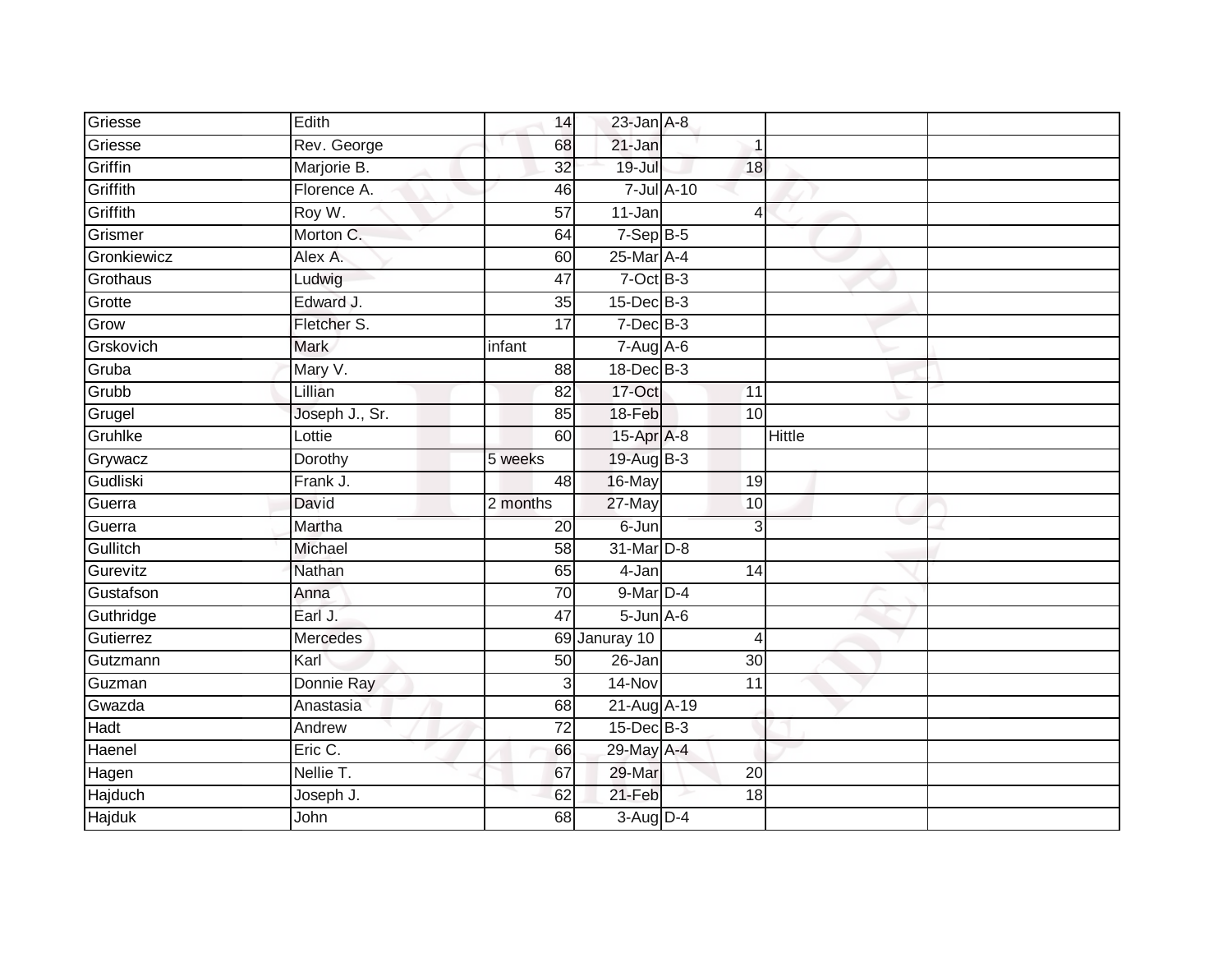| Halasz        | Andrew                   | 80              | 1-Mar                       | 18              |                  |
|---------------|--------------------------|-----------------|-----------------------------|-----------------|------------------|
| Halgas        | Michael E.               | 54              | 13-Sep                      | 15              |                  |
| Hall          | Alice L.                 | $\overline{74}$ | 5-Jun A-6                   |                 |                  |
| Hall          | Carrie May               | 69              | 3-Apr A-9                   |                 |                  |
| Hall          | Charlotte                | 83              | 9-Dec A-2                   |                 |                  |
| Hall          | <b>Infant Girl</b>       | Infant          | 18-Sep B-9                  |                 |                  |
| Hall          | Lelia E.                 | 82              | 29-Sep A-7                  |                 |                  |
| Hall          | Richard                  | 18              | 8-Nov 1, 11                 |                 |                  |
| Hall          | William                  | 67              | $25$ -Oct                   | 11              |                  |
| <b>Halle</b>  | Raymond E.               | 63              | $7 - Aug$ A-6               |                 |                  |
| Ham           | Clair A.                 | 41              | 7-Jun                       | $\overline{4}$  |                  |
| Haman         | Minnie A.                | 76              | 9-May                       | $\overline{7}$  |                  |
| Haman         | Olive                    | 51              | 4-Oct                       | 11              |                  |
| Hamerla       | Joan D.                  | 37              | $7$ -Oct $B-3$              |                 |                  |
| Hammilton     | Ruth (Wiman)             | 62              | 9-May                       | 7               |                  |
| Hammond       | C.L. (Red)               | 34              | 16-May                      | 19              |                  |
| Hammond       | Leonard                  | $\overline{39}$ | 31-Oct                      | $\overline{11}$ |                  |
| Hanak         | Joseph                   | 68              | $23$ -Jan $A-8$             |                 |                  |
| Haney         | John Efrom               | 84              | $26$ -Jun $A$ -6            |                 |                  |
| Haney         | Lillian                  |                 | 19-Sep                      | 11              |                  |
| Haniford      | Ella                     | 68              | $20$ -Feb $C$ -6            |                 |                  |
| <b>Hanish</b> | Elizabeth                | 56              | $31-Oct$                    | 11              |                  |
| Hanish        | Michael George           | infant          | 27-Dec                      | 11              |                  |
| Hanley        | Agnes                    | $\overline{51}$ | 15-Aug                      | $\overline{2}$  |                  |
| Hansen        | Chris                    | 70              | $5$ -May $D-3$              |                 | Picture included |
| Hansen        | Lawrence, Sr.            | $\overline{71}$ | 18-Jan                      | $\overline{4}$  |                  |
| Hansen        | $\overline{O\text{Iaf}}$ | $\overline{73}$ | 15-May A-4                  |                 |                  |
| Hansen        | Ole                      | 59              | 3-Mar                       | $\overline{1}$  | Picture included |
| Hansen        | Violet                   | 44              | 27-Jun                      | 5               |                  |
| Hansen        | William A.               | 64              | 31-Mar D-8                  |                 |                  |
| Hansen        | William A.               | 64              | 1-Apr                       | 8               |                  |
| Hanyicska     | Joseph                   | $\overline{37}$ | $22$ -Jun $\overline{A}$ -6 |                 |                  |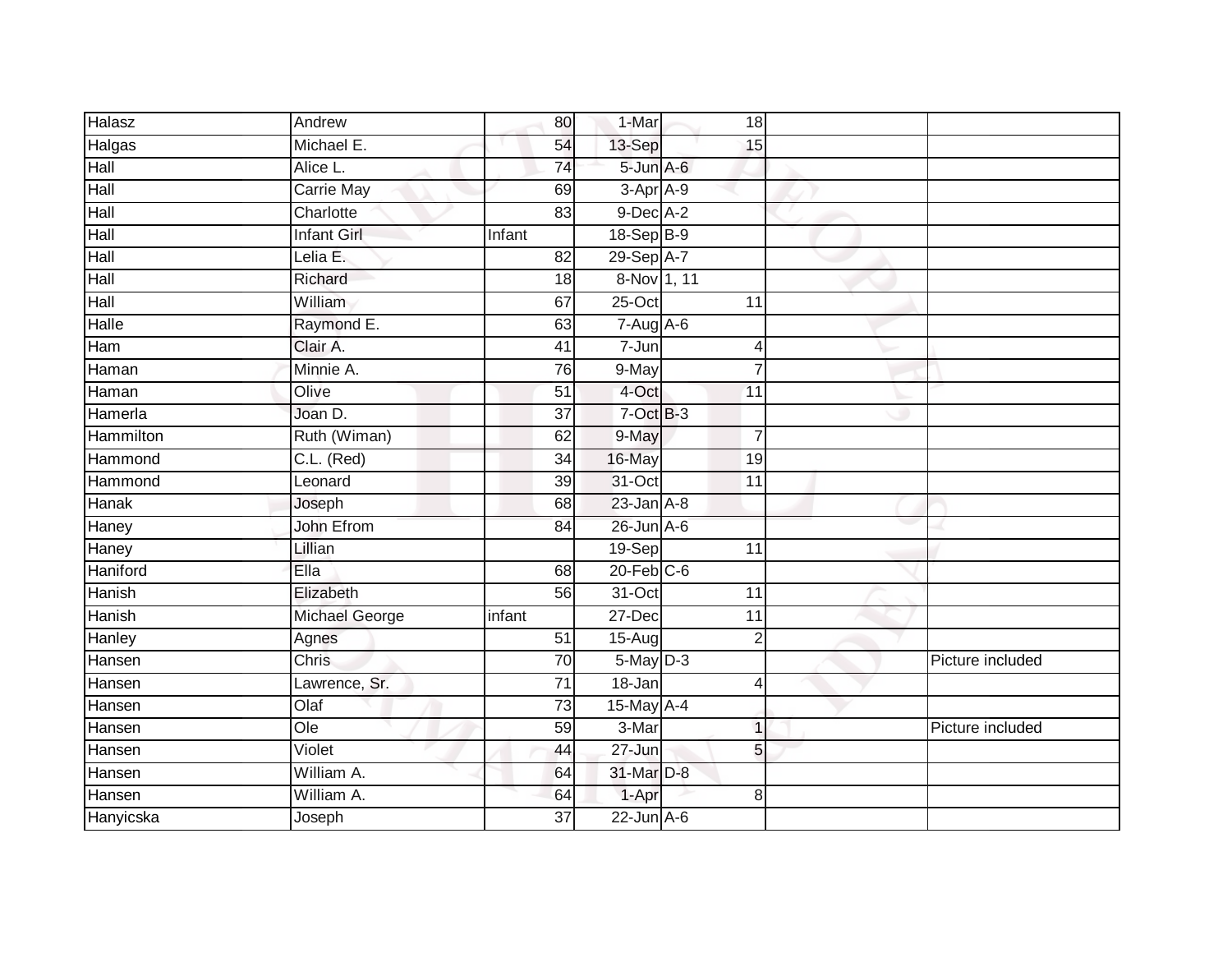| Harangode       | Mary                  |                 | $1-Aug$          | $\overline{2}$  |                  |
|-----------------|-----------------------|-----------------|------------------|-----------------|------------------|
| Hardy           | Charles J., Jr. (Lt.) |                 | 13-Feb A-6       |                 |                  |
| <b>Harless</b>  | Earl J.               | 51              | 18-Feb           | 10              |                  |
| Harrell         | Francis J.            | 45              | 28-Mar           | 18              |                  |
| Harrier         | Matilda E.            | $\overline{82}$ | $17-Nov$ B-3     |                 |                  |
| Harrington      | Clifton               | 49              | 18-Mar           | 4               |                  |
| <b>Harris</b>   | J. Glenn              | $\overline{74}$ | $18-SepB-9$      |                 |                  |
| Harris          | Leona                 | 47              | $7$ -Oct B-3     |                 |                  |
| <b>Harris</b>   | Leona                 | $\overline{47}$ | 6-Oct B-3        |                 |                  |
| <b>Harris</b>   | Mrs. W.E.             | 64              | 15-Apr A-8       |                 |                  |
| Harrison        | Archie W. (Woodie)    | $\overline{42}$ | $11-Jul$         | $\overline{2}$  |                  |
| Harrison        | Emma Elizabeth        | 88              | 14-Feb           | $\overline{2}$  |                  |
| Harrison        | Patrick (Pat)         | 61              | 9-Oct B-3        |                 |                  |
| Hart            | William H.            | 88              | 4-Feb            | 29              |                  |
| <b>Hartke</b>   | <b>Bertha</b>         | 78              | 31-May           | $\overline{3}$  |                  |
| Hartley         | <b>Minnie</b>         | 91              | 7-Dec B-3        |                 | Picture included |
| <b>Haskins</b>  | Eugene T.             | $\overline{34}$ | 8-Feb            | 4               |                  |
| <b>Haskins</b>  | Robert C.             | 46              | 21-Dec B-3       |                 |                  |
| <b>Hastings</b> | William J.            | 71              | 28-Oct           | 17              |                  |
| Hatch           | Henry                 | 23              | $27 - Jun$       |                 |                  |
| Hatten          | Amos Earl             | 62              | 28-Jun           | 6               | Picture included |
| Haun            | Sally L.              | 69              | 14-Mar           | $\overline{18}$ |                  |
| Hauser          | William A.            | 72              | $21 - Jun$       |                 |                  |
| Havlin          | Edna I.               | 48              | $26 -$ Jul       | $\overline{2}$  |                  |
| Hayden          | Claude E.             | 64              | $20$ -Apr $A$ -2 |                 |                  |
| <b>Hayes</b>    | John Walter           | 6 weeks         | 9-Mar D-4        |                 |                  |
| Hazen           | Charles E.            | 61              | 6-Sep            | 15              |                  |
| Heath           | Katherine             | 50              | $11-Feb$         | 29              |                  |
| Heckman         | George W.             | 61              | 30-Sep B-3       |                 |                  |
| Heffernan       | Catherine             | 89              | 8-Sep A-11       |                 |                  |
| Hefter          | Elizabeth             | 83              | 1-May A-9        |                 |                  |
| Hegarty         | Mrs. James E.         | 88              | $4-Aug$ $C-8$    |                 |                  |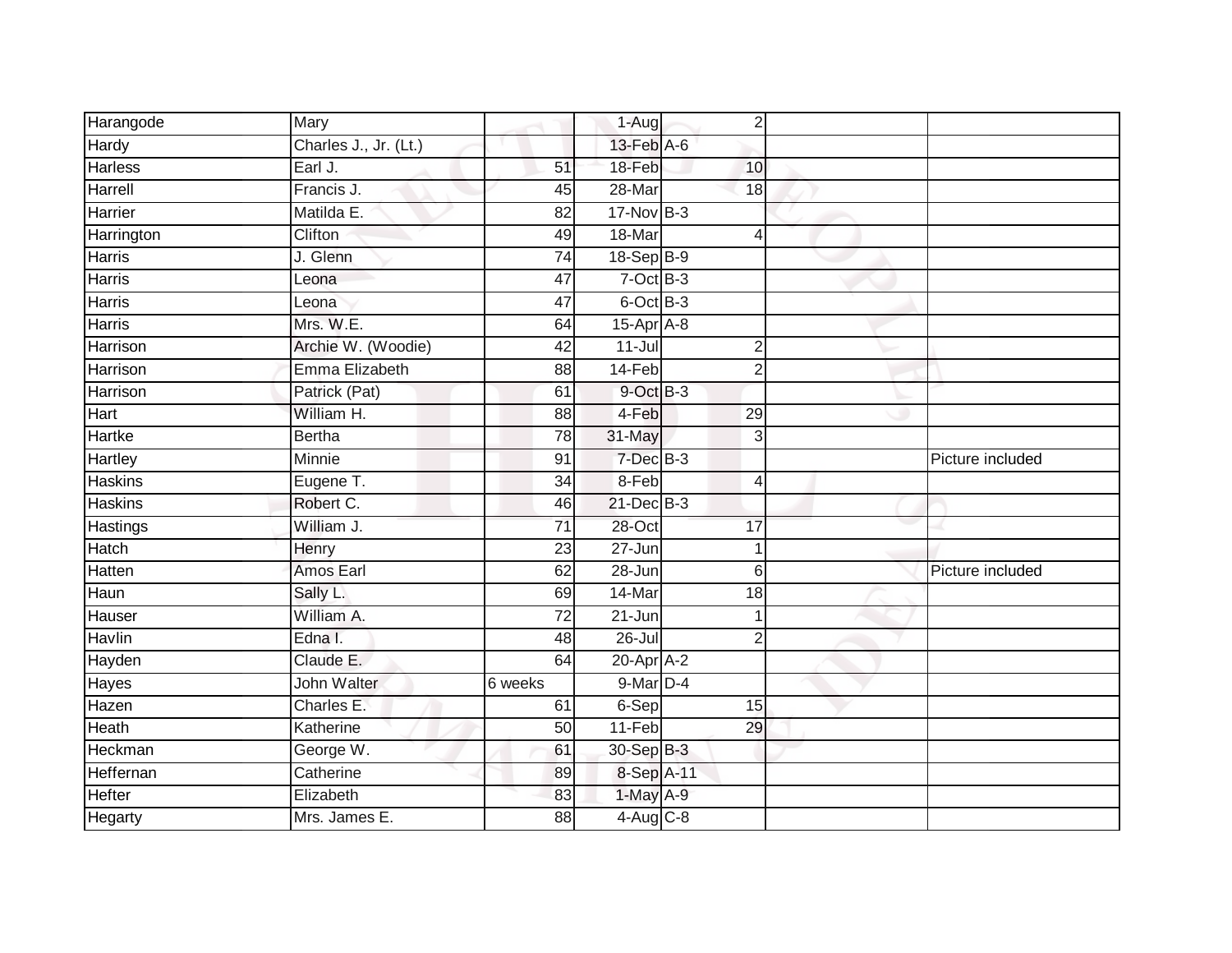| Heinzelmann    | Victor, Jr.                | 39              | 16-May            |                 | 19               |  |
|----------------|----------------------------|-----------------|-------------------|-----------------|------------------|--|
| <b>Heitler</b> | Mike                       | 65              | 29-Apr            |                 | 6                |  |
| <b>Hekele</b>  | <b>Nick</b>                | 53              | $7 - Apr$ $A - 6$ |                 |                  |  |
| <b>Helfin</b>  | Mrs. Matt                  |                 | $3-AprA-9$        |                 |                  |  |
| Helund         | Paul F.                    | 61              | 14-Aug A-4        |                 |                  |  |
| Henderson      | Jennie May                 | $\overline{72}$ | $3$ -Jun $C$ -6   |                 |                  |  |
| Hendin         | Bernard J., Sr.            | 73              | 20-Apr A-2        |                 |                  |  |
| Hendon         | William B. (Cpl.)          | $\overline{22}$ | 29-May A-4        |                 |                  |  |
| Hendryx        | Joseph                     | 60              | $18$ -Dec $B-3$   |                 |                  |  |
| Henning        | Christopher F.             | 63              | $10-Apr$ A-4      |                 |                  |  |
| Henre          | Mrs Halycon                | $\overline{57}$ | 6-Sep             |                 | 15               |  |
| Henricksen     | Ingvald                    | 70              | 17-Mar B-2        |                 |                  |  |
| Hensley        | George W.                  | 57              | 20-Mar A-4        |                 |                  |  |
| Herbst         | Otto W.                    | 68              | 16-Sep B-3        |                 |                  |  |
| <b>Herbst</b>  | William F.                 | 69              | 7-Mar             |                 | $\overline{2}$   |  |
| <b>Herlitz</b> | Louis F.                   | 65              | 24-Mar A-12       |                 |                  |  |
| Herman         | Howard W.                  | 39              | 10-Oct            | $\overline{11}$ |                  |  |
| Herman         | Ona Mae                    | 67              | 9-Feb             | 23              |                  |  |
| Hernandez      | Amada                      | $\overline{3}$  | $13$ -Feb $A$ -6  |                 |                  |  |
| Herndon        | Glenn                      | 48              | 29-Dec A-7        |                 |                  |  |
| Herrera        | Teofilo A.                 | 65              | 23-Mar D-4        |                 |                  |  |
| Herring        | Harry E.                   | 42              | $13$ -Jul $A-2$   |                 |                  |  |
| Herrman        | Hattie                     | 76              | $3$ -Jun $C$ -6   |                 |                  |  |
| Herschbach     | Ethel E.                   | 63              | $30-Auq$          | 11              |                  |  |
| <b>Heskett</b> | Katherine                  | 82              | 9-Jan A-4         |                 |                  |  |
| <b>Hess</b>    | Mathilda                   | 84              | 29-Apr            |                 | $6 \overline{6}$ |  |
| Hestermann     | Clara A.                   | 70              | $23-SepB-3$       |                 |                  |  |
| <b>Hetrick</b> | Harry, Sr. (Doc)           | 71              | $7-Aug$ A-6       |                 |                  |  |
| <b>Hetrick</b> | Margaret H.<br>Margaret H. | 76              | $29-Aug$          | 11              |                  |  |
| Heumann        | Gertrude                   | 41              | 17-Jun A-6        |                 |                  |  |
| <b>Hiatt</b>   | Ann                        | 61              | $13-Feb$ $A-6$    |                 |                  |  |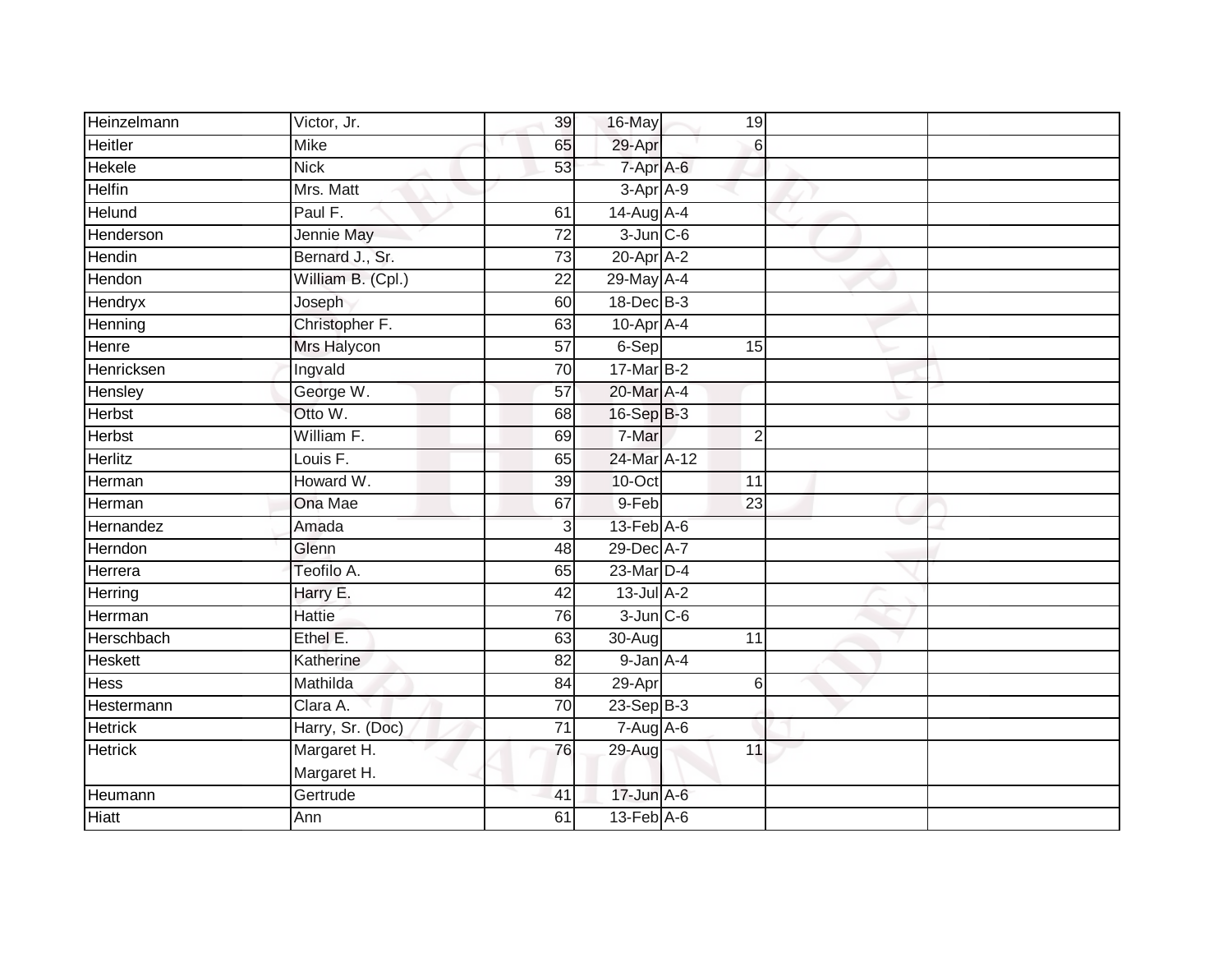| Hickey            | Lucille Bohling       | 47              | 22-Mar               | 30 <sup>1</sup> |  |
|-------------------|-----------------------|-----------------|----------------------|-----------------|--|
| <b>Hicks</b>      | Amelia J.             | 90              | 8-Sep A-11           |                 |  |
| <b>Hicks</b>      | Ralph                 | 61              | 10-May               | $\overline{3}$  |  |
| Hidinger          | Anna J.               | 66              | 16-Mar D-8           |                 |  |
| <b>Hiers</b>      | Marianne              | 67              | 28-Sep B-3           |                 |  |
| Higgins           | Mary A.               | 86              | $13-Nov$ B-3         |                 |  |
| Higgins           | <b>Samuel Chase</b>   | 79              | 18-Feb               | 10              |  |
| Higgins           | Susie                 | 4               | $30 - Jan$ A-4       |                 |  |
| Hill              | Fredrick              | 69              | 22-Apr               | 11              |  |
| Hilliard          | John W.               | $\overline{73}$ | 21-Jul C-7           |                 |  |
| Hilson            | LynMarie              | 56              | 4-Jan                | 14              |  |
| Hinos             | George                | 78              | $1$ -Jun $D-7$       |                 |  |
| Hix               | Emma                  | $\overline{71}$ | 6-Jun                | 3               |  |
| <b>Hlink</b>      | Martin W.             |                 | $27 - Jan$ $D-4$     |                 |  |
| Hmurovich         | John                  | 62              | 27-May               | 10              |  |
| <b>Hobbs</b>      | Cecil E.              | 53              | $20$ -Feb $C$ -6     |                 |  |
| Hoff              | <b>Walter Samuel</b>  | 53              | $18 -$ Jul           | $\overline{2}$  |  |
| Hoffman           | Edward Q.             |                 | 26-Aug B-3           |                 |  |
| Holder            | Ray W.                | 62              | $3-Jan$              | 8               |  |
| <b>Holevinsky</b> | <b>Minnie</b>         | 57              | 20-Mar A-4           |                 |  |
| Holman            | Alta                  | 65              | $7-Sep$ B-5          |                 |  |
| Homer             | Mary                  | $\overline{74}$ | 3-Aug D-4            |                 |  |
| Hood              | Daisy                 | 71              | $9-Nov$ B-3          |                 |  |
| Hooley            | James C.              | 65              | $19-AugB-3$          |                 |  |
| Hooper            | <b>Ernest Burdett</b> | 80              | $21-Sep$ B-3         |                 |  |
| Hopkins           | <b>Edward Alva</b>    | 92              | 6-Dec                | 15              |  |
| Hopson            | <b>Molly</b>          | 82              | 30-Nov B-3           |                 |  |
| Hornak            | Andrew H.             | 78              | $\overline{13}$ -May | $6\phantom{1}$  |  |
| Horner            | Elmer E.              | 89              | 6-Jun                | 3               |  |
| Horner            | Jeanne                | 33              | 20-Apr               | 1               |  |
| Hornyak           | John, Sr.             | 66              | $11-Aug$ C-6         |                 |  |
| Horton            | <b>Myrtle</b>         |                 | 19-Jun A-10          |                 |  |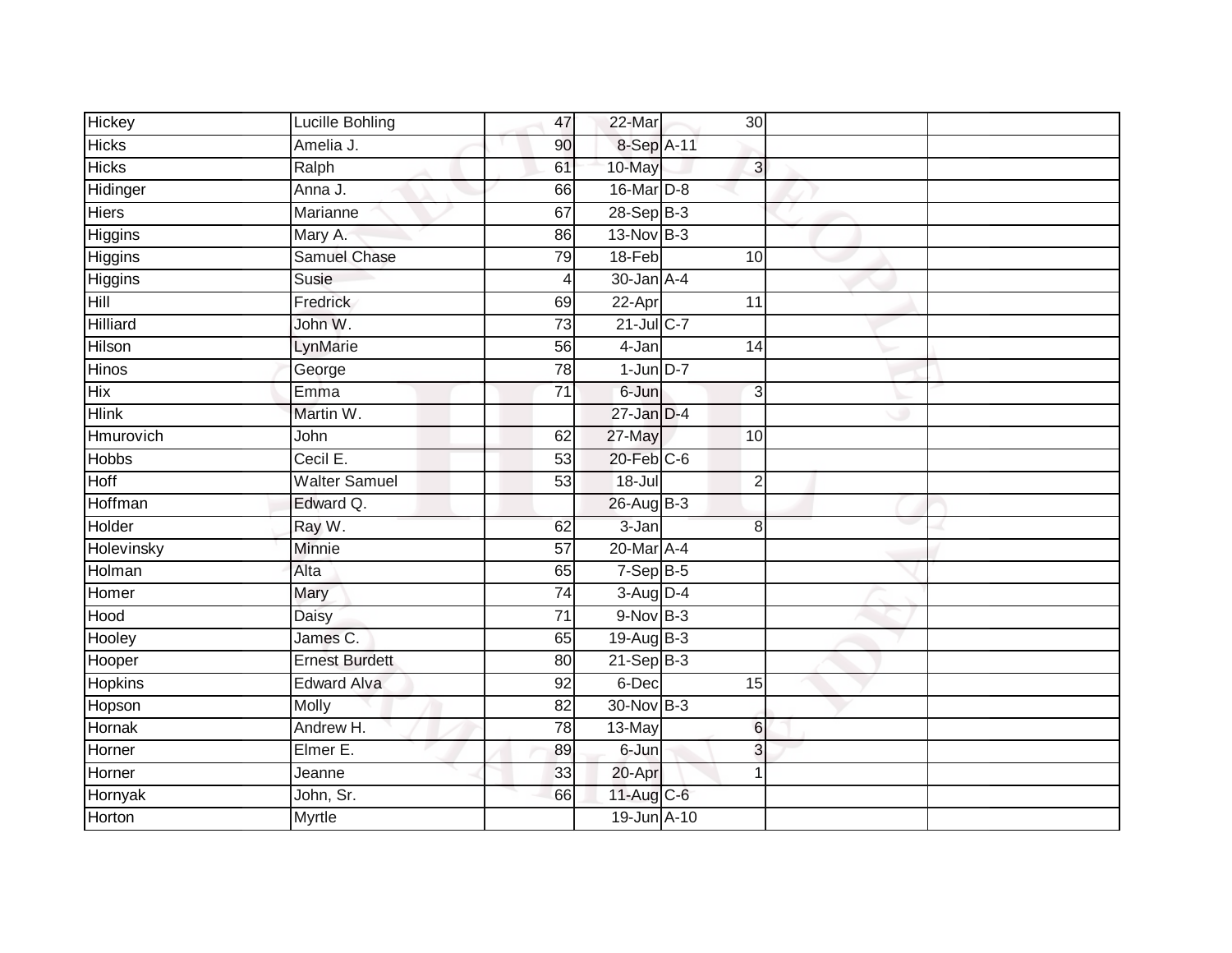| Horvath      | John                  | 77              | $3$ -Jul $A-4$  |            |                |                  |
|--------------|-----------------------|-----------------|-----------------|------------|----------------|------------------|
| Horvath      | <b>Margaret Ellen</b> | 3               | 28-Dec B-3      |            |                |                  |
| Horwath      | Katherine             | 94              |                 | 7-Jul A-10 |                |                  |
| Hosford      | Hallock J.            | 25              | 8-Feb           |            | $\overline{4}$ |                  |
| Hotinski     | Elsie                 | 65              | 14-Oct B-3      |            |                |                  |
| <b>Houck</b> | Lawrence F.           | 66              | $30 - Aug$      |            | 11             |                  |
| House        | William T.            | 40              | 27-Sep          |            | 11             |                  |
| Houser       | Josephine J.          | 39              | 17-Apr A-4      |            |                |                  |
| Houston      | Joseph C.             | 24              | $5 -$ Jul       |            | 1              |                  |
| Houtschilt   | Bert A., Sr.          | 58              | $23$ -Feb $A-2$ |            |                |                  |
| Hoyne        | Ronald                | 14              | 12-Sep          |            | 11             |                  |
| Hrpka        | Joseph, Sr.           | 59              | 17-Mar B-2      |            |                |                  |
| Hrubovcak    | Theresa               | 70              | 12-Dec          |            | 11             |                  |
| Huber        | Louise E.             | 60              | 25-Apr          |            | 3              |                  |
| <b>Huber</b> | William C., Sr.       | $\overline{72}$ | 27-Feb          |            | $\mathbf 1$    | Picture included |
| Hudak        | Frank                 | 79              | $11 -$ Jul      |            | $\overline{2}$ |                  |
| Hudson       | John                  | 66              | 11-Oct A-15     |            |                |                  |
| Hulitai      | George, Sr.           | 68              | $3-Apr$ $A-9$   |            |                |                  |
| Humeriehouse | William Kasper        | 62              | $9-Aug$         |            | 18             |                  |
| Humphrey     | J. Louis              | $\overline{78}$ | $28-Sep$ B-3    |            |                |                  |
| Hunt         | John                  | 26              | $21$ -Mar       |            | 1              |                  |
| Hurducas     | Louis                 |                 | 24-Mar A-12     |            |                |                  |
| Hutchinson   | Cora                  | 88              | 25-Nov B-3      |            |                |                  |
| Hutchinson   | Harry                 | 66              | $9$ -Dec $A-2$  |            |                |                  |
| Hutton       | <b>Bertha</b>         | 88              | 3-Oct           |            | 11             |                  |
| Huydick      | Paul                  | $6\phantom{1}$  | $11-Sep$ C-5    |            |                |                  |
| <b>Hyett</b> | Clyde W.              | 59              | 18-Aug D-7      |            |                |                  |
| Hyndman      | Ralph L.              |                 | $16-SepB-3$     |            |                |                  |
| Idzik        | John                  | 67              | 8-Nov           |            | 11             |                  |
| Idziorek     | Amelia                | 74              | 18-Nov B-3      |            |                |                  |
| Ifyu         | <b>Lillie May</b>     | 68              | 18-Apr          |            | 12             |                  |
| Inwald       | Gertrude              | 62              | 29-May A-4      |            |                |                  |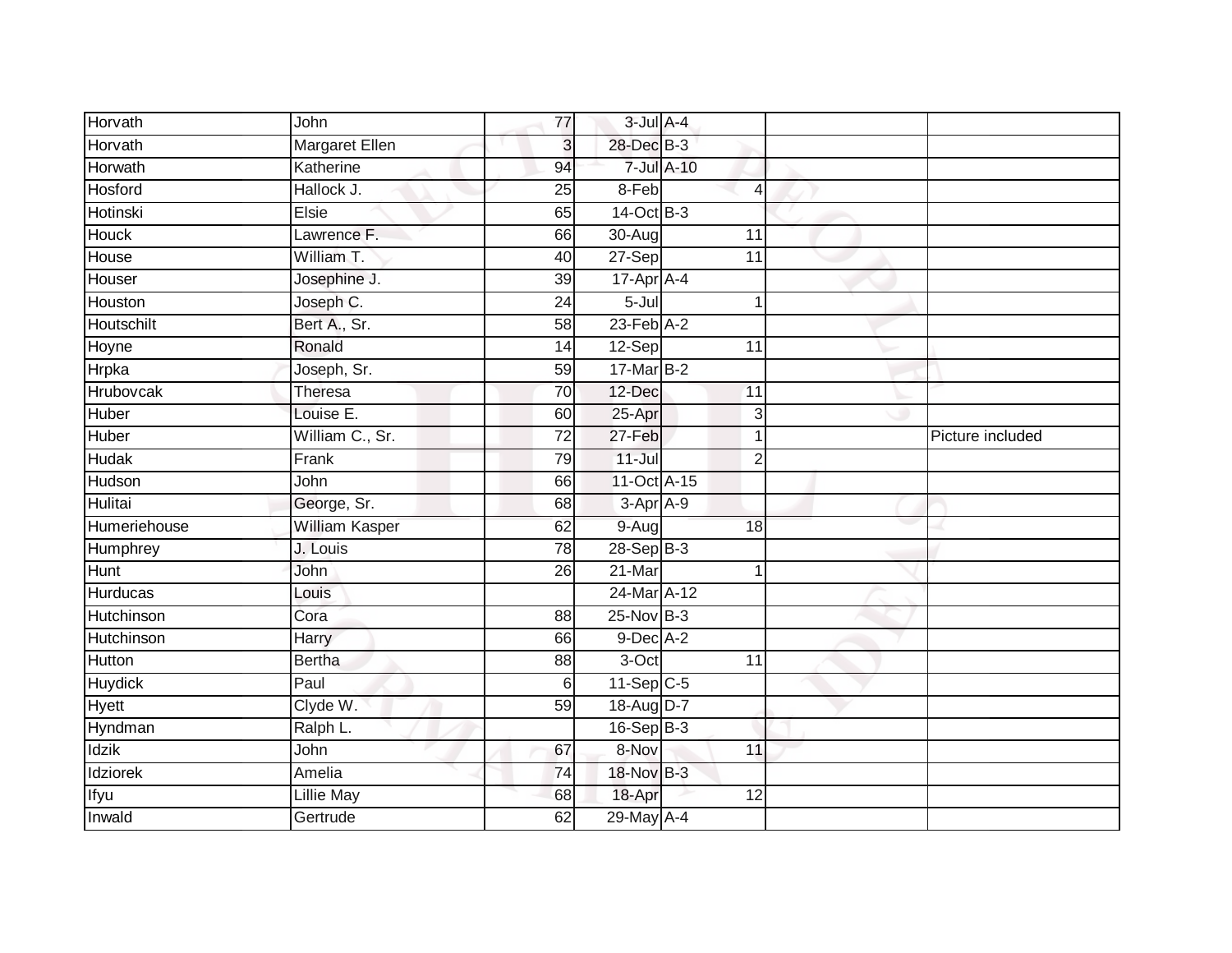| Isaacs            | Phillip        | 60              | 3-Oct            | 11              |  |
|-------------------|----------------|-----------------|------------------|-----------------|--|
| Isay              | Hattie R.      |                 | 20-Nov B-3       |                 |  |
| <b>Isvolt</b>     | Ida            | 77              | 6-May            | 10              |  |
| Ivanoff           | George         | 61              | $17$ -Jul A-6    |                 |  |
| <b>Twan</b>       | John           | 68              | 29-May A-4       |                 |  |
| Jablonowski       | John           | $\overline{73}$ | 20-Dec           | 15              |  |
| Jackson           | Emmett H.      | 61              | $27 - Jun$       | 5 <sup>1</sup>  |  |
| Jackson           | Hugh W.        | 54              | $24$ -Jun $A-6$  |                 |  |
| Jackson           | Nancy A.       | 82              | $11-Feb$         | 29              |  |
| Jacobs            | Joseph J.      | 50              | $26-Sep$         | 11              |  |
| <b>Jakubowski</b> | <b>Bertha</b>  | 60              | $12$ -Jun $A-4$  |                 |  |
| James             | Emmitt         | 55              | 19-Jun A-10      |                 |  |
| Jamriska          | John, Sr.      | 76              | 21-Jun           | 8               |  |
| Jancosek          | Helen          | 52              | $3$ -Jun $C$ -6  |                 |  |
| Janick            | <b>Stanley</b> | $\overline{72}$ | 8-Nov            | 11              |  |
| Janiszewski       | Stanley        | 71              | $27 -$ Jul       | $\overline{2}$  |  |
| Jansen            | Ally           | 64              | $13$ -Feb $A$ -6 |                 |  |
| Jansky            | Anna           | 74              | 21-Jul C-7       |                 |  |
| Jaracz            | Matthew        | 93              | 4-Feb            | 29              |  |
| Jarski            | Peter          | $\overline{70}$ | $13-Nov$ B-3     |                 |  |
| Jasek             | Angeline       | $\overline{72}$ | $20$ -Jan $D-4$  |                 |  |
| Jasnowski         | John           | 84              | $6$ -Jul $A$ -8  |                 |  |
| Jaszczak          | Stanley S.     | 62              | 26-Sep           | 11              |  |
| Jelenski          | Phillip S.     | 66              | 1-Apr            | 8               |  |
| Jenkins           | Sarah L.       | 48              | 7-Mar            | $\overline{2}$  |  |
| Jernberg          | Gustave        | 71              | 8-May A-6        |                 |  |
| Jerzyk            | Joseph         | 69              | $28 - Jan$       | $\overline{27}$ |  |
| Jewett            | C. Murrel      | 63              | $5-Aug$ A-6      |                 |  |
| <b>Jewett</b>     | Harry R.       | 62              | 8-Sep A-11       |                 |  |
| Jezierski         | Allen Wayne    | 15 months       | 24-Apr A-10      |                 |  |
| Johnsen           | Alfred H.      | 64              | 6-Jan            | $\overline{4}$  |  |
| Johnson           | Clarence       | 55              | $25 - Jan$       |                 |  |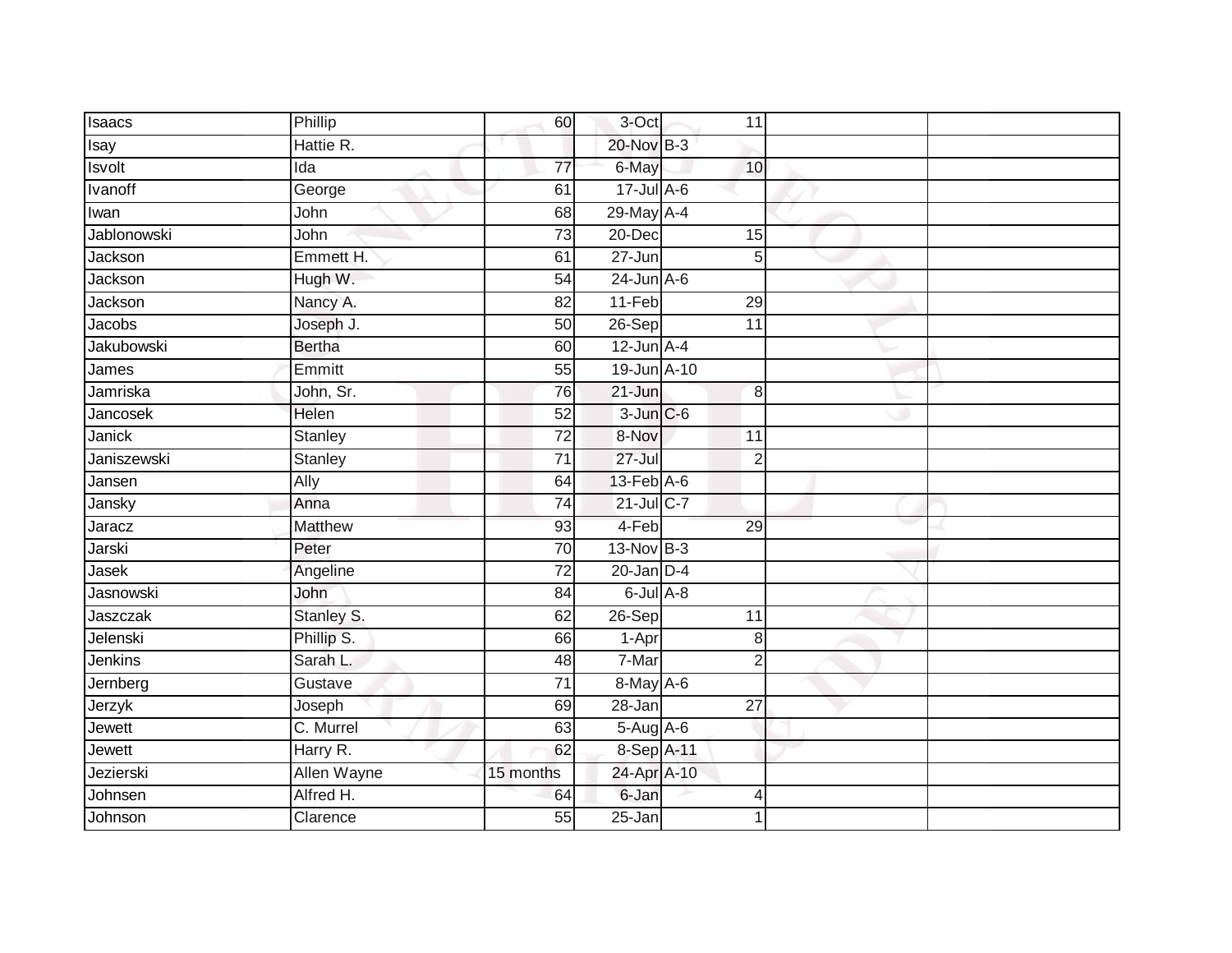| Johnson      | Elizabeth      | 82              | 31-Jul A-4                 |                 |                                     |
|--------------|----------------|-----------------|----------------------------|-----------------|-------------------------------------|
| Johnson      | Emit R.        |                 | $21 - Jun$                 | 8               |                                     |
| Johnson      | Irwin E.       | 39              | $14-SepB-3$                |                 |                                     |
| Johnson      | James          | 48              | $5$ -May $D-3$             |                 |                                     |
| Johnson      | Lawrence       | 61              | 15-Nov                     | 15              |                                     |
| Johnson      | Raymond        | 57              | 27-Dec                     | 11              |                                     |
| Johnson      | Rebecca        | 44              | 6-Jun                      | 3               |                                     |
| Johnston     | Elizabeth      |                 | $1-May$ A-9                |                 |                                     |
| Johnston     | John H., Sr.   | 65              | $9$ -Jun $C-7$             |                 |                                     |
| Johnstone    | Fred           | $\overline{78}$ | $27$ -Oct B-3              |                 |                                     |
| Jones        | Claude (Casey) | 64              | 14-Jun                     | 10              |                                     |
| Jones        | Helen P.       | 45              | 31-Mar D-8                 |                 |                                     |
| Jones        | Lovisa L.      | 87              | 28-Jun                     | 6               |                                     |
| Jones        | Robert G.      | 46              | 3-Jan                      | 8               |                                     |
| Jonkman      | Bartel J.      | $\overline{71}$ | 14-Jun                     | 10              |                                     |
| Jordan       | Edward J.      | 71              | 8-May A-6                  |                 |                                     |
| Jordan       | John           | 74              | $9-$ Sep $\overline{A-13}$ |                 |                                     |
| Judson       | Howard T.      | 77              | $27$ -Jan $D-4$            |                 |                                     |
| Jumche       | Susanne        | 55              | 11-Mar                     | $\overline{20}$ |                                     |
| Jurasevich   | <b>Nick</b>    | $\overline{73}$ | 14-Oct B-3                 |                 |                                     |
| Jurek        | Ignatius       | 57              | $27$ -Nov B-3              |                 |                                     |
| <b>Jurik</b> | Susan          | 64              | 7-Nov                      | 11              |                                     |
| Jurkowski    | S/Sgt Robert   | 19              | $27$ -Jan $D-4$            |                 | Picture included, Korean<br>Veteran |
| Juskiewicz   | Joseph F.      | 30              | $7-Aug$ A-6                |                 |                                     |
| Justak       | John M.        | 43              | 30-Oct B-3                 |                 | Picture included                    |
| Justice      | Clinton F.     | 44              | 28-Aug D-5                 |                 |                                     |
| Juszczak     | Mary           | 75              | 20-Jun                     | $\overline{4}$  |                                     |
| Kachmarik    | Elizabeth      | 68              | 24-Apr A-10                |                 |                                     |
| Kaczynski    | Walter         | 72              | 24-Apr A-10                |                 |                                     |
| Kairis       | Mrs Anthony    | 69              | 9-Dec A-2                  |                 |                                     |
| Kaiser       | Margaret F.    | 68              | 10-Mar A-2                 |                 |                                     |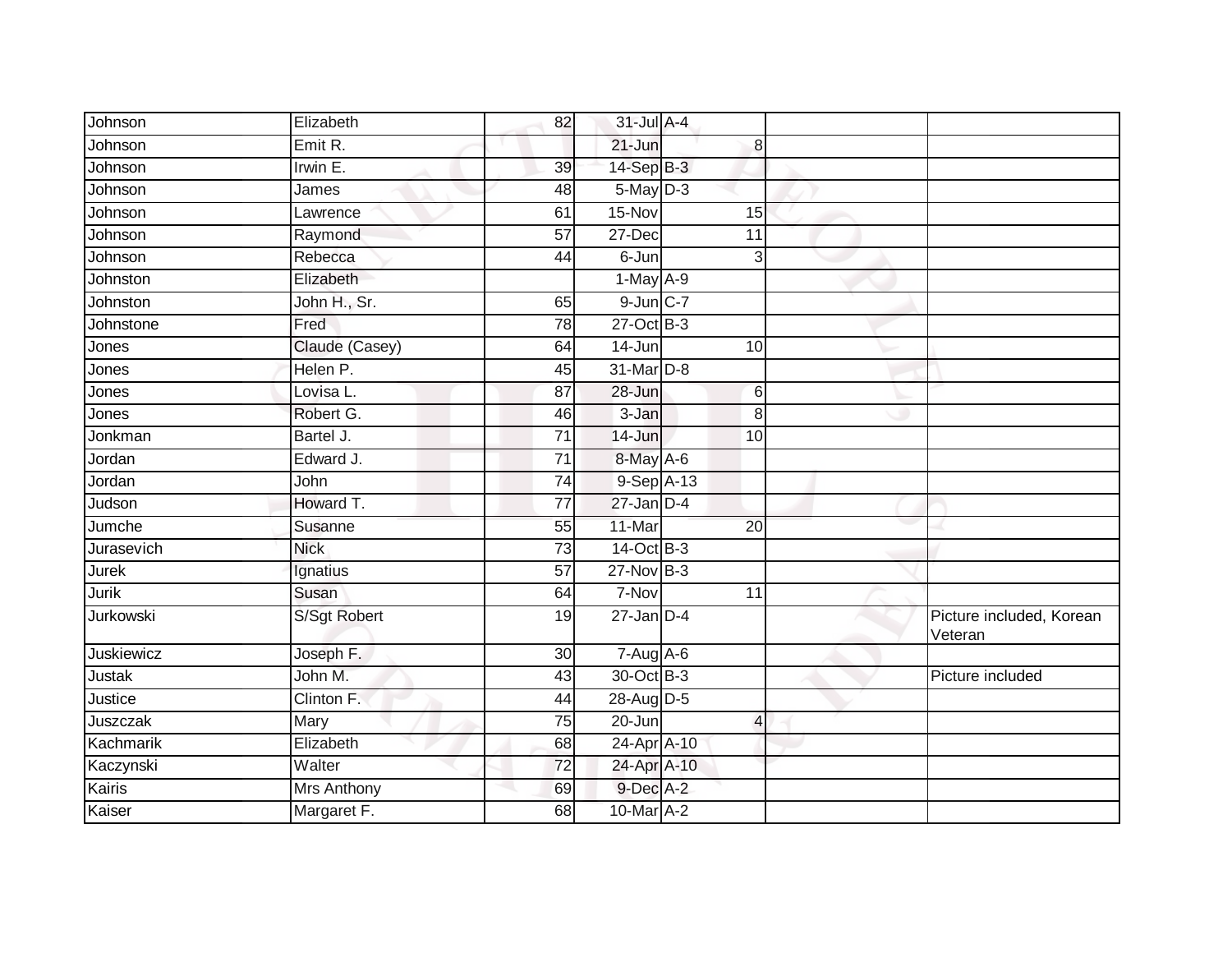| Kalbac      | Carrie           | 46              | $9$ -Dec $A-2$   |                 |                                  |
|-------------|------------------|-----------------|------------------|-----------------|----------------------------------|
| Kalena      | John (Buck)      | 47              | 10-Jun A-6       |                 |                                  |
| Kambiss     | John M.          | 70              | 21-Jun           | 8               |                                  |
| Kaminski    | Frank L.         | 59              | 25-Nov           | $\overline{1}$  | Photo included                   |
| Kampo       | Mike, Sr.        | 61              | 30-Oct B-3       |                 |                                  |
| Kanach      | Roman            | $\overline{73}$ | $23$ -Oct B-3    |                 |                                  |
| Kanarr      | Jennie           |                 | 20-Dec           | 15              |                                  |
| Kansfield   | Marenis J.       | 44              | 25-Aug A-7       |                 |                                  |
| Kapitan     | Patricia Ann     | 7               | 10-Aug A-2       |                 |                                  |
| Kaplan      | Anna             |                 | 23-Nov B-3       |                 |                                  |
| Karaszewski | Thomas (Karasek) | 65              | $21-Nov$ B-3     |                 |                                  |
| Karr        | Forrest M.       | 47              | 28-Jul 1, A-4    |                 |                                  |
| Karr        | Michael          | 69              | 20-Oct B-3       |                 |                                  |
| Karwacki    | Agnes            | 67              | 14-Mar           | $\mathbf 1$     |                                  |
| Kasper      | Joseph           | $\overline{51}$ | 28-Jan           | 27              |                                  |
| Kaspik      | John (Kasprzyk)  | 65              | 18-Apr           | 12              |                                  |
| Katauskas   | Mary             | 58              | $31$ -Jul $A-4$  |                 |                                  |
| Katzma      | Grace            | 94              | 18-May C-13      |                 |                                  |
| Kauble      | Esther           | 52              | $1-Feb$          | 14              |                                  |
| Kauzlarich  | Marion V.        | 39              | $21 - Jan$       | $\overline{12}$ |                                  |
| Kavanaugh   | Mollie           | 77              | $2$ -Dec $B-3$   |                 |                                  |
| Kavcar      | Cecilia Jancek   |                 | $27 - Jun$       | 5               |                                  |
| Kavis       | Louis Leon       | 8               | 5-Jan            |                 | Picture included on Jan 6<br>p.3 |
| Keathley    | Fred             | 45              | $5$ -Oct $B$ -3  |                 |                                  |
| Keenan      | Frank E.         | 61              | 6-Dec            | 15              | Picture included                 |
| Keer        | George N., Jr.   | 37              | $11 -$ Jul       | $\overline{2}$  |                                  |
| Keilman     | Henry Sr.        | 65              | 22-Nov           | 15              |                                  |
| Keitzer     | Joseph W.        | 59              | 18-Apr           | 12              |                                  |
| Kekelik     | Frances          | 57              | 7-Jun            | 4               |                                  |
| Kellams     | Timothy          | 12              | 10-Apr A-4       |                 |                                  |
| Kellert     | Mrs. Matt        |                 | $26$ -Jun $A$ -6 |                 |                                  |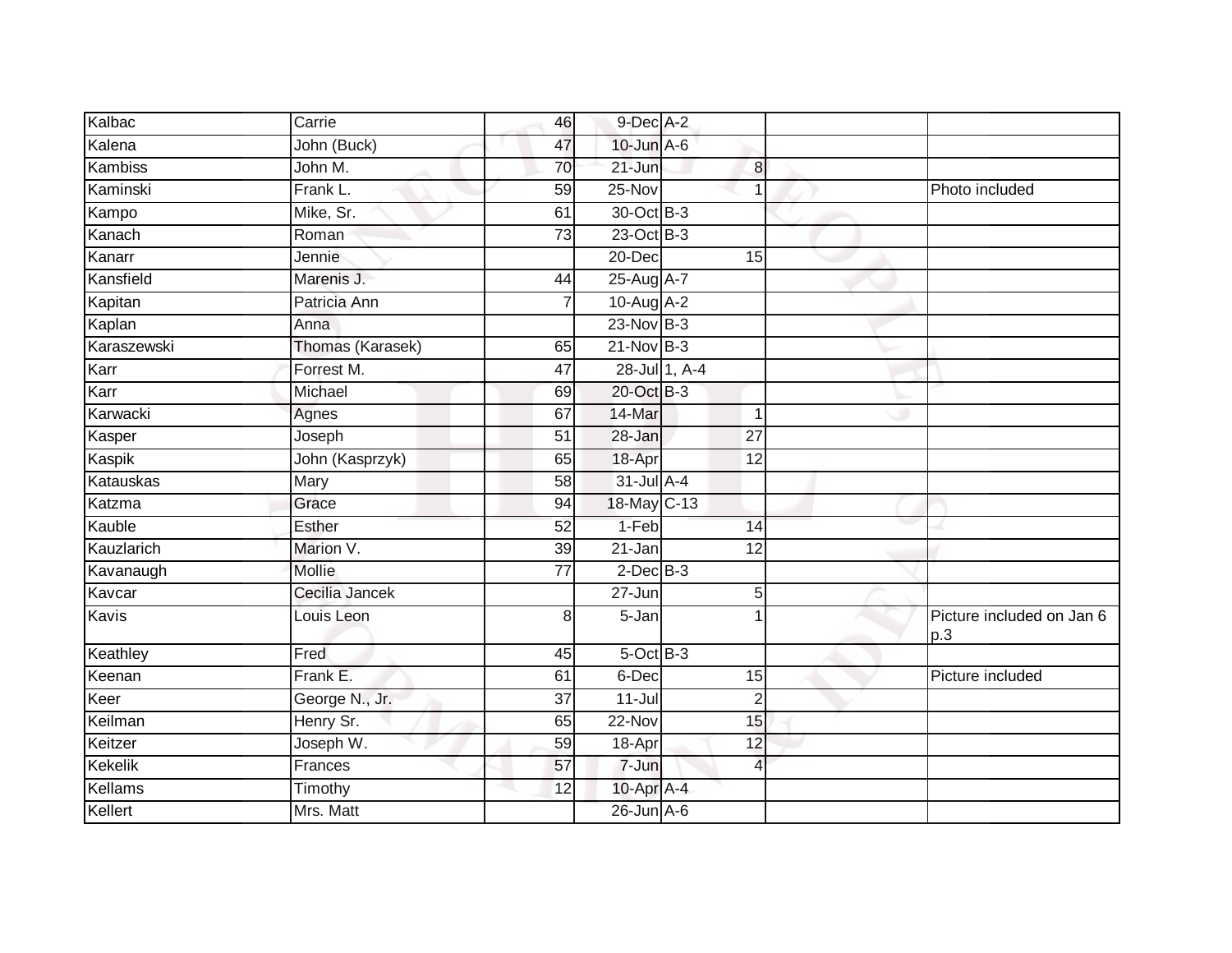| Kelly        | Henry J.      | 72              | 25-May D-7      |                 |                  |
|--------------|---------------|-----------------|-----------------|-----------------|------------------|
| Kelly        | J. Edward     | 75              | $3-Aug$ D-4     |                 |                  |
| Kempski      | Mary          | 81              | 8-May A-6       |                 |                  |
| Kender       | Clifford M.   | 26              | 13-Mar A-6      |                 |                  |
| Kennedy      | Louise I.     |                 | $24 - Jan$      | 5               |                  |
| Kent         | Henry C.      | 61              | 11-Mar          | $\overline{20}$ |                  |
| Kerger       | Marilyn       | $\overline{22}$ | 13-Dec          | $\overline{15}$ | Picture included |
| Kerley       | Emma          | 74              | $11$ -Dec $B-3$ |                 |                  |
| Kerr         | Charles B.    | 70              | 8-Mar           | 18              |                  |
| Kesler       | Lon           | 70              | $17$ -Feb $A-3$ |                 |                  |
| Kickenapp    | Minnie        | 78              | 22-Aug          | 11              |                  |
| Kiefer       | Paul          | $\overline{37}$ | 6-Oct           | 1               |                  |
| Kiger        | Ben           | 62              | 29-Apr          | $6\phantom{1}6$ |                  |
| Kilbury      | Edith         | 53              | 29-Mar          | 20              |                  |
| Kilinski     | Andrew        | 60              | 11-Nov B-3      |                 |                  |
| Kindt        | Mary          | 80              | $3$ -Jun $C$ -6 |                 |                  |
| King         | Clovis        | $\overline{42}$ | 10-Mar A-2      |                 |                  |
| Kingery      | Bessie M.     | 57              | $15 -$ Jul      | 6               |                  |
| Kipta        | Celia         | 57              | $4$ -Dec $B$ -3 |                 |                  |
| Kish         | Anna          | 70              | $29$ -Jun $A-4$ |                 |                  |
| Kish         | Charles       | 65              | 25-Apr          | 3               |                  |
| Kistler      | <b>Dollie</b> | 64              | $17 -$ Jul A-6  |                 |                  |
| Klage        | Ida Albertina | 74              | 3-Jan           | 8               |                  |
| Klaprodt     | Henry         | 88              | 29-May A-4      |                 |                  |
| Klaubo       | Charles A.    | 57              | 20-Sep          | 11              | Picture included |
| Klecka       | Frances       | 67              | 13-Dec          | $\overline{15}$ |                  |
| Klein        | Kenneth       | 26              | $19-Sep$        | $\overline{11}$ |                  |
| Kleinman     | Phillip M.    | 67              | $22-Feb$        | $\overline{7}$  |                  |
| Kleinschmidt | Margaret F.   | 75              | $22 - Aug$      | 11              |                  |
| Klekot       | Stanley, Sr.  | 63              | 29-Sep A-7      |                 |                  |
| Klem         | George        | 62              | 17-Mar B-2      |                 |                  |
| Klemm        | Emil F., Sr.  | $\overline{72}$ | 11-Oct A-15     |                 |                  |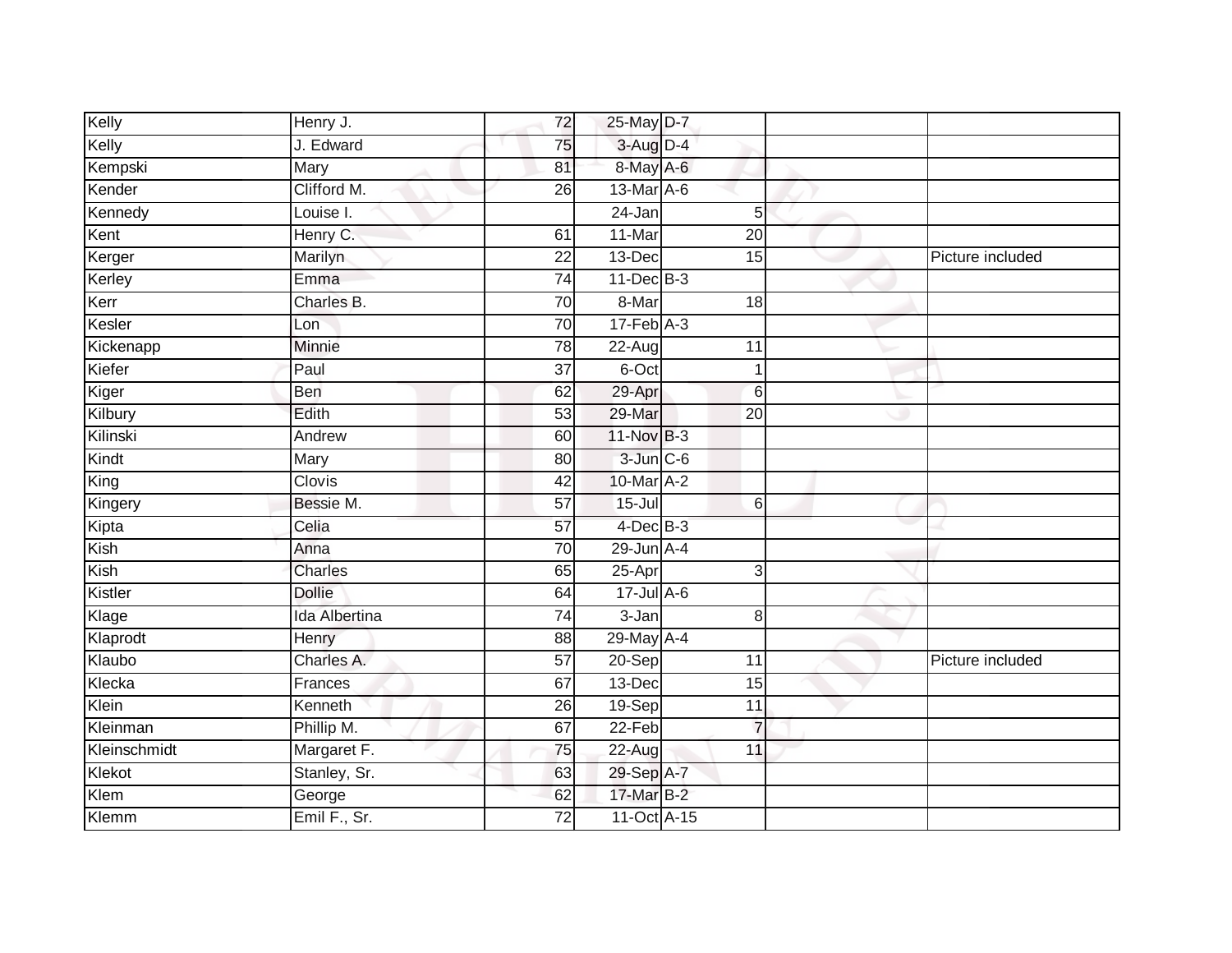| Klempner      | <b>Rufus</b>         | 61              | 22-Dec B-3        |                 |                             |
|---------------|----------------------|-----------------|-------------------|-----------------|-----------------------------|
| Klobucar      | Agnes                | 86              | 22-Feb            | $\overline{7}$  |                             |
| Klobuchar     | Stephen A.           | 16              | $14 - Jun$        | 10              |                             |
| Klute         | Paul H.              | 41              | 11-Oct A-15       |                 |                             |
| Kmatz         | Katherine M.         | $\overline{39}$ | $13$ -Jan $A-3$   |                 |                             |
| Kmiecik       | Mary                 | 85              | 6-May             | 10 <sup>1</sup> |                             |
| Kobitka       | Nicholas             |                 | $14$ -Dec $B-3$   |                 |                             |
| Koch          | Elva                 | 68              | $9-SepA-13$       |                 |                             |
| Koch          | <b>Mrs Fred</b>      | 84              | 19-Sep            | 11              |                             |
| <b>Kochis</b> | Diane                | 15 months       | 1-Mar             | $\overline{18}$ |                             |
| Koehler       | August               | 71              | 25-Sep A-15       |                 |                             |
| Koehler       | Elizabeth            | $\overline{75}$ | 29-Apr            | 6               |                             |
| Koehler       | Julius (Deacon)      | 67              | 29-Sep A-7        |                 |                             |
| Kohl          | Marie C.             | 47              | $9$ -Dec $A$ -2   |                 |                             |
| Koi           | Ethel                | 56              | 21-Mar            | 5               |                             |
| Kokandy       | Phillip              | 82              | 28-Oct            | 17              |                             |
| Kolodzief     | Walter S.            | 40              | $31$ -Jul $A-4$   |                 |                             |
| Kolodziej     | John                 | 66              | 28-Jul A-4        |                 |                             |
|               |                      |                 | $28 -$ Jul        |                 |                             |
| Kolodziej     | Walter <sub>R.</sub> | 40              | 1-Aug             | $\overline{2}$  | <b>Specialist 2nd Class</b> |
| Kolson        | Daniel               | 52              | $31$ -Jul $A-4$   |                 |                             |
| Koltunchik    | Maxim                | 62              | $5 - Jun$ $A - 6$ |                 |                             |
| Konypod       | Charles              | 81              | 21-Jan            | 12              |                             |
| Kooi          | Jocara               | 68              | $10$ -Jul $A-6$   |                 |                             |
| Koontz        | Ralph W.             | 61              | $23 - SepB-3$     |                 |                             |
| Korba         | Katherine            | 59              | 31-May            | 3               |                             |
| Korem         | Alexander S.         | $\overline{72}$ | 28-Mar            | $\overline{18}$ |                             |
| Kors          | <b>Mabel Ball</b>    | 56              | 22-Aug            | 11              |                             |
|               | Mabel Ball           |                 |                   |                 |                             |
| Kortge        | Eve                  | 16              | 30-Sep B-3        |                 |                             |
| Kortum        | Charles F.           | 67              | 28-Nov            | 11              |                             |
| Korytkowski   | John                 | $\overline{58}$ | $23-Dec$          | 15              |                             |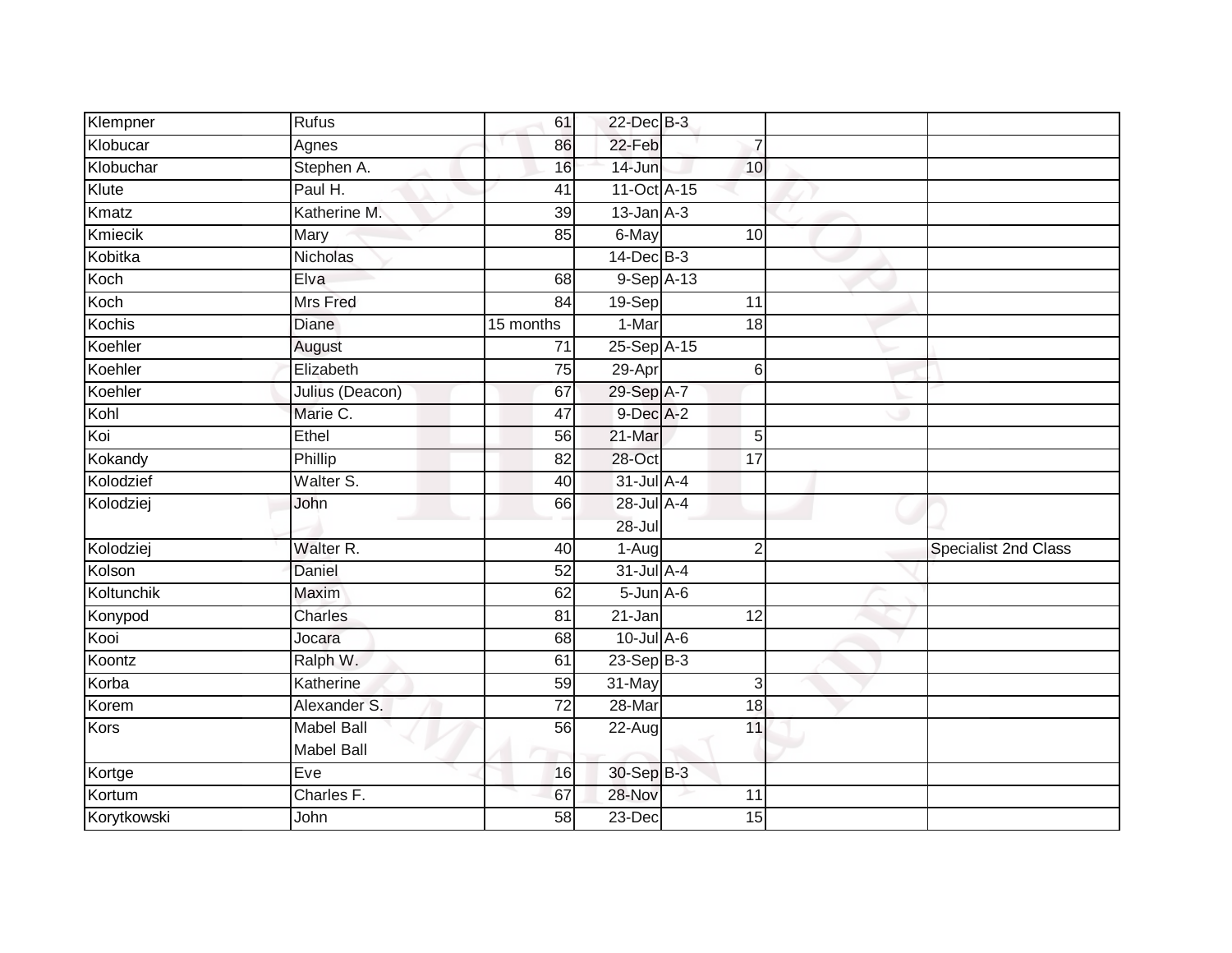| Kosey       | Verona                | 66              | 4-Apr           | 8               |                  |
|-------------|-----------------------|-----------------|-----------------|-----------------|------------------|
| Kosiba      | Antionette            | 70              | 8-Aug           | 16              |                  |
| Kosiba      | Frances M.            | 38              | 28-Nov          | 11              |                  |
| Kosich      | Louis                 | $\overline{72}$ | 27-Dec          | $\overline{1}$  |                  |
| Kosich      | V. J. Ekoslow (Louis) | $\overline{72}$ | $30 - Dec$      | 8               |                  |
| Kostick     | Louis                 | 58              | 5-Apr           | 17              |                  |
| Kostolnik   | Charles P.            | 70              | $21-Nov$ B-3    |                 |                  |
| Kostudowicz | Salome Swierczak      | 83              | $4-Nov$ B-3     |                 |                  |
| Kosziz      | Anthony J.            | 9               | 7-Mar           | $\overline{2}$  |                  |
| Kotara      | John                  | 69              | 14-Jan          | $\overline{27}$ |                  |
| Kotlarczyk  | <b>Bridget</b>        | 64              | $14-Nov$        | $\overline{11}$ |                  |
| Kotlarz     | Magdalene             | $\overline{73}$ | $17-Oct$        | 11              |                  |
| Kotvacz     | Rozi                  | 74              | $12$ -Jan $D-4$ |                 |                  |
| Kotynski    | Janet                 | 62              | 6-Jan           | $\overline{4}$  |                  |
| Kountoures  | Kalliope              |                 | 10-Oct          | $\overline{11}$ |                  |
| Kovach      | Andrew                | 71              | 22-Sep A-11     |                 |                  |
| Kovach      | Carla Marie           | 8               | $4-Aug$ C-8     |                 |                  |
| Kovach      | Stephen               | 70              | $26 - Jan$      | $\overline{30}$ |                  |
| Kovacik     | Andrew                | 62              | $28 - Mar$      | 18              |                  |
| Kovacsy     | John                  | 80              | 7-Feb           | $\overline{12}$ |                  |
| Kowal       | Peter                 | 72              | 30-Jun B-7      |                 |                  |
| Kowal       | Victoria              | 66              | 10-Apr A-4      |                 |                  |
| Kowalski    | Celia                 | 67              | $4$ -Dec $B-3$  |                 |                  |
| Kowalski    | Frederick             | 40              | $13$ -Jan $A-3$ |                 |                  |
| Kozak       | Joseph                | 56              | 15-May A-4      |                 | Picture included |
| Kozarzewski | Florence              | 48              | $21$ -Apr $C-1$ |                 |                  |
| Kozen       | Michael               | 68              | $1-Mar$         | 18              |                  |
| Kozienka    | Peter                 | 51              | $3-AprA-9$      |                 |                  |
| Kozlowski   | Mary Ann              | 59              | 11-Nov B-3      |                 |                  |
| Kraft       | <b>Barbara</b>        | 85              | 25-Sep A-15     |                 |                  |
| Krajacie    | Joseph                | 69              | 11-May A-8      |                 |                  |
| Krame       | Sabina                | 62              | 30-Jan A-4      |                 |                  |
|             |                       |                 |                 |                 |                  |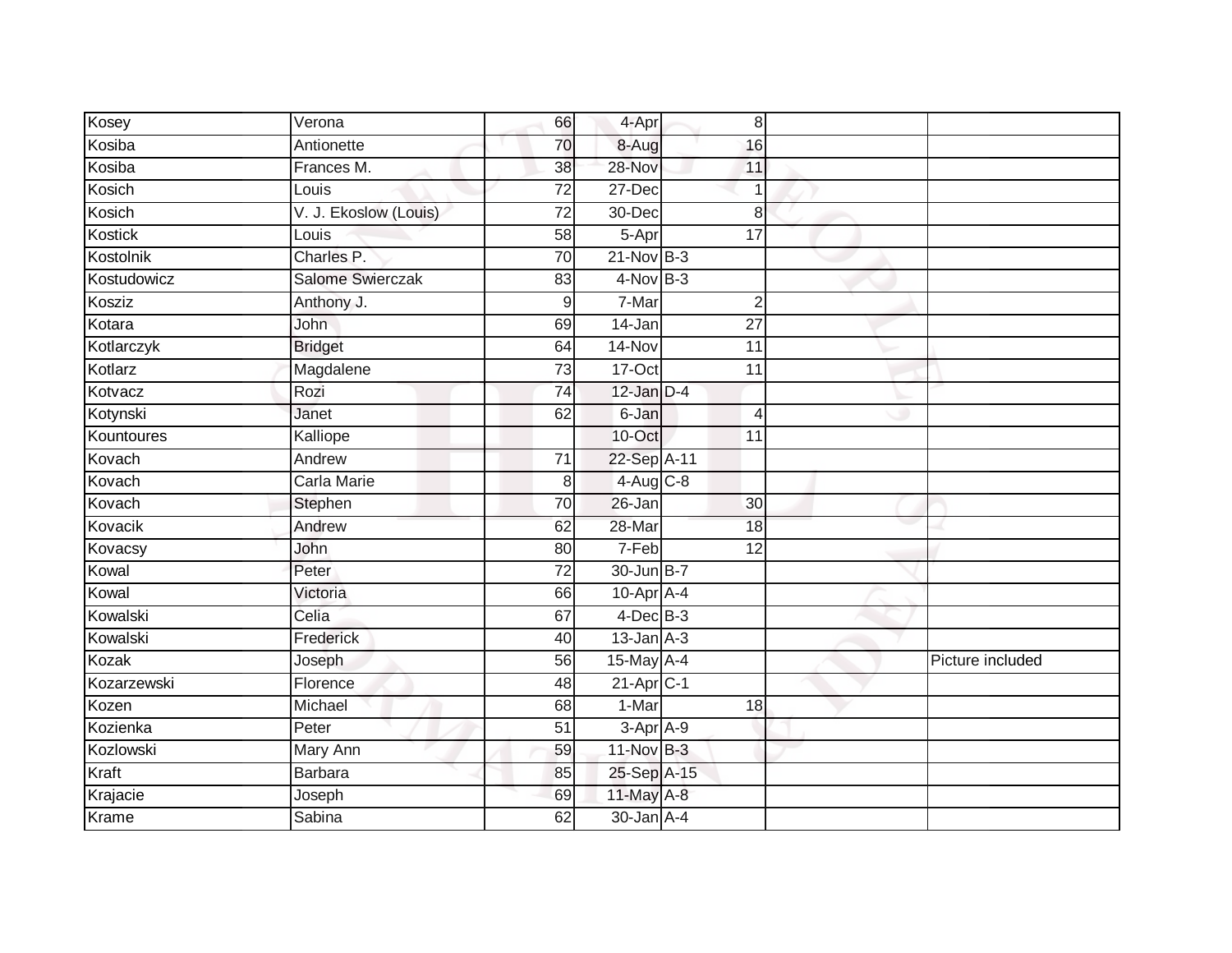| Krasienski     | Stanley               | 66              |                       | 7-Jul A-10 |                |  |
|----------------|-----------------------|-----------------|-----------------------|------------|----------------|--|
| Kratka         | Mary                  | 63              | 9-Mar D-4             |            |                |  |
| Kratka         | Stephen John          | 29              | $17$ -Feb $A-3$       |            |                |  |
| Krause         | Victor E.             | 53              | 30-Nov B-3            |            |                |  |
| Krejci         | Anna                  | 94              | $22-Aug$              |            | 11             |  |
| Krieger        | <b>Charles</b>        | 52              | 10-Jan                |            | $\overline{4}$ |  |
| Kriston        | Lawrence              | 68              | $26$ -Jun $A$ -6      |            |                |  |
| Krooswyk       | <b>Nellie</b>         | 73              | 1-Apr                 |            | 8              |  |
| Kruczek        | Sophie                | 63              | $28-SepB-3$           |            |                |  |
| <b>Kruczek</b> | Valentine             | $\overline{72}$ | 4-Jan                 |            | 14             |  |
| Krueger        | Infant                | infant          | $9$ -Jan $A-4$        |            |                |  |
| Krukowski      | Andrew S.             | 62              | $26$ -Jun $A-6$       |            |                |  |
| Krumrei        | William               | 81              | 28-Apr D-3            |            |                |  |
| Kubacki        | Matthew L.            | 40              | 15-Dec B-3            |            |                |  |
| <b>Kubeck</b>  | Andrew B.             | 64              | 6-May                 |            | 10             |  |
| <b>Kubisz</b>  | Walter B.             | 45              | 18-Oct                |            | 15             |  |
| Kubon          | John J.               | $\overline{42}$ | $21 - Jan$            |            | 12             |  |
| Kucia          | Rose                  | 60              | 4-Apr                 |            | 8              |  |
| Kuhn           | Lester S.             | 47              | 10-Mar A-2            |            |                |  |
| Kuhne          | George A.             | 66              | $4$ -Dec $B-3$        |            |                |  |
| Kulasak        | James, Sr.            | 63              | 11-Oct A-15           |            |                |  |
| Kulczyk        | Steven                | infant          | 18-Nov B-3            |            |                |  |
| Kumala         | Walter                | 33              | $23$ -Feb $A-3$       |            |                |  |
| Kurtzman       | Henry L.              |                 | 24-Feb <sup>D-7</sup> |            |                |  |
| Kushnick       | Margaret              | 72              | 28-Oct                |            | 17             |  |
| Kussmaul       | Frances               | 79              | 28-Apr D-3            |            |                |  |
| Kuzara         | <b>Frances Marie</b>  | $\overline{32}$ | 6-Dec                 |            | 15             |  |
| Kuzmich        | Kuzma                 | 74              | $23$ -Jan $A-8$       |            |                |  |
| Kwiatkowski    | Walter                |                 | 31-Jul A-4            |            |                |  |
| LaBounty       | Frances               | 56              | 15-Sep                |            | 11             |  |
| LaBounty       | <b>Ronald Francis</b> | 9 days          | 25-Mar A-4            |            |                |  |
| Lach           | Joseph J., Sr.        | $\overline{81}$ | 23-Sep B-3            |            |                |  |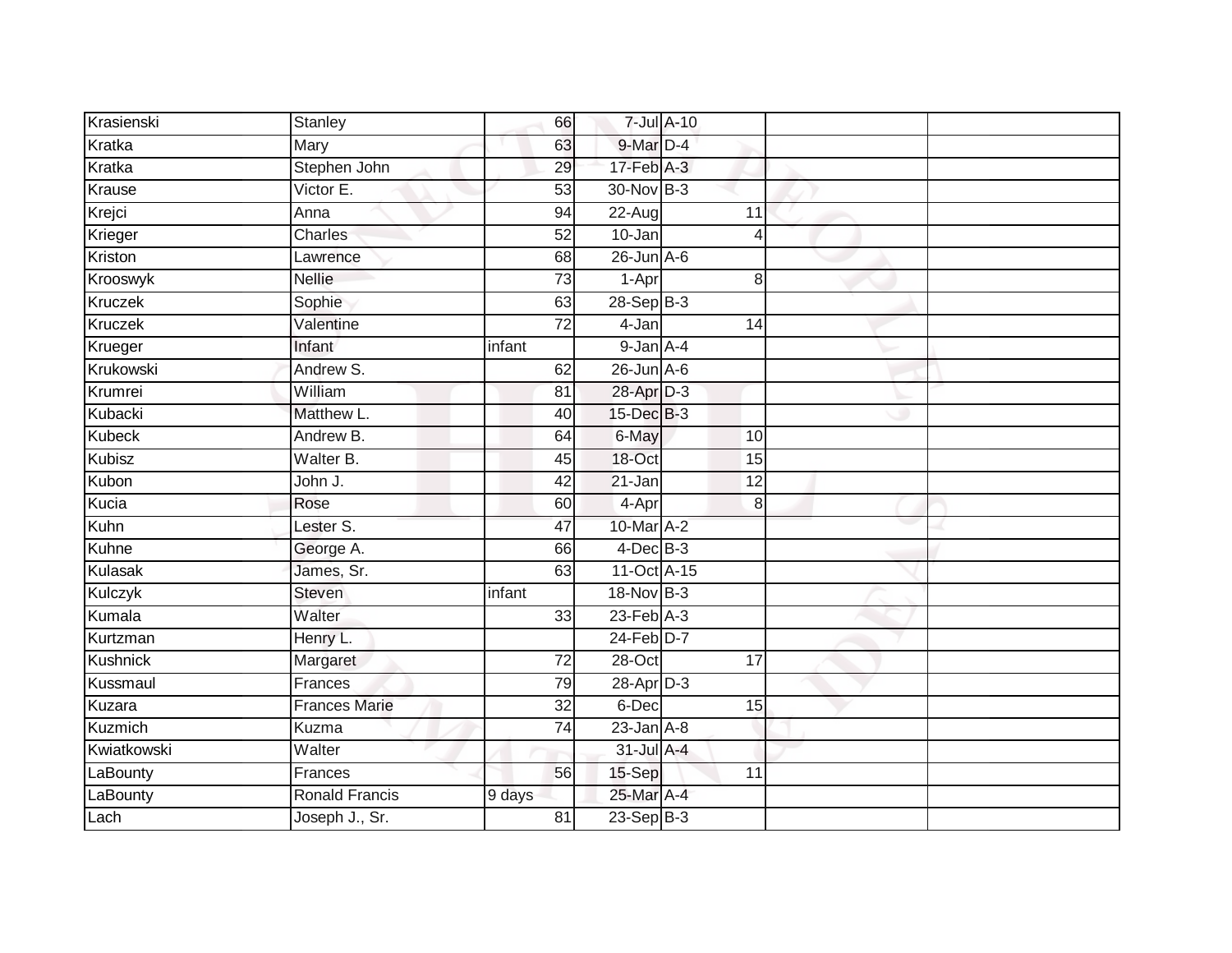| LaCrosse                      | <b>Pearl Ethel</b>       | 55              | 14-Mar                     | 18             |                                 |
|-------------------------------|--------------------------|-----------------|----------------------------|----------------|---------------------------------|
| Lampa                         | Jennie                   | 59              | 29-Nov                     | 15             |                                 |
| Lamprecht                     | Infant                   | infant          | 23-Dec                     | 15             |                                 |
| Lane                          | Brink E. (Pfc)           |                 | 8-Apr                      | 30             | Picture included                |
| Lane                          | Oscar (Capt.)            | $\overline{73}$ | $9-$ Sep $\overline{A-13}$ |                |                                 |
| Lanham                        | Charles G.               | $\overline{52}$ | 19-Sep                     | 11             |                                 |
| Lanigan                       | Charles                  | 63              | 19-May C-2                 |                |                                 |
| Lanning                       | <b>Minnie May</b>        | 67              | 25-Sep A-15                |                |                                 |
| Larson                        | Charles F.               | 66              | 18-Nov B-3                 |                |                                 |
| Larson                        | Eleanor                  | 50              | $12$ -Jan $D-4$            |                |                                 |
| Larson                        | Gust L.                  | 91              | 19-Oct B-13                |                |                                 |
| Larson                        | Henry R.                 | 64              | 11-Oct A-15                |                |                                 |
| Larson                        | Ida                      | $\overline{78}$ | 30-Aug                     | 11             |                                 |
| Lasci $\overline{\mathsf{k}}$ | <b>Stanley</b>           | 73              | $5 - Jun$ $A - 6$          |                |                                 |
| Lash                          | <b>Joseph Casimer</b>    | $\overline{7}$  | 27-Mar                     | 1              | Picture included                |
| Laskiewicz                    | <b>Tatiana</b>           | 56              | 19-Sep                     | 11             |                                 |
| Lassen                        | Christ                   | 80              | $28 - Nov$                 | $\mathbf 1$    |                                 |
| Laszlo                        | Suzana H.                | 83              | $22-Feb$                   | $\overline{7}$ |                                 |
| Latanation                    | Michael (Sgt. 1st Class) | 28              | 9-Oct B-3                  |                | Picture included, Korean<br>War |
| Lathe                         | Eugene                   | 63              | 4-Mar                      | 6              | Picture included on March<br>16 |
| Lau                           | Bertha E. Reissig        |                 | 13-Sep                     | 15             |                                 |
| Lauerman                      | Edward J.                | $\overline{72}$ | 17-Jan                     | 13             |                                 |
| Laughlin                      | Charles L.               | 89              | $20$ -Jan $D-4$            |                |                                 |
| Laughlin                      | Curtis L.                |                 | 5-Dec                      | 11             |                                 |
| LaVoo                         | Mary Elizabeth           | 77              | $5 - Jun$ $A - 6$          |                |                                 |
| Law                           | Sam H.                   | 31              | 1-Aug                      | $\overline{c}$ |                                 |
| Lawell                        | William J.               | 59              | $15$ -Jun $A-3$            |                |                                 |
| Lawrence                      | Rudolph                  | 49              | 10-Apr A-4                 |                |                                 |
| Laxton                        | William                  | 74              | 8-Nov                      | 11             |                                 |
| Leach                         | Hazel                    | 39              | $2$ -Oct $B-3$             |                |                                 |
| Leach                         | Marjorie                 | 23              | $24$ -Apr                  | $\mathbf 1$    |                                 |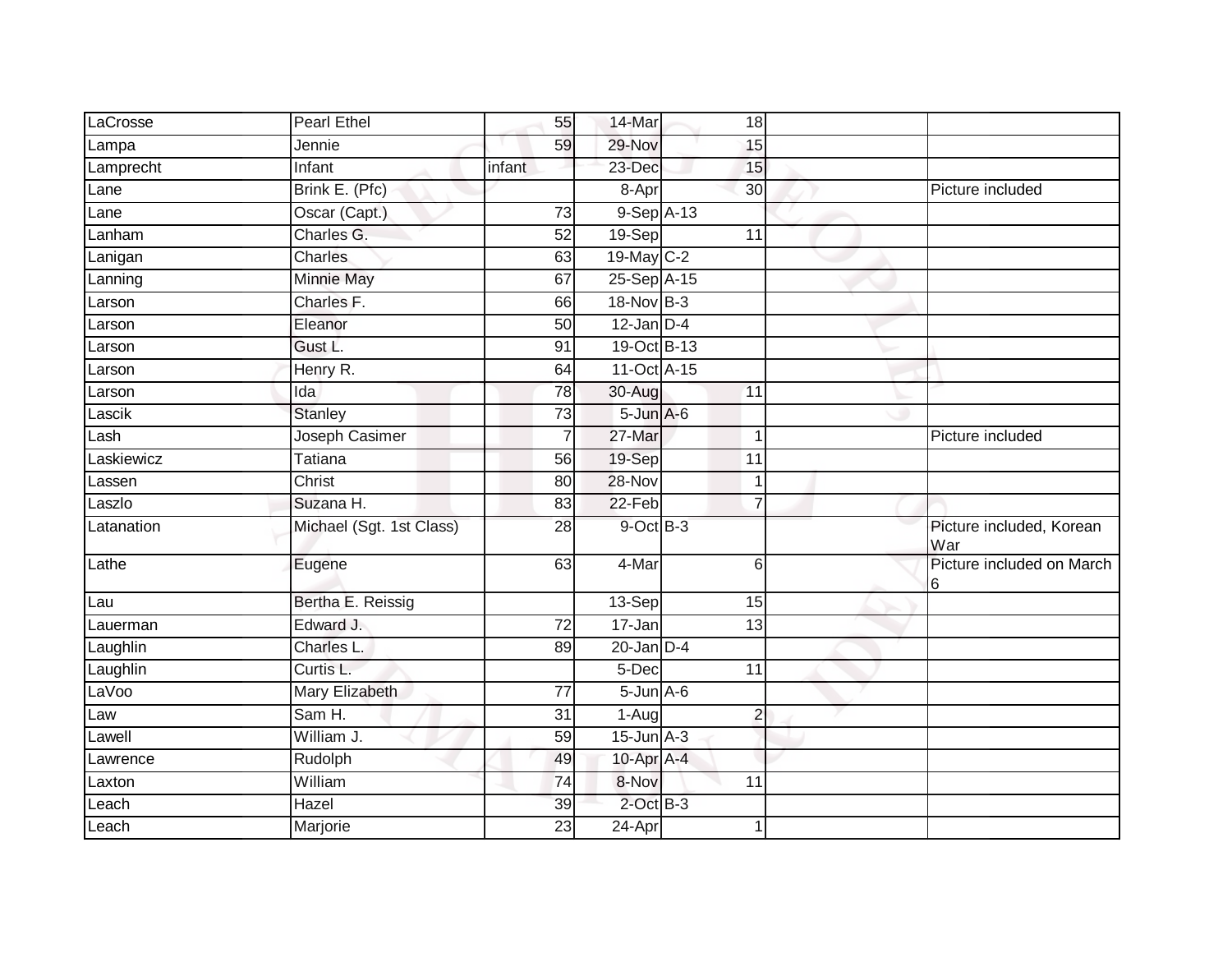| Leaf        | Charles E.   | 89              | 20-Jun           | 4                  |                                       |
|-------------|--------------|-----------------|------------------|--------------------|---------------------------------------|
| Leahy       | John J.      | 64              | $10$ -Feb $A-3$  |                    |                                       |
| Leathurby   | Paul G.      |                 | 23-Nov           | 1                  |                                       |
| Lech        | Albert A.    | 75              | $4$ -Aug C-8     |                    |                                       |
| Ledesma     | Guadalupe    | 18              | $11$ -Dec $B-3$  |                    |                                       |
| Lee         | Alice        | 81              | 19-Oct B-13      |                    |                                       |
| Lee         | Hazel M.     | 56              | 13-Sep           | 15                 |                                       |
| Lee         | Karen        | 4 mons          | 14-Jan           | 27                 |                                       |
| Lees        | William      | $\overline{37}$ | 14-Jun           | 10                 |                                       |
| Leisure     | Albert       | 65              | 12-Jul           | $\overline{20}$    |                                       |
| Lenz        | Herman       | 80              | $5$ -May $D-3$   |                    |                                       |
| Lenz        | Josephine    | 77              | 18-Dec B-3       |                    |                                       |
| Lenzo       | Carmelo      | 72              | 11-Apr           | 12                 |                                       |
| Leon        | Dennis       | 60              | 30-Jan A-4       |                    |                                       |
| Leonard     | James C.     | 63              | 16-May           | 19                 |                                       |
| Leovech     | Steven       | 61              | 10-Aug A-2       |                    |                                       |
| Lesczjnski  | Joseph T.    | 59              |                  | 6-Apr C-8 (second) |                                       |
| Lester      | Mary J.      | 50              | 12-Dec           | 11                 |                                       |
| Lewandowski | <b>Marie</b> |                 | 22-Sep A-11      |                    |                                       |
| Lewin       | Carl M.      | 75              | 31-Aug C-9       |                    |                                       |
| Lewis       | Jeanette     |                 | $27$ -Feb $A$ -6 |                    |                                       |
| Lewis       | Lydia M.     | 79              | $27$ -Oct B-3    |                    |                                       |
| Lidgard     | Josephine    | 64              | 7-Jun            | 4                  |                                       |
| Lidzuis     | John J.      | 46              | 18-Oct           | 15                 |                                       |
| Liesenfelt  | William, Sr. | $\overline{70}$ | $7-Oct$ B-3      |                    |                                       |
| Lillieqvist | Gustaf A.    | 60              | $1$ -Jun $D-7$   |                    | Picture included, June 2,<br>page D-3 |
| Lind        | Lester       | 45              | 10-Mar A-2       |                    |                                       |
| Lingo       | James        | $\overline{25}$ | 30-Jun B-7       |                    |                                       |
| Lingo       | James R.     |                 | 7-Jul A-10       |                    |                                       |
| Linkowitz   | Anthony A.   | 42              | 8-May A-6        |                    |                                       |
| Linvingston | Jack         | 12              | 27-Dec           | 11                 |                                       |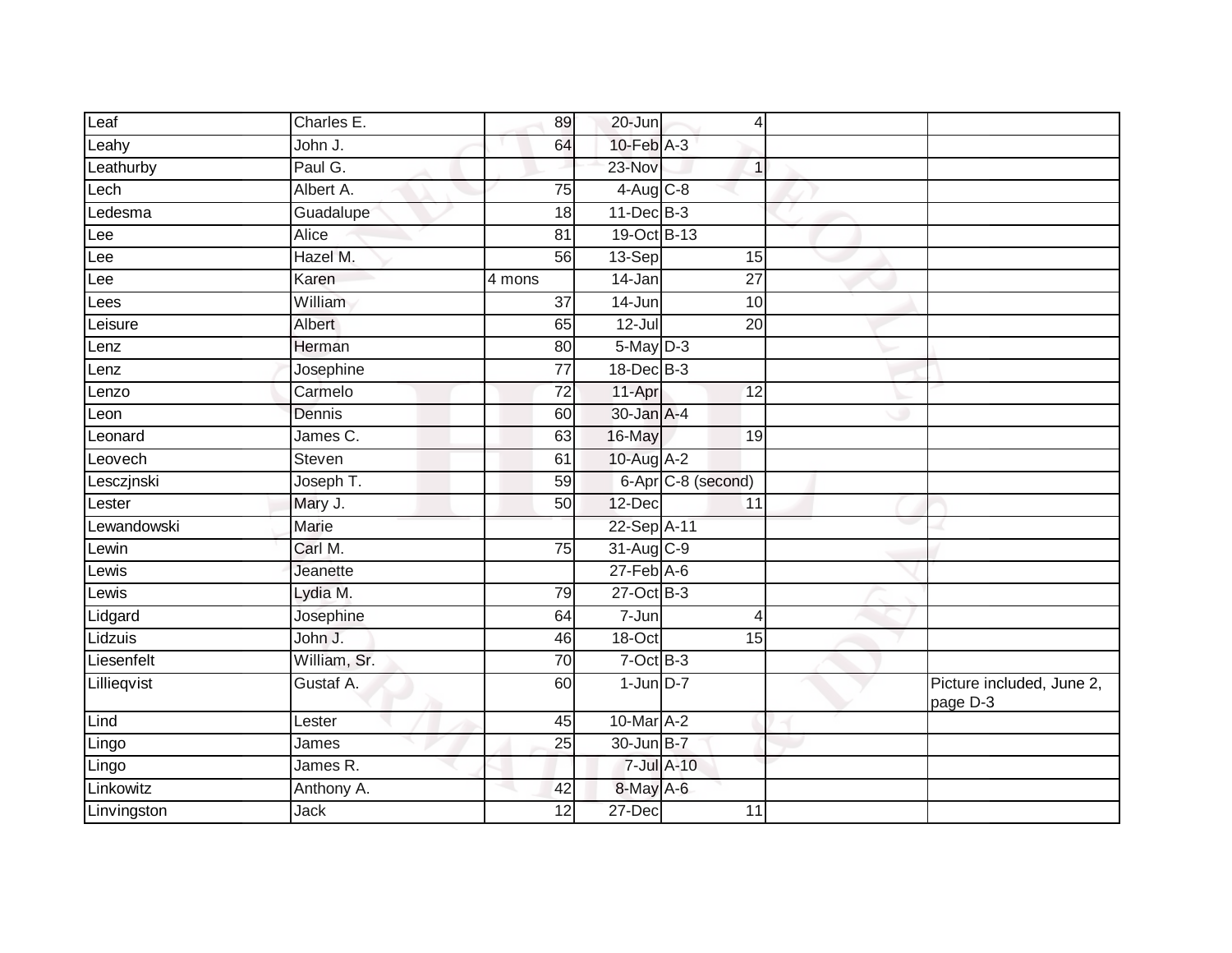| Lipa       | Alexander J.        | 71              | 30-Mar A-3          |                 |                                      |
|------------|---------------------|-----------------|---------------------|-----------------|--------------------------------------|
| Lipman     | Esther Hyams        | 52              | 23-Dec              | 15              |                                      |
| Liss       | Michael J.          | 79              | 20-Dec              | 15              |                                      |
| Little     | Seth S.             | 56              | $\overline{4}$ -Jan | $\overline{14}$ | Picture included on Jan 5,<br>p. D-4 |
| Lobins     | Francis M.          | 62              | 26-Jan              | 30              |                                      |
| Lochivski  | Donna Marie         | $\overline{2}$  | 19-Sep              | $\overline{11}$ |                                      |
| Lockard    | <b>Pert Paul</b>    | 58              | $5$ -May $D-3$      |                 |                                      |
| Loeffler   | Carl                | 46              | $5 -$ Jul           | $\mathbf{1}$    |                                      |
| Lolkema    | Peter               | 66              | 13-Sep              | 15              |                                      |
| Long       | Anthony (Yank)      | 49              | 31-Jan              | 5 <sup>1</sup>  |                                      |
| Long       | John                | 78              | $12$ -Jun $A-4$     |                 |                                      |
| Longstreet | Leotha              |                 | 17-Aug B-3          |                 |                                      |
| Lovin      | Frank A.            | 48              | 18-Nov B-3          |                 |                                      |
| Lowe       | Essie               |                 | $12$ -Jun $A-4$     |                 |                                      |
| Lowe       | Margaret H. (Babe)  | $\overline{51}$ | 13-Mar A-6          |                 |                                      |
| Lowry      | Ethel               | 50              | 11-Sep A-2          |                 |                                      |
| Lowry      | George              | 70              | 13-Sep              | 15              |                                      |
| Lubanowski | Steven              | 80              | 8-Apr               | 30              |                                      |
| Lucas      | Dora                | 82              | 29-Apr              | $6\phantom{1}6$ |                                      |
| Ludwig     | Richard F.          | 74              | 11-Sep C-5          |                 |                                      |
| Lueke      | Fred C.             | 67              | 20-Jul C-12         |                 |                                      |
| Lukacs     | Anna                | 62              | $21-Feb$            | 18              |                                      |
| Luniewski  | Raymond             | 63              | 6-May               | 10              |                                      |
| Lupean     | <b>Nick</b>         | 76              | 5-Jan D-4           |                 |                                      |
| Luther     | <b>Howard Elmer</b> | 43              | 15-Nov              | 15              |                                      |
| Lyle       | Dora E.             | 69              | $5$ -Jun $A$ -6     |                 |                                      |
| Lynch      | <b>Ben</b>          |                 | $19$ -Dec           | 15              | Picture included                     |
| Lynott     | James E.            | 72              | $24$ -May           | 21              |                                      |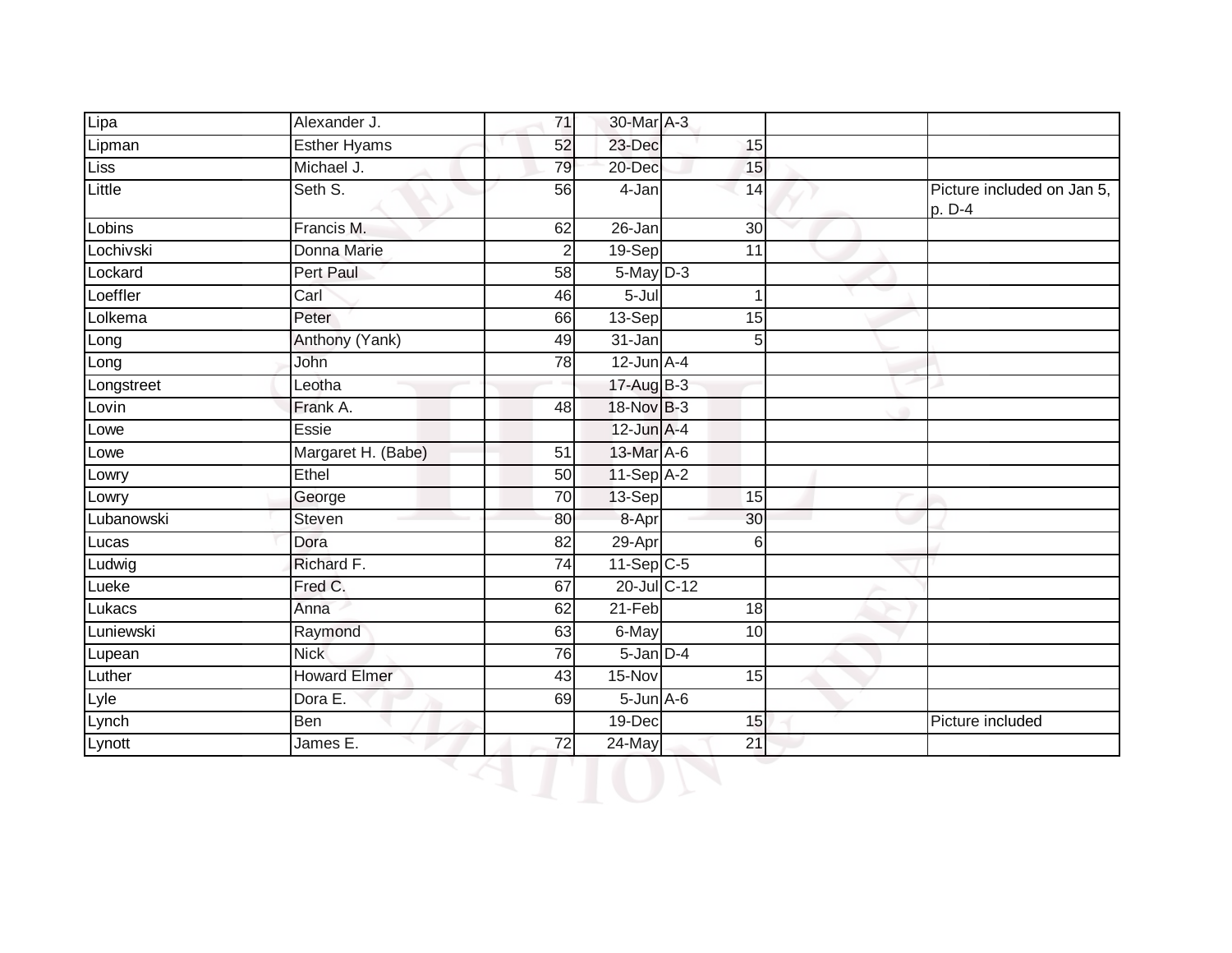| <b>Surname</b> | Given                         | Age             | <b>Date</b>         | Page            | <b>Maiden</b> | <b>Note</b> |
|----------------|-------------------------------|-----------------|---------------------|-----------------|---------------|-------------|
| Mabley         | Jane Annie                    | 89              | 13-Sep              | 15              |               |             |
| Mach           | Antonia                       | 65              | 7-Apr A-6           |                 |               |             |
| Macionis       | Anthony                       | 78              | $\overline{3}$ -Jan | 8               |               |             |
| <b>MacNabb</b> | Walter S.                     | $\overline{72}$ | 12-Oct B-3          |                 |               |             |
| Mahmet         | Julia Hassan                  | 52              | 15-Nov              | 15              |               |             |
| Mahoney        | Alfonso G.                    | 72              | 25-Apr              | $\mathbf 1$     |               |             |
| Mahoney        | Maureen Lois                  | 18 months       | $1-Nov$             | 11              |               |             |
| Mahoney        | Richard                       | 78              | 25-Apr              | 1               |               |             |
| Maier          | Louis                         | $\overline{74}$ | 3-Nov A-11          |                 |               |             |
| Maierson       | Alvin T.                      | 37              | $14$ -Aug $A$ -4    |                 |               |             |
| Majda          | Andrew                        |                 | $27 -$ Jul          | $\overline{2}$  |               |             |
| Maksymczak     | Sylvia                        | 62              | 12-Apr              | 20              |               |             |
| Malloy         | <b>Patrick Michael</b>        | 3               |                     | 7-Jul A-10      |               |             |
| Malone         | Joe $\overline{\mathsf{R}}$ . |                 | 7-Apr A-6           |                 |               |             |
| Maloney        | James J.                      | 71              | 24-Jan              | 5               |               |             |
| <b>Malsch</b>  | Fred Andrew (Babe)            | 66              | 7-Jun               | $\overline{4}$  |               |             |
| Mambourg       | George                        | 82              | 16-Sep B-3          |                 |               |             |
| <b>Manes</b>   | Mary                          | 89              | 24-Jul A-4          |                 |               |             |
| Mang           | John C., Sr.                  | 59              | 19-Apr              | 6               |               |             |
| Mangiaracina   | Jasper                        |                 | 27-Mar A-4          |                 |               |             |
| Maniatakes     | Mary                          | $\overline{78}$ | $29 - Aug$          | $\overline{11}$ |               |             |
| Mann           | <b>Addie Mae</b>              | 49              | 21-Jul C-7          |                 |               |             |
| Mansergh       | Isabel                        | 59              |                     | $1$ -Jul $A-10$ |               |             |
| Mansfield      | William M.                    |                 | 27-Apr D-7          |                 |               |             |
| Manzera        | Gaudalupe                     | 63              | 6-Nov B-3           |                 |               |             |
| Maravilla      | Jose Luis                     | 53              | 9-Dec A-2           |                 |               |             |
| Marcelini      | Anton                         | 88              | $14$ -Apr $D-3$     |                 |               |             |
| Marcon         | Stefano                       | 66              | 15-May A-4          |                 |               |             |
| Marianowski    | George                        | 65              | 22-Feb              | $\overline{7}$  |               |             |
| Marion         | Estel E.                      | 60              | 2-Nov B-3           |                 |               |             |
| <b>Marks</b>   | Angelina A.                   | 69              | 5-Apr               | 17              |               |             |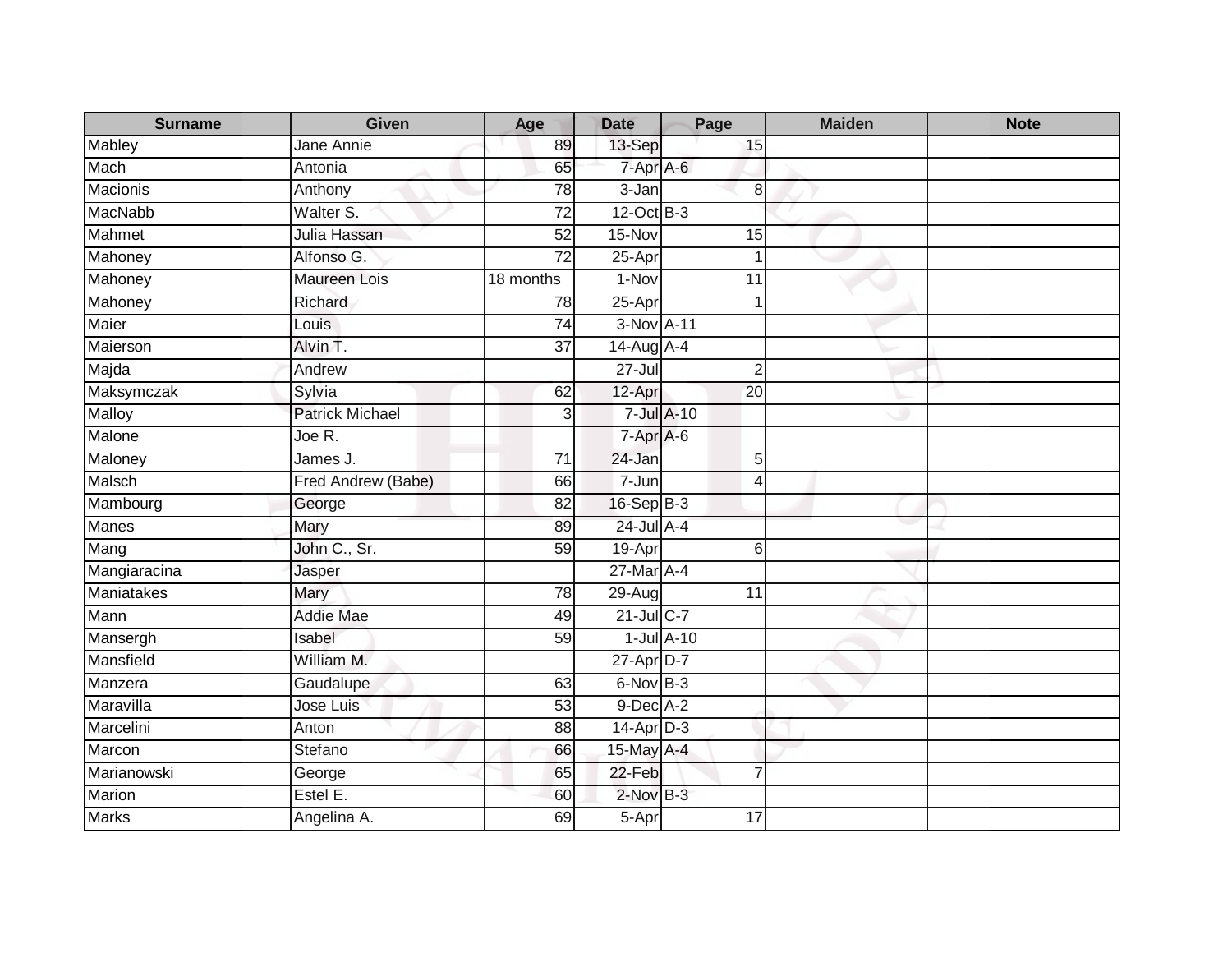| <b>Markus</b>   | George               | 61              | 18-Jul            | $\overline{2}$  |  |
|-----------------|----------------------|-----------------|-------------------|-----------------|--|
| <b>Marley</b>   | Alma                 | 75              | 1-Feb             | $\overline{14}$ |  |
| Marr            | John M.              |                 | 31-Aug C-9        |                 |  |
| <b>Marrs</b>    | Wayne, Sr.           | 46              | $3$ -Jul $A$ -4   |                 |  |
| Marshall        | Annette M.           | 61              | $14$ -Dec $B-3$   |                 |  |
| Martin          | David                | 68              |                   | $1$ -Jul $A-10$ |  |
| Martin          | Freda                | 58              | 5-Dec             | 11              |  |
| <b>Martinak</b> | Joseph               | 39              | 19-Sep            | 11              |  |
| Massey          | Laura                | $\overline{74}$ | $16 - Aug$        | $\overline{2}$  |  |
| Massey          | <b>Roxy Gertrude</b> | 62              | 20-Jul C-12       |                 |  |
| Mati            | Joseph               | 66              | $2$ -Jun $D-3$    |                 |  |
| Matrinich       | Mat                  | 70              | 26-Sep            | 11              |  |
| Matson          | O <sub>0</sub>       | 59              | $23$ -Jan $A-8$   |                 |  |
| <b>Matthews</b> | Anthony F. (Moxie)   | 63              | $5 - Jun$ $A - 6$ |                 |  |
| <b>Matusz</b>   | Ethel                | 78              | 17-Mar B-2        |                 |  |
| Matuszewski     | Felix                | $\overline{72}$ | 16-Aug            | $\overline{2}$  |  |
| Maulding        | Rev. Syrus W.        | $\overline{72}$ | $4$ -Dec $B-3$    |                 |  |
| <b>Maus</b>     | Lucy Lenora (Linsey) | 77              | 18-Dec B-3        |                 |  |
| Mavronicles     | Micholas J.          | 78              | 22-Aug            | 11              |  |
| Maxwell         | Lewis E.             | $\overline{88}$ | 20-Mar A-4        |                 |  |
| Mayberry        | Andrew               | 90              | 8-Sep A-11        |                 |  |
| Mayo            | <b>AI</b>            | 48              | $1-May$ A-9       |                 |  |
| McAnally        | Gilbert F.           | 87              | 1-Aug             | $\overline{2}$  |  |
| McAuslan        | Isabella K.          | 90              | $4$ -Dec $B-3$    |                 |  |
| McBurney        | <b>Harry Thomas</b>  | 58              | 17-Jan            | 13              |  |
| <b>McCain</b>   | Mark L.              | 60              | $23$ -Jun $A-4$   |                 |  |
| McCall          | Frank J.             | 58              | 7-Feb             | $\overline{12}$ |  |
| McCambridge     | Bernard L.           | 55              | $3-Feb$ D-4       |                 |  |
| McCarthy        | Clement W.           | 65              | 31-May            | 3               |  |
| McCarthy        | Eleanor              | 65              | 7-Nov             | $\overline{11}$ |  |
| McCarthy        | Lela Ann             | 72              | 21-Mar            | 5               |  |
| McConnell       | James                | 59              | 22-Sep A-11       |                 |  |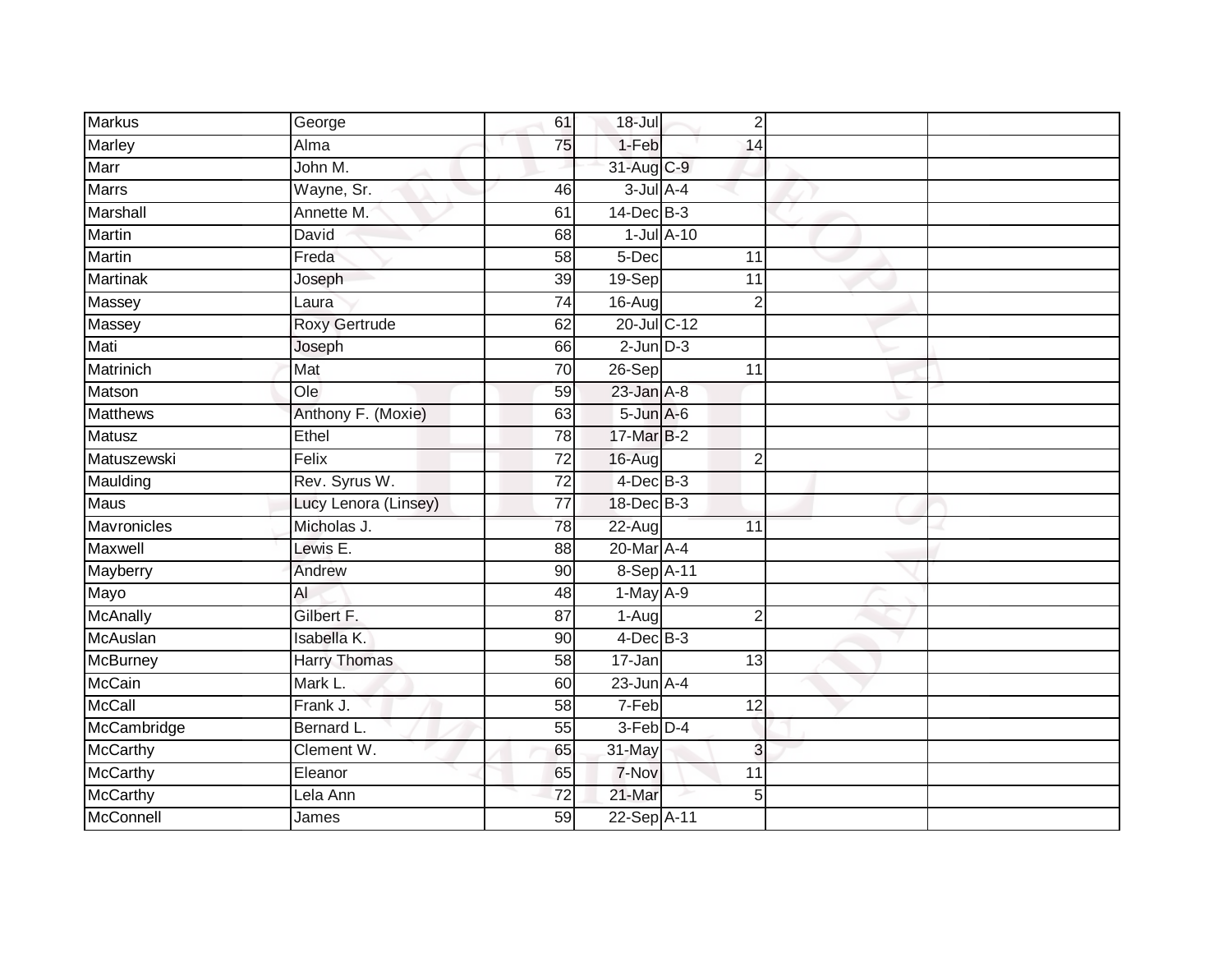| McCoy           | Mary               | 79              | 11-May A-8       |                 |  |
|-----------------|--------------------|-----------------|------------------|-----------------|--|
| McDaniel        | Norva Jean         | 23              | $1-SepA-9$       |                 |  |
| McDonough       | Mar E.             | 61              | 28-Oct           | 17              |  |
| McDowell        | Howard W.          |                 | 18-Jul           | $\overline{2}$  |  |
| <b>McHale</b>   | Alice              | 56              | 12-Apr           | 20              |  |
| McKeever        | Benjamin           | $\overline{72}$ | 23-May 1, 18     |                 |  |
| McKenna         | Frank L.           | 70              | $30 - Jan A - 4$ |                 |  |
| <b>McKern</b>   | Michael J.         | 43              | $12$ -Jan D-4    |                 |  |
| McMullen        | John W.            | 89              | 2-Mar            | $\overline{28}$ |  |
| <b>McRae</b>    | John               | 66              | $23$ -Feb $A-3$  |                 |  |
| Mead            | Estelle M.         | $\overline{56}$ | 25-Aug A-7       |                 |  |
| Mech            | John               | 63              | 29-Nov           | 15              |  |
| Mecho           | Anna               | 69              | 7-Nov            | $\overline{11}$ |  |
| Medich          | George, Sr.        | 55              | 11-Apr           | 12              |  |
| Meehan          | <b>Barbara</b>     | $\overline{19}$ | $7-Oct$ B-3      |                 |  |
| <b>Meeks</b>    | Ronald             | 23              | 5-May            | 1               |  |
| Mehler          | Alberta            | 38              | 21-Aug A-19      |                 |  |
| Mendoza         | Jose R.            | 3               | 14-Sep B-3       |                 |  |
| Merchant        | Harry Clay         | 64              | $3-Aug$ $D-4$    |                 |  |
| Merrill         | <b>Alfred</b>      | $\overline{47}$ | 19-Apr           | 6               |  |
| Merriman        | Elizabeth          | 66              | 22-Jul           | 6               |  |
| Messerschmidt   | Arthur J.          | $\overline{55}$ | $26 -$ Jul       | $\overline{2}$  |  |
| <b>Messires</b> | Pete               | 67              | 19-Jul           | 18              |  |
| Mestrovich      | George             | 58              | 5-Dec            | 11              |  |
| Metros          | <b>Barbara Fay</b> | 3 months        | 19-Dec           | 15              |  |
| Meyer           | Paul               | $\overline{72}$ | 23-Oct B-3       |                 |  |
| <b>Meyers</b>   | Elmer H.           | 59              | 29-May A-4       |                 |  |
| Meyrer          | Louis              | 66              | 27-Mar A-4       |                 |  |
| Mezzacapo       | Michelina          | 76              | 16-Feb           | 6               |  |
| Miazga          | Catherine          | 92              | 18-Mar           | $\overline{2}$  |  |
| Michaels        | Carl               | 53              | $2$ -Oct B-3     |                 |  |
| <b>Michels</b>  | William            | 89              | $1-Feb$          | 14              |  |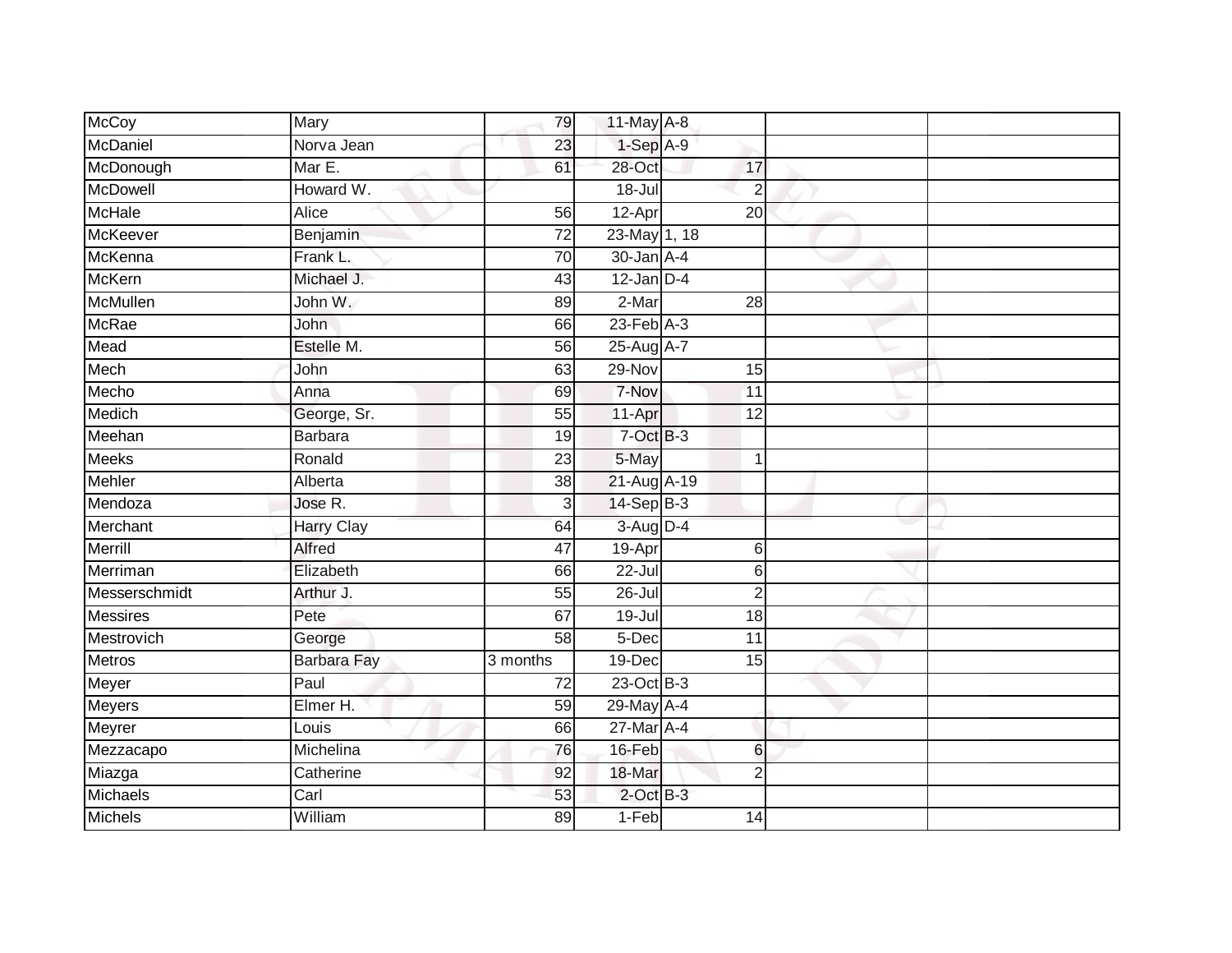| Michuda        | William G.             | 43       | $11 -$ Jul          | $\sqrt{2}$      |  |
|----------------|------------------------|----------|---------------------|-----------------|--|
| Micklethwait   | Walter                 |          | 19-Jun A-10         |                 |  |
| Mihalsky       | Susan                  |          | $1-Feb$             | 14              |  |
| Mika           | Joseph, Sr.            | 55       | 3-Feb               |                 |  |
| Mikolajczak    | <b>Max</b>             | 49       | $18 - Oct$          | 15              |  |
| Mikolajczyk    | <b>Stanley</b>         | 44       | $3$ -Jul $A-4$      |                 |  |
| <b>Miksich</b> | Jennie                 |          | $7-SepB-5$          |                 |  |
| <b>Miles</b>   | Alice Lynn             | 2 months | 15-Nov              | 15              |  |
| Miller         | Andrew P.              |          | 28-Jan              | 27              |  |
| Miller         | Anna C.                | 66       | 6-Jun               | 3               |  |
| Miller         | David                  | infant   | 26-Jan              | $\overline{30}$ |  |
| Miller         | Edward                 |          | $27$ -Feb $A$ -6    |                 |  |
| Miller         | George                 | 73       | 4-Oct               | 11              |  |
| <b>Miller</b>  | J.B.                   | 70       | 16-Oct B-3          |                 |  |
| <b>Miller</b>  | Lena                   | 84       | 7-Feb               | $\overline{12}$ |  |
| <b>Miller</b>  | Louise N.              | 47       | 8-Mar               | 18              |  |
| <b>Miller</b>  | <b>Marie</b>           | 46       | $23-Sep$ B-3        |                 |  |
| Miller         | <b>Theodore Joseph</b> | 59       | 15-Apr A-8          |                 |  |
| Miller         | William                | 64       | 4-Dec B-3           |                 |  |
| <b>Miller</b>  | Wilmer                 | 47       | 10-Mar A-2          |                 |  |
| Milne          | David                  | 79       | $14$ -Dec $B-3$     |                 |  |
| Minas          | Anna                   | 76       | $6-NovB-3$          |                 |  |
| Mitchell       | Robert                 | 60       | 1-Aug               | $\overline{2}$  |  |
| Mitchell       | Ross E.                | 63       | $16$ -Jan $A-4$     |                 |  |
| Mitchell       | William D.             | 49       | 29-May A-4          |                 |  |
| Mlynarski      | Catherine              | 63       | 2-May               | 17              |  |
| Molder         | Edward                 | 19       | $2-Sep$ $A-2$       |                 |  |
| Moletn         | Julia                  | 71       | $11-\text{Sep }C-5$ |                 |  |
| Molinatto      | John                   | 58       | 3-Aug D-4           |                 |  |
| Molter         | Josephine J.           | 57       | 23-Feb A-2          |                 |  |
| Monahan        | John                   | 36       | 29-Mar              | 20              |  |
| <b>Monek</b>   | Joseph A.              | 35       | 25-Dec B-3          |                 |  |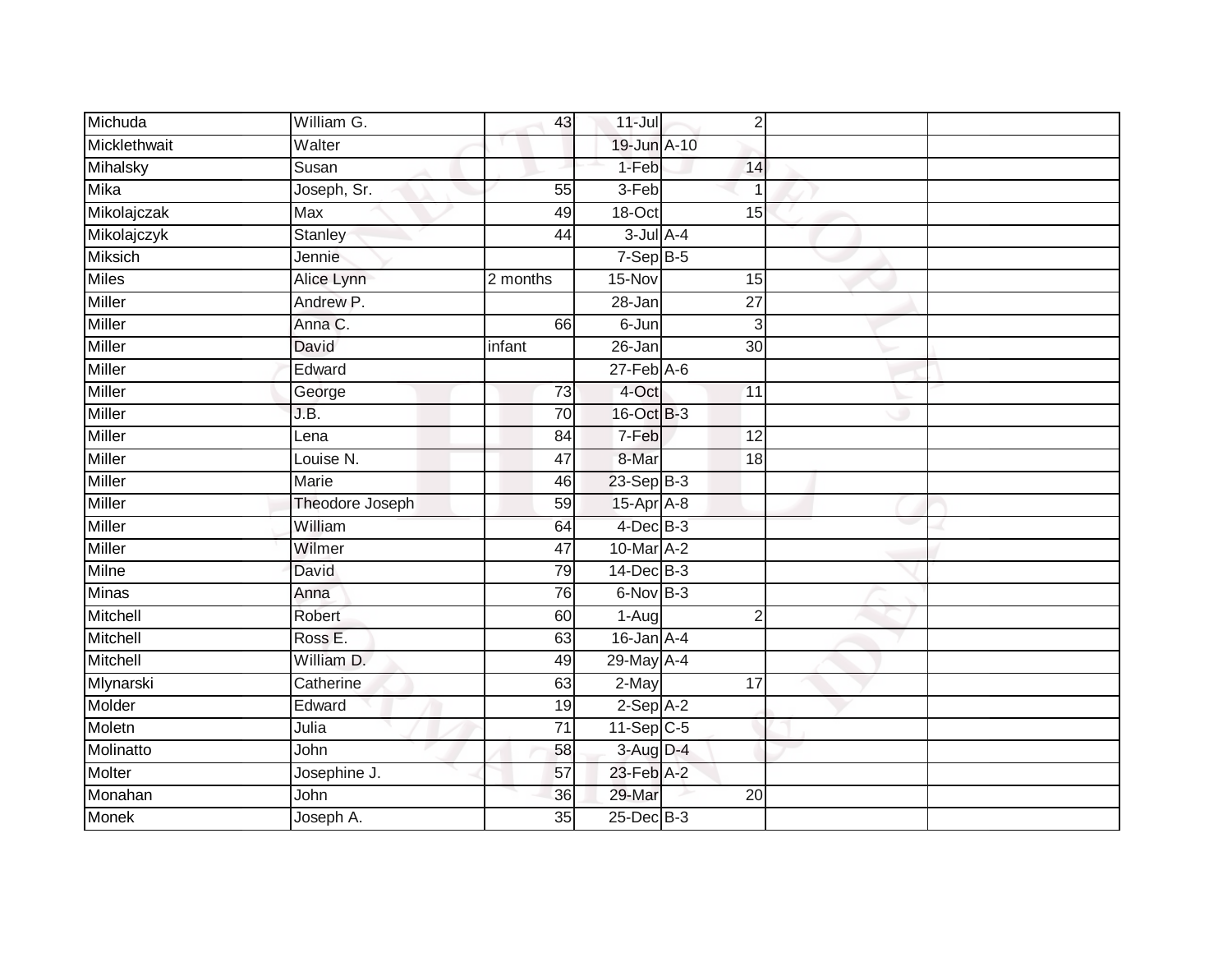| Montag        | John C.       | 73              | 10-Jul A-6            |                 |                |                  |
|---------------|---------------|-----------------|-----------------------|-----------------|----------------|------------------|
| Montgomery    | Sandra        | $\overline{2}$  | 17-May                |                 |                |                  |
| Moore         | Lee           | 60              | 19-Jan D-4            |                 |                |                  |
| Moore         | Lewis Edward  | 73              | 5-Dec                 | 11              |                |                  |
| Moran         | Harry C.      | 86              | $1-Dec$ A-9           |                 |                |                  |
| Moran         | William F.    | 56              | $25-Feb$              | 33              |                |                  |
| Moredich      | Jill Eilen    | 8               | $8 - \overline{A}$ ug | 16              |                |                  |
| Morehouse     | Anna          | 60              | 27-Dec                | 11              |                |                  |
| Morgan        | <b>Buford</b> | 72              | $17-Aug$ D-8          |                 |                |                  |
| Morrison      | Debra Jo      | infant          | $2$ -Jun $D-3$        |                 |                |                  |
| Mortensen     | Mary          | 89              | 12-Dec                | 11              |                |                  |
| Mott          | Emma          | 90              | $21-Mar$              |                 | 5 Hohman       | Picture included |
| Mrdjenovich   | Micola        | 65              | 10-Aug A-2            |                 |                |                  |
| <b>Mshar</b>  | John          | 73              | 17-Oct                | 11              |                |                  |
| <b>Mudy</b>   | Mary Zalot    | 69              | 30-Jun B-7            |                 |                |                  |
| <b>Muir</b>   | Robert D.     | 72              | 14-Oct B-3            |                 |                |                  |
| Mulhern       | Mary O.       | 64              | 27-Sep                | 11              |                |                  |
| Mullen        | James T.      | 60              | 6-Sep                 | 15              |                |                  |
| <b>Mullet</b> | Willis J.     | 17 months       | 30-Sep B-3            |                 |                |                  |
| Murphy        | Mae           | 63              | 13-May                |                 | 6              |                  |
| <b>Musser</b> | Roy J.        | 59              | 7-Mar                 |                 | $\overline{2}$ |                  |
| <b>Myers</b>  | Ethel         | 62              | 9-Feb                 | $\overline{23}$ |                |                  |
| <b>Myers</b>  | Irvin S.      | 37              | 6-Dec                 | 15              |                |                  |
| <b>Myers</b>  | James         | $\overline{54}$ | $7-SepB-5$            |                 |                |                  |
| Myka          | Frank         | 78              | $24$ -Jul A-4         |                 |                |                  |
| Nackman       | Charles A.    | 52              | 30-Dec                |                 | 8              |                  |
| Nafe          | Lillian       | 60              | $29 -$ Jul            | $\overline{28}$ |                |                  |
| Nagdeman      | Philip        | 66              | $8-Aug$               |                 | $\mathbf{1}$   |                  |
| Nagy          | Catherine     | 47              | 23-Oct B-3            |                 |                |                  |
| Nagy          | Pearl         | 61              | $5 -$ Jul             |                 | 8              |                  |
| Nanzer        | Katherine I.  | 60              |                       | $1$ -Jul $A-10$ |                |                  |
| Nassau        | Anna D.       | 69              | $2$ -Oct $B-3$        |                 |                |                  |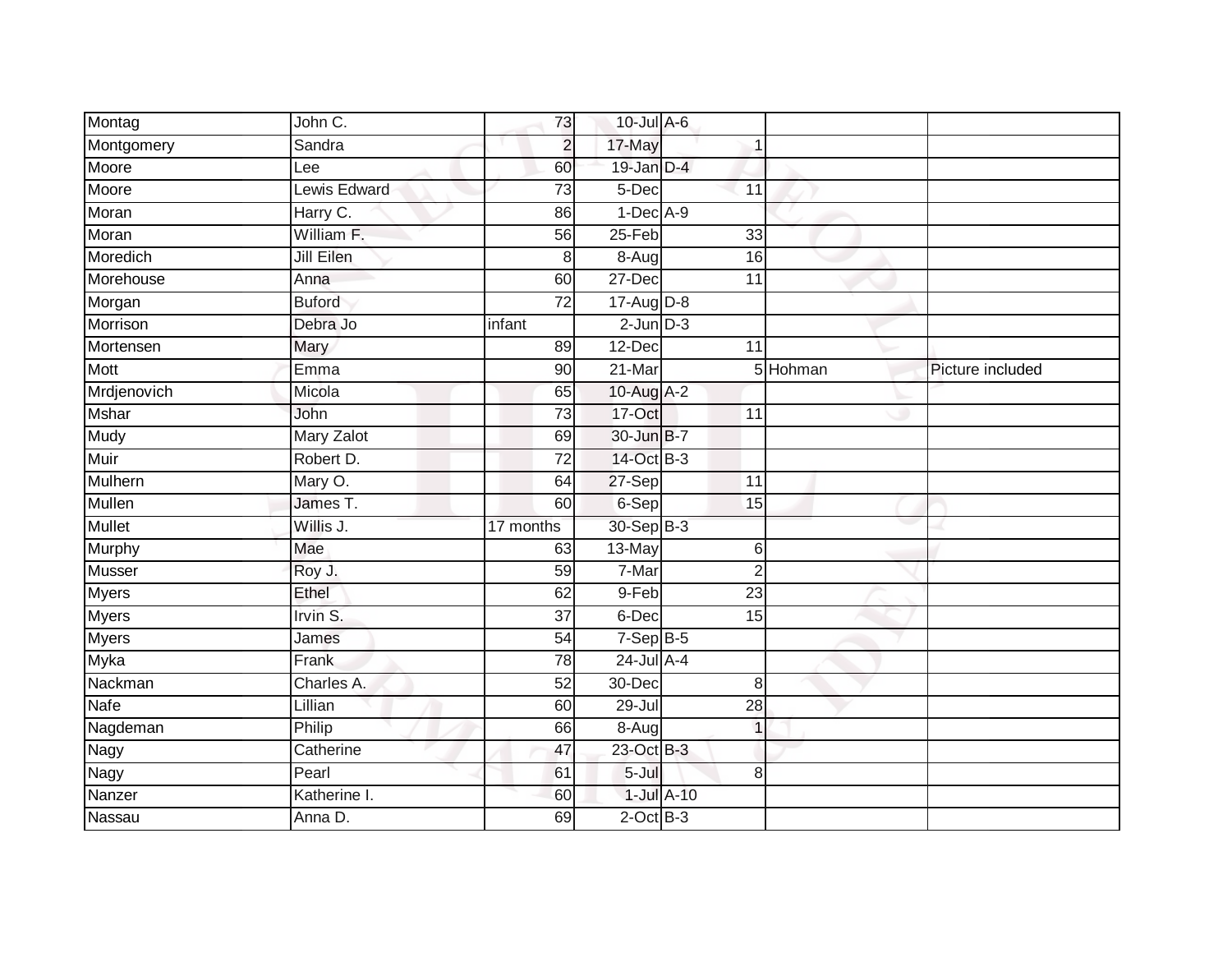| Neanover        | Emma                 | 88              | 22-Aug           | 11              |                |  |
|-----------------|----------------------|-----------------|------------------|-----------------|----------------|--|
| <b>Needles</b>  | William M.           |                 |                  |                 |                |  |
|                 |                      | 59              | 2-May            | 17              |                |  |
| <b>Neises</b>   | Katherine            | 75              | 11-Apr           | 12              |                |  |
| Nell            | Harvey C.            | 73              | 29-Dec A-7       |                 |                |  |
| Nelson          | <b>Albert Eric</b>   | 73              | $21-Feb$         | 18              |                |  |
| Nersesian       | Arshag               | 82              | 29-Mar           | $\overline{20}$ |                |  |
| <b>Nessel</b>   | Matilda              | 80              | 7-Jun            |                 | 4              |  |
| <b>Neville</b>  | <b>Edwin Jacques</b> | 51              | $6$ -Apr $C$ -8  |                 |                |  |
| <b>Newell</b>   | Emily                | 43              | 4-Mar            |                 | 6              |  |
| Neyhart         | Pamela Lynn          | 8 months        | $27 - Jan$ $D-4$ |                 |                |  |
| Niccum          | Martha               | 59              | $16$ -Jun $A-3$  |                 |                |  |
| <b>Nichels</b>  | Rudy Raymond         | 57              | 7-Apr A-6        |                 |                |  |
| <b>Nichols</b>  | Paul                 | 48              | 17-May           | $\overline{21}$ |                |  |
| <b>Nichols</b>  | William H.           | 72              | 18-Jul           |                 | $\overline{2}$ |  |
| <b>Nicklaus</b> | John                 | 70              | 31-Jan           |                 | 5              |  |
| Nicpon          | John                 | 67              | $21-Sep$ $B-3$   |                 |                |  |
| Niedrich        | Mildred W.           | 45              | 27-Mar A-4       |                 |                |  |
| Nietzel         | Renate               | 72              | 28-Mar           | 18              |                |  |
| Nikruto         | August               | 60              | 12-Dec           | 11              |                |  |
| Ninocs          | <b>Nicholas</b>      | $\overline{77}$ | 24-Mar A-12      |                 |                |  |
| Noble           | Catherine M.         | 80              | 31-Mar D-8       |                 |                |  |
| Norbertowica    | Michael              | 67              | $15-Aug$         |                 | $\overline{2}$ |  |
| Nordlof         | Ernest               | 76              | $8-Aug$          | 16              |                |  |
| Norman          | Albert               | 85              | 8-Feb            |                 | 4              |  |
| <b>Novak</b>    | Guy                  | 8 weeks         | $27$ -Oct B-3    |                 |                |  |
| Novak           | Jennie Lee           | 29              | 20-Jun           |                 | $\overline{4}$ |  |
| Novosel         | Andrew P.            | 65              | 1-Mar            | $\overline{18}$ |                |  |
| Novotney        | Paul Andrew, Sr.     | 66              | 29-Nov           | 15              |                |  |
| <b>Nowak</b>    | Debra Joan           | 5 months        | 6-Jul A-8        |                 |                |  |
| Nowak           | Frank                | 70              | $11$ -Jul        |                 | $\overline{2}$ |  |
| Nowak           | Frank                | 72              | $3$ -Feb $D-4$   |                 |                |  |
| Nowicki         | Augusta              | 66              | $23$ -Jan $A-8$  |                 |                |  |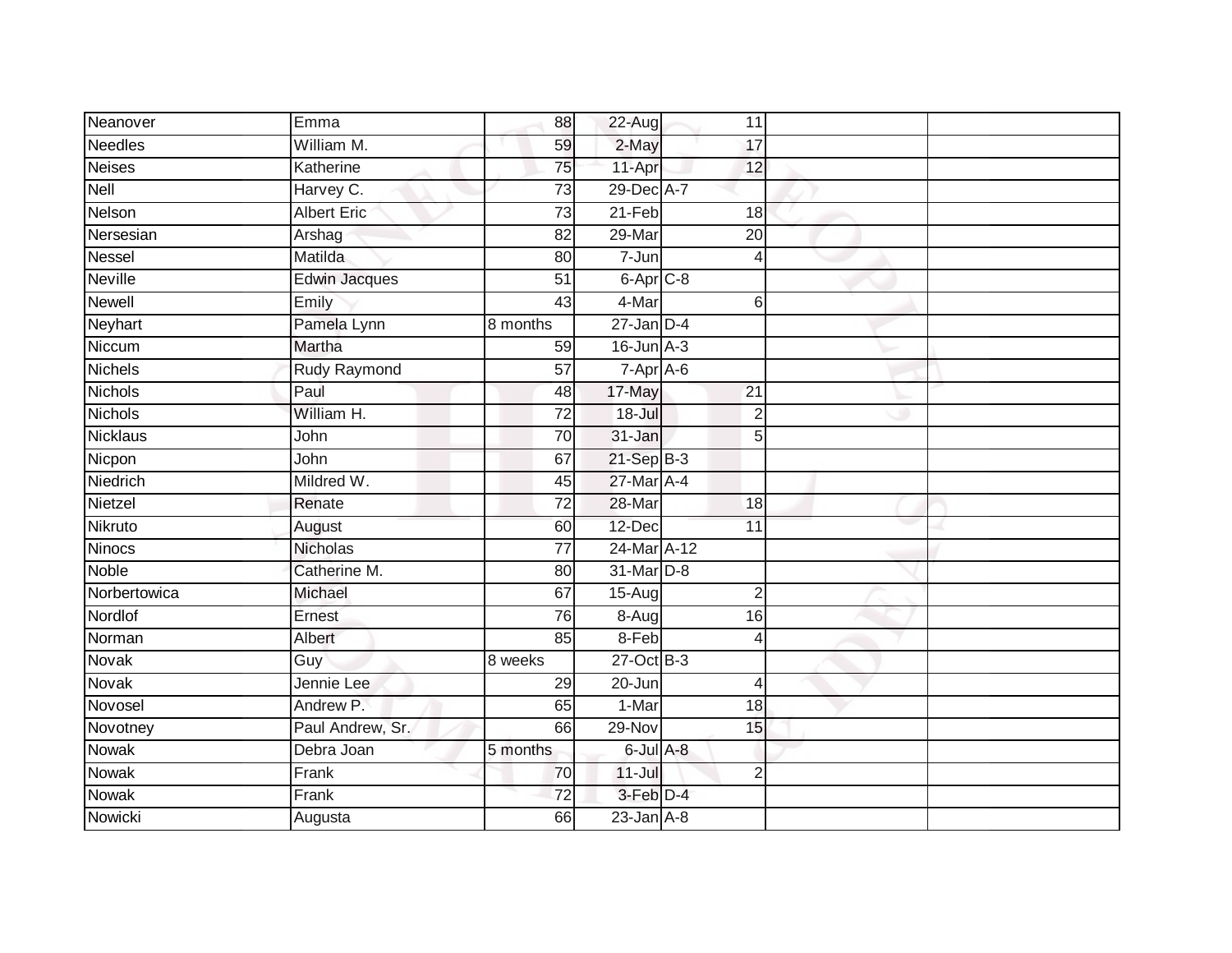| Nowicki           | Stanley J.           | 68              | 10-Jul A-6       |                 |                |  |
|-------------------|----------------------|-----------------|------------------|-----------------|----------------|--|
| Nowicki           | Thomas               | 47              | $15 -$ Jul       |                 | 6              |  |
| Obere             | Thadeusz             | $\overline{77}$ | $27 -$ Jul       |                 | $\overline{2}$ |  |
| Oberloh           | Henry                | 81              | 26-Apr           |                 | 4              |  |
| Obey              | Stella M.            | 52              | $20$ -Feb $C$ -6 |                 | Froncek        |  |
| Oboy              | John J.              | $\overline{47}$ | 15-Feb           |                 |                |  |
| Oboy              | Stella M.            | 52              | 21-Feb           | 18              |                |  |
| O'Connor          | Daniel J.            | 76              | 26-Apr           |                 | $\overline{4}$ |  |
| O'Donnell         | William              | $\overline{71}$ | 30-Aug           | 11              |                |  |
| O'Dronbinak       | Frances              | 41              | $13$ -Jan $A-3$  |                 |                |  |
| Ogenovich         | <b>Nick</b>          | 67              | $16-Sep$ B-3     |                 |                |  |
| Okal              | Anna                 | 63              | $4$ -May $D-8$   |                 |                |  |
| Okray             | Agnes                | 73              | $1-Feb$          | 14              |                |  |
| Okray             | Paul A.              | 56              | $1-May$ A-9      |                 |                |  |
| Olsen             | Anna M.              | $\overline{51}$ | $15$ -Jun $A-3$  |                 |                |  |
| Olson             | Adolph               |                 | 27-May           | $\overline{10}$ |                |  |
| Olson             | Albin L.             | 61              | 14-Apr D-3       |                 |                |  |
| Olson             | Norma E.             | 59              | 18-Dec B-3       |                 |                |  |
| Oltean            | Dan (Dumritrie)      | $\overline{71}$ | $14$ -Apr $D-3$  |                 |                |  |
| Oltz              | <b>Howard Roy</b>    | 59              | 9-Dec A-2        |                 |                |  |
| O'Neill           | Charles              | $\overline{32}$ | 8-Jun D-7        |                 |                |  |
| Ooms              | Annie                | 83              | $14$ -Dec $B-3$  |                 |                |  |
| <b>Ooms</b>       | Ella                 | 63              | $24$ -Jul $A-4$  |                 |                |  |
| Ordzinski         | <b>Barney</b>        | $\overline{73}$ | $21-Sep$ B-3     |                 |                |  |
| $\overline{Oros}$ | Veronica             | 43              | 28-Jul A-4       |                 |                |  |
| Ortiz             | Miguel G.            | $\overline{31}$ | $7 - Dec$ B-3    |                 |                |  |
| Ortt              | <b>Lloyd Douglas</b> | $\overline{51}$ | 27-Dec           | $\overline{11}$ |                |  |
| Ortyl             | Louis                | 46              | $7$ -Dec $B$ -3  |                 |                |  |
| Otano             | <b>Mike</b>          | 12              | $5 -$ Jul        |                 | 1              |  |
| Overturf          | Rebecca              |                 | 18-May C-13      |                 |                |  |
| Owen              | Harry L.             | 74              | 20-Jun           |                 | 4              |  |
| Packard           | LaRoy                | $\overline{71}$ | $31$ -May        |                 | 3              |  |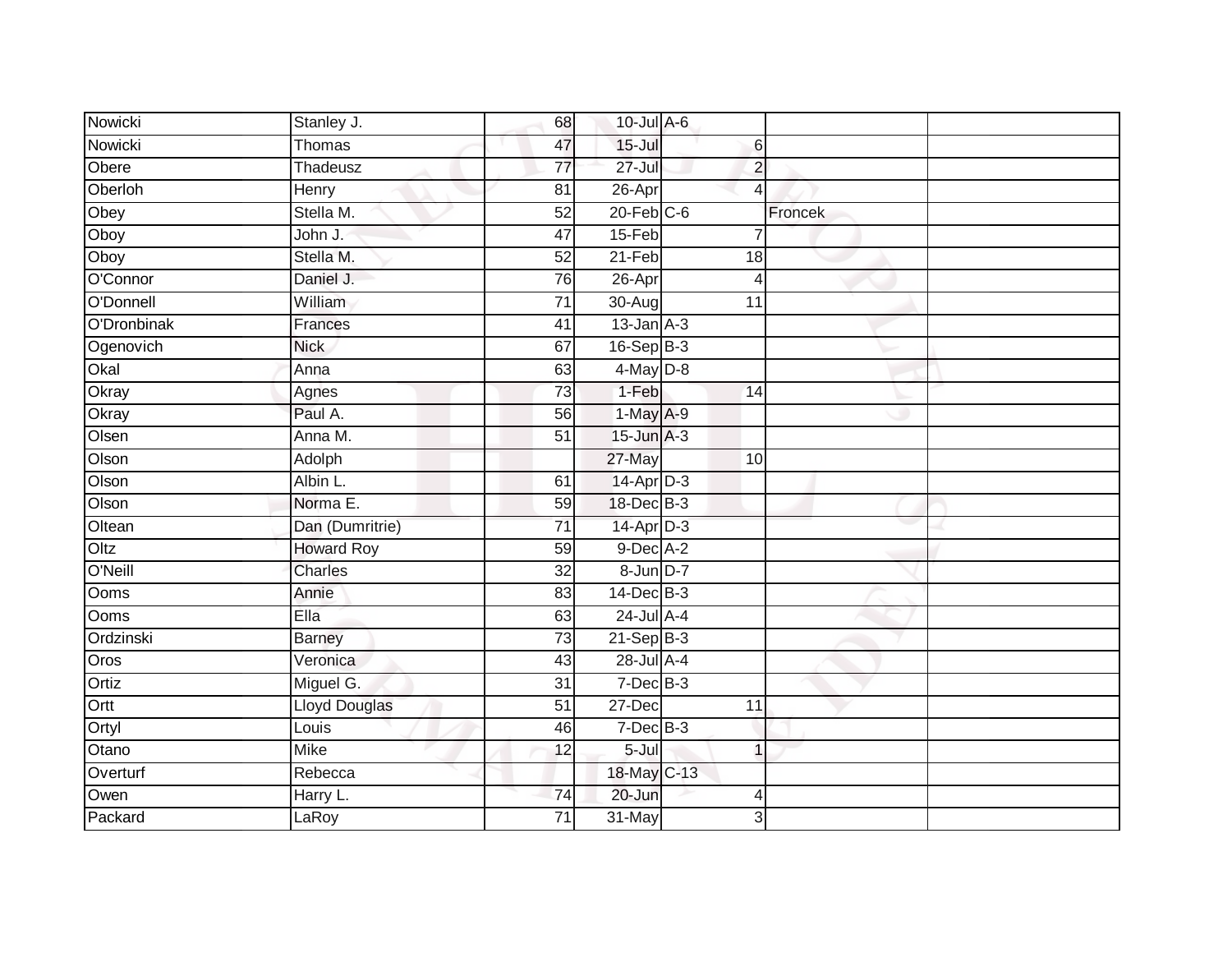| Pacurariu                   | Andreiu            | 82              | 29-Dec A-7       |                 |                |                                          |
|-----------------------------|--------------------|-----------------|------------------|-----------------|----------------|------------------------------------------|
| Painter                     | Howard N.          | 6               | 27-Dec           | 11              |                |                                          |
| Pajak                       | Jacob              | 65              | 6-Mar A-4        |                 |                |                                          |
| Palazzolo                   | Frances            | 73              | $12 -$ Jul       | 20              |                |                                          |
| $\overline{\mathsf{P}}$ app | Frances            | 65              | $3 - Jan$        |                 | 8              |                                          |
| Parke                       | <b>Flora Alice</b> | 76              | $4-Jan$          | 14              |                |                                          |
| Parker                      | Harry W.           | 61              | 28-Mar           | 18              |                |                                          |
| Passales                    | Michael            | 57              | 17-Mar B-2       |                 |                |                                          |
| Pataky                      | Michael            | 55              | 9-May            |                 | $\overline{7}$ |                                          |
| Patargias                   | <b>Charles</b>     | $\overline{58}$ | 29-Sep 1, A-7    |                 |                |                                          |
| Patrick                     | John J.            | 62              | $20$ -Apr $A-2$  |                 |                |                                          |
| Pattee                      | Lottie Hayden      | 84              | 18-May C-13      |                 |                |                                          |
| Paucak                      | Stephen, Jr.       | 67              | 31-May           |                 | 3              |                                          |
| Pauga                       | Jack               | 6               | 25-Feb           | 33              |                |                                          |
| Paul                        | Edith              | $\overline{56}$ | 23-May           | $\overline{18}$ |                |                                          |
| Paulsen                     | Louis Frank        | 76              | $5 -$ Jul        |                 | 8              |                                          |
| Pavelich                    | Eva                | 66              | 19-Sep           | $\overline{11}$ |                |                                          |
| Pavelka                     | <b>Steven</b>      | 46              | 6-Sep            | 15              |                |                                          |
| Pavlides                    | Anthony            | 66              | 28-Aug D-5       |                 |                |                                          |
| Pavlides                    | Mary               | 67              | $27 - Dec$       | $\overline{11}$ |                |                                          |
| Pavuk                       | John Adam          | infant          | $9-Nov$ B-3      |                 |                |                                          |
| Pawlowski                   | Mary               | $\overline{70}$ | 5-Apr            | $\overline{17}$ |                |                                          |
| Payak                       | Dorothy            | 60              | 3-Oct            | 11              |                |                                          |
| Paz                         | Gregory            | 35              | $13$ -Feb $A$ -6 |                 |                |                                          |
| Peach                       | Nolan              | 31              | 23-Dec           |                 | $\mathbf 1$    |                                          |
| Peake                       | George             | 73              | 22-Nov           | 15              |                |                                          |
| Peckenpaugh                 | Andrew M.          | $\overline{78}$ | 9-Aug            | $\overline{18}$ |                |                                          |
| Pedersen                    | Leroy              | 54              | $25$ -Dec $B-3$  |                 |                |                                          |
| Pederson                    | LeRoy (Pfc.)       | 24              | 4-Mar            |                 | 6              | Korean War Casualty,<br>picture included |
| Pekarek                     | Emily              | 67              | 31-May           |                 | 3              |                                          |
| Pelczar                     | <b>Stanley</b>     | 66              | 28-Sep B-3       |                 |                |                                          |
|                             |                    |                 |                  |                 |                |                                          |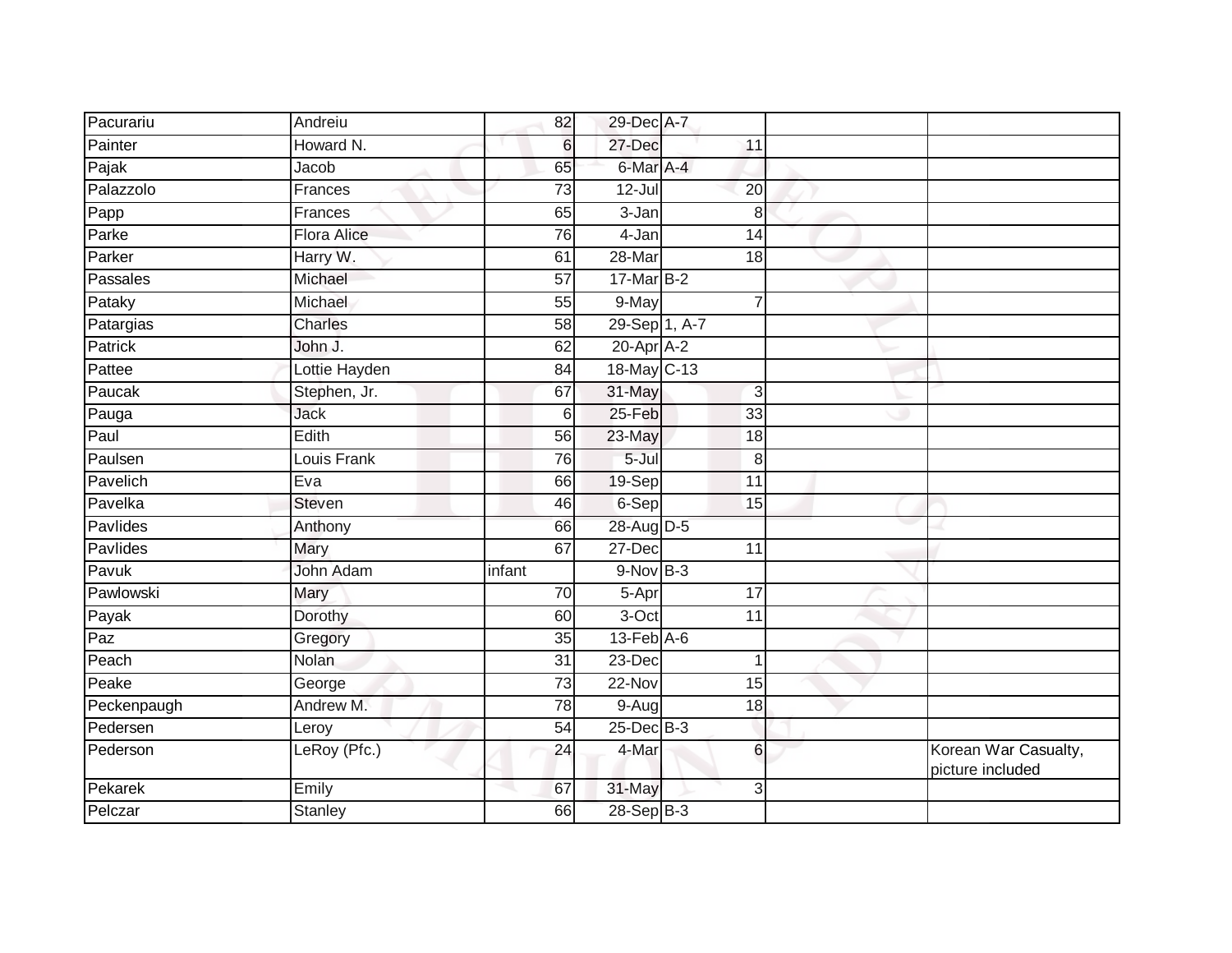| Pendowski       | <b>Balbina</b>            | 64              | 30-Jan A-4      |               |                 |                  |
|-----------------|---------------------------|-----------------|-----------------|---------------|-----------------|------------------|
| Penman          | William S.                | 72              | $12 -$ Jul      |               | 20              |                  |
| Peppiatt        | Minnie B.                 | $\overline{72}$ | $15$ -Jun $A-3$ |               |                 |                  |
| Perbulia        | John                      |                 | $24$ -Jul A-4   |               |                 |                  |
| Perry           | <b>Delia</b>              | 61              | 14-Mar          |               | 1               |                  |
| Perun           | Andrew                    | 68              | 8-Aug           |               | 16              |                  |
| Perunko         | Rose                      | $\overline{78}$ | 13-May          |               | 6               |                  |
| Peters          | Rodney B.                 | 9 days          | 6-Nov B-3       |               |                 |                  |
| Peterson        | Don                       | 10              | 21-Jul C-7      |               |                 |                  |
| Peterson        | Ernest W.                 | 61              | 26-Aug B-3      |               |                 |                  |
| Peterson        | Oscar                     | 72              | $8$ -May $A$ -6 |               |                 |                  |
| Petlak          | Raymond A.                | 60              | 20-Jul C-12     |               |                 |                  |
| Petro           | John                      | 67              | 24-Feb D-7      |               |                 |                  |
| Petzlinger      | George W.                 | 82              | 19-Sep          |               | 11              |                  |
| Pevak           | Joseph                    | $\overline{71}$ |                 | 28-Jul 1, A-4 |                 |                  |
| Peyton          | Alex E.                   | 52              | $23$ -Jan $A-8$ |               |                 |                  |
| Phares          | <b>George Fredrick</b>    | $\overline{82}$ | $1-Feb$         |               | $\overline{14}$ |                  |
| Philips         | Mary K.                   | 74              | 6-Sep           |               | 15              |                  |
| <b>Phillips</b> | Albert S.                 | 73              | 25-Nov B-3      |               |                 |                  |
| <b>Phillips</b> | Julia                     | 85              | $28-Sep$ B-3    |               |                 |                  |
| Phillips        | <b>Nettie</b>             | $\overline{74}$ | 20-Apr A-2      |               |                 |                  |
| Phipps          | Edward                    | 83              | 17-Oct          |               | 11              |                  |
| Piaska          | Sam                       | 60              | $16$ -Jun $A-3$ |               |                 | aka: Max Epishko |
| Piaskowy        | Josphine                  | 71              | 6-Sep           |               | 15              |                  |
| Picard          | Leo (Capt.)               | 54              | 19-Dec          |               | 15              |                  |
| Pickett         | Laura                     | 91              | 14-Mar          |               | 18              |                  |
| Pierce          | George J.                 | 84              | $24$ -Jul A-4   |               |                 |                  |
| Pierce          | Marion Ralph              | 43              | 27-Nov B-3      |               |                 |                  |
| Pierce          | $\overline{\mathsf{May}}$ |                 | 26-May D-7      |               |                 |                  |
| Pierie          | Mrs. James S.             | 85              | 16-Mar D-8      |               |                 |                  |
| Pierson         | Ella N.                   | 69              | $2$ -Oct $B-3$  |               |                 |                  |
| Pierson         | Lloyd C.                  | 59              | $28 - Nov$      |               | 11              |                  |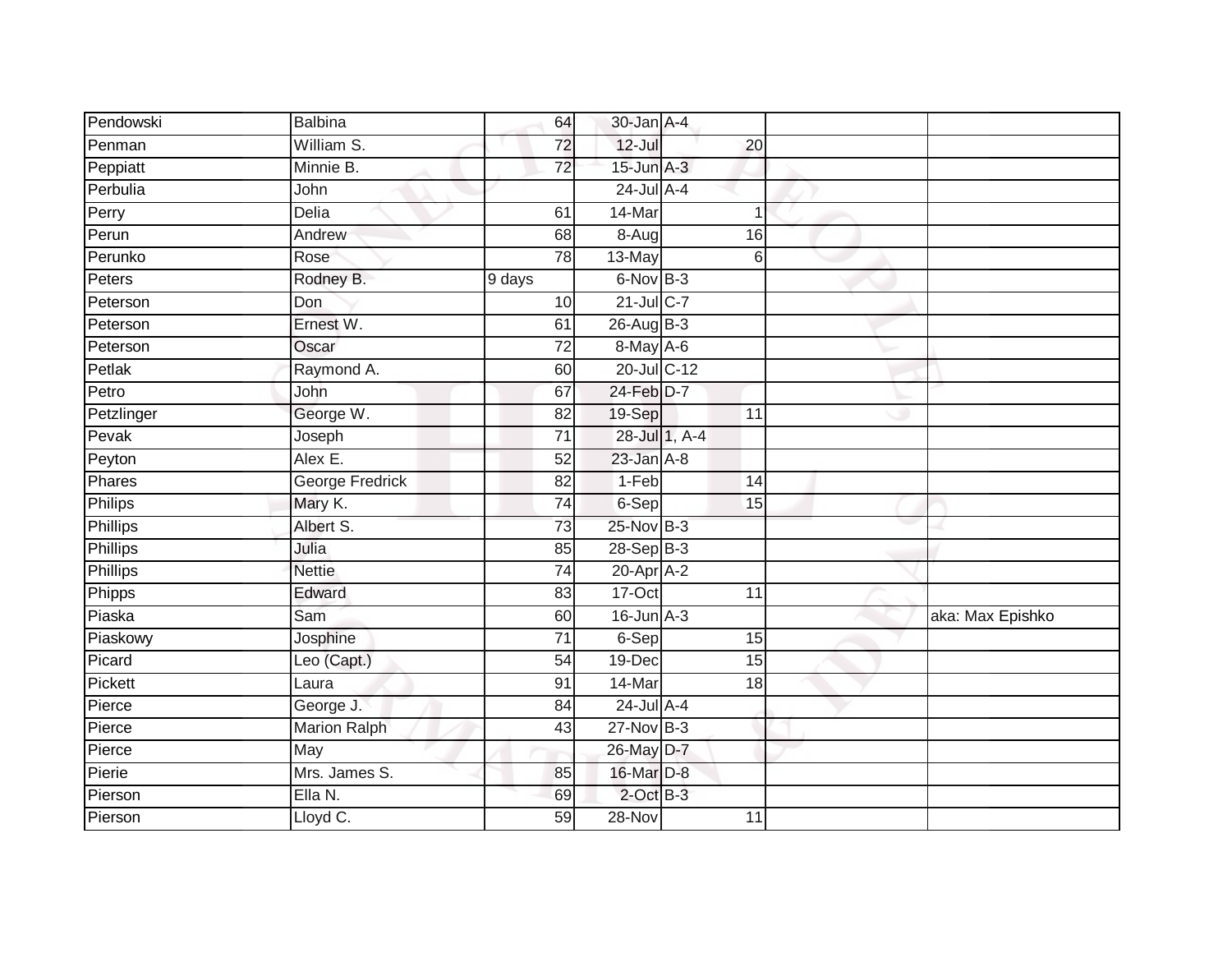| Pietroski    | Louise               |                 | 11-Apr          |                 | 12              |                  |
|--------------|----------------------|-----------------|-----------------|-----------------|-----------------|------------------|
| Pigago       | Joseph               | 69              | $15$ -Jun $A-3$ |                 |                 |                  |
| Pihulic      | George               | $\overline{72}$ | 19-Sep          | 11              |                 |                  |
| Pinkowski    | Anna                 | 70              | 11-May A-8      |                 |                 |                  |
| Pipher       | Ralph W.             | $\overline{27}$ | $18 - Jan$      |                 | $\overline{4}$  |                  |
| Pirotte      | Victor E.            | 62              | 2-May           | 17              |                 |                  |
| Place        | Caroline Sophia      | 76              | 25-Dec B-3      |                 |                 |                  |
| Planer       | Otto August, Sr.     | 73              | 25-Aug A-7      |                 |                 |                  |
| Platt        | Homer                | 84              | 3-Oct           | 11              |                 |                  |
| <b>Plys</b>  | Regina               | $\overline{82}$ | $29 -$ Jul      | $\overline{28}$ |                 |                  |
| Poczatek     | Walter (Start)       | 44              | 5-Dec           | $\overline{11}$ |                 |                  |
| Podell       | $Max E$ .            | $\overline{51}$ | 6-May           |                 | 10              |                  |
| Podersky     | Rose Brown           | 70              | 6-May           |                 | 10              |                  |
| Pogue        | <b>Catherine Ann</b> | 4 weeks         | 19-Dec          |                 | 15              |                  |
| Polak        | Peter                | 67              | 13-Oct A-11     |                 |                 |                  |
| Polgar       | Frank A.             | 49              | 23-Nov B-3      |                 |                 |                  |
| <b>Polis</b> | Janet                | 16 months       | 25-Dec B-3      |                 |                 |                  |
| Polita       | Joseph               | 78              | 9-Feb           | $\overline{23}$ |                 |                  |
| Pollex       | Robert J.            | 32              |                 | 10-Jul 1, A-6   |                 | Picture included |
| Polochak     | Paul, Jr.            | infant          | $25-Feb$        |                 | $\overline{33}$ |                  |
| Poore        | Curtis               | 15 months       | 18-Dec B-3      |                 |                 |                  |
| Poort        | Derk                 | 78              | $25$ -Nov $B-3$ |                 |                 |                  |
| Popovich     | <b>Bob</b>           | 63              | 11-Oct A-15     |                 |                 |                  |
| Popovich     | Mary                 | 68              | 15-Aug          |                 | $\overline{2}$  |                  |
| Porter       | Albert H.            | $\overline{82}$ | 28-Feb          |                 | 14              |                  |
| Porter       | Jessie Lee           | 44              | $20$ -Apr $A-2$ |                 |                 |                  |
| Porter       | Leslie               |                 | $7 - Jan$       | $\overline{31}$ |                 |                  |
| Postma       | Henry                | 60              | $4$ -May $D-8$  |                 |                 |                  |
| Potasnik     | Paul                 | 74              | 16-Oct B-3      |                 |                 |                  |
| Potis        | Anna                 | 73              | 19-Jan D-4      |                 |                 |                  |
| Potter       | David                | 86              | 20-Sep          | 11              |                 |                  |
| Powell       | James Louis          | 66              | 28-Mar          |                 | $\overline{18}$ |                  |
|              |                      |                 |                 |                 |                 |                  |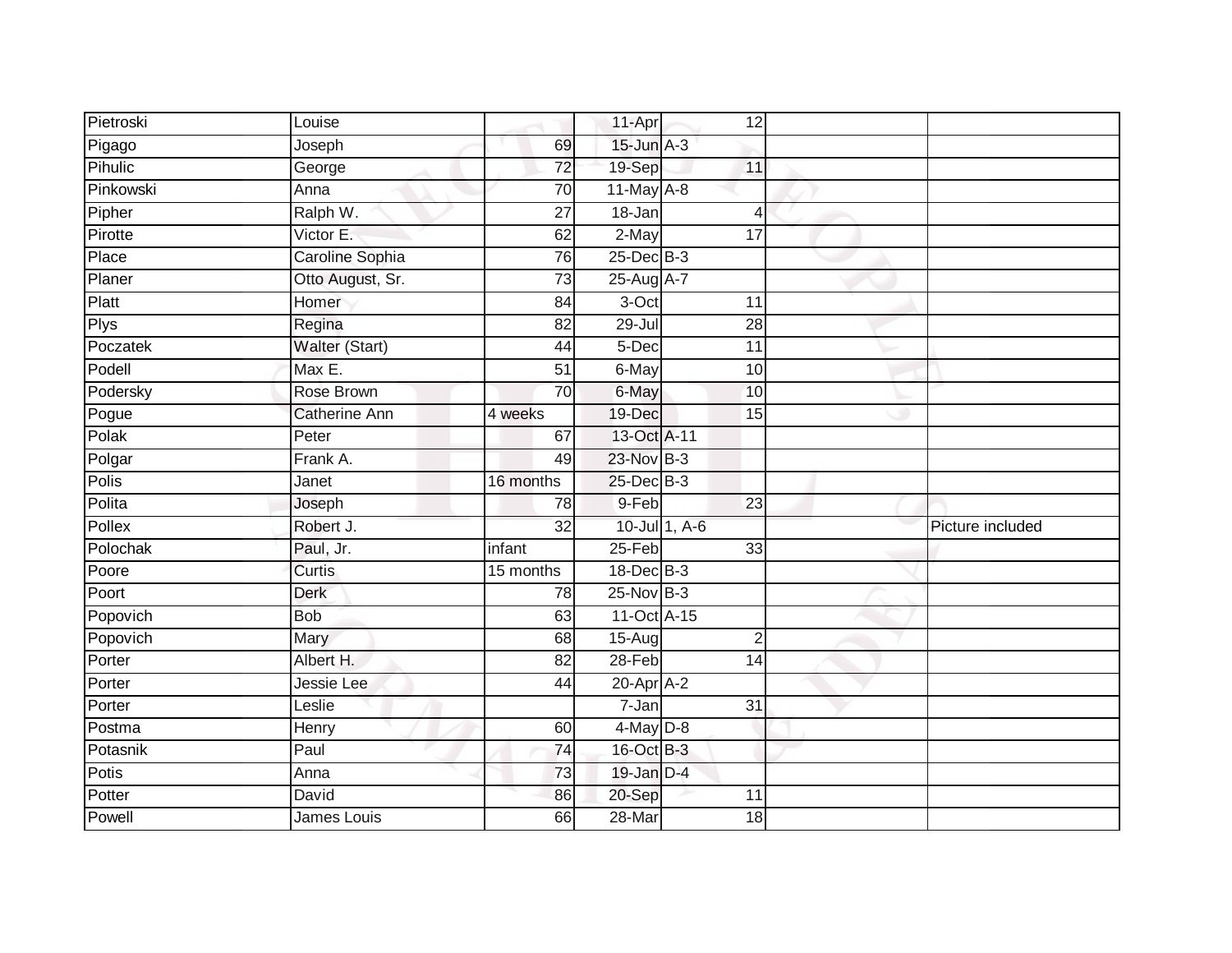| Powell       | Stanley              | 58              | 10-Nov A-2                  |                 |  |
|--------------|----------------------|-----------------|-----------------------------|-----------------|--|
| Pozo         | Maude E.             | 71              | $27 -$ Jul                  | $\overline{c}$  |  |
| Prewitt      | Fay Lee              | 54              | 24-Oct                      | 15              |  |
| Price        | Mabel N.             | 61              | 26-Aug B-3                  |                 |  |
| Priest       | Benjamin Franklin    | 83              | $23$ -Feb $A-3$             |                 |  |
| Priest       | Frank                |                 | $22-Feb$                    | $\overline{7}$  |  |
| Procko       | Andrew               | 46              | $11$ -Dec $B-3$             |                 |  |
| Procko       | Stephen              | 54              | 8-Mar                       | 18              |  |
| Prohl        | Leora H.             | 80              | 23-Dec                      | $\overline{15}$ |  |
| Pruchniewski | Felix                | 59              | $13$ -Feb $\overline{A}$ -6 |                 |  |
| Prugh        | Walter L.            | 43              | $12$ -Jan $D-4$             |                 |  |
| Pruscinski   | Stanley              | 83              | $10 - Jan$                  | $\overline{4}$  |  |
| Pruznak      | Anna                 | 74              | $9-Nov$ $B-3$               |                 |  |
| Pudlo        | Stephen              | $\overline{47}$ | 30-Jan A-4                  |                 |  |
| Pujolas      | Mary E.              | $\overline{84}$ | 5-Dec                       | $\overline{11}$ |  |
| Pullman      | Goldie               | 62              | 14-Sep B-3                  |                 |  |
| Purcell      | William              | 69              | $18 -$ Jul                  | $\overline{2}$  |  |
| Purdy        | Herman V.            | 73              | 5-Jul                       | 8               |  |
| Purifoy      | Cora B.              | 54              | 3-Jan                       | 8               |  |
| Puskas       | Charles, Jr.         | 41              | 16-Nov B-3                  |                 |  |
| Putnam       | <b>Howard Eugene</b> | 64              | 19-Dec                      | 15              |  |
| Race         | George B.            | $\overline{77}$ | $27$ -Feb $A$ -6            |                 |  |
| Radziwiecki  | Mary                 | 63              | 26-Jan                      | 30              |  |
| Ragan        | Alma Joyce           | 16 months       | $21$ -Apr $C-1$             |                 |  |
| Rago         | Michael              | 6               | 11-Apr                      | $\overline{12}$ |  |
| Railey       | Madge O.             | 62              | 5-Dec                       | $\overline{11}$ |  |
| Rainford     | Fred                 | 80              | $10 - Jan$                  | 4               |  |
| Raschke      | Matilda E.           | 52              | 31-May                      | 3               |  |
| Rastobski    | Mike M.              | 78              | $13$ -Jan $A-3$             |                 |  |
| Ratley       | June May             | 61              | 31-Oct                      | 11              |  |
| Rau          | Anna                 | 75              | 4-Sep B-7                   |                 |  |
| Rau          | Rein                 | 78              | 27-Oct B-3                  |                 |  |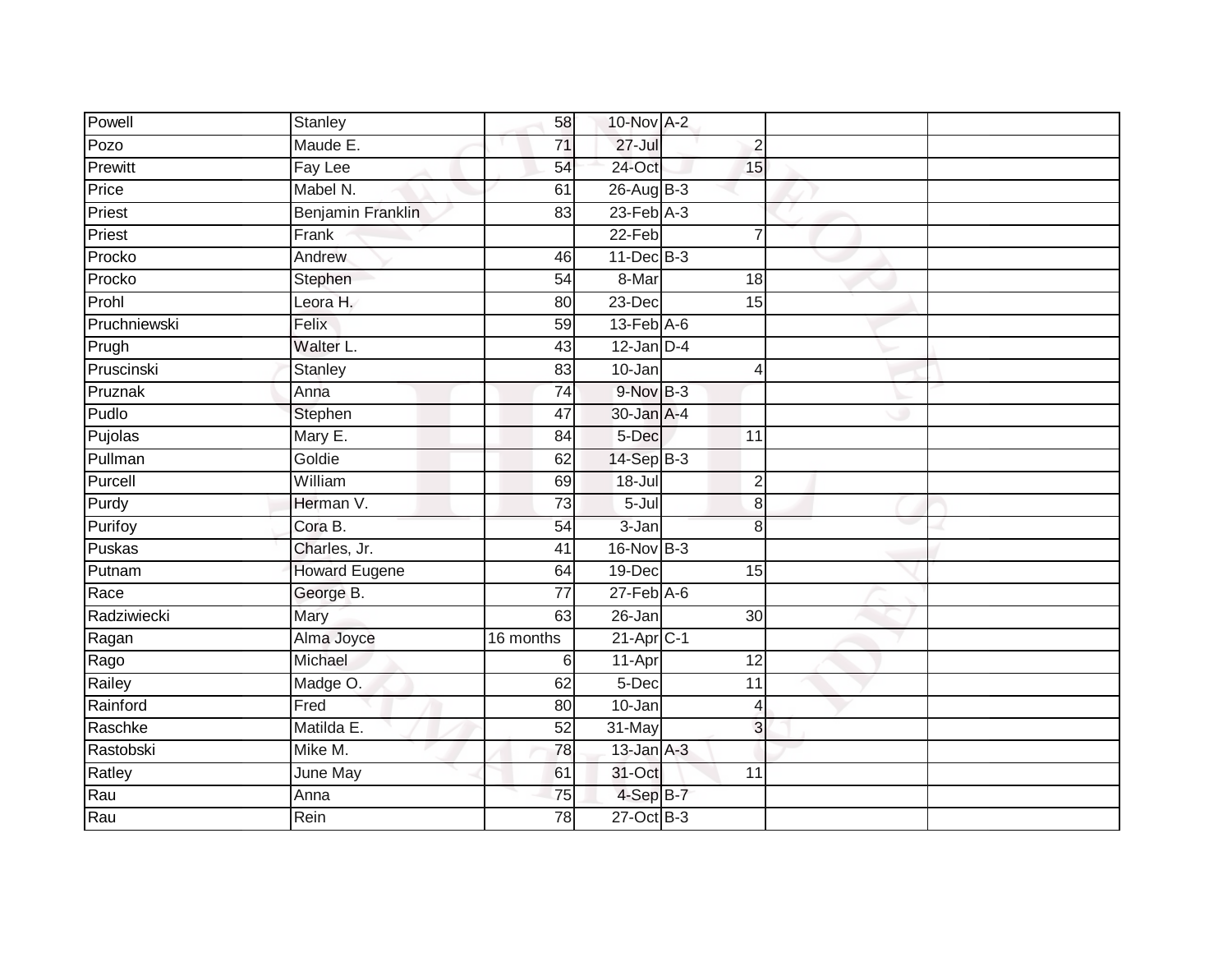| Ray        | John H.              | 77              | 27-Oct B-3      |                 |  |
|------------|----------------------|-----------------|-----------------|-----------------|--|
| Reder      | Mrs. LaVerne         | 41              | 28-Jun          | 6               |  |
| Reed       | Charles A.           | 63              | 16-Jun A-3      |                 |  |
| Reed       | Fredericka           | 76              | 2-May           | 17              |  |
| Reed       | George W.            | $\overline{72}$ | 28-Jul A-4      |                 |  |
| Reed       | Louise               | 85              | 8-Jun D-7       |                 |  |
| Reed       | Thomas B.            | 68              | $8-Aug$         | 16              |  |
| Rees       | Elsie L.             | 60              | $10$ -Jul $A-6$ |                 |  |
| Reevers    | Edward H.            | 30              | 26-Oct B-3      |                 |  |
| Regep      | Julia                | 53              | 22-Sep A-11     |                 |  |
| Rehberg    | Henry W.             | 73              | 16-Dec          | 1               |  |
| Rehder     | Henrietta (Hattie)   | 50              | 8-Feb           | 4               |  |
| Rehder     | <b>Pearl Blanche</b> | 60              | 14-Feb          | $\overline{2}$  |  |
| Reichert   | Gottlob F.           | 90              | 1-Aug           | $\overline{2}$  |  |
| Reiff      | Harrison E.          | $\overline{55}$ | 20-Jun          | $\overline{4}$  |  |
| Renwick    | Flora M.             | 80              | 25-Sep A-15     |                 |  |
| Renz       | <b>Ida Louise</b>    | $\overline{73}$ | 22-Dec B-3      |                 |  |
| Repasky    | Joseph, Sr.          | 84              | $24$ -Oct       | 15              |  |
| Repko      | John, Sr.            | 76              | $1-Aug$         | $\overline{2}$  |  |
| Rhea       | Walter E.            | 61              | 28-Aug D-5      |                 |  |
| Rhymer     | Chester E.           | $\overline{32}$ | $27 - Dec$      | $\overline{11}$ |  |
| Riccardi   | Joseph               | $\overline{77}$ | $19 -$ Jul      | 18              |  |
| Richardson | Marion F.            | 65              | 9-Mar D-4       |                 |  |
| Richardson | Sheryl Lynn          | infant          | $21$ -Oct B-3   |                 |  |
| Richey     | Ann                  |                 | $16$ -Jan $A-4$ |                 |  |
| Richter    | August               | 66              | $22-Feb$        | $\overline{7}$  |  |
| Richter    | William E.           | 49              | 14-Feb          | $\overline{2}$  |  |
| Ridgway    | Fred W.              | 62              | 15-Feb          | $\overline{7}$  |  |
| Rieder     | Joseph               | 80              | 16-Sep B-3      |                 |  |
| Riggins    | Melvin               | 19              | 8-Dec B-3       |                 |  |
| Rinehamer  | Milissa Joy          | 10 days         | $21$ -Mar       | 5               |  |
| Ringger    | William H.           | 69              | $25$ -Oct       | $\overline{11}$ |  |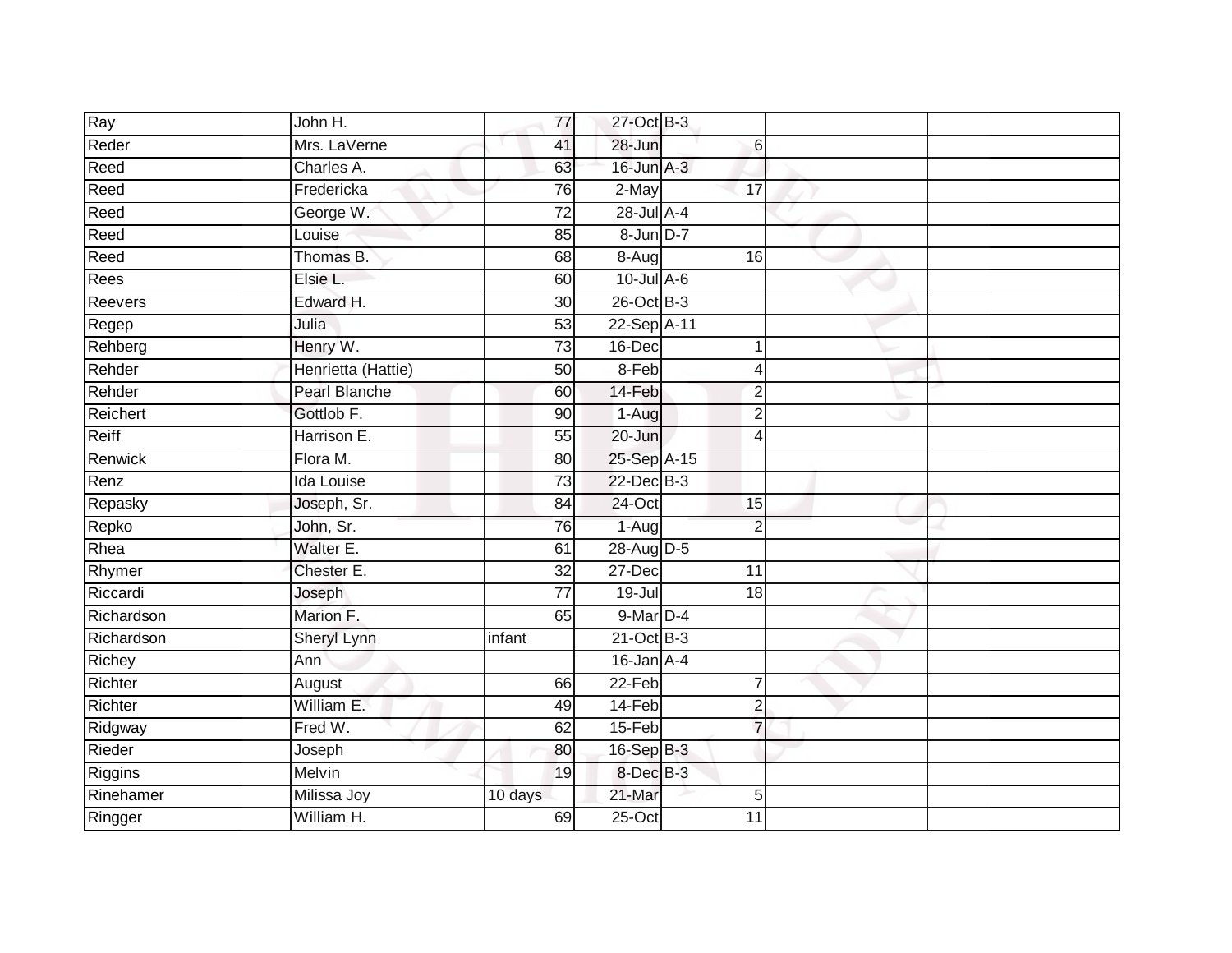| Rinkenberger   | August            | 61              | 6-Jan           |    | 4               |  |
|----------------|-------------------|-----------------|-----------------|----|-----------------|--|
| Ripley         | Margaret H.       | 79              | 3-Jan           |    | 8               |  |
| <b>Risko</b>   | Adolph            | 79              | 5-Jan D-4       |    |                 |  |
| <b>Rist</b>    | Rev. Benjamin     | 86              | 7-Jan           | 31 |                 |  |
| Ristovich      | Ignatz            | $\overline{76}$ | $7-Feb$         |    | 12              |  |
| Ritchey        | Burl              | 55              | $16$ -Mar $D-8$ |    |                 |  |
| Ritthaler      | Elizabeth         | $\overline{76}$ | 8-Apr           |    | 30              |  |
| <b>Ritz</b>    | Charles P.        | 69              | $10$ -Feb $A-3$ |    |                 |  |
| Ritz           | Jay               | 65              | $3$ -Jun $C$ -6 |    |                 |  |
| Rivadeneira    | Vera              | 65              | 8-Apr           |    | 30              |  |
| Robakiewicz    | Feliks            | 60              | 26-May D-7      |    |                 |  |
| <b>Roberts</b> | Irene             | $\overline{73}$ | 13-Mar A-6      |    |                 |  |
| <b>Roberts</b> | Lena L.           | 47              | 13-Jun          |    | 5               |  |
| <b>Roberts</b> | Mildred           | 64              | 29-Jul          |    | 28              |  |
| <b>Roberts</b> | Sarah             | 79              | 9-Oct B-3       |    |                 |  |
| Robertson      | Agnes             | 77              | 5-Apr           | 17 |                 |  |
| Robinson       | Carlos F.         | 60              | $16$ -Jun $A-3$ |    |                 |  |
| Robinson       | Carlos F.         | 60              | $15$ -Jun $A-3$ |    |                 |  |
| Robinson       | Debra Sue         | 9 months        | 31-Oct          |    | 11              |  |
| Robinson       | Edwin             | 65              | 24-Apr A-10     |    |                 |  |
| Robinson       | Homer             | 62              | 5-Apr           |    | 17              |  |
| Robinson       | John C.           | 52              | $1-Sep$ $A-9$   |    |                 |  |
| Robinson       | Pauline           | 60              | 28-Dec B-3      |    |                 |  |
| Robinson       | Thomas            | 49              | 29-Aug          |    | $\overline{11}$ |  |
| Rock           | Stanley L.        | 69              | 23-May          |    | 18              |  |
| Roddy          | Clinton D. (Pfc.) |                 | 14-Mar          |    | $\mathbf 1$     |  |
| Rodgers        | Jimmie H.         | 52              | 19-Sep          |    | $\overline{11}$ |  |
| Rodrigues      | Juan              | 59              | 5-Dec           |    | 11              |  |
| Rodriguez      | Leonides          | 51              | $5-Dec$         |    | 11              |  |
| Roeder         | Rosalie           | 37              | 3-Oct           |    | 11              |  |
| Roffman        | Edward W.         | 70              | 6-Feb A-6       |    |                 |  |
| Rohon          | Suzanna           | $\overline{81}$ | 1-Apr           |    | 8               |  |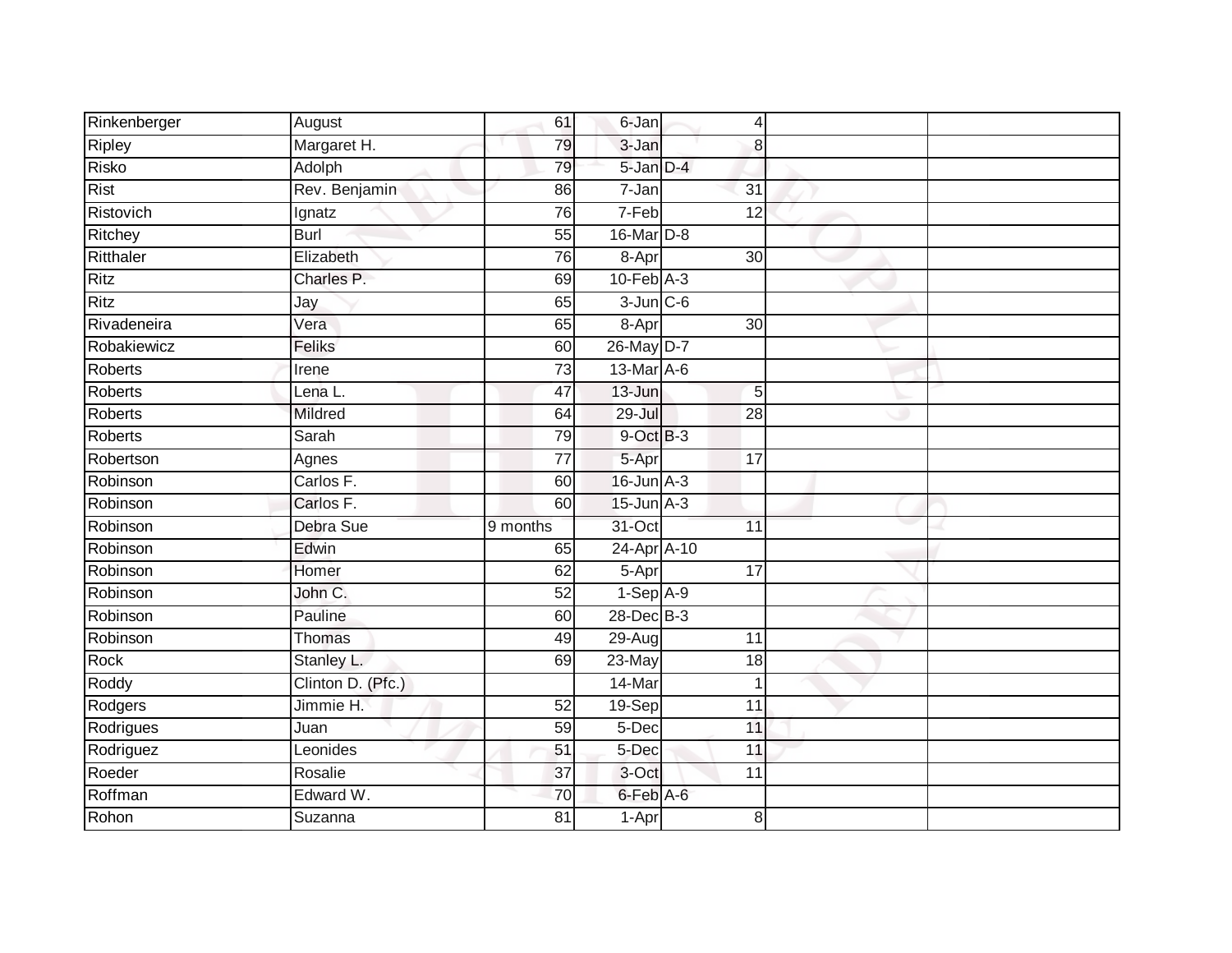| Rojina     | <b>Barbara</b>         | 60              | 4-Sep B-7       |                 |  |
|------------|------------------------|-----------------|-----------------|-----------------|--|
| Rokosz     | Gregory Alen           | 10 months       | 5-May D-3       |                 |  |
| Rolph      | Julia                  | 66              | 7-Apr A-6       |                 |  |
| Ronk       | Julia                  | 72              | $22$ -Aug       | 11              |  |
| Room       | Nanning                | $\overline{72}$ | 27-Dec          | 11              |  |
| Roon       | Mrs Wiebriyje          | $\overline{77}$ | $16$ -Jan $A-4$ |                 |  |
| Roop       | Joseph H.              | $\overline{71}$ | $14-Sep$ B-3    |                 |  |
| Rose       | Ernest A.              | 57              | 18-Apr          | 12              |  |
| Rose       | Gertrude M.            | $\overline{57}$ | 15-Aug          | $\overline{2}$  |  |
| Rosenthal  | Lena                   | 83              | 12-Apr          | 20              |  |
| Ross       | Clara R.               | 68              | 20-Mar A-4      |                 |  |
| Ross       | Elizabeth M.           | 71              | 6-Oct B-3       |                 |  |
| Ross       | Elizabeth M.           | 72              | 7-Oct B-3       |                 |  |
| Ross       | <b>Hattie</b>          | 77              | $7-SepB-5$      |                 |  |
| Roth       | John Louis             | 68              | 31-Jul A-4      |                 |  |
| Rothstein  | Harry                  | 56              | 7-Jan           | 31              |  |
| Royal      | Ernest                 | $\overline{53}$ | 31-Oct          | $\overline{11}$ |  |
| Rozanski   | Leon                   | 35              | $17-AugB-3$     |                 |  |
| Roznawski  | Sandra                 | 11              | $25 -$ Jul      | $\overline{2}$  |  |
| Rubrecht   | Larry                  | $\overline{21}$ | 18-Sep B-9      |                 |  |
| Rude       | Lois                   | 44              | 30-Mar A-3      |                 |  |
| Ruff       | Raymond E.             | 54              | 20-Mar A-4      |                 |  |
| Ruiz       | Severo                 | 62              | 19-May C-2      |                 |  |
| Ruley      | Carl                   | 55              | 1-Nov           | 11              |  |
| Rumas      | James                  | 70              | $23$ -Feb $A-2$ |                 |  |
| Ruppel     | Helen                  | 92              | $21-Feb$        | 18              |  |
| Ruprecht   | Larry                  | $\overline{21}$ | $15-Sep$        | 11              |  |
| Ruschliee  | Claude                 | 58              | $3 - Jan$       | 8               |  |
| Rush       | Peter M.               | 74              | 22-Sep A-11     |                 |  |
| Russell    | Lois Ruth              | $\overline{37}$ | 20-Jun          | $\overline{4}$  |  |
| Rutherford | <b>Phyllis Cionifi</b> | 37              | $2$ -Dec $B-3$  |                 |  |
| Ruzycki    | Jerome                 | $\overline{14}$ | 22-Nov 1, 15    |                 |  |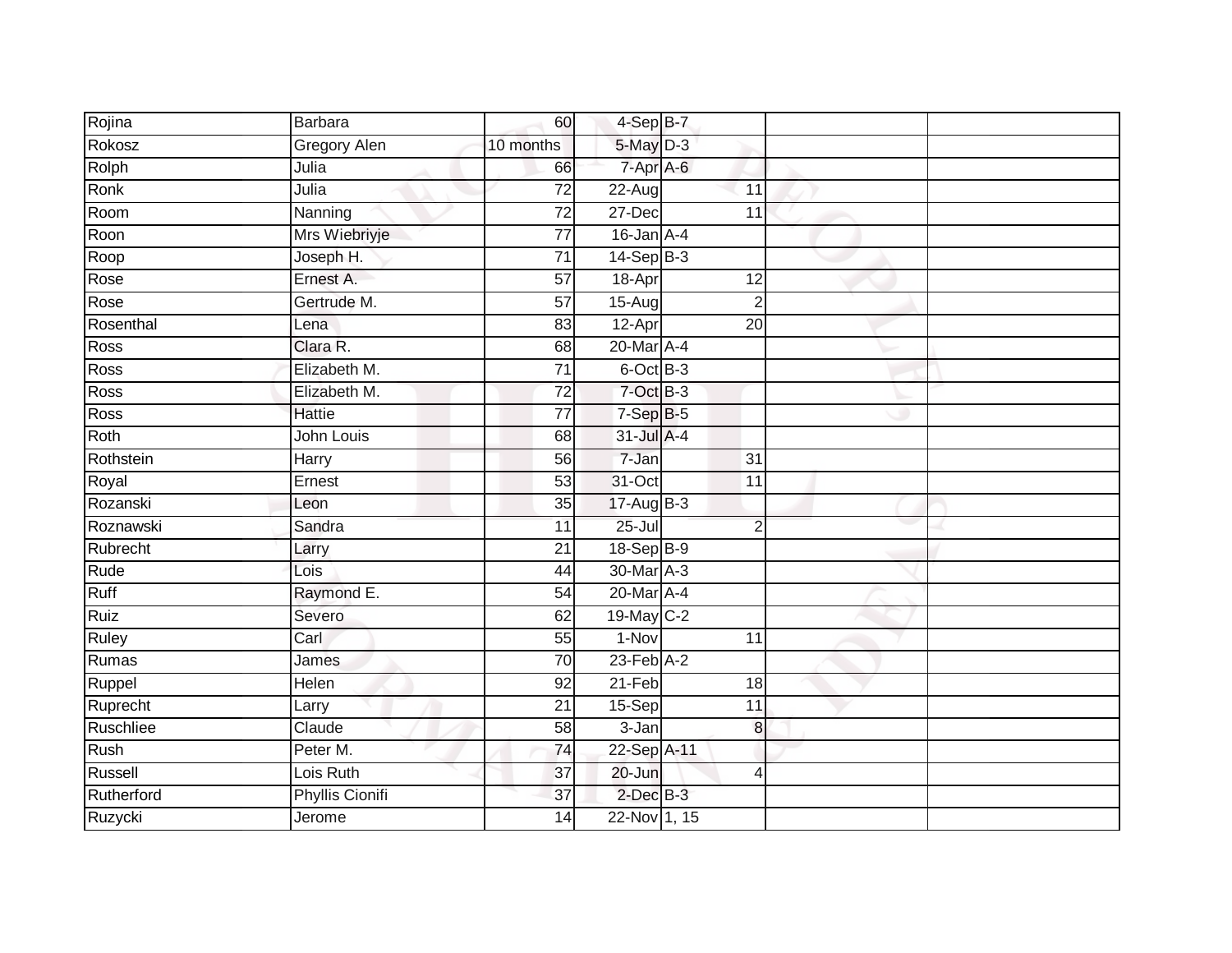| Ryan         | James Thomas         | 64              | 7-Nov           | 11             |  |
|--------------|----------------------|-----------------|-----------------|----------------|--|
| Ryba         | Jacob (Fisher)       | 53              | $12$ -Jan $D-4$ |                |  |
| Ryba         | Walter               | 70              | 9-Oct B-3       |                |  |
| Rybarczyk    | Anthony              | 65              | 18-Apr          | 12             |  |
| Sabat        | Andrew J.            | 69              | 16-Aug          | $\overline{2}$ |  |
| <b>Sabik</b> | Sylverster           | 68              | $31$ -Jul A-4   |                |  |
| Sabo         | Andrew, Sr.          | 62              | $27-$ Sep       | 11             |  |
| Sajek        | Alexander            | 70              | 3-Jan           | 8              |  |
| Salados      | John                 | 66              | 23-Oct B-3      |                |  |
| Salamonski   | Jacob                | 66              | $14$ -Jul $D-3$ |                |  |
| Salcedo      | Experanza            | 47              | 23-Dec          | 15             |  |
| Sall         | John A.              | $\overline{77}$ | 23-Mar D-4      |                |  |
| Salter       | <b>Charlotte Ann</b> | 19              | $2$ -Oct $B-3$  |                |  |
| Samargis     | Pauline              | 75              | 13-Dec          | 15             |  |
| Sandor       | Steven               | 68              | 26-Apr          | $\overline{4}$ |  |
| Santay       | Anna                 | $\overline{71}$ | 14-Feb          | $\overline{2}$ |  |
| Sarlea       | Rafira               | $\overline{71}$ | $20 - Jun$      | $\overline{4}$ |  |
| <b>Sass</b>  | Albert J.            | 49              | 20-May A-22     |                |  |
| <b>Sass</b>  | <b>Bertha</b>        | 85              | 23-Nov B-3      |                |  |
| <b>Sass</b>  | <b>Charles</b>       | 76              | $27 - Dec$      | 11             |  |
| Sasse        | Daniel               | 50              | $9-Nov$ B-3     |                |  |
| Sasser       | Glenanna Renee       | 6 months        | $25 -$ Apr      | 3              |  |
| Satmary      | Hilda                | 37              | $12-Aug$        | $\overline{4}$ |  |
| Sauer        | Peter                | 62              | $25-Apr$        | 3              |  |
| Scarcey      | Joseph               | $\overline{74}$ | 15-May A-4      |                |  |
| Schaefer     | Susan                | 91              | 30-Jun B-7      |                |  |
| Schaeffer    | Joseph               | infant          | 31-May          | 3              |  |
| Schanedler   | Wilhelmina           | 53              | 21-Jan          | $\overline{1}$ |  |
| Schanfeld    | Esther               |                 | 25-Nov B-3      |                |  |
| Scharer      | Nancy Jean           | $6\,$           | 8-Feb           | 4              |  |
| Scheive      | Florence H.          | 62              | 8-Mar           | 18             |  |
| Scherer      | Mary                 | 43              | $24$ -Jan       | 5              |  |
|              |                      |                 |                 |                |  |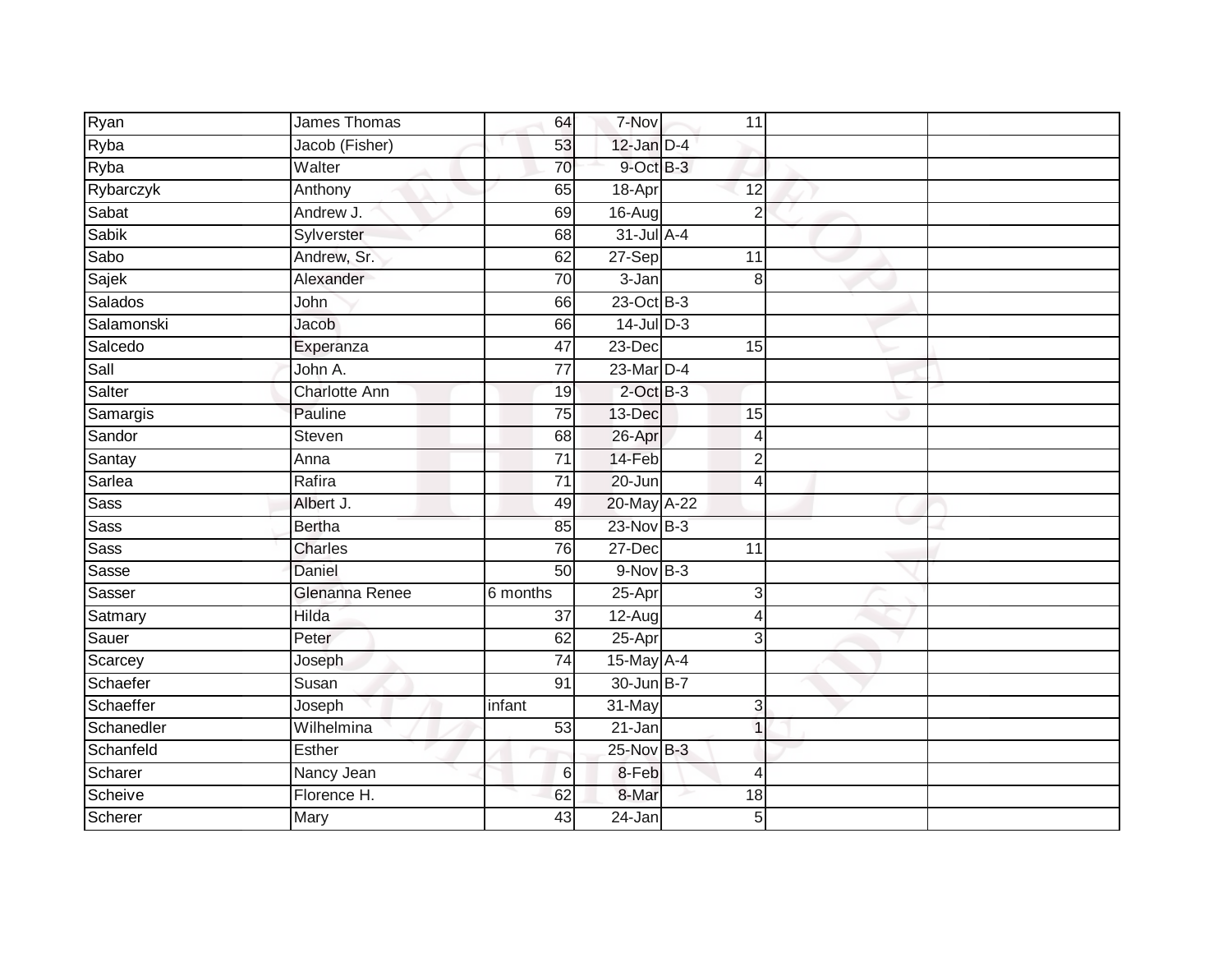| Scherer    | Willard C.      | 49              | 14-Dec B-3      |                 |  |
|------------|-----------------|-----------------|-----------------|-----------------|--|
| Scheumenan | Albert W.       | 66              | 30-Aug          | 11              |  |
| Schiesser  | Florence        | 51              | 17-Oct          | 11              |  |
| Schilling  | <b>Betty</b>    | 68              | $2-Feb$         | 30              |  |
| Schilling  | John Herman     | $\overline{75}$ | $5 -$ Jul       | 8               |  |
| Schillo    | Teresa (Grace)  | 52              | 26-Jan          | 30              |  |
| Schimmel   | Herman A.       | 100             | 3-Apr A-9       |                 |  |
| Schmall    | Elizabeth       | 80              | 30-Nov B-3      |                 |  |
| Schmertz   | Adolph L.       | 70              | 6-Feb A-6       |                 |  |
| Schmid     | William H.      | 60              | 30-Jun B-7      |                 |  |
| Schneider  | Sabina M.       | 61              | $1$ -Jun $D-7$  |                 |  |
| Scholten   | Menzo           | 63              | 14-Aug A-4      |                 |  |
| Schoon     | Cornelius D.    | 61              | $10 - Jan$      | 4               |  |
| Schreiber  | <b>Barbara</b>  | 56              | 14-Jan          | $\overline{27}$ |  |
| Schreiber  | Marie           | 79              | 18-Dec B-3      |                 |  |
| Schreiner  | Frank E.        | 76              | 26-Jan          | 30              |  |
| Schroeder  | Frank           | $\overline{87}$ | 22-Mar          | $\overline{30}$ |  |
| Schubert   | Henry           |                 | $3$ -Jun $C$ -6 |                 |  |
| Schubert   | Rosena          | 82              | $9-Aug$         | 18              |  |
| Schuljak   | George, Sr.     | 80              | 19-May C-2      |                 |  |
| Schulte    | August          | 77              | 12-Oct B-3      |                 |  |
| Schultz    | August          | $\overline{55}$ | 17-Apr A-4      |                 |  |
| Schultz    | Mary            | 65              | $11 -$ Jul      | $\overline{c}$  |  |
| Schutz     | Susan           | 86              | 10-May          | 3               |  |
| Schwandt   | Emil H. (Swant) | 61              | 17-Oct          | 11              |  |
| Schwank    | Paul J.         | 63              |                 | 7-Jul A-10      |  |
| Schwant    | Guenther        | 43              | $30 - Jan$ A-4  |                 |  |
| Schwartz   | Helena          | 59              | 27-May          | 10 <sup>1</sup> |  |
| Schweigert | Valentine       | 78              | 24-Mar A-12     |                 |  |
| Schwieker  | Barbara Clara   | 69              | 20-Jun          | $\overline{4}$  |  |
| Scott      | Will Lee        | 66              | 4-Nov B-3       |                 |  |
| Scriver    | George R.       | $\overline{74}$ | $5 -$ Jul       | 8               |  |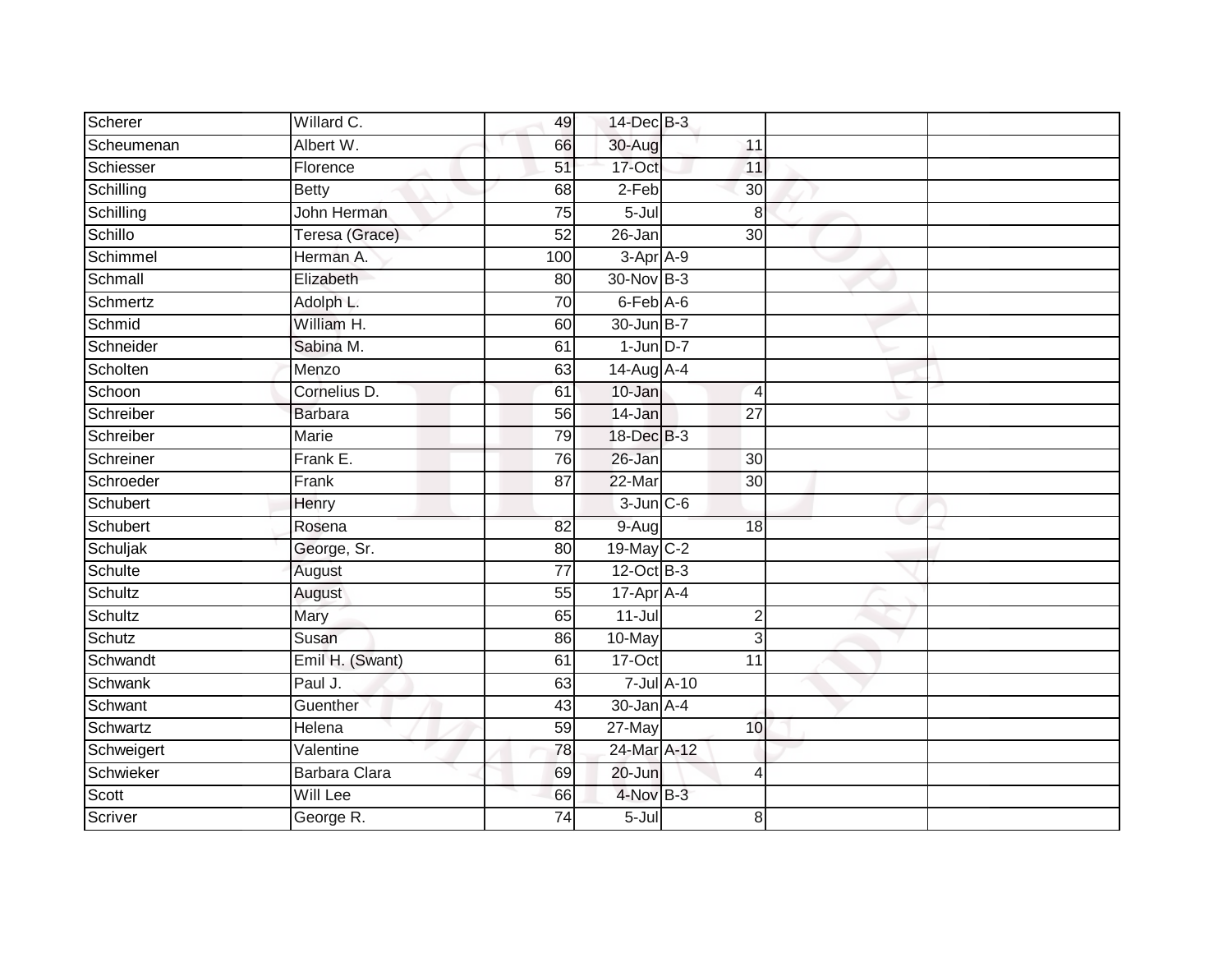| <b>Scurlock</b> | Mary                | 62              | 10-May           | 3               |        |                  |
|-----------------|---------------------|-----------------|------------------|-----------------|--------|------------------|
| Scurtu          | Samuel              | 59              | 28-Apr D-3       |                 |        |                  |
| Seberger        | Margaret            | $\overline{75}$ | 8-Feb            | 4               |        |                  |
| See             | Theodore S.         | 70              | 23-Sep           |                 |        | Picture included |
| Seifer          | Florence            | 59              | 8-Jun D-7        |                 |        |                  |
| Seifert         | Mrs Perlin L.       | 73              | $1-Sep$ $A-9$    |                 |        |                  |
| Selencheff      | John                | 64              | 14-Nov           | 11              |        |                  |
| Sell            | Millard F.          | $\overline{74}$ | $7-Aug$ A-6      |                 |        |                  |
| Sencaj          | Kata                | 63              | 11-Nov B-3       |                 |        |                  |
| Senchanski      | Vitimir             | 49              | $17$ -Feb $A-3$  |                 |        |                  |
| Senour          | <b>Bernice</b>      |                 | 25-Sep A-15      |                 |        |                  |
| Sepiol          | Aniela              | 69              | 30-Aug           | $\overline{11}$ |        |                  |
| Serafin         | Mary Victoria       | 64              | 31-Aug C-9       |                 |        |                  |
| Seto            | Stephen, Sr.        | 73              | 30-Oct B-3       |                 |        |                  |
| Severin         | Ronald Lee          | 19 months       | 14-Jul D-3       |                 |        |                  |
| Severin         | Walter E.           | 53              | $25$ -Oct        | 11              |        |                  |
| Sfura           | Demeter (Dan)       | 61              | 6-Sep            | 15              |        |                  |
| Shafer          | Leonard             | 3               | $3-Oct$          | 11              |        |                  |
| Shakauskas      | Julia               | 47              | $24$ -Jun $A$ -6 |                 |        |                  |
| Shamerhorn      | Margaret            | $\overline{72}$ | $13$ -Jul $A-2$  |                 |        |                  |
| Shaner          | Sophia D.           | 55              | 27-Sep           | 11              |        |                  |
| <b>Shank</b>    | Charles B.          | 53              | 20-Jul C-12      |                 |        |                  |
| Sharkey         | <b>Gail Darlene</b> | infant          | $9-Nov$ B-3      |                 |        |                  |
| Sharp           | Rose M.             | 86              | 18-Aug D-7       |                 | Taylor |                  |
| Shauger         | Kenneth (Ken)       | 30              | 21-Dec           |                 |        | Picture included |
| Shearer         | Nancy Jean          | 6               | 8-Feb            | 4               |        | See: Scharer     |
| Shei            | <b>Merman Henry</b> | 55              | $24$ -Oct        | 15              |        |                  |
| Sherpetosky     | Helen               | 63              | $25-Feb$         | 33              |        |                  |
| Shilling        | Rollin              | 62              | 21-Mar           | 5               |        |                  |
| Shimala         | Infant daughter     | infant          | 3-May            | 6               |        |                  |
| Shobe           | Mary Ella           | 75              | 19-Jan D-4       |                 |        |                  |
| Shoup           | <b>Tessie May</b>   | $\overline{72}$ | $17 - Jan$       | 13              |        |                  |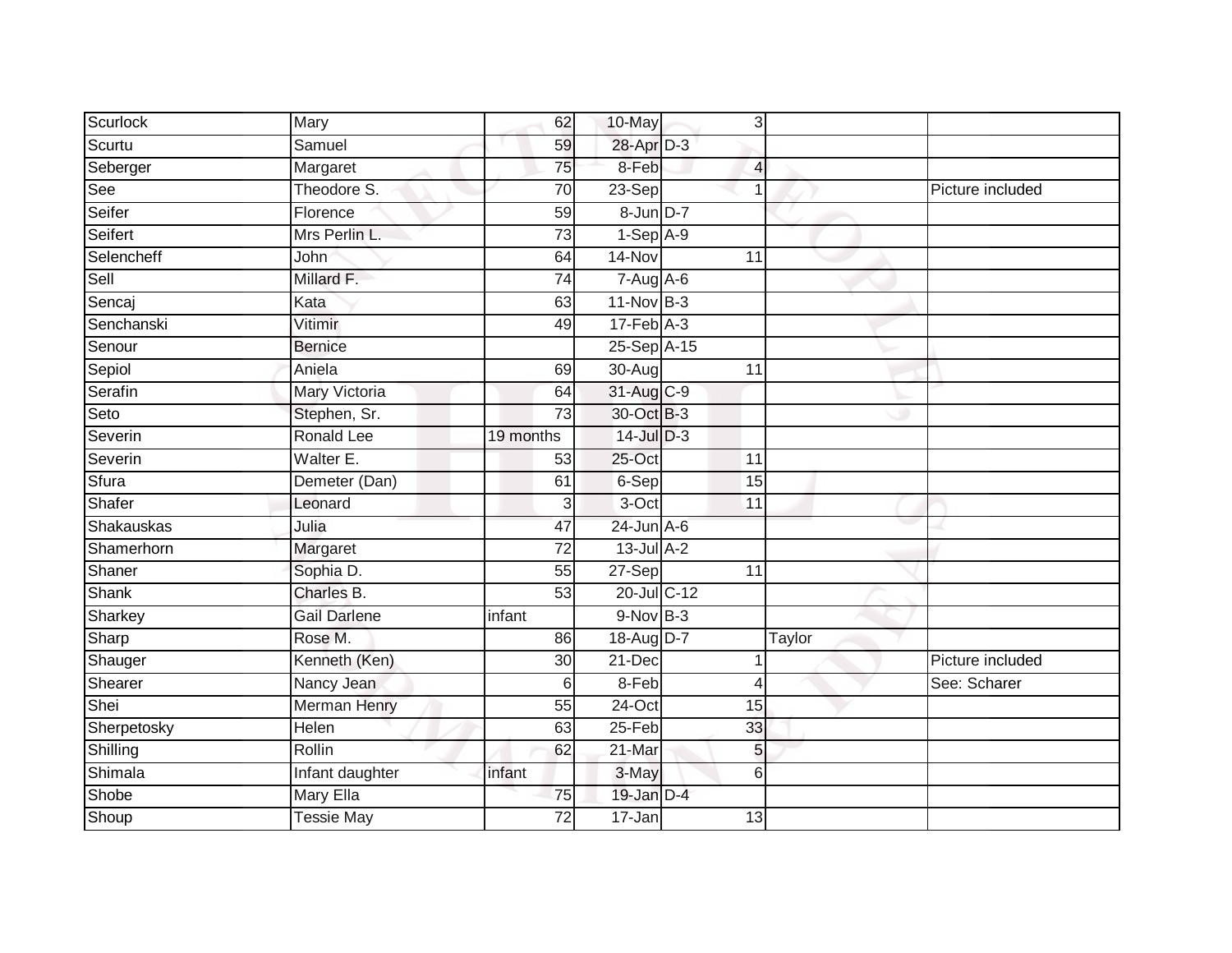| Sichak         | John              | 38              | 9-Sep A-13                            |                |                  |
|----------------|-------------------|-----------------|---------------------------------------|----------------|------------------|
| <b>Sickles</b> | Leon A.           | 70              | 31-Aug C-9                            |                |                  |
| Siebert        | <b>Millie</b>     | 69              | 7-Feb                                 | 12             |                  |
| Siegel         | Richard A.        | 76              | $6$ -Feb $A$ -6                       |                |                  |
| Sikes          | Howard E.         | 76              | $21-SepB-3$                           |                |                  |
| Sikma          | Minnie            | 61              | 22-Aug                                | 11             |                  |
| Sikora         | Mary M.           | 59              | $13$ -Feb $A$ -6                      |                |                  |
| Silver         | Pauline           | 65              | $28 - Oct$                            | 17             |                  |
| Silverman      | Louis             | 73              | $26$ -Oct $B-3$                       |                |                  |
| Simon          | Nicholas, Sr.     | $\overline{71}$ | 6-Oct B-3                             |                |                  |
| Simpson        | Jesse A.          | 65              | $1-Feb$                               | 14             |                  |
| Sinder         | John              |                 | 12-Sep                                | 11             |                  |
| Sinnett        | William H.        | 84              | $1-Aug$                               | $\overline{2}$ |                  |
| <b>Sissons</b> | Nora              |                 | $2$ -Dec $B-3$                        |                |                  |
| Sivak          | Michael           | 75              | 4-Apr                                 | 8              |                  |
| Skorupka       | Eleanor           | 30              | 27-Apr                                | 1              |                  |
| Skorupka       | Eleanore          | $\overline{30}$ | 27-Apr D-7                            |                |                  |
| Skowronski     | Peter, Sr.        | 49              | 3-Aug D-4                             |                |                  |
| Skowronski     | Theodore E.       | 46              | 9-Sep A-13                            |                |                  |
| Skufakiss      | Sam D.            |                 | $26$ -Aug B-3                         |                |                  |
| Skufakiss      | Sam D.            | 65              | $22 -$ Jul                            | 6              | Picture included |
| Skvara         | Julia             | 76              | $23$ -Sep B-3                         |                |                  |
| Skwiertz       | Joseph            |                 | 59 February<br>142                    |                |                  |
| Slacanin       | John I.           | 74              | $13$ -Apr $A$ -6                      |                |                  |
| Slacian        | Aniela            | 64              | $24 - Jan$                            | 5              |                  |
| Slade          | <b>Bobby Gene</b> | 6               | $7 - \overline{Aug} \overline{A - 6}$ |                |                  |
| Slager         | James W.          | $\overline{21}$ | $1-Apr$                               | $\mathbf{1}$   |                  |
| Slinsky        | Anna              | 67              | 7-Dec B-3                             |                |                  |
| Slivka         | Paul A.           | 62              | 3-May                                 | 6              |                  |
| Sloan          | George A.         | 58              | 6-Jun                                 | 3              |                  |
| Slomczewski    | Helen Wachewisz   | 59              | 4-Feb                                 | 29             |                  |
|                |                   |                 |                                       |                |                  |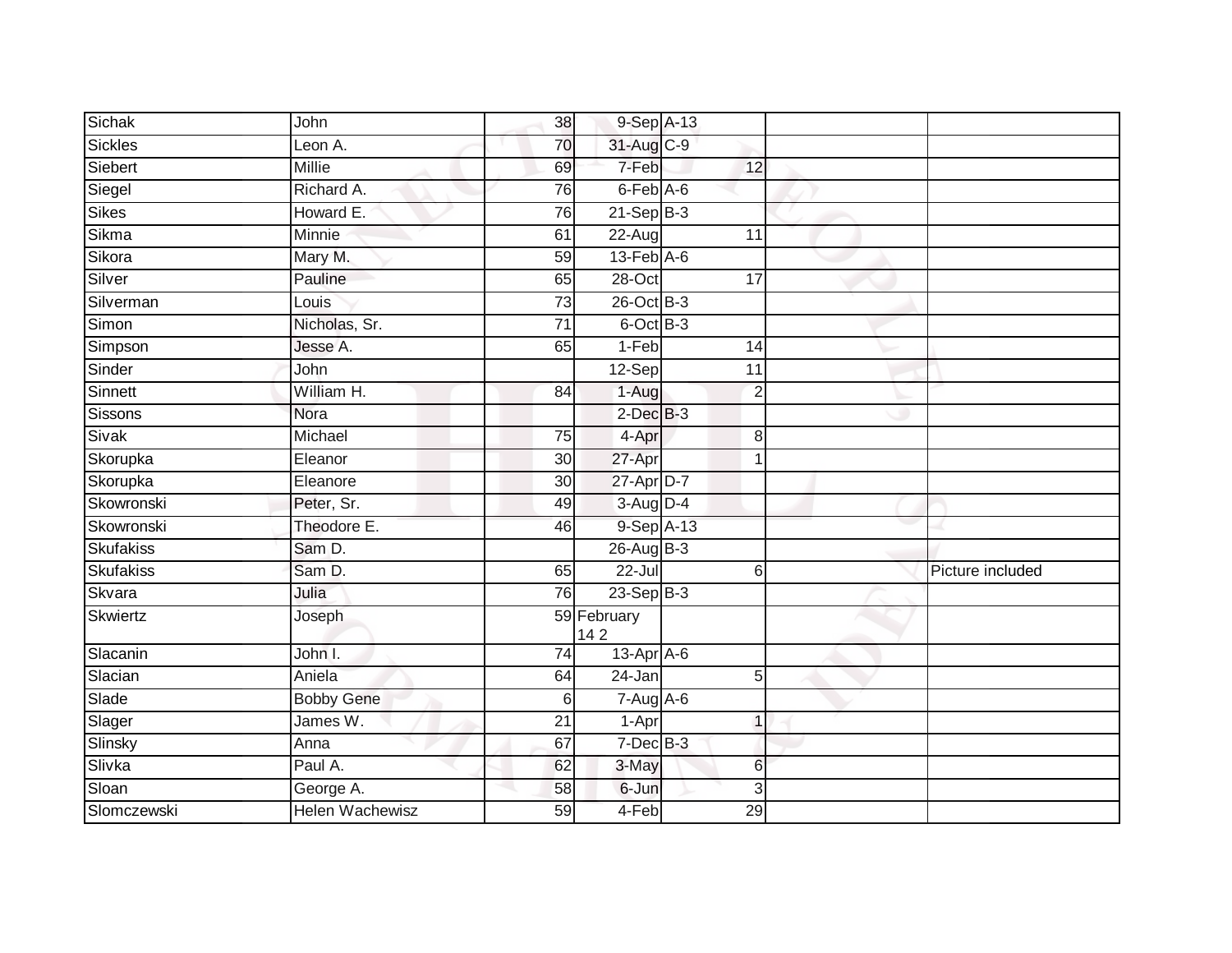| Small    | Clyde L.              | 28              | 18-Aug D-7      |                 |                  |  |
|----------|-----------------------|-----------------|-----------------|-----------------|------------------|--|
| Smight   | Ralph F.              | 82              | 6-Jul A-8       |                 |                  |  |
| Sminai   | Sofia                 | 54              | $21 - Jun$      |                 | $\boldsymbol{8}$ |  |
| Smith    | Anton                 | 78              | $2-Aug$         | 18              |                  |  |
| Smith    | Carrie                | 60              | $11 -$ Jul      |                 | $\overline{2}$   |  |
| Smith    | Elizabeth A.          | 75              | 27-Dec          | 11              |                  |  |
| Smith    | Fred R.               | $\overline{72}$ | $14$ -Dec $B-3$ |                 |                  |  |
| Smith    | <b>George Thomas</b>  | 89              | $13$ -Dec       | 15              |                  |  |
| Smith    | Hugh K.               | 50              | 1-Nov           | $\overline{11}$ |                  |  |
| Smith    | Hugh K.               | 50              | 31-Oct          | 11              |                  |  |
| Smith    | Hunter J.             | 63              | 10-Mar A-2      |                 |                  |  |
| Smith    | Jeri Lynn             | 3 days          | $9$ -Oct $B$ -3 |                 |                  |  |
| Smith    | LaVerta               | 79              | 31-Jul A-4      |                 |                  |  |
| Smith    | Letha Mae             | 69              | 3-May           |                 | $6\phantom{1}6$  |  |
| Smith    | Louisa                | 75              | 7-Nov           | 11              |                  |  |
| Smith    | Mae Eunice            | 64              | 30-Jan A-4      |                 |                  |  |
| Smith    | Marie F.              | 68              | 31-Jan          |                 | $\overline{5}$   |  |
| Smith    | Marie F.              | 68              | $1-Feb$         | 14              |                  |  |
| Smith    | Marilyn               | 26              | 29-Mar          | 20              |                  |  |
| Smith    | <b>Mary Smientana</b> | $\overline{83}$ | 24-Jul A-4      |                 |                  |  |
| Smith    | Roy D.                | 64              | $11 -$ Jul      |                 | $\overline{2}$   |  |
| Smith    | Seibolt "Sam"         | 76              | $11 - Jan$      |                 | $\overline{4}$   |  |
| Smith    | Shelton J.            |                 | 12-Sep          | 11              |                  |  |
| Smith    | Thomas P., Jr.        | 41              | 8-Jun D-7       |                 |                  |  |
| Smith    | Thomas P., Jr.        | 59              | $9$ -Jun $C-7$  |                 |                  |  |
| Smith    | Victor E.             | 71              | 11-Aug C-6      |                 |                  |  |
| Smith    | <b>Walter Lee</b>     | 52              | $15-Aug$        |                 | $\mathbf 2$      |  |
| Smolen   | Chester P.            | 24              | 25-Jul          |                 | $\overline{2}$   |  |
| Smutko   | Elizabeth             | 63              | 22-May A-4      |                 |                  |  |
| Snell    | Ferris W.             | 52              | 20-Oct B-3      |                 |                  |  |
| Snodgras | Arthur A.             | $\overline{74}$ | 12-Sep          | 11              |                  |  |
| Snyder   | <b>Edward Joseph</b>  | 15 months       | 22-Dec B-3      |                 |                  |  |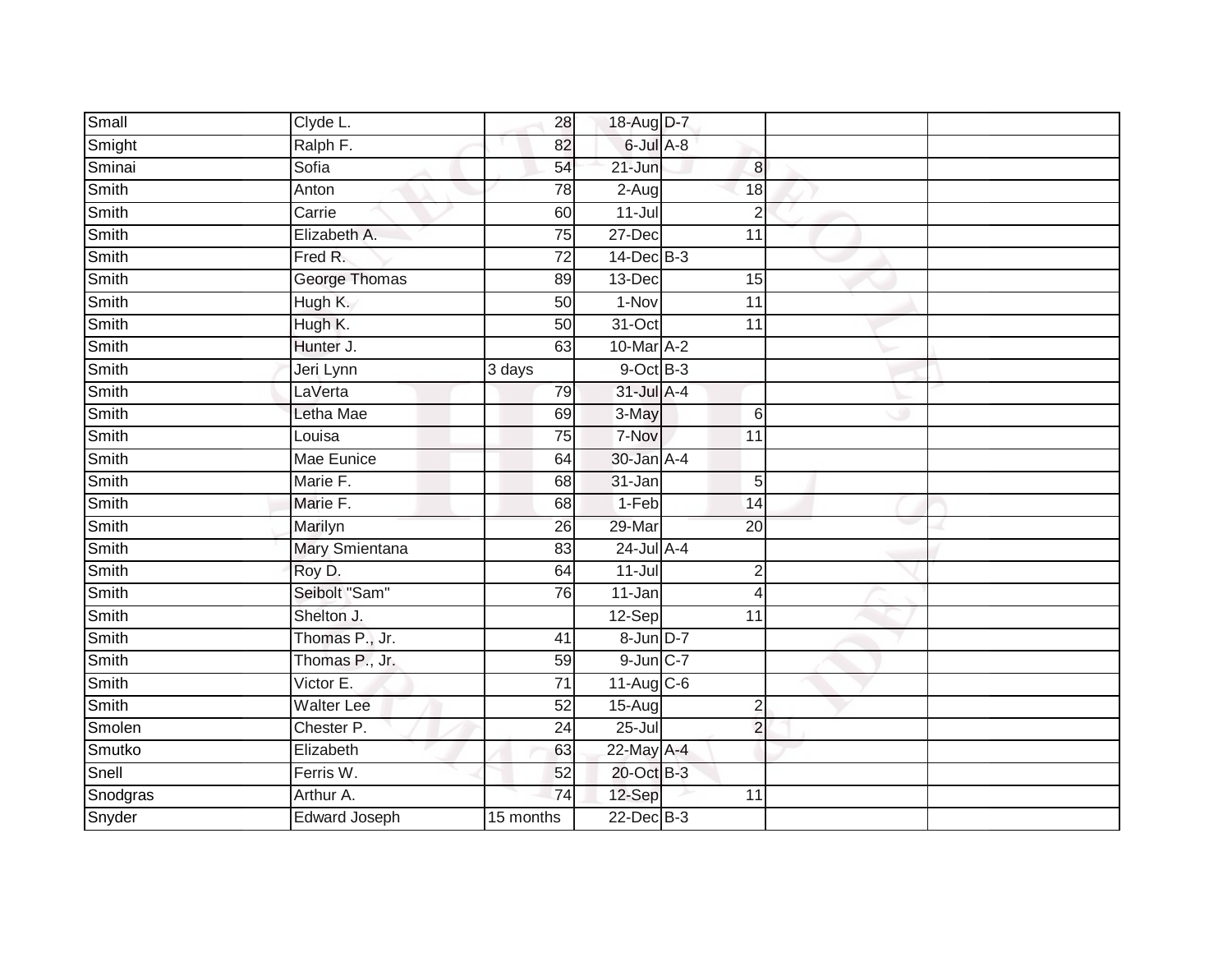| Sobota         | Mary R.            | 41              | 24-Apr A-10      |                 |  |
|----------------|--------------------|-----------------|------------------|-----------------|--|
| Socha          | Charles            | 39              | 17-Jan           | 13              |  |
| Soder          | Carl V.            | 64              | 18-Sep B-9       |                 |  |
| Sokol          | Frank J.           | 71              | $9-Aug$          | 18              |  |
| Sons           | <b>Bertha</b>      | 69              | $14-Nov$         | $\overline{11}$ |  |
| Soos           | Joseph, Sr.        | 69              | 17-Oct           | 11              |  |
| Sorokach       | George             | 64              | 21-Mar           | 5               |  |
| Sorrell        | Emma Rose          | 93              | $20$ -Feb $C$ -6 |                 |  |
| Soteropoulos   | Lambros K.         | 67              | $31$ -Jul A-4    |                 |  |
| Sowa           | Joseph             | 66              | $15$ -Dec $B$ -3 |                 |  |
| Spataro        | Angelo             | 62              | 16-Oct B-3       |                 |  |
| Spatiotis      | Chris              | 58              | 14-Jan           | 27              |  |
| Spear          | Matthew            | 64              | $2-Aug$          | 18              |  |
| Spence         | Eva                | 53              | 18-Apr           | 12              |  |
| Spencer        | William Jay        | 4 days          | 26-Sep           | 11              |  |
| Speroff        | Denis              | 4               | 23-Sep           | $\mathbf 1$     |  |
| Spooner        | Edward H.          | $\overline{84}$ | $21 - Jun$       | $\,8\,$         |  |
| Sprowl         | Harry              | 65              | $16$ -Jan $A-4$  |                 |  |
| Spurlin        | Mary               | infant          | 6-Sep            | 15              |  |
| Spurling       | <b>McCallister</b> | 55              | 6-Jul A-8        |                 |  |
| Squibb         | Roll               | $\overline{74}$ | $22$ -Jun $A-6$  |                 |  |
| Stachulak      | Joseph, Sr.        | 49              | 5-Aug A-6        |                 |  |
| Stahihut       | Mildred E.         | 74              | 20-May A-11      |                 |  |
| Stan           | Sam                | 83              | 24-Jan           | $5\overline{)}$ |  |
| Standard       | Mary E.            | 85              | 28-Feb           | 14              |  |
| <b>Stanek</b>  | Adam               | 70              | 17-Apr A-4       |                 |  |
| <b>Stanley</b> | John               |                 | 30-Dec           | 8               |  |
| Stanton        | Martha G.          | 48              | 22-Mar           | 30              |  |
| <b>Stark</b>   | Susan              | 96              | 25-Aug A-7       |                 |  |
| Starkey        | Clarence           | 53              | 26-Oct B-3       |                 |  |
| Starkey        | Elsie              | 50              | 14-Mar           | 18              |  |
| Starr          | Lewis A.           | $\overline{53}$ | 28-Mar           | $\overline{18}$ |  |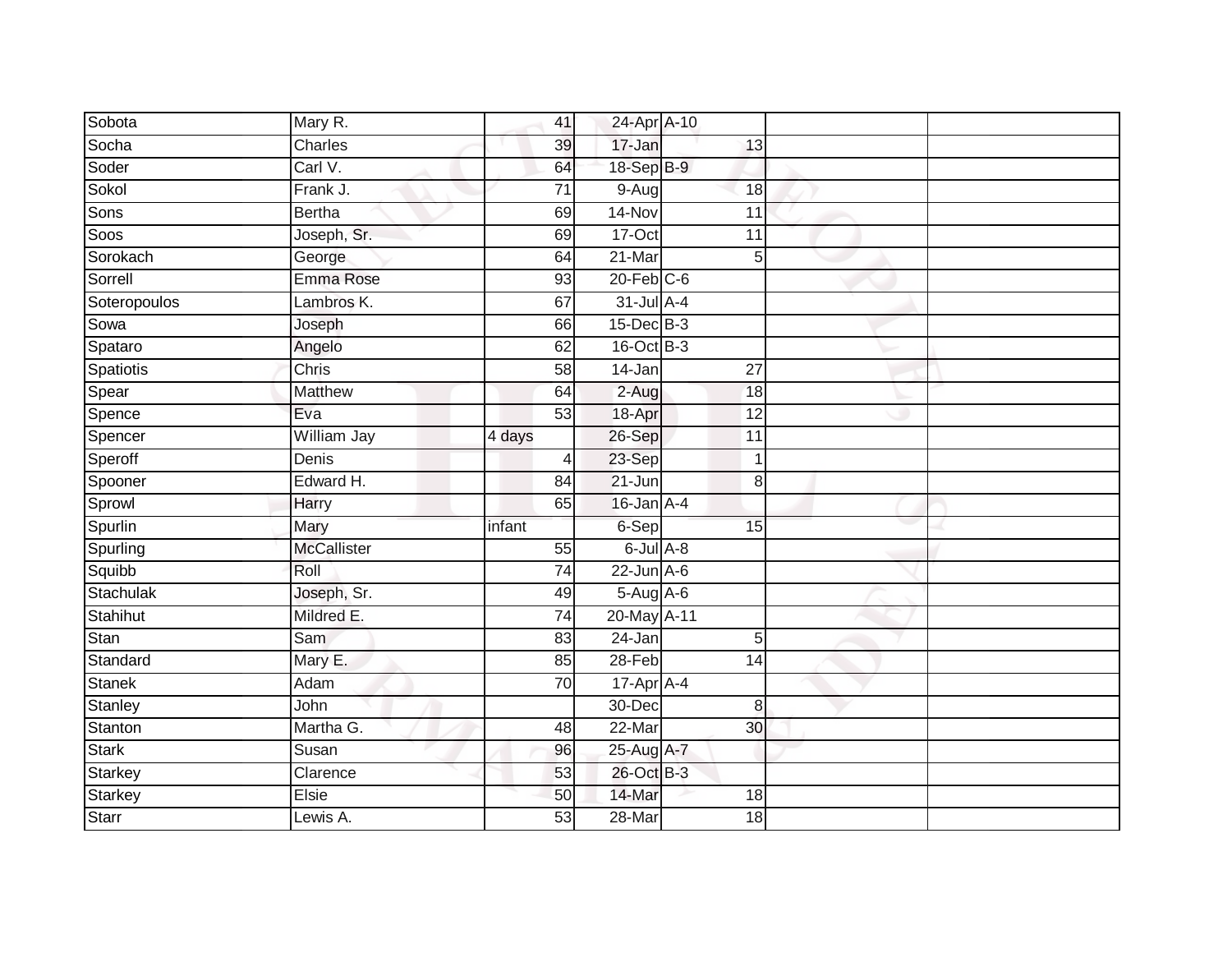| Stasko          | Antonina           | 55              | 15-Feb                      | $\overline{7}$  |                  |
|-----------------|--------------------|-----------------|-----------------------------|-----------------|------------------|
| <b>Stefek</b>   | Joseph             | 80              | 18-Feb                      | 10              |                  |
| Steiger         | Arthur R.          | 63              | 4-Apr                       | $\bf{8}$        |                  |
| Stelling        | Fred               | 66              | $13$ -Jul $A-2$             |                 |                  |
| Stelzriede      | Mrs B.F.           |                 | $15$ -Jun $A-3$             |                 |                  |
| Stemp           | William            | 40              | 4-Apr                       | 8               |                  |
| <b>Stephens</b> | Fred J.            |                 | 28-Sep B-3                  |                 |                  |
| Stephenson      | <b>Homer Sabin</b> | 75              | 15-Mar                      | 18              |                  |
| Sterling        | Raymond E.         | 46              | $16-SepB-3$                 |                 |                  |
| Sternberg       | Andrew M.          | 60              | $14$ -Apr $D-3$             |                 |                  |
| Stevens         | Rulbue R.          |                 | $14$ -Apr $D-3$             |                 |                  |
| Steward         | Elmer E.           | 51              | 14-Jun                      | 10              |                  |
| Stewart         | Jean L.            | 47              | 21-Oct B-3                  |                 |                  |
| Stiburski       | Josephine          | 45              | $10$ -Jun $A-6$             |                 |                  |
| Stiegler        | Robert             | $\overline{68}$ | 28-Nov                      | $\overline{11}$ |                  |
| Stiemer         | Paul               | 70              | 13-Mar A-6                  |                 |                  |
| <b>Stife</b>    | John               | 68              | 18-Oct                      | 15              |                  |
| Stinson         | Elton              | 51              | 18-Feb                      | 10              |                  |
| <b>Stirling</b> | Dane               | 4               | 4-Sep B-7                   |                 |                  |
| <b>Stone</b>    | <b>Morris</b>      | 71              | $22$ -May $A-4$             |                 |                  |
| Strand          | David              | $\overline{77}$ | $13$ -Feb $\overline{A}$ -6 |                 |                  |
| Stratis         | Andrew             | $\overline{58}$ | $20$ -Nov $B-3$             |                 |                  |
| Stratton        | Catherine          | 86              | $17-Apr$ A-4                |                 | Picture included |
| <b>Striko</b>   | Paul W. Jr.        | 43              | 8-Mar                       | 18              |                  |
| Strong          | Frederick E.       | 85              | 14-Mar                      | 18              |                  |
| Stuhr           | Josephine          | 78              | 7-Feb                       | 12              |                  |
| Sturm           | Kathryn M.         |                 | $1$ -Jun $D-7$              |                 |                  |
| Stutsman        | Arthur M.          | 62              | 5-Jul                       | $\bf{8}$        |                  |
| Suchochi        | Lillian            | 42              | 23-Oct B-3                  |                 |                  |
| Sudric          | Olga               | 63              | 9-Feb                       | $\overline{23}$ |                  |
| Sukupchak       | John, Sr.          | 68              | 13-Nov B-3                  |                 |                  |
| Sullivan        | Ellis V.           | 56              | 14-Jun                      | 10              |                  |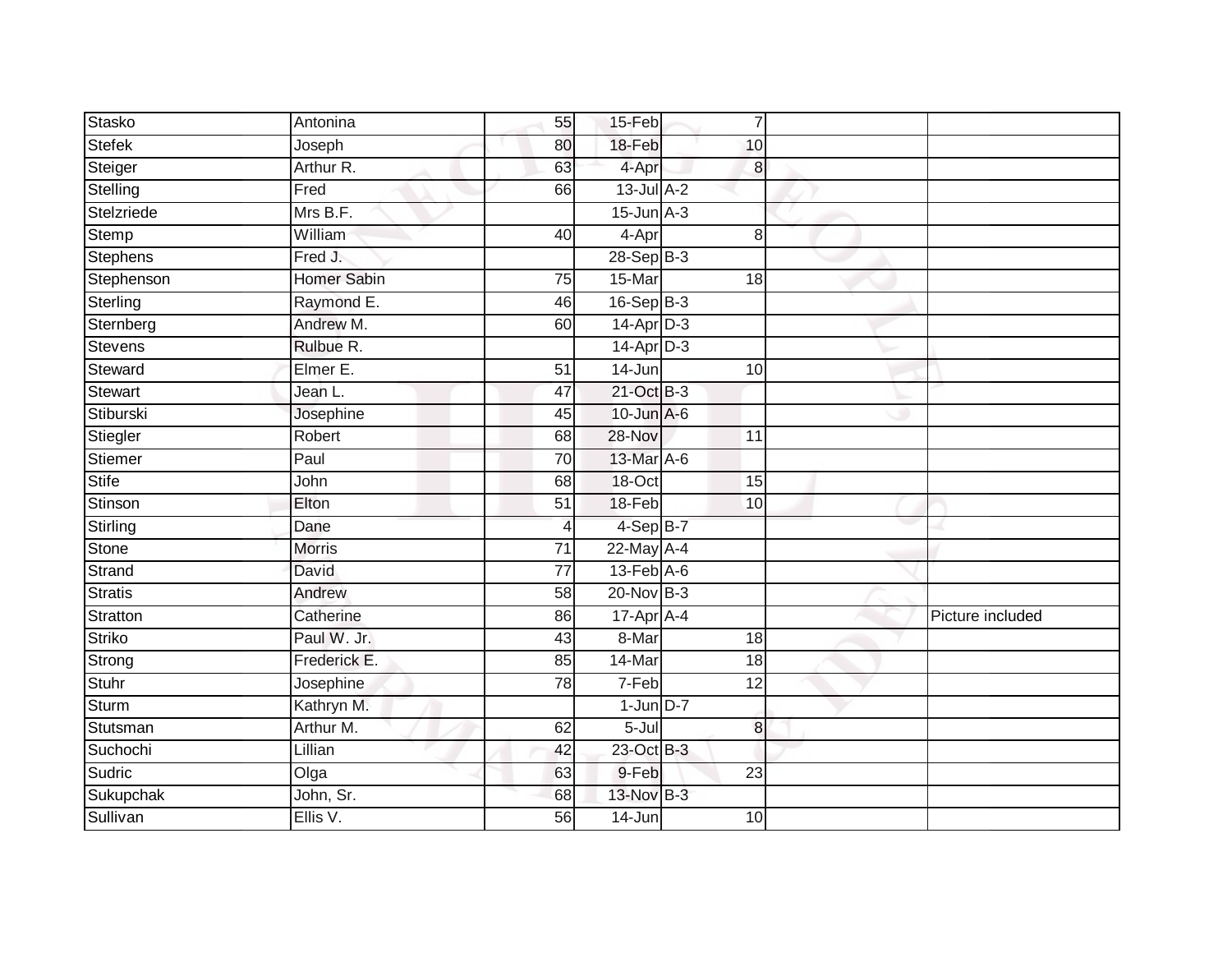| Sullivan         | Ida Ma               | 69              | $2-SepB-3$          |                 |         |  |
|------------------|----------------------|-----------------|---------------------|-----------------|---------|--|
| Sullivan         | <b>Infant Boy</b>    | infant          | 29-May A-4          |                 |         |  |
| Sullivan         | Jerry                | $\overline{71}$ | 1-Apr               | $\bf{8}$        |         |  |
| Sumer            | Sarah Elizabeth      |                 | 8-Nov               | 11              |         |  |
| Summer           | Willard L.           | 40              | $7-Aug$ A-6         |                 |         |  |
| Summerhays       | Elmer M.             | 67              | 14-Jun              | 10              |         |  |
| Sumona           | <b>Mike</b>          | 69              | 14-Mar              | 18              |         |  |
| Sunderman        | Katherine            | 71              | 17-Jul A-6          |                 |         |  |
| Surdyk           | Michael S.           | 56              | 28-Mar              | 18              |         |  |
| Surman           | John                 | 70              | $16$ -Jun $A-3$     |                 |         |  |
| Surow            | Paul                 | 66              | $21 - Jan$          | 12              |         |  |
| Surprise         | Mrs. Ernest A.       | 79              | $8$ -May $A$ -6     |                 |         |  |
| Sut              | <b>Nicholas</b>      | 58              | 24-Jul A-4          |                 |         |  |
| Sutton           | John H.              | 53              | $21-SepB-3$         |                 |         |  |
| Swanson          | Dagmar               | 40              | 18-Mar              | $\overline{4}$  |         |  |
| Swanson          | Joseph H.            | 60              | 10-Oct              | 11              |         |  |
| Swartz           | Trevah               | 62              | 30-Jun B-7          |                 |         |  |
| Swedran          | Joseph, Sr.          | 70              | 17-Oct              | $\overline{11}$ |         |  |
| Sweeko           | Theodore             | 82              | 23-Sep B-3          |                 |         |  |
| Sweeney          | Hazel                | $\overline{54}$ | 29-Sep A-7          |                 |         |  |
| Sweeny           | <b>Edward Joseph</b> |                 | $14-Feb$            | $\overline{2}$  |         |  |
| Sweezey          | Aaron                | 82              | 24-Oct              | 15              |         |  |
| Swets            | Cornelius            | 6               | $\overline{5}$ -Jul | 8               |         |  |
| Swider           | Mary Zelak           |                 | 25-Mar A-4          |                 |         |  |
| Syfert           | Cecil K.             | 48              | 28-Nov              | 11              |         |  |
| Sypien           | Joseph J.            | 45              | $29$ -Jun $A-4$     |                 |         |  |
| Syzdek           | John                 | 80              | $9$ -Oct $B$ -3     |                 |         |  |
| Szafasz          | Lottie               | 55              | $6$ -Mar A-4        |                 | Zygmunt |  |
| <b>Szakatits</b> | Eugene               | 31              | 29-Nov              | 15              |         |  |
| Szalay           | John                 | $\overline{77}$ | 5-Oct B-3           |                 |         |  |
| Szalonek         | <b>Bruno</b>         | 38              | 31-Oct              | 11              |         |  |
| Szany            | Cecilia              |                 | $21$ -Nov $B-3$     |                 |         |  |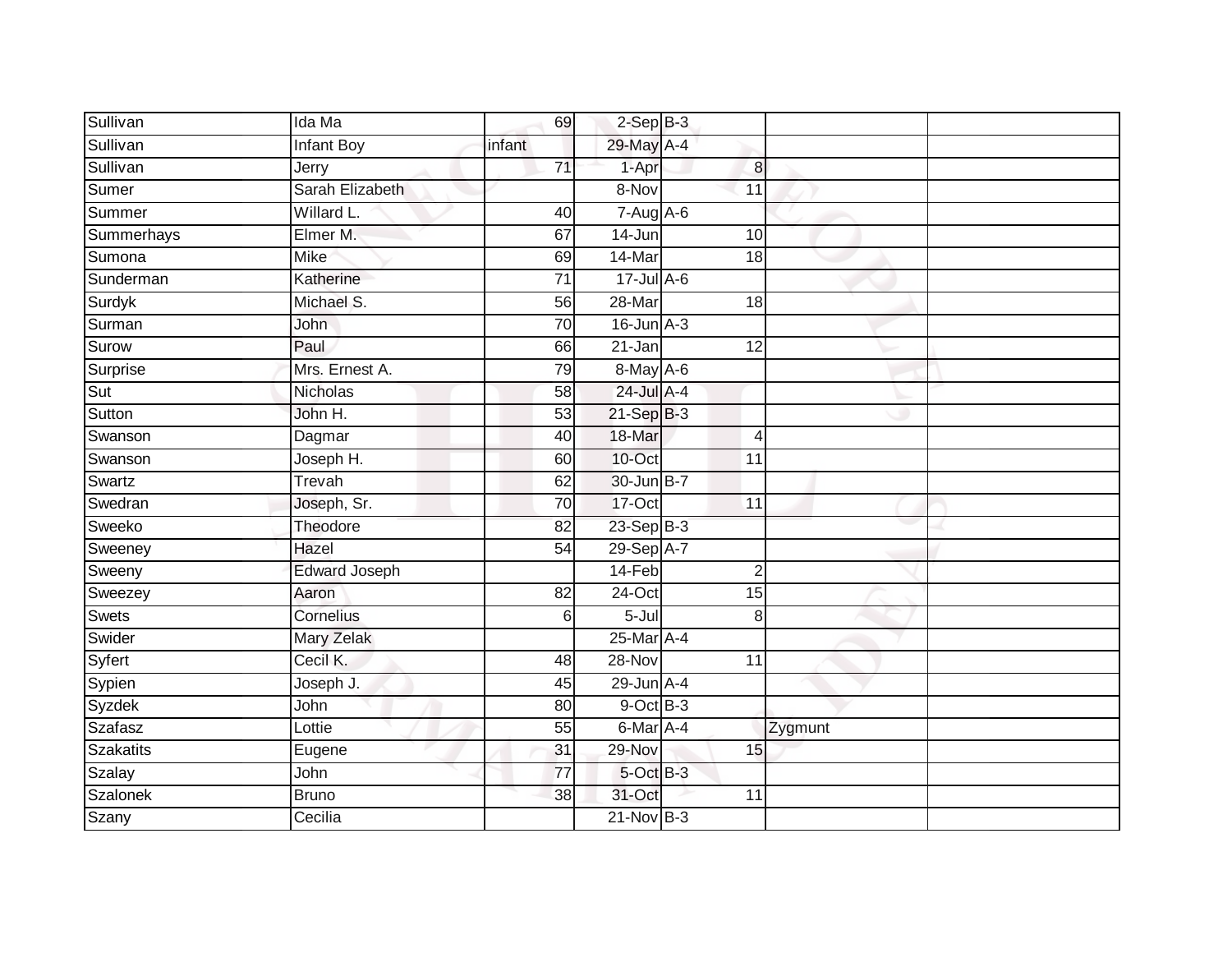| Szeplaki       | Mary (Lucky)             | 58              | 24-Feb D-7        |    |                             |
|----------------|--------------------------|-----------------|-------------------|----|-----------------------------|
| <b>Szerlak</b> | Joseph J., Sr.           | 46              | 16-Dec B-3        |    |                             |
| Szewczyk       | <b>Harriet Gasinski</b>  |                 | 16-Jan A-4        |    |                             |
| Szewszyk       | Josephine                |                 | $30 - Jan$ A-4    |    |                             |
| Szmutko        | Elizabeth                | 63              | 20-May A-11       |    |                             |
| Szmutko        | Theodore J.              | 41              | $16$ -Dec $B-3$   |    |                             |
| Szuelczewski   | Michael                  | 79              | $9-Nov$ B-3       |    |                             |
| Szulczewski    | Mary P.                  | $\overline{77}$ | 20-Dec            | 15 |                             |
| Szymanski      | Robert                   | 18              | 6-Jun             |    |                             |
| Szymczak       | Frank                    | $\overline{47}$ | $5$ -Oct $B$ -3   |    |                             |
| Taber          | <b>Bertram</b>           | 65              | $10$ -Apr $A$ -4  |    |                             |
| Taggart        | Jerry                    | 24              | $5$ -Jan $D-4$    |    |                             |
| Taggart        | Percy C.                 | 80              | 12-Sep            | 11 |                             |
| Takacs         | Elizabeth                | 74              | 25-Aug A-7        |    |                             |
| <b>Takacs</b>  | Steven                   | 41              | 31-Oct            | 11 |                             |
| Talbot         | Richard                  | 67              | 17-Mar B-2        |    |                             |
| Talbott        | William J.               | 56              | 22-May A-4        |    |                             |
| Tanner         | <b>Barbara Elizabeth</b> | 70              | 16-Nov B-3        |    |                             |
| Targos         | John Joseph              | $\overline{72}$ | 13-Dec            | 15 |                             |
| Tatman         | Harry A.                 | $\overline{71}$ | $7 - Apr$ $A - 6$ |    |                             |
| Tatum          | Stephanie Lynn           | 9 months        | 26-Apr            | Δ  |                             |
| Taylor         | <b>Barbara</b>           | 69              | $13-Apr$ A-6      |    |                             |
| Taylor         | John H.                  | 67              | $25$ -Dec $B-3$   |    |                             |
| Telescon       | Antioinette              | 46              | 9-Aug             | 18 |                             |
| Telley         | Angus W.                 | 50              | $2-Nov$ B-3       |    |                             |
| Tenkovich      | Anna                     | 62              | 20-Jul C-12       |    |                             |
| Terpstra       | Albert                   | $\overline{38}$ | 30-Oct B-3        |    | <b>Specialist 2nd Class</b> |
| Tharp          | Wesley L., Sr.           | 81              | $2$ -Dec $B-3$    |    |                             |
| Thiel          | Susana                   | 90              | 3-Mar A-2         |    |                             |
| Thiery         | Anna                     | 63              | 28-Dec B-3        |    |                             |
| Thomas         | Dan Gary                 | 5               | 19-Apr            | 6  |                             |
| Thomas         | E.H. (Harry)             | 67              | 19-Aug B-3        |    |                             |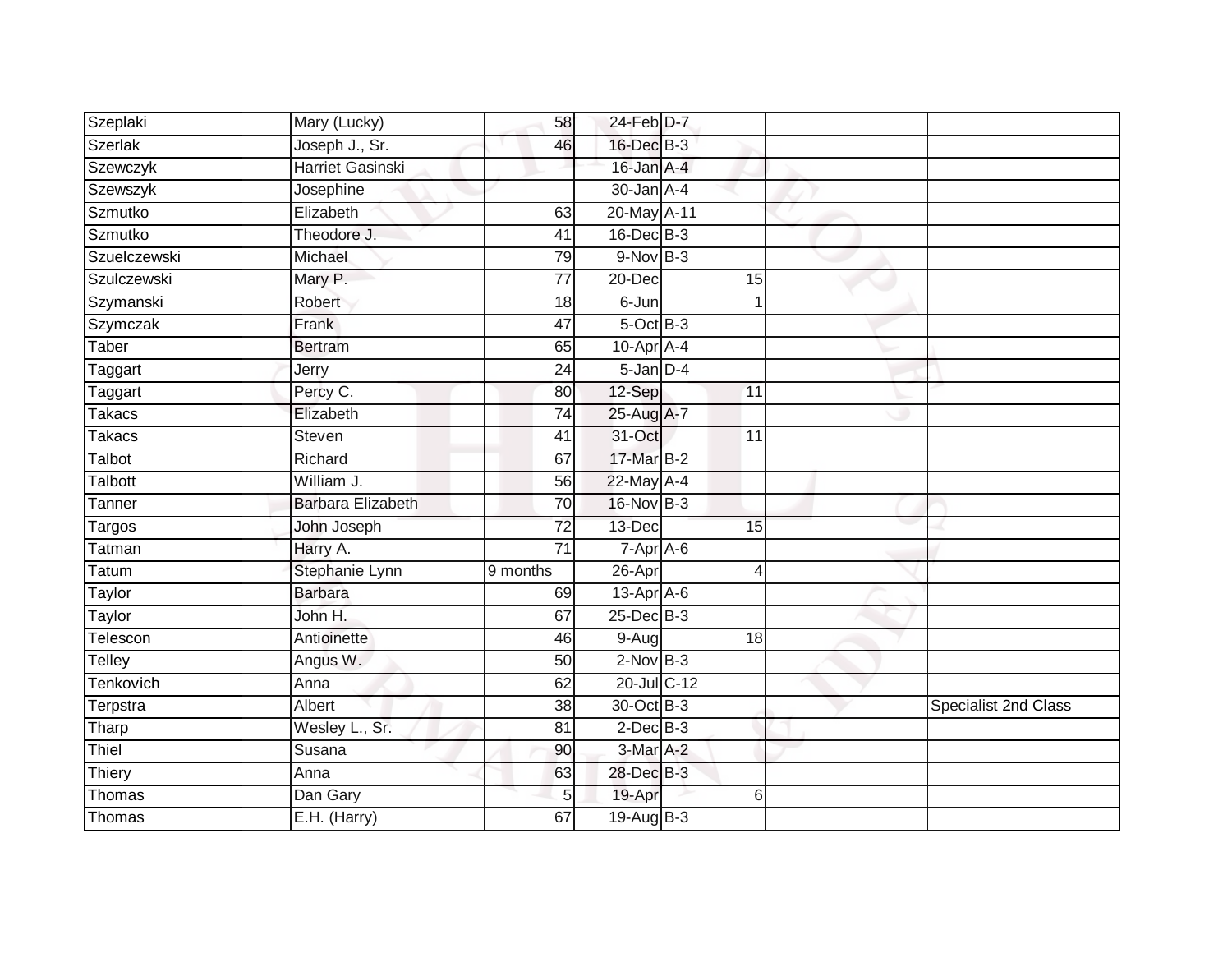| Thomas        | John I.                | 43              | 25-Oct                      | 11               |                |  |
|---------------|------------------------|-----------------|-----------------------------|------------------|----------------|--|
| Thomas        | Letitia                | 92              | 3-Jan                       |                  | 8              |  |
| Thomert       | <b>Betty</b>           | 42              | 4-Dec B-3                   |                  |                |  |
| Thompson      | <b>Rickey Lee</b>      | 4 days          | $25 -$ Jul                  |                  | $\overline{2}$ |  |
| Thomsen       | Thomas V.              | $\overline{77}$ | $27$ -Feb $A$ -6            |                  |                |  |
| Thon          | Walter J.              | 72              | 16-Aug                      |                  | $\overline{2}$ |  |
| Thorniley     | Robert Ralph           | 42              | $13$ -Feb $\overline{A}$ -6 |                  |                |  |
| Thwing        | Pearl                  | 62              | 23-May                      | 18               |                |  |
| Tierdon       | Louis                  |                 | $17-Feb$ A-3                |                  |                |  |
| Tiffany       | Ida Mae                | 82              | $13$ -Apr $A$ -6            |                  |                |  |
| Timm          | William P.             | 62              | $15-Feb$                    | $\overline{7}$   |                |  |
| Tittsworth    | William                | 26              | 28-Dec                      | 1                |                |  |
| Todd          | Emma M.                | 65              | 26-Jan                      | 30               |                |  |
| <b>Tokarz</b> | Julia                  | 65              | 21-Nov B-3                  |                  |                |  |
| Tomaszewski   | Joseph                 | 49              | 12-Apr                      | $\overline{20}$  |                |  |
| Tonkovich     | Luka                   | 79              | 22-Apr                      | 11               |                |  |
| Toth          | John, Sr.              |                 | 1-May A-9                   |                  |                |  |
| Tourkolias    | Chris                  | 64              | 14-Mar                      | $\overline{18}$  |                |  |
| Tourville     | John W.                | 57              | 8-Jun D-7                   |                  |                |  |
| Trappe        | <b>Richard William</b> | 77              | 19-Oct B-13                 |                  |                |  |
| Traverse      | Joseph                 | 54              | 8-Feb                       | 4                |                |  |
| Trbovich      | Mihailo M.             | 62              | 30-Nov B-3                  |                  |                |  |
| Treckman      | August                 | 70              | 4-Apr                       |                  | 8              |  |
| Trepagnier    | Reine                  | 67              | 11-Apr                      | 12               |                |  |
| Triezenberg   | Mrs. Trytje            | 80              | $3$ -Jun $C$ -6             |                  |                |  |
| Triezenberg   | <b>Sikke</b>           | 85              | $18 - Jan$                  | 4                |                |  |
| Troppman      | Erna                   | 58              | 15-May A-4                  |                  |                |  |
| Troppman      | Fred                   | 56              |                             | $7$ -Jul $A$ -10 |                |  |
| Trull         | John W.                | 44              | 26-Sep                      | 11               |                |  |
| Truman        | Mary                   | 60              | 25-Mar A-4                  |                  |                |  |
| Trylong       | Frank A.               | 60              | 18-Aug D-7                  |                  |                |  |
| Tschurwald    | John                   | $\overline{79}$ | 26-May D-7                  |                  |                |  |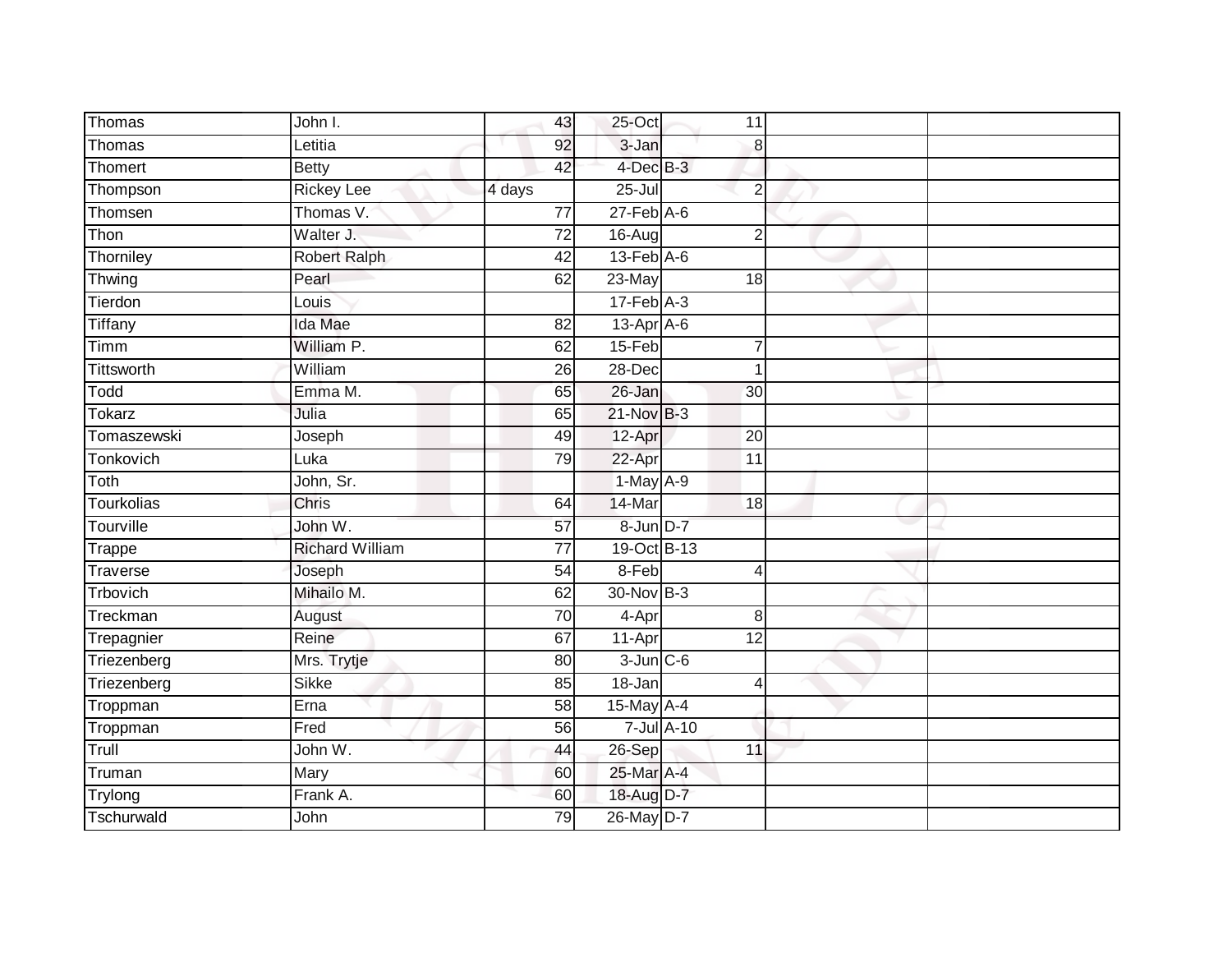| <b>Tuchek</b>  | First Lt. John B. | 25              | 19-Oct B-13      |                 |  |
|----------------|-------------------|-----------------|------------------|-----------------|--|
| Turpin         | Marcia Lynn       | 12              | 30-Aug           | $\overline{11}$ |  |
| Turubiates     | Mauro             | 52              | 20-Apr A-2       |                 |  |
| <b>Tzakis</b>  | George A.         | 20 days         | 31-Oct           | 11              |  |
| <b>Umfleet</b> | <b>Stella</b>     | 52              | 16-Oct B-3       |                 |  |
| Urban          | Andrew            | 67              | 24-Mar A-12      |                 |  |
| <b>Usuff</b>   | Azis              | 59              | 7-Feb            | $\overline{12}$ |  |
| Valiska        | Mary              | 64              | 28-Dec B-3       |                 |  |
| Valley         | Martha            | 89              | 28-Jul A-4       |                 |  |
| Van Buren      | Rev. Clarence F.  | 75              | $2-Feb$          | $\overline{30}$ |  |
| Van Camp       | Mrs Ira           | 64              | 19-Sep           | 11              |  |
| Van Dayke      | Harriet S.        |                 | 24-Oct           | 15              |  |
| Van Der Wall   | <b>Nellie</b>     | 73              | $5 -$ Jul        | 8               |  |
| Van Fleet      | Russell           | 64              | 29-May A-4       |                 |  |
| Van Kalker     | Tom               | $\overline{90}$ | 23-Mar D-4       |                 |  |
| Van Raden      | Sarah             | 78              | $20$ -Jan $D-4$  |                 |  |
| Van Senus      | Mary Evelyn       | $\overline{41}$ | 14-Mar           | 18              |  |
| Van Til        | Josie             | 68              | $5 -$ Jul        | 8               |  |
| Vander Hoek    | Annie             | 42              | 1-Nov            | 11              |  |
| VanDerWolf     | Nicholas          | 75              | $20 - Apr$ $A-2$ |                 |  |
| VanDerWoude    | <b>Dirk</b>       | 85              | 24-Jan           | 5               |  |
| Vandevender    | Dave              | 85              |                  | 8-Jul C-10      |  |
| VanDrunen      | Rokus J.          | 89              | $15$ -Apr $A$ -8 |                 |  |
| VanDyke        | <b>Walter Lee</b> | 49              | 30-Dec           | 8               |  |
| Vanes          | Robert Clayton    | infant          | $5 - Jun A - 6$  |                 |  |
| VanSessen      | Elizabeth         | 74              | 31-May           | 3               |  |
| Vargas         | Margarito         | 55              | $17 - Jan$       | $\overline{13}$ |  |
| Vargo          | Joseph, Sr.       | 79              | 13-May           | $6\phantom{1}6$ |  |
| Vascura        | <b>Hazel</b> Lee  | 19              | 8-Augl           | 16              |  |
| Vasiliades     | George            | $\overline{71}$ | 15-Nov           | 15              |  |
| Vasilik        | John, Sr.         | 57              | 29-Sep A-7       |                 |  |
| Vasques        | Roque (Pfc.)      | 24              | $15-Aug$         | $\overline{2}$  |  |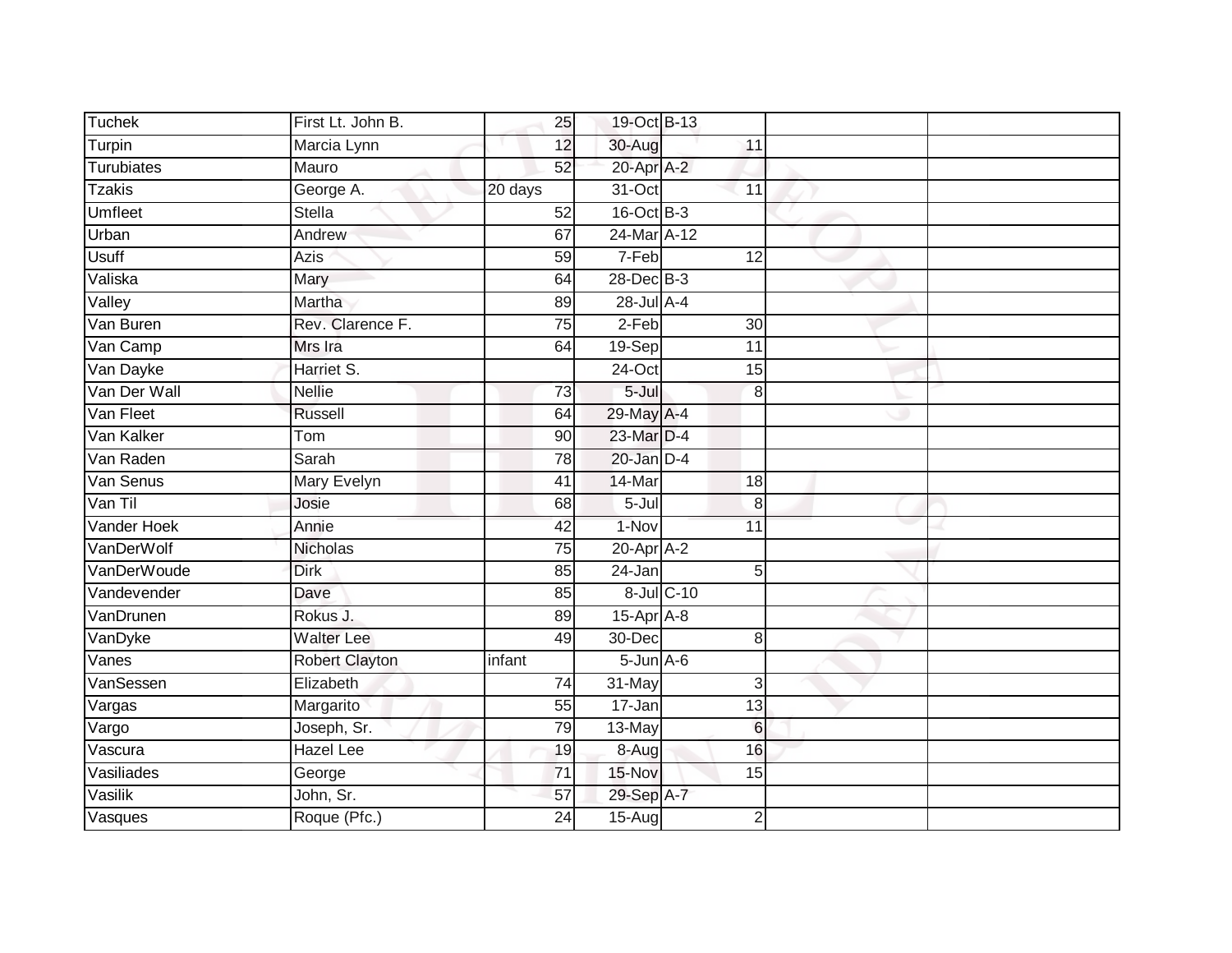| Vasquez       | Juanita Barajas       | 76              | 19-May C-2      |                 |  |
|---------------|-----------------------|-----------------|-----------------|-----------------|--|
| Vater         | Mrs Louis             | 86              | 4-Apr           | 8               |  |
| Vavra         | Andrew                | 74              | $24$ -Jul A-4   |                 |  |
| Veeder        | Jessie M.             | $\overline{72}$ | 8-Feb           | 4               |  |
| Vela          | Primitivo             | 63              | $7 - Jun$       | 4               |  |
| Veurink       | John                  | $\overline{72}$ | $11$ -May $A-8$ |                 |  |
| Viachlo       | Charles               | $\overline{72}$ | $4-Aug$ $C-8$   |                 |  |
| <b>Vicars</b> | Carl                  | $\overline{34}$ | 31-Mar          |                 |  |
| Vidakovich    | Ray                   | 66              | 5-Jul           | 8               |  |
| Vierk         | <b>Mary</b>           | 86              | 6-May           | 10              |  |
| Vinnedge      | Ethel                 | 56              | $19$ -Jan $D-4$ |                 |  |
| Vinson        | Mabel                 | 60              | $27 - Jun$      | 5               |  |
| Vivian        | Mabel                 | 77              | $15-Aug$        | $\overline{2}$  |  |
| Volbrecht     | Charles               | 81              | 6-Sep           | 15              |  |
| Volkman       | Rose Lea              | $\overline{58}$ | $24$ -Jun $A-6$ |                 |  |
| Voutos        | John                  | 62              | 11-Oct A-15     |                 |  |
| Voyak         | <b>Steve</b>          | 80              | $14-Sep$ B-3    |                 |  |
| Vracin        | Alexander             | 69              | $23 - Aug$      | $\overline{11}$ |  |
| Vrbancic      | Theresa               | 69              | 28-Mar          | 18              |  |
| Vukmanic      | Michael (Mirko)       | 67              | $16$ -Dec $B-3$ |                 |  |
| Wachowiak     | Joseph                | 78              | $17$ -Mar $B-2$ |                 |  |
| Wacinauski    | Elizabeth             | 67              | $7-Dec$ B-3     |                 |  |
| Wagenblast    | Earl J.               | 59              | 9-May           | $\overline{7}$  |  |
| Wagener       | Robert E., Sr.        | 91              | 21-Jul C-7      |                 |  |
| Waggoner      | <b>William Allen</b>  | 76              | $1-Dec$ A-9     |                 |  |
| Wagner        | <b>DeWitt Clinton</b> | 53              | 15-Mar          | $\overline{18}$ |  |
| Wagner        | John F., Sr.          |                 | $4$ -May $D-8$  |                 |  |
| Waitkus       | Dominic               | $\overline{37}$ | $17-Oct$        | 11              |  |
| Waleski       | Stanley               | 70              | 20-Jul C-12     |                 |  |
| Walker        | <b>Rufus David</b>    | 77              | 3-Oct           | 11              |  |
| Wallace       | Isabella Brokaw       | 67              | 21-Jan          | 12              |  |
| Walls         | Bruce E.              | 73              | $10$ -Oct       | 11              |  |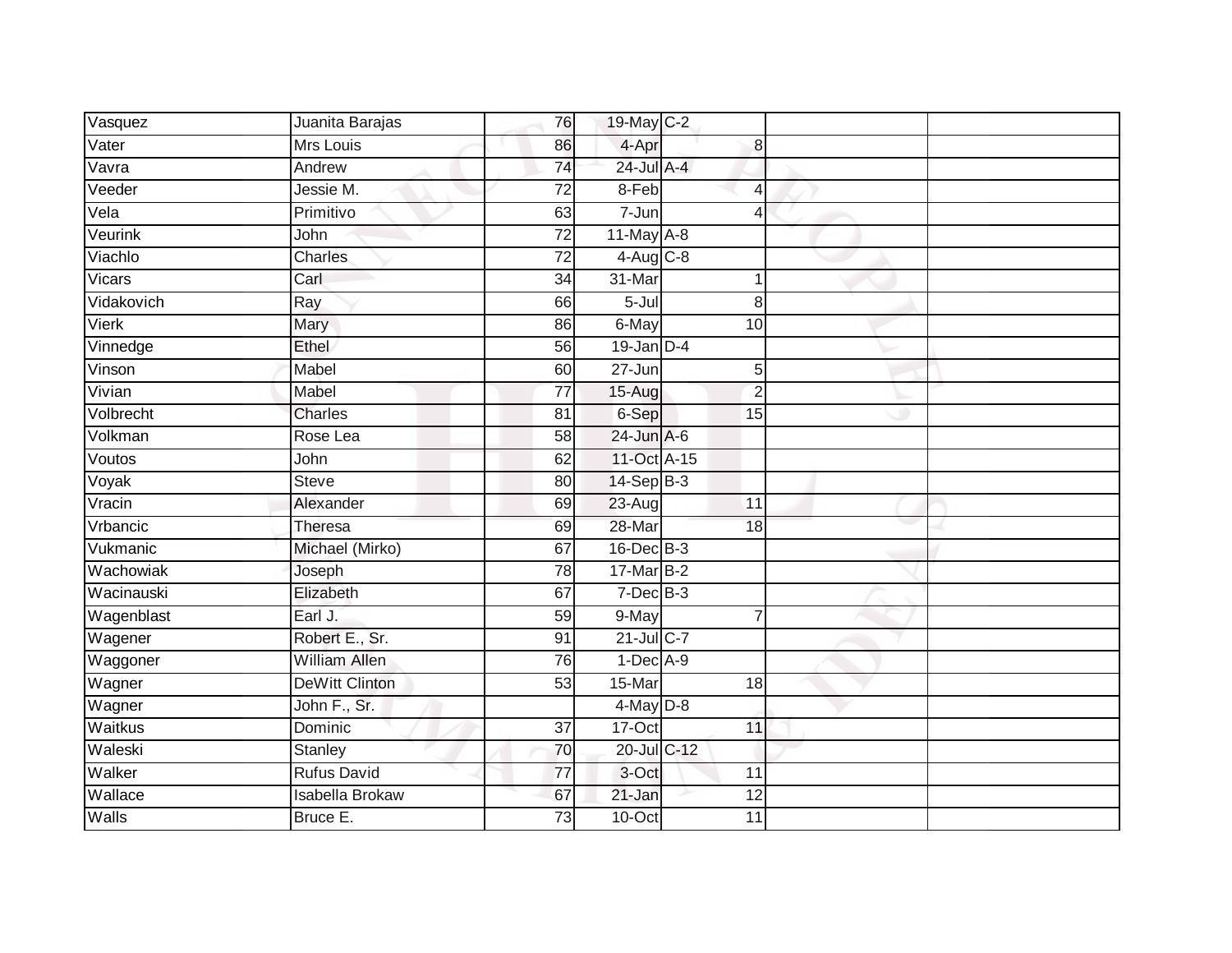| Walsko         | Alex                 | 58              | 3-Apr A-9               |                 |                      |
|----------------|----------------------|-----------------|-------------------------|-----------------|----------------------|
| Walters        | John Bryan           | 56              | 18-Apr                  | 1               | Picture Apr 19, p. 6 |
| Waltman        | Lula Ann             | 74              | 23-Dec                  | 15              |                      |
| Walwer         | Sarah Ann            | 87              | $22$ -Dec $B-3$         |                 |                      |
| Walz           | AI J.                | 69              | 31-May                  | 3               |                      |
| Warden         | Anna L.              |                 | $16$ -Jan $A-4$         |                 |                      |
| Ware           | Wilfred W.           | 46              | 3-Feb                   | -1              |                      |
| Wargo          | Steve J.             | 54              | 28-Jul A-4              |                 |                      |
| Warnick        | Samuel V.            | 77              | 31-Mar D-8              |                 |                      |
| Warnimont      | Joseph               |                 | $29$ -Jun $A-4$         |                 |                      |
| Wartena        | Lorenzo W.           | 78              | $11-Nov$ B-3            |                 |                      |
| Wasik          | John J.              |                 | $1-Dec$ A-9             |                 |                      |
| Watkins        | Mrs. Clayton         | 32              | 17-May                  | 21              |                      |
| Watson         | Arthur Joseph        | 78              | $21-Apr$ <sub>C-1</sub> |                 |                      |
| Watt           | <b>Bradley Allan</b> | 3 days          | $13$ -Jan $A-3$         |                 |                      |
| Watt           | Harry H.             | 66              | 27-May                  | 10              |                      |
| Wayo           | $\overline{AI}$      | 68              | 29-Apr                  | 6               |                      |
| Weaver         | Hiland H.            | 60              | $23$ -Jan $A-8$         |                 |                      |
| Weaver         | Madelyn              | 66              | $12-Sep$                | 11              |                      |
| Webb           | <b>Edgar Lock</b>    | $\overline{73}$ | $22-Feb$                | $\overline{7}$  |                      |
| Webster        | Wayne A.             |                 | 18-Sep B-9              |                 |                      |
| Wehle          | Agnes (Carlinng)     | 65              | $22 -$ Jul              | 6               |                      |
| Weigle Ingrahm | Gladys               |                 | 16-Aug C-5              |                 |                      |
| Weinstein      | Abraham              | 73              | 8-Jun D-7               |                 |                      |
| Weiser         | William J., Sr.      |                 | $29 -$ Jul              | 28              |                      |
| Welch          | John A.              | 60              | $25-Oct$                | $\mathbf{1}$    |                      |
| Welch          | William F.           | 17              | $18-Oct$                | $\overline{15}$ |                      |
| Wellington     | Robert Hall (Bob)    | 64              | 28-Jul A-4              |                 |                      |
| Werber         | Herman W.            | 38              | 6-Dec                   | 15              |                      |
| Whissen        | George W.            | 78              | 16-Jan A-4              |                 |                      |
| Whistler       | <b>Samuel Brower</b> | 60              | $1$ -Jun $D-7$          |                 |                      |
| Whitaker       | Willliam E.          | 64              | 21-Aug A-19             |                 | Picture included     |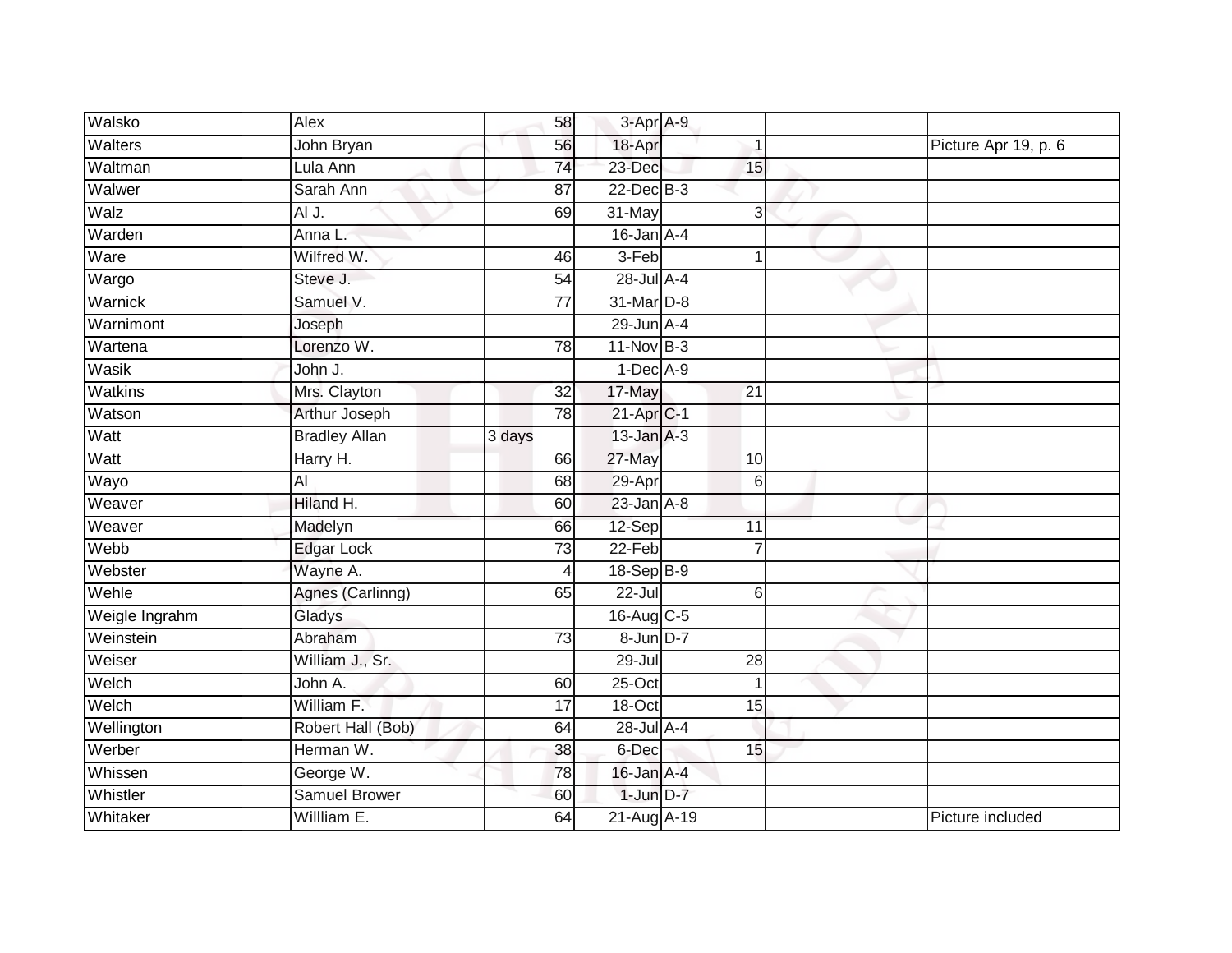| White        | Charlotte I.          | 40              | 17-Apr A-4      |                 |                  |
|--------------|-----------------------|-----------------|-----------------|-----------------|------------------|
| White        | Robert H.             | 25              | 21-Oct B-3      |                 |                  |
| White        | Robert J.             | 13              | 31-Oct 1, 11    |                 | Picture included |
| White        | Robert J.             | 60              | 3-Apr A-9       |                 |                  |
| Whited       | Reuben W.             | 66              | 29-May A-4      |                 |                  |
| Whitted      | George B.             | 56              | $24$ -Jun $A-6$ |                 |                  |
| Wickersham   | <b>Barbara</b>        | 19              | $9$ -Oct $B$ -3 |                 |                  |
| Wickhorst    | Gertrude M.           | 81              | 31-Jul A-4      |                 |                  |
| <b>Wicks</b> | Dr. Orlando C.        |                 | 28-Dec B-3      |                 |                  |
| Widdel       | <b>Henry</b>          | 85              | 16-Sep B-3      |                 |                  |
| Wiech        | Joseph                | $\overline{57}$ | 26-Oct B-3      |                 |                  |
| Wiening      | Walter A.             | 50              | $3$ -Jul $A-4$  |                 |                  |
| Wilcox       | <b>Huelene Edward</b> | 58              | $22$ -Jun $A-6$ |                 |                  |
| Willard      | Walter                | 40              | 21-Jan          | 12              |                  |
| Willauer     | Frank                 | $\overline{77}$ | 14-Mar          | $\overline{18}$ |                  |
| Williams     | Donald E.             | 20              | 20-Apr          | 1               |                  |
| Williams     | John C.               | $\overline{57}$ | 1-Apr           | 8               |                  |
| Williams     | Sophie E.             | 69              | 24-Aug B-3      |                 |                  |
| Williams     | T.E.                  |                 | $10$ -Jul A-6   |                 |                  |
| Williamson   | Pauline E.            | 50              | $22$ -May $A-4$ |                 |                  |
| Wilson       | George Orbin          | 53              | 6-May           | 10              |                  |
| Wilson       | Jacob                 | 75              | 14-Mar          | 18              |                  |
| Wilson       | John                  | 63              | 9-Mar D-4       |                 |                  |
| Wilson       | Kay W.                |                 | 20-May A-11     |                 |                  |
| Wilson       | Manuel                | $\sqrt{2}$      | $23-Sep$        | 1               |                  |
| Wilson       | Marshall O.           | 50              | 17-Jul A-6      |                 |                  |
| Wilson       | Paul F.               | $\overline{42}$ | $11$ -Dec $B-3$ |                 |                  |
| Winslow      | Flaura A.             | 80              | 20-Jul C-12     |                 |                  |
| Winterhaler  | Mary A.               | 66              | 12-Dec          | 11              |                  |
| Wirtz        | Lawrence              | 50              | 17-Jul A-6      |                 |                  |
| Wise         | Kevin Edward          | infant          | 23-Oct B-3      |                 |                  |
| Witvoet      | Carrie                | 75              | 4-Apr           | 8               |                  |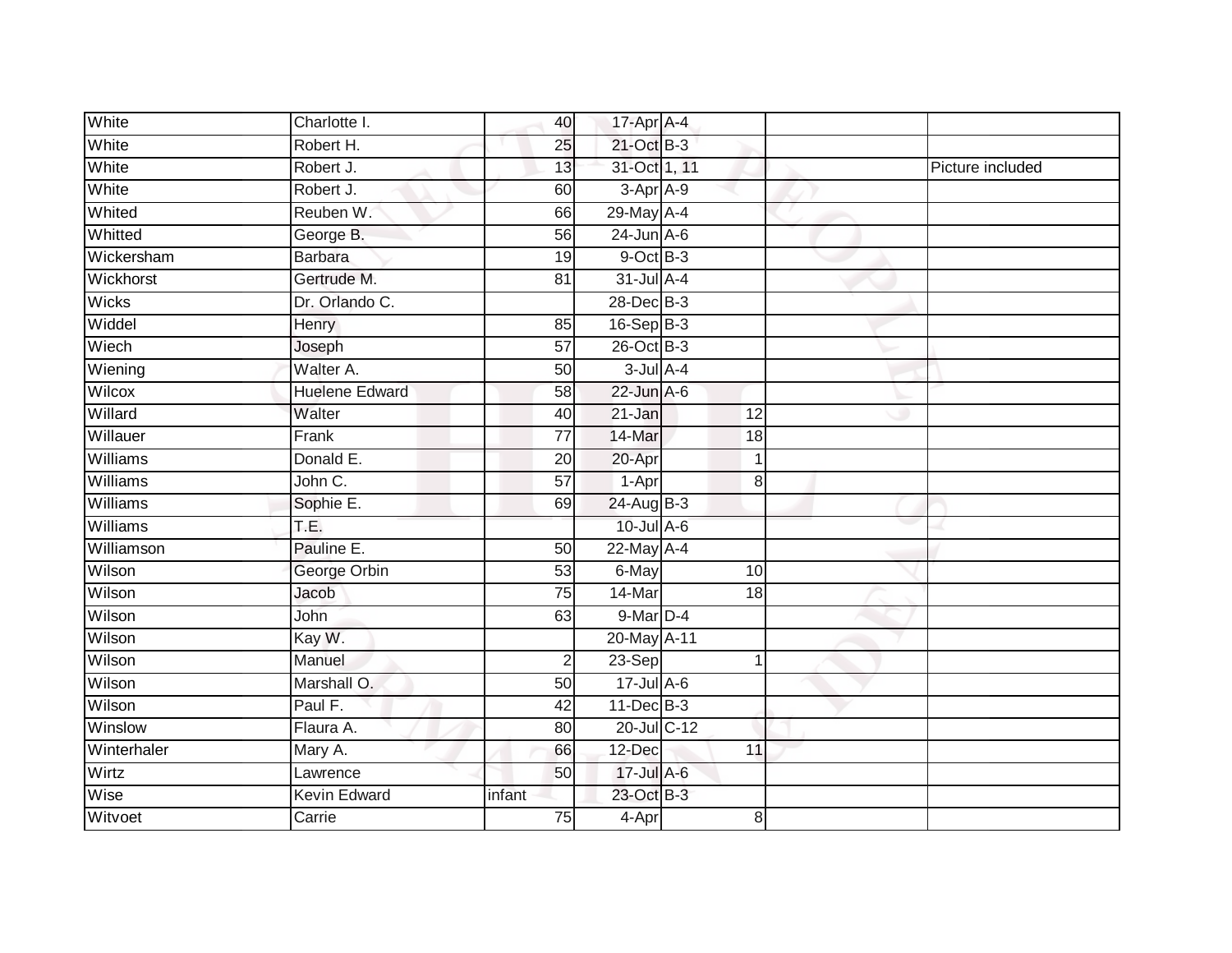| Wloszek      | Frank               | 60              | 23-Sep B-3              |                 |  |
|--------------|---------------------|-----------------|-------------------------|-----------------|--|
| Wojdyla      | Frank               | 70              | 20-Mar A-4              |                 |  |
| Wojiechowski | William             | 62              | 22-Nov                  | 15              |  |
| Wojtyra      | John                | 63              | 19-Aug B-3              |                 |  |
| Wolak        | Josephine           | 69              | $17$ -Apr $A$ -4        |                 |  |
| Wolf         | George              | 87              | 19-Jun A-10             |                 |  |
| Wolfe        | Marie C.            | 75              | $13$ -Feb $A$ -6        |                 |  |
| Wood         | Chester             | 46              | 31-Jan                  | 5               |  |
| Wood         | Mont                |                 | 10-Jan                  | 4               |  |
| Worley       | <b>Diane</b>        | 13              | 21-Nov B-3              |                 |  |
| Worosz       | Mark                | 80              | 30-Jan A-4              |                 |  |
| Worster      | Elizabeth           | $\overline{82}$ | $22$ -Dec $B-3$         |                 |  |
| Wray         | Margaret            | 73              | 24-Mar A-12             |                 |  |
| Wright       | Eugene Lewis        | $\overline{51}$ | $23-May$                | 18              |  |
| Wright       | Leonard             | $\overline{51}$ | 6-Feb A-6               |                 |  |
| Wright       | Louise H.           | 83              | 27-Nov B-3              |                 |  |
| Wrona        | Anna                | $\overline{87}$ | 12-May A-4              |                 |  |
| Wulf         | Theodore (Teddy)    | 85              | 20-Mar A-4              |                 |  |
| Wyle         | Anna                | 74              | $12$ -Jun $A-4$         |                 |  |
| Yakish       | <b>Marie Louise</b> |                 | 30-Dec                  | 8               |  |
| Yaksick      | Mame                | 57              | 25-Nov B-3              |                 |  |
| Yarbrough    | James A.            | 64              | $27$ -Jan D-4           |                 |  |
| Yates        | Carl B.             | 31              | 18-Oct                  | 15              |  |
| Yeager       | Mamie               |                 | 21-Jan                  | $\overline{12}$ |  |
| Yeager       | Paul E.             | 56              | $13$ -Apr $A$ -6        |                 |  |
| Yiakoumelos  | William (Bill)      | 62              | $21-Apr$ <sub>C-1</sub> |                 |  |
| Yocz         | Stephen             |                 | 18-Jul                  | $\overline{2}$  |  |
| Yokubaitis   | <b>Mike</b>         | 74              | 9-Feb                   | 23              |  |
| Yonke        | John P.             | 81              | 6-Nov B-3               |                 |  |
| Yonko        | Virginia E.         | 38              | 13-Nov B-3              |                 |  |
| Young        | Hattie C.           | 76              | 25-Nov B-3              |                 |  |
| Younker      | Edward C., Sr.      | 82              | $24$ -Jan               | 5               |  |